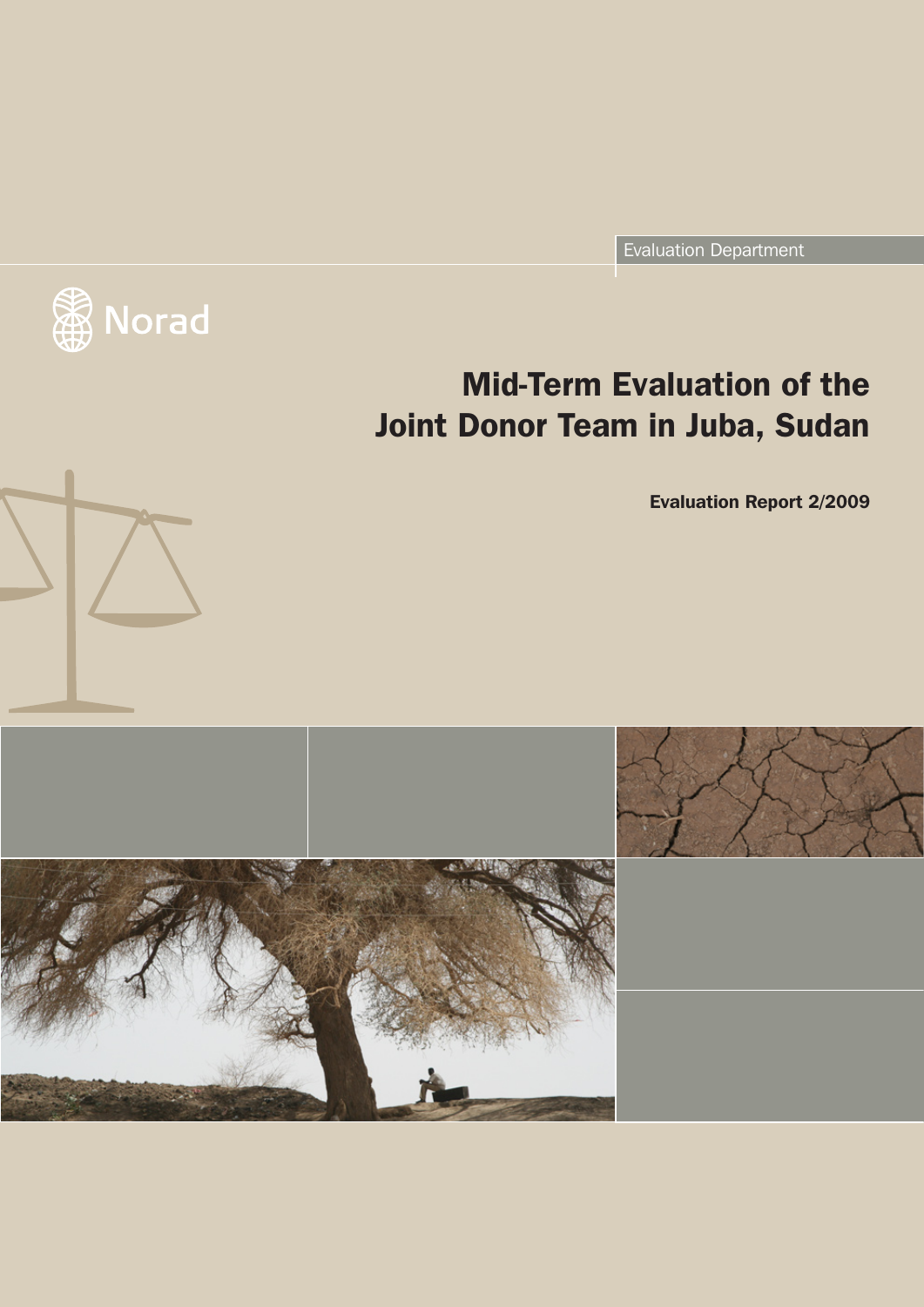#### Norad

Norwegian Agency for Development Cooperation P.O.Box 8034 Dep, NO-0030 Oslo Ruseløkkveien 26, Oslo, Norway

Phone: +47 22 24 20 30 Fax: +47 22 24 20 31

Photos: Gunvor Skancke Design: Agendum See Design Print: Lobo Media AS, Oslo ISBN: 978-82-7548-380-3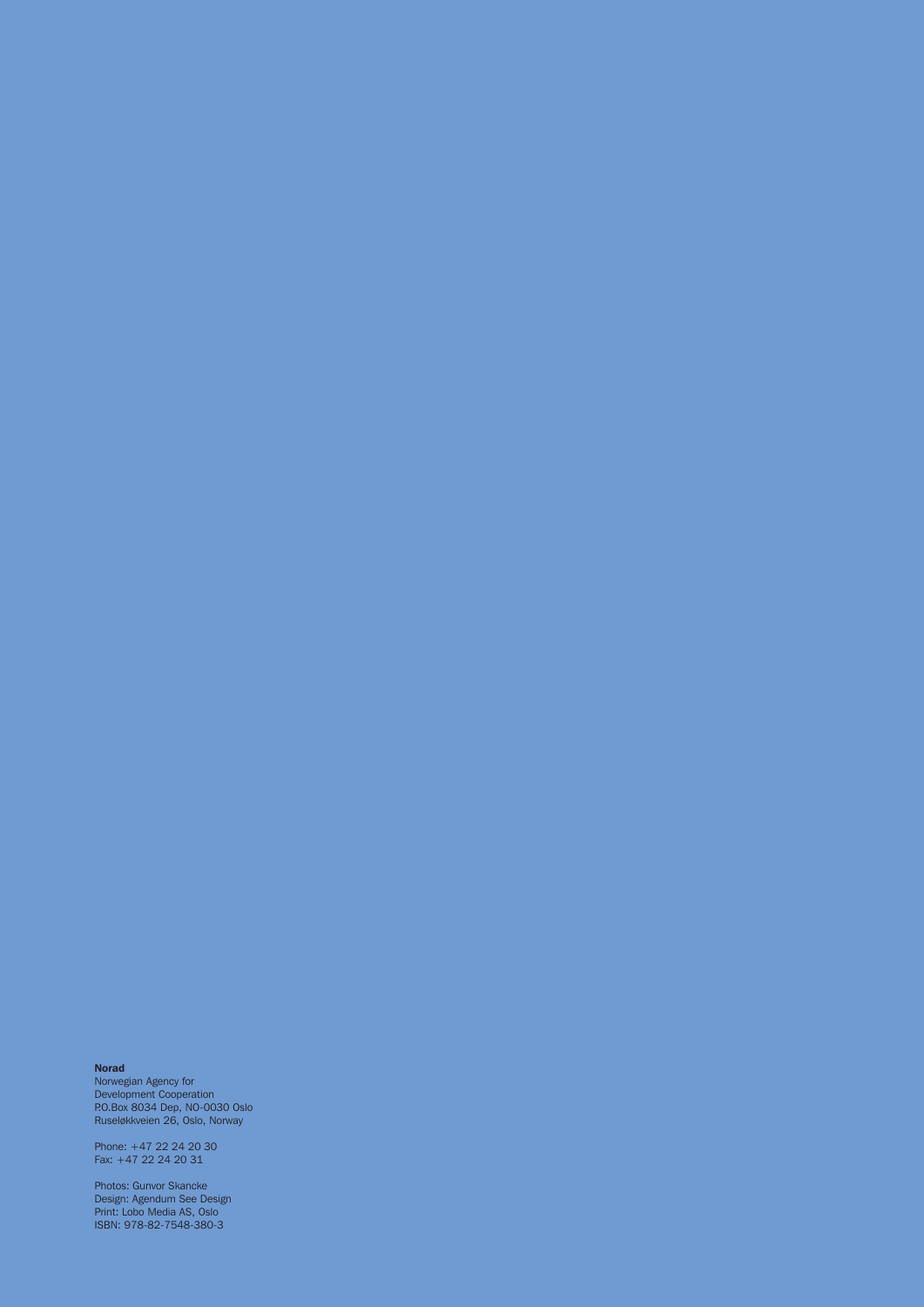# Mid-Term Evaluation of the Joint Donor Team in Juba, Sudan

# January 2009

Submitted by: ITAD Jon Bennett Jups Kluyskens James Morton Derek Poate

"Responsibility for the contents and presentation of findings and recommendations rest with the evaluation team. The views and opinions expressed in the report do not necessarily correspond with those of Norad".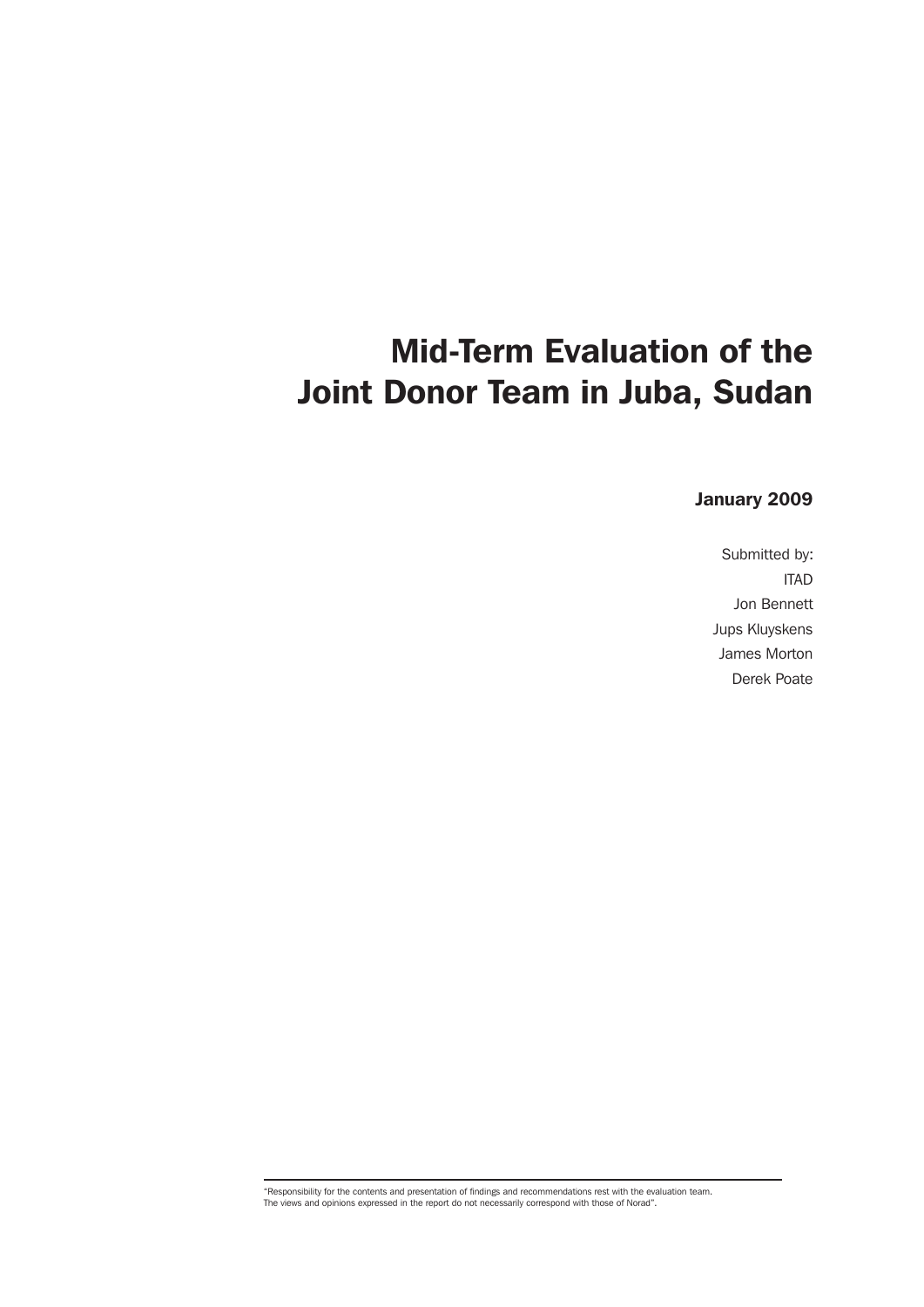# Preface

This evaluation has been organised by the Evaluation Department of Norad on behalf of the governments of Denmark, Canada, the Netherlands, Sweden, the United Kingdom and Norway, the partners behind the Joint Donor Team for South Sudan. The team was established following Sudan's Comprehensive Peace Agreement in 2005 in order to encourage donor harmonisation in Sudan and as a pilot for donor integration elsewhere. Its stated mission included promoting policies in support of sustainable peace and poverty reduction, support the World Bank managed multi-donor trust fund, co-operating with the Government and other stakeholders, and managing programmes outside the trust fund.

Two main questions were asked: What has been the added value of the team? And how effective is the team as a working model for joint donor engagement in fragile states?

Only to a limited extent have the high expectations been met. The apparent lack of success seem to be due to factors outside the joint team and the office as such. The World Bank-managed trust fund was expected to be a single aid instrument, but it turned out that almost half of the aid was taking place outside of the fund. Humanitarian aid was expected to decline in favour of long-term co-operation, but that did not happen. Management of programmes outside the trust fund remained bilateral, with the joint donor team only having responsibility for two small funds. As a model for donor harmonisation the score is moderate. It was acknowledged at the start that donors have different managerial systems and levels of delegation, but they also have widely varying approaches and have not had a single strategy for Sudan. All donor partners acknowledge – according to the report – that the governance structures have been inadequate and have performed poorly.

It is worth noting that the main contribution of the joint donor team does not seem to be in the area of donor harmonisation, but related more directly to strengthening the Government. The team was successful in its support to the government in developing an aid strategy and strengthening government capacity in budget planning. It has also played a significant role in promoting policy dialogue between donors and the government, and the team has been strong in adjusting to the Sudanese context.

The evaluation report comes up with a number of recommendations to remedy the situation. The main thrust of the recommendations is that donors need to strengthen their partnership by clarifying "rules of engagement", agree on key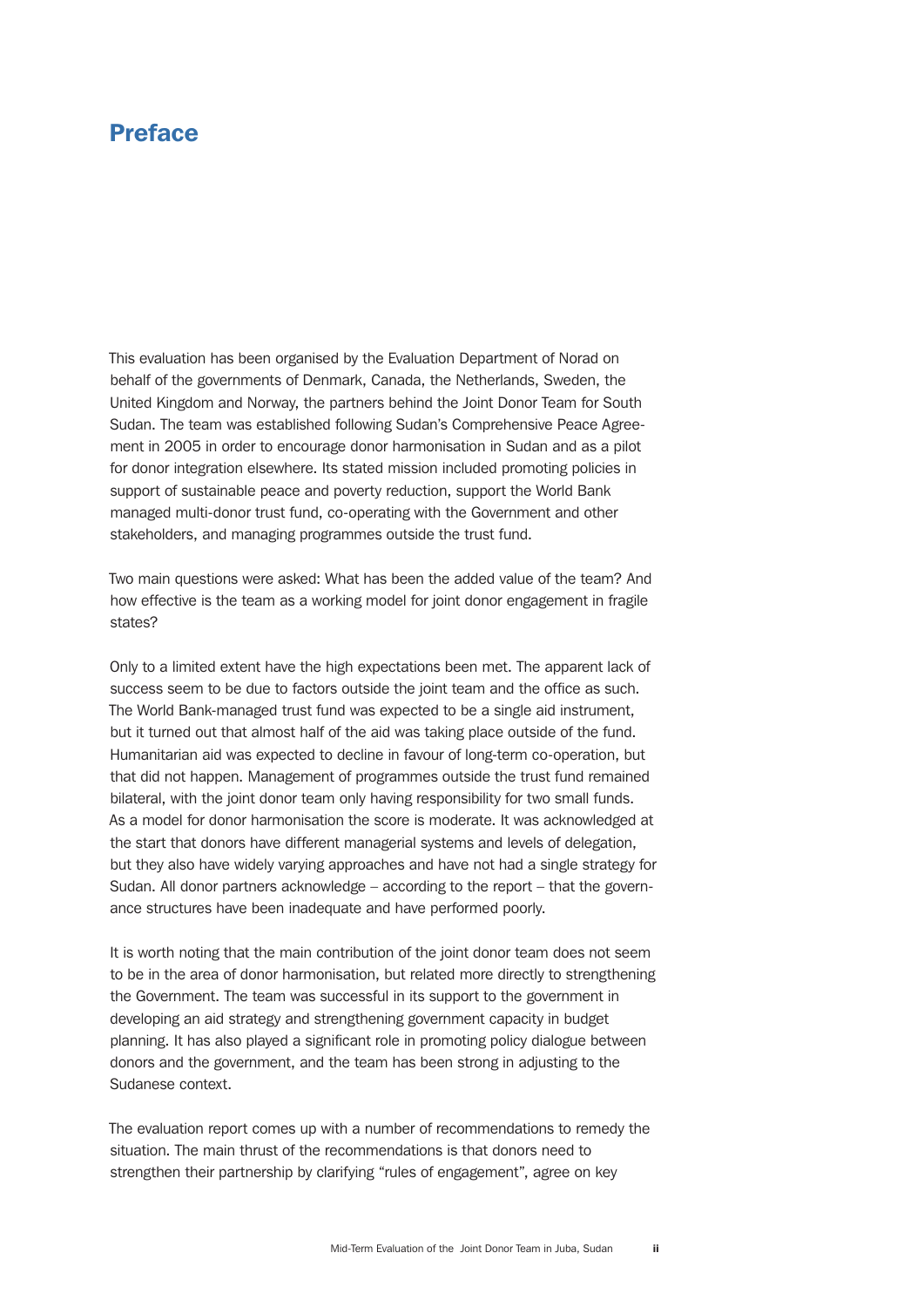<span id="page-4-0"></span>strategic priorities for the team, give it a stronger role in monitoring, and invest greater resources in the team.

The Evaluation Department has delivered the report. It is now up to the partners to consider and decide on the future of the joint donor team in South Sudan.

 $\omega_{l}$  as

Asbjørn Eidhammer, Director of Evaluation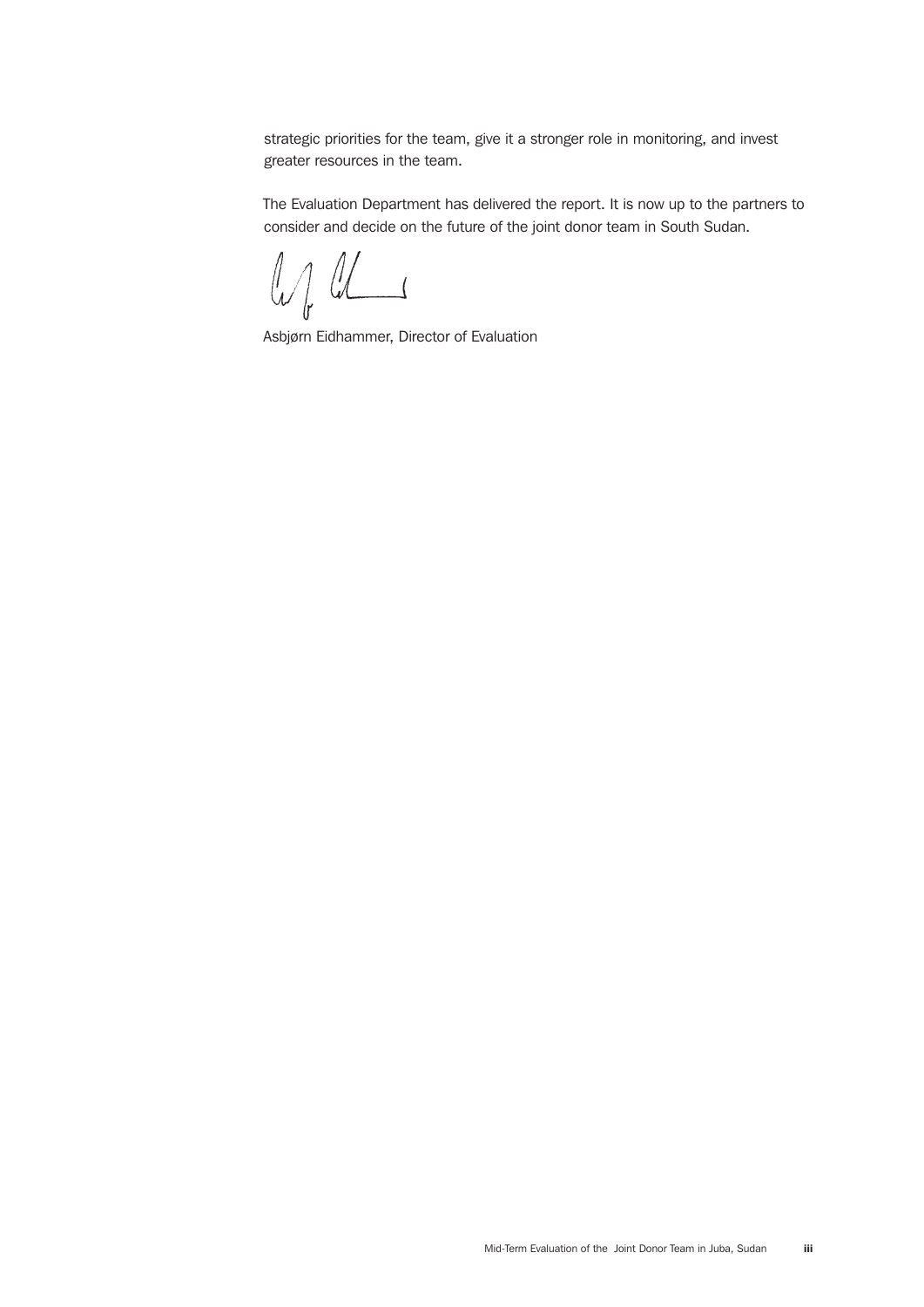# <span id="page-5-0"></span>Acknowledgements

The team was managed by Charlotte Vaillant at ITAD and led by Jon Bennett. Three team members – Jups Kluyskens, James Morton and Derek Poate – traveled to Khartoum and Southern Sudan. We also received valuable contribution from Simon Baka and Mariska van Beijnum. The team would like to thank all staff from the Joint Donor Team in Juba for their support during the field visit, as well as all stakeholders who met with the team in Sudan and those who participated in the web survey and telephone interviews.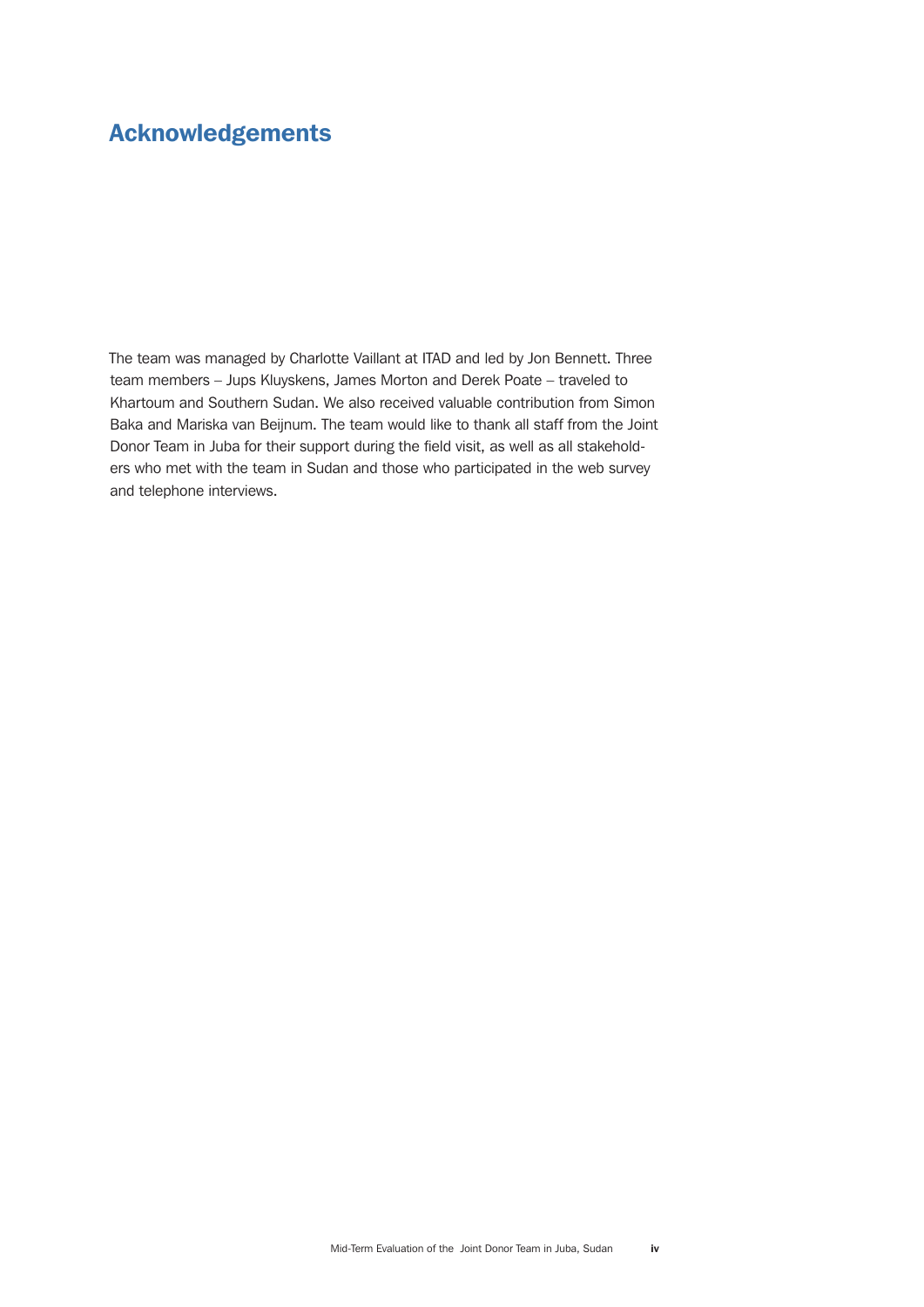# **Contents**

| <b>Preface</b><br><b>Acknowledgements</b><br><b>Contents</b><br><b>List of Acronyms</b><br><b>Executive Summary</b> |                                                                                                                                                                                                                                                   | ii<br>iv<br>v<br>vi<br>хi  |
|---------------------------------------------------------------------------------------------------------------------|---------------------------------------------------------------------------------------------------------------------------------------------------------------------------------------------------------------------------------------------------|----------------------------|
| 1. Introduction<br>1.1 Background<br>1.2 Purpose                                                                    |                                                                                                                                                                                                                                                   | 1<br>$\mathbf{1}$<br>3     |
| 2.1 Political Context                                                                                               | 2. Southern Sudan Context<br>2.2 Socio-economic/ Development Context<br>2.3 Aid to Southern Sudan                                                                                                                                                 | 5<br>5<br>8<br>11          |
| 3. Methodology<br>3.1 Methodology                                                                                   | 3.2 Analytical Framework                                                                                                                                                                                                                          | 12<br>12<br>14             |
| 4.3 Activities<br>4.4 Risks                                                                                         | 4. Joint Donor Team Strategic Development and Portfolio<br>4.1 Relevance of Joint Donor Team Mission<br>4.2 Strategic Development                                                                                                                 | 15<br>15<br>18<br>19<br>26 |
|                                                                                                                     | 5. Joint Donor Team Outputs and Delivery<br>5.1 Measuring Outputs<br>5.2 JDT's Contribution to the Paris Declaration Agenda<br>5.3 Joint Donor Team's Contribution to Programme Delivery<br>5.4 Joint Donor Team's Contribution to State Building | 27<br>27<br>28<br>37<br>40 |
|                                                                                                                     | 6. Joint Donor Team as a Pilot Model for Harmonisation<br>6.1 Institutional Analysis<br>6.2 Final Recommendations                                                                                                                                 | 49<br>49<br>59             |
| Appendix 1<br>Appendix 2<br>Appendix 3<br>Appendix 4                                                                | Terms of Reference Mid-Term Evaluation of the Joint Donor<br>Team in Juba, Sudan<br>Millenium Development Goals (MDGs), Sudan<br>Survey Monkey Results for Evaluation of Joint Donor<br>Team (JDT), Juba, Sudan<br>List of Interviewees           | iii<br>iх<br>Xİİ<br>XVII   |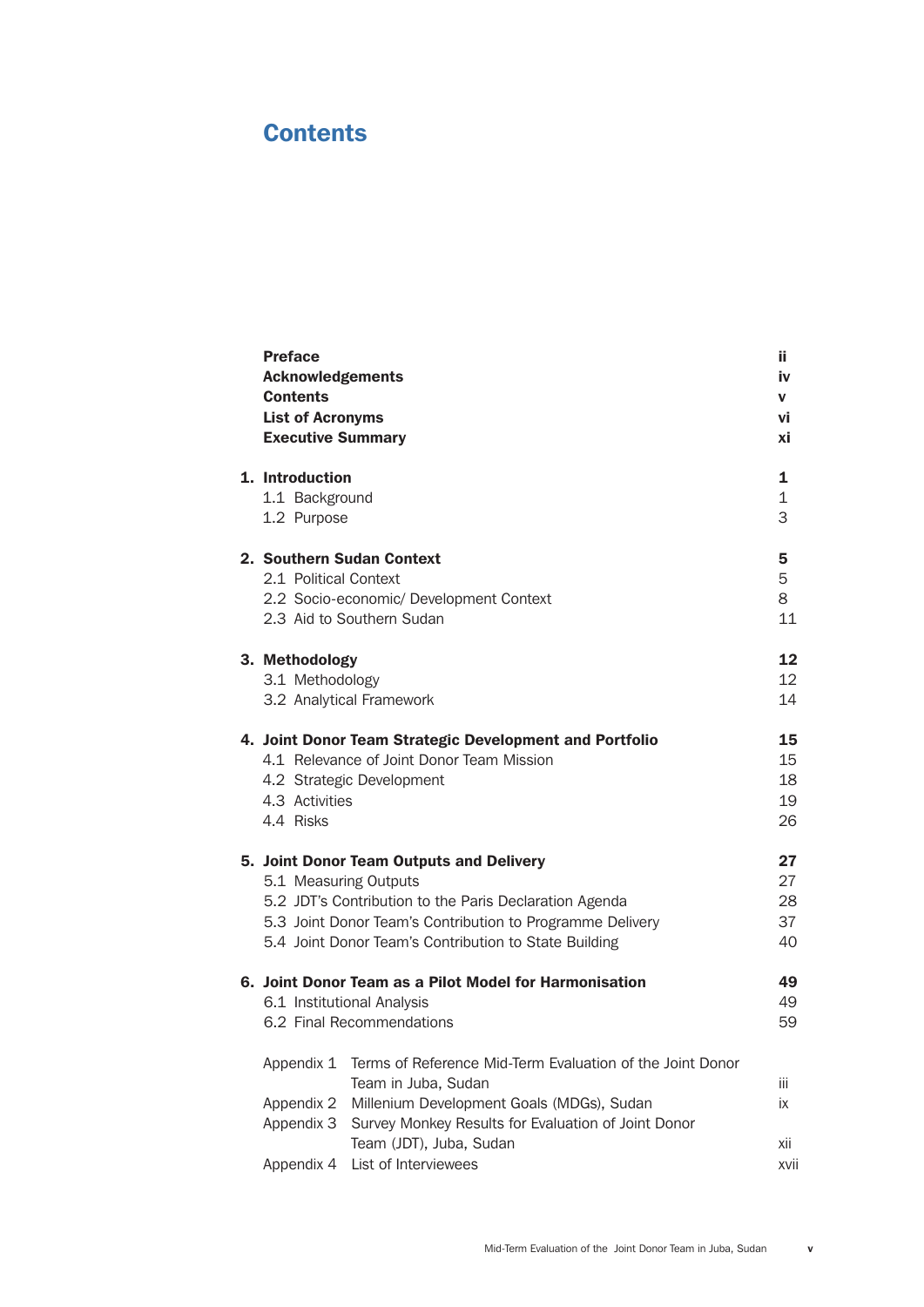# <span id="page-7-0"></span>List of Acronyms

| <b>Acronym</b> | <b>Full Title</b>                                                     |
|----------------|-----------------------------------------------------------------------|
| AARR           | Average Annual Rate of Reduction                                      |
| <b>AEC</b>     | Assessment and Evaluation Commission                                  |
| AG             | Advisory Group (Khartoum)                                             |
| ASI            | Adam Smith Institute                                                  |
| <b>BSF</b>     | <b>Basic Services Fund</b>                                            |
| <b>BSWG</b>    | <b>Budget Sector Working Group</b>                                    |
| <b>CBTF</b>    | Capacity Building Trust Fund (Southern Sudan)                         |
| <b>CHF</b>     | Common Humanitarian Fund (UN)                                         |
| <b>CPA</b>     | Comprehensive Peace Agreement                                         |
| <b>CSO</b>     | Civil Society Organisation                                            |
| <b>DAC</b>     | Development Assistance Committee                                      |
| <b>DDR</b>     | Disarmament, Demobilisation and Reintegration                         |
| <b>DFID</b>    | Department for International Development (UK)                         |
| <b>FCO</b>     | Foreign and Commonwealth Office (UK)                                  |
| <b>FPP</b>     | Final Project Proposal                                                |
| GoNU           | Government of National Unity (post-CPA)                               |
| <b>HIPC</b>    | <b>Heavily Indebted Poor Countries</b>                                |
| GoSS           | Government of Southern Sudan (post-CPA)                               |
| ICC            | International Criminal Court                                          |
| <b>IMAC</b>    | Inter-Ministerial Appraisal Committee (GoSS)                          |
| <b>INGO</b>    | International Non-Governmental Organisation                           |
| <b>IPP</b>     | Initial Project Proposal                                              |
| IGAD           | Inter-Governmental Authority on Development                           |
| <b>JAM</b>     | Joint Assessment Mission                                              |
| <b>JDAS</b>    | Joint Donor Assistance Strategy                                       |
| JDO            | Joint Donors Office                                                   |
| <b>JDP</b>     | Joint Donor Partnership                                               |
| JDT.           | Joint Donor Team                                                      |
| JIU            | Joint Integrated Units                                                |
| JRD            | Joint Donor Response Document (for JDT)                               |
| <b>LGRPSS</b>  | Local Government Recovery Programme in Southern Sudan                 |
| LRA            | Lord's Resistance Army                                                |
| <b>MASP</b>    | Multi-Annual Strategic Plan (Southern Sudan)                          |
| <b>MDGs</b>    | Millennium Development Goals                                          |
| <b>MDTF</b>    | Multi-Donor Trust Fund                                                |
| <b>MLPSHRD</b> | Ministry of Education, Ministry of Health and the Ministry of Labour, |
|                | Public Services and Human Resource Development (Southern Sudan)       |
|                |                                                                       |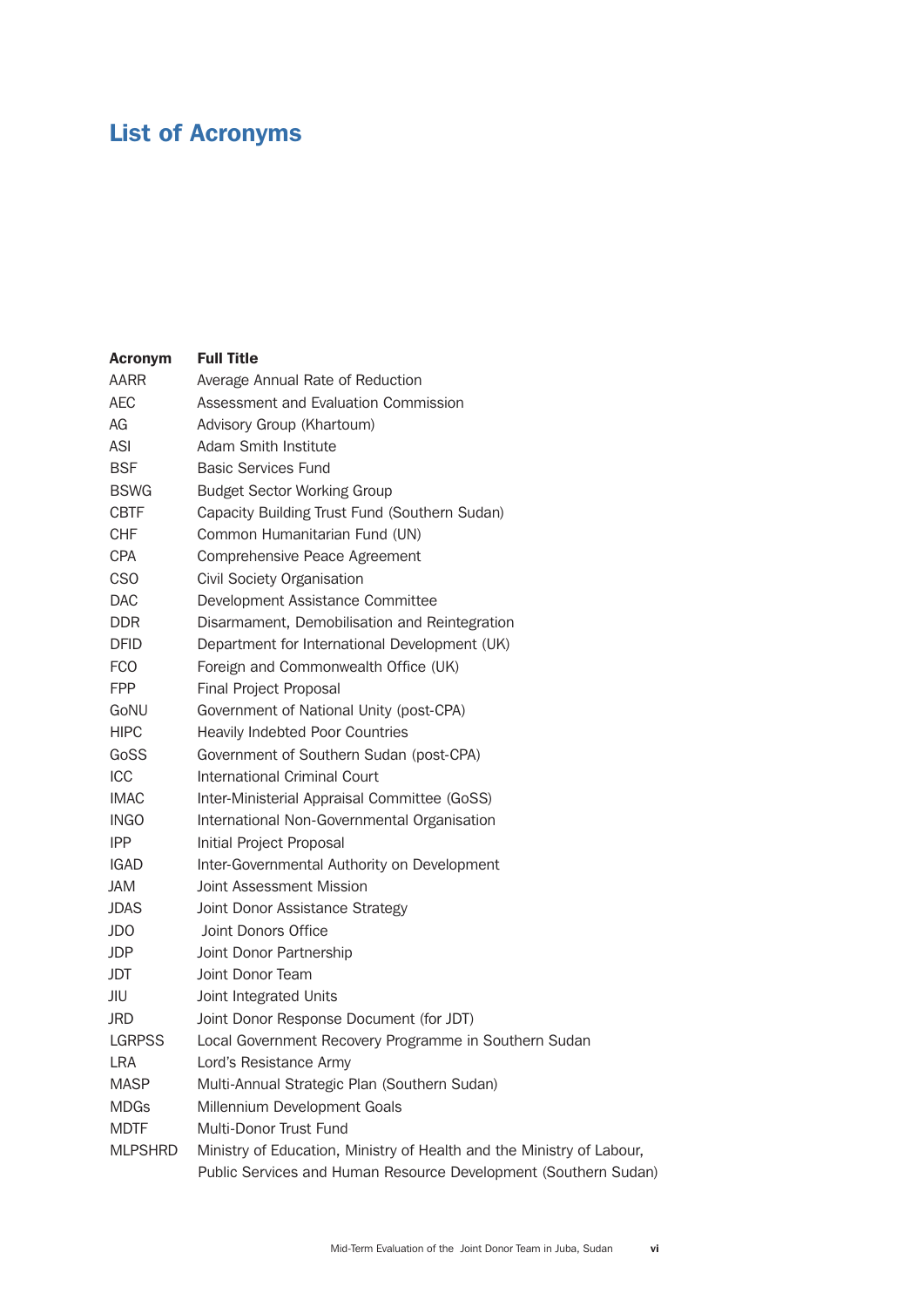| Ministry of Finance and Economic Planning (GoSS)      |
|-------------------------------------------------------|
| Memorandum of Understanding                           |
| National Congress Party                               |
| Non-Governmental Organisation                         |
| Norwegian Agency for Development Cooperation          |
| Oversight Committee (MDTF)                            |
| Organization for Economic Cooperation and Development |
| Public Finance Management                             |
| Sudan Armed Forces                                    |
| Strategic Management Board                            |
| Strategic Partnership Arrangement (UNDP project)      |
| Sudan People's Liberation Army                        |
| Sudan People's Liberation Movement                    |
| Sudan Recovery Fund                                   |
| Southern Sudan Defence Forces                         |
| Security Sector Reform                                |
| Technical Assistance Fund (Southern Sudan)            |
| United Nations Development Programme                  |
| United Nations Mission in Sudan                       |
| United States Agency International Development        |
|                                                       |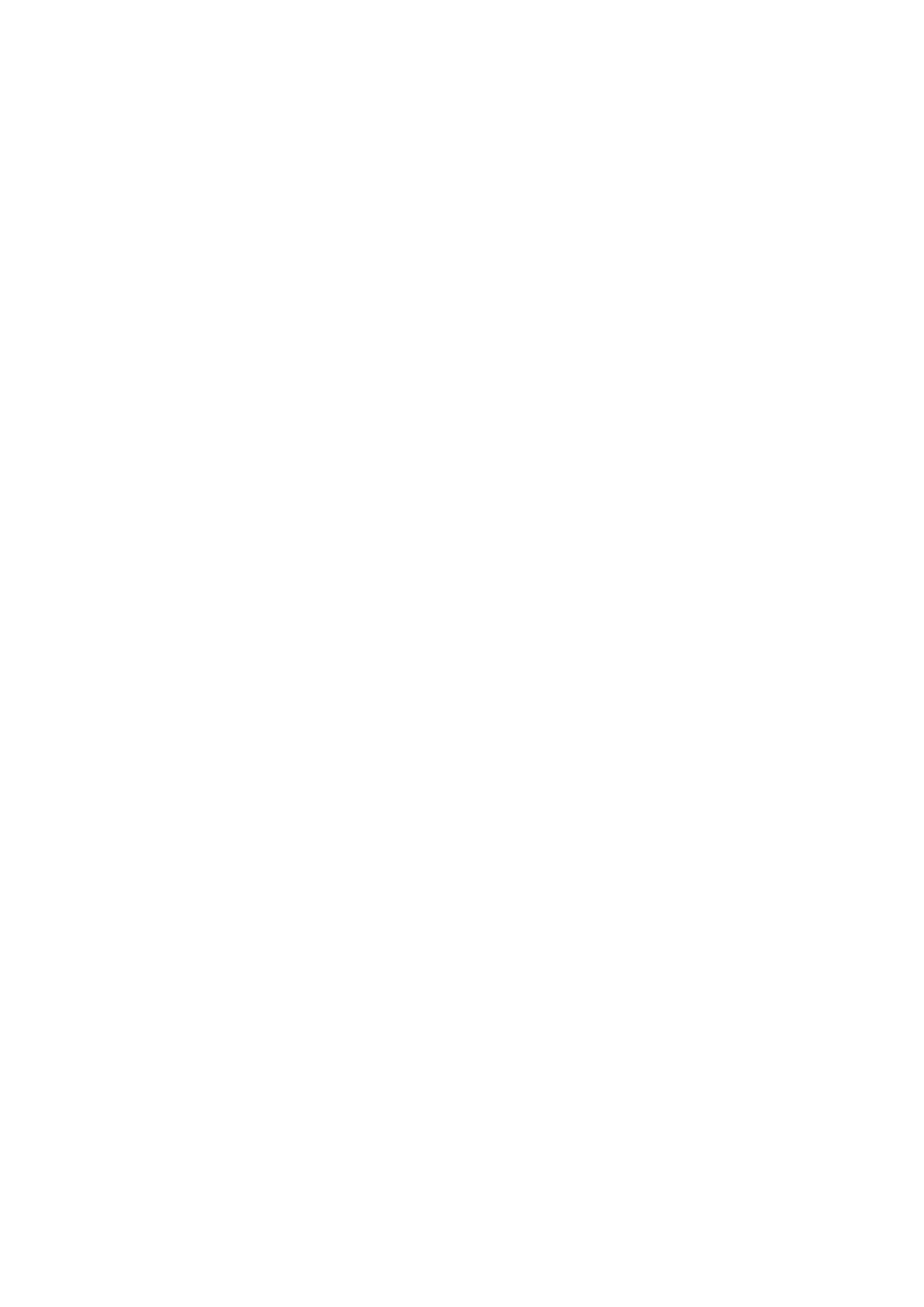# Executive<br>Summary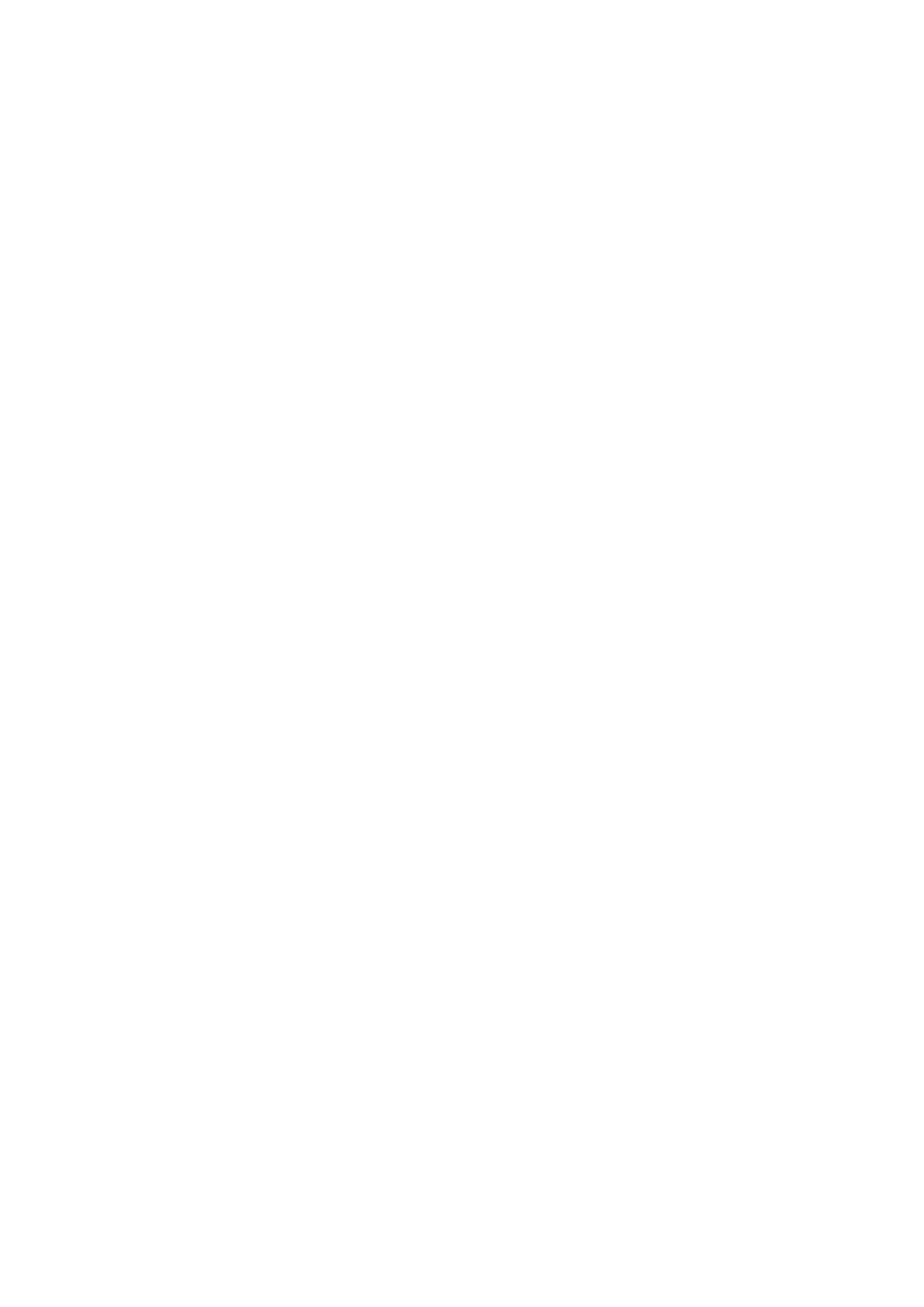# <span id="page-12-0"></span>Executive Summary

#### Introduction

Following the signing of Sudan's Comprehensive Peace Agreement in January 2005, the Governments of Netherlands, Norway, Sweden and the United Kingdom signed a Memorandum of Understanding (MoU) to establish a Joint Donor Team (JDT) for South Sudan. Denmark joined this partnership in December 2005 and Canada in May 2007.

The Team opened its office in Juba in May 2006 with a stated mission to:

- Promote policies in support of sustainable peace, poverty reduction and the attainment of Millennium Development goals in South Sudan;
- Support the World Bank managed Multi-Donor Trust Fund (MDTF) and cooperate with the Government and other stakeholders in South-Sudan
- Manage programmes which cannot be implemented under the MDTF;
- Encourage donor harmonisation in Sudan, as well as to act as a pilot for donor integration elsewhere.

The JDT is now in its third year of operation. The purpose of this mid-term evaluation, which was agreed by the Strategic Management Board (SMB) at the time of signing the MoU, is to take stock of JDT's progress against the above objectives. The two main questions relevant to this evaluation are:

- What has been the value-added of the JDT in South Sudan?
- How effective is the JDT as a working-model for joint donor engagement in a fragile state context?

The evaluation was conducted in three phases. An inception stage discussed the Terms of Reference of the assignment with Norad Evaluation Department – the office responsible for commissioning this evaluation – the head of JDT and representatives of the Joint Donor Partners (referred to as Donor Partners) in their respective capitals. The second stage comprised a two-week field visit to Juba and Khartoum, the launch of a web survey and follow-up interviews. The web survey aimed at capturing stakeholders' perceptions of the JDT's achievements with respect to the Paris Declaration commitments. A total 50 stakeholders, both external and from Donor Partners, responded. The survey has been an important tool to complement narrative data collected during the field visit and the follow-up interviews.

The third stage of this evaluation has been the compiling of data and writing of the Final Report. In this report, Chapter 1 introduces the purpose of this evaluation,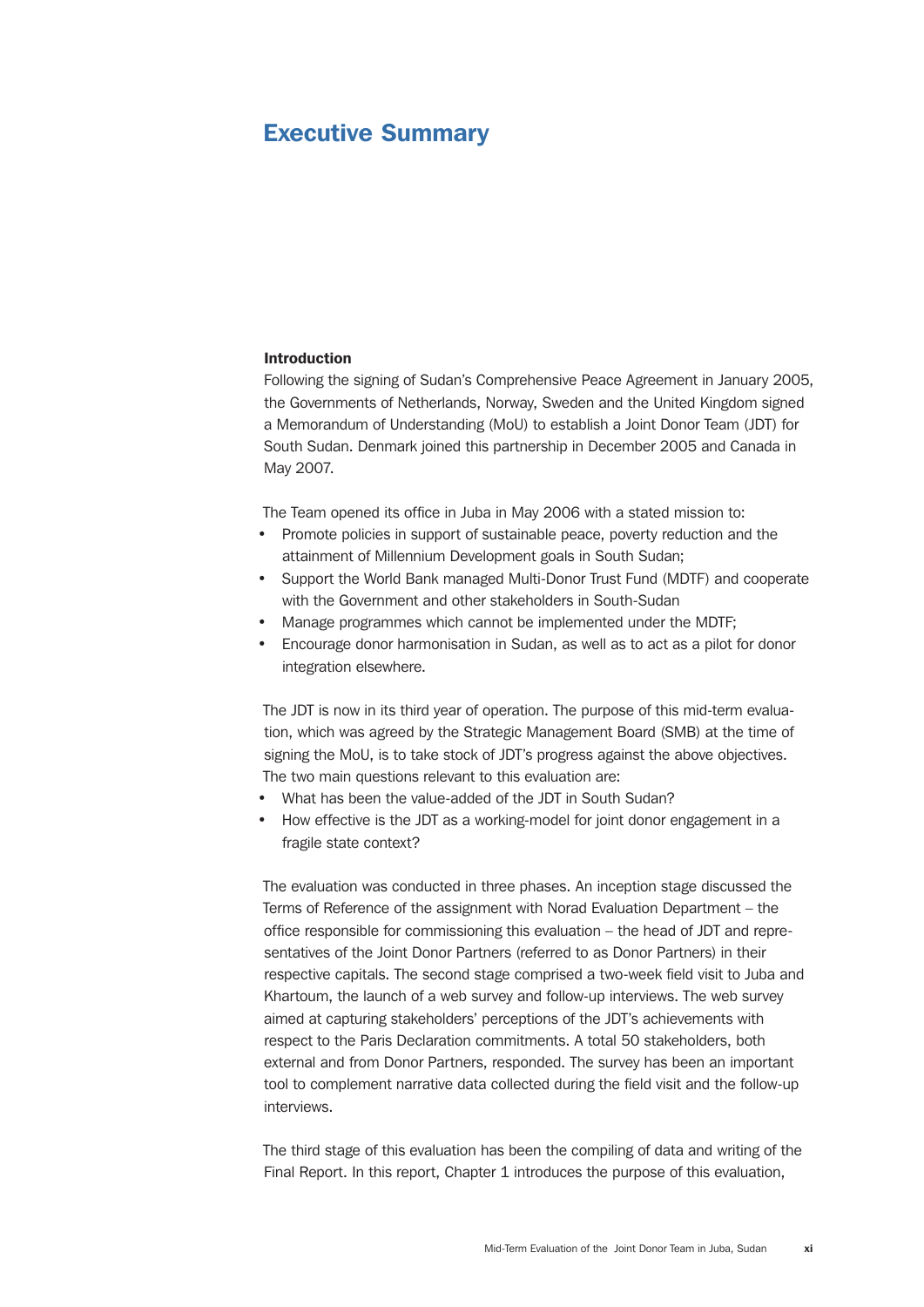Chapter 2 analyses the Southern Sudan context, and Chapter 3 explains the methodology. The main analysis is provided in Chapters 4, 5, and 6. Our main findings and recommendations are based on the OECD-DAC criteria of relevance, effectiveness, efficiency, sustainability and impact. A framework logic linking JDT's inputs (activities) with outputs (Paris Declaration principles) and outcomes (statebuilding and poverty reduction) is also used to support this evaluation.

### JDT Strategic Development and Portfolio

This section summarises findings in Chapter 4. This Chapter focuses on JDT's inputs over the evaluation period. It assesses the relevance of its mandate and describes strategic development over the evaluation period. The main findings are as follows.

The model supported by the JDT initiative was in conformity with the Paris Declaration agenda. However, the assumptions that underpinned the JDT initiative at the time of signing the MoU in 2006 have not materialised:

- The World Bank-managed MDTF was expected to be used as a single aid instrument, allowing for strong donor coordination and alignment. But by 2007, almost half of the partners' development assistance was taking place outside the Fund, either on bilateral programmes (26%) or through other UN pooled funds (19%).
- Humanitarian needs were expected to decline gradually, with attention switching to long-term assistance as a result of peace. This has not been the case and about one-third of the partners' expenditures still go towards humanitarian assistance (USD 110m in 2007). The role of International Non-Governmental Organisations (INGOs) hence remains crucial.
- Programme management outside MDTF has remained bilateral, with JDT only having responsibility over two small funds, the Technical Assistance Fund and the Small Scale Fund. Plans for a pooled civil society fund and expectations that the Team would play a management role in the DFID-led Basic Services Fund, launched in 2006, were not met.

There were important changes in strategic direction over the evaluation period. JDT lacked coherent strategy, after the Strategic Management Board stopped short of approving a multi-annual strategic plan, submitted by the Team in early 2007. Initially, the Team was to focus on three priority sectors: basic health and HIV/AIDs; Security Sector Reform, Disarmament, Demobilisation and Reintegration; and peace-building; and public finance management.

- On security sector reforms, a joint assessment report confirmed the need for greater coordination in this sector and recommended that the partners agreed on a common policy framework as a platform for engagement in Southern Sudan. Instead, activities were pursued bilaterally and security sector reforms were dropped from JDT's priorities.
- Focus on public finance management was widened to include planning, budgeting and public sector reform, after it proved too difficult to find a public finance management adviser. This decision also reflected a change in context as the government of Southern Sudan took an early lead in developing Budget Sector Plans.

In terms of inputs, JDT's main activities evolved over the evaluation period to include: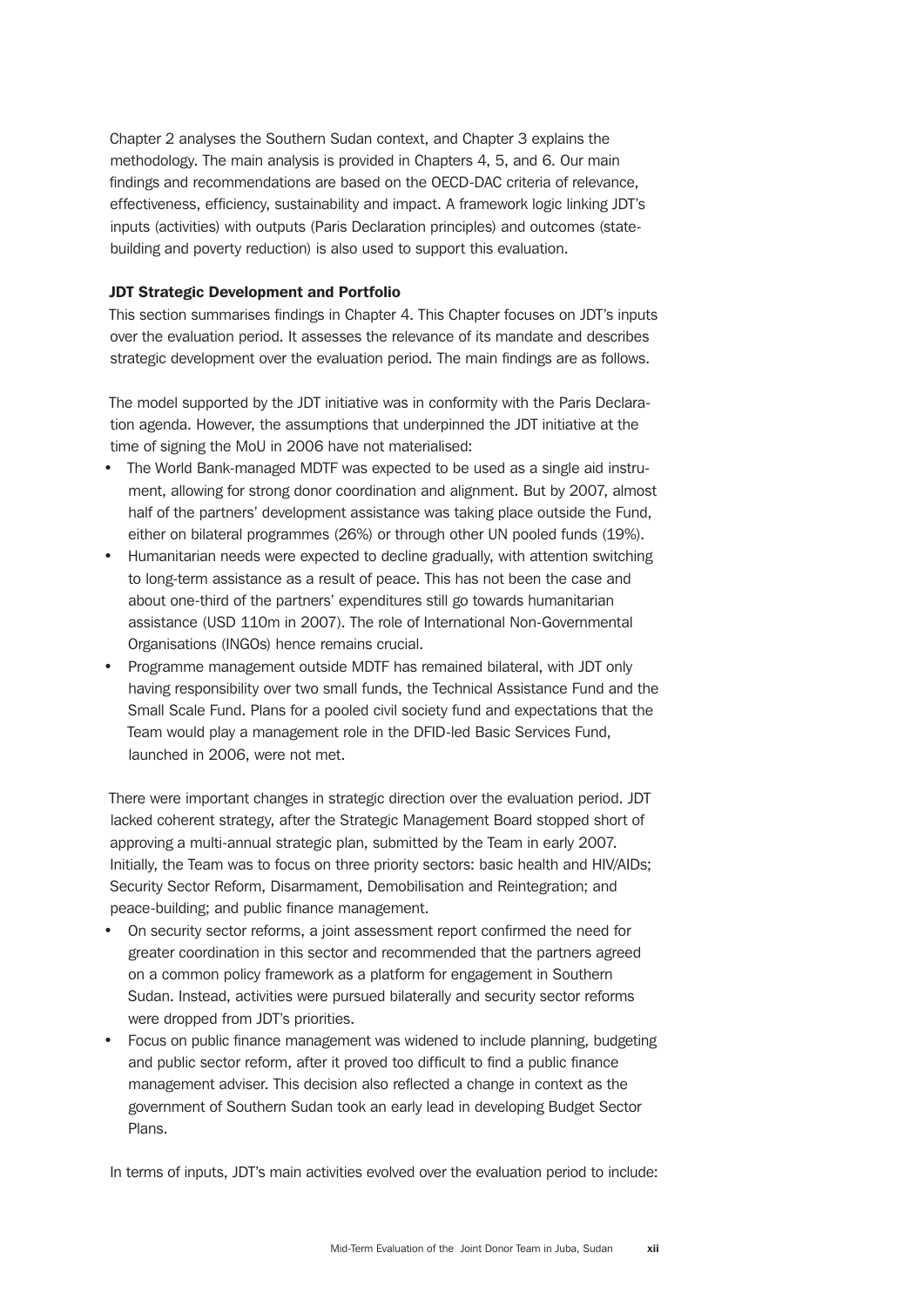- Supporting the MDTF: as well as co-chairing the Oversight Committee, JDT provided technical support to the MDTF Secretariat and in the identification and selection of key projects.
- Managing programmes: JDT managed the Technical Assistance Fund and the Small Scale Fund from 2007, and, with the former worth USD500,000 and financing short-term advisory inputs and the latter worth USD200,000 and supporting capacity building for local organisations.
- Engaging in policy dialogue: The Team established a close relationship with the Government with its office in Juba becoming a landmark for meetings. JDT also engaged in policy dialogue at sector level through its participation in Budget Sector Working Groups, MDTF, and directly with the relevant Ministries.
- Representing Donor Partners outside MDTF: the Team represented Donor Partners in Budget Sector Working Groups and provided advisory inputs to UN pooled funds that received their financial support.
- Reporting to Donor Partners' capitals: Communication between the Team and the capitals was weak at the beginning of the evaluation period, but the quality and frequency of reporting subsequently improved. JDT spent more time than envisaged organising field visits for Donor Partners.
- Working with NGOs: The Team established close relationships with international NGOs working in Southern Sudan, a role which was not envisaged in the MoU.

In conclusion, assumptions that were made at the time of drafting the MoU, with regard to aid delivery and the Government of Southern Sudan's agenda, did not materialise. As a result, the JDT had to adjust its range of activities to match the reality of the South Sudan context, while responding to the demands of Donor Partners. There was a missed opportunity, after JDT invested considerable efforts drafting a multi-annual strategic plan, which Strategic Management Board (SMB) did not approve.

# JDT Outputs and Delivery

This section summarises Chapter 5. This Chapter identifies JDT's outputs at three levels: its contribution to the Paris Declaration agenda; its contribution to programme delivery; and its contribution to state-building.

While difficult to measure, results of the on-line survey and specific examples indicate the following JDT's contribution to the Paris Declaration. JDT's contribution to promoting ownership in Southern Sudan is rated as high.

- One of the Team's early achievements was its support to the Government of South Sudan in developing an aid strategy. Elsewhere, JDT supported the preparations for the 2007 and 2008 Sudan Consortiums; following the recruitment a temporary economist, JDT helped the Government draft its Future Priorities paper.
- JDT also contributed to strengthening government capacity in budget planning an essential step towards making poverty reduction strategies operational. The Team helped to make the Budget Sector Planning process more effective by working closely with the Ministry of Finance and Economic Planning and encouraging greater donor participation (and more linkages) in the respective Budget Sector Working groups.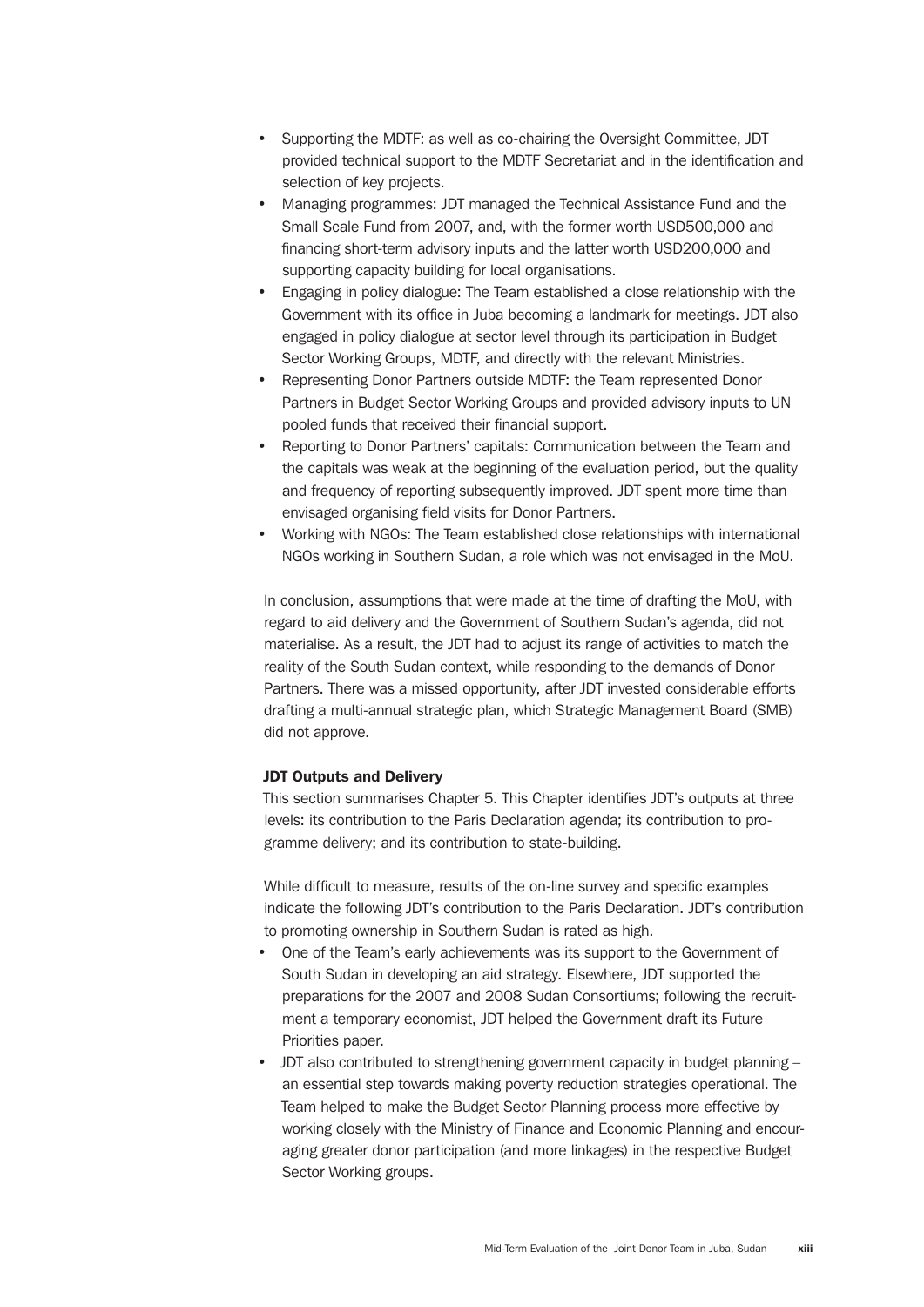JDT's contribution to strengthening donor alignment to government policies is also rated as high.

- The Team played a significant role in promoting policy dialogue between donors and Government on often sensitive issues, such as public sector reforms. JDT also encouraged NGOs to participate in the Budget Sector Working groups, an initiative subsequently endorsed by the Government. The majority of donorfunded projects in Southern Sudan are implemented through NGOs.
- JDT, however, had only limited influence on strengthening on-budget aid reporting in Southern Sudan. Despite its encouragement, few Donor Partners report their projects to the Inter-Ministerial Appraisal Committee.

JDT's contribution to promoting donor alignment to government systems is rated as moderate.

- Here, the Team has principally worked through the MDTF. Because of its limited technical capacity, the Government needed donor support to take the lead in the implementation of the MDTF. This was done with mixed success: for example, it took almost two years for the procurement issues to be resolved.
- The Team's direct contribution to strengthening public finance management has been limited, although its involvement in joint donor missions and the Accountability Budget Sector Working Group has been significant.

JDT's contribution to donor harmonisation in Southern Sudan is assessed at two levels: amongst Donor Partners and more widely, with boundary partners. JDT's contribution is rated as moderate in both cases.

JDT was perceived as effective in representing Donor Partners under one banner, hence showing a "united front". Outside this representative role, however, the Team has found it difficult to "harmonise the harmonisers":

• While shared analysis improved over the evaluation period, thanks to JDT's efforts, Donor Partners have not united behind a single one-policy framework, as it was initially envisaged. The Team has also had little success in encouraging Donor Partners to combine their missions. On using common arrangements, the JDT has not been able to curb the increase in the Donor Partners' bilateral programmes, although they remained in principle committed to joint programming.

JDT's contribution to donor harmonisation outside its own group is also rated as moderate.

- JDT's work with boundary partners has been less visible; promoting shared analysis (through the facilitation of meetings or the commissioning of work) is where JDT is seen to have made a positive impact.
- JDT has also strengthened donor harmonisation between UN, WB and bilateral agencies, through its involvement in the MDTF and to a lesser extent, other pooled funds. Examples include lobbying the World Bank to strengthen the Technical Secretariat, and helping to resolve procedural disagreements between the headquarters of the Bank and UN agencies by liaising closely with Donor Partners.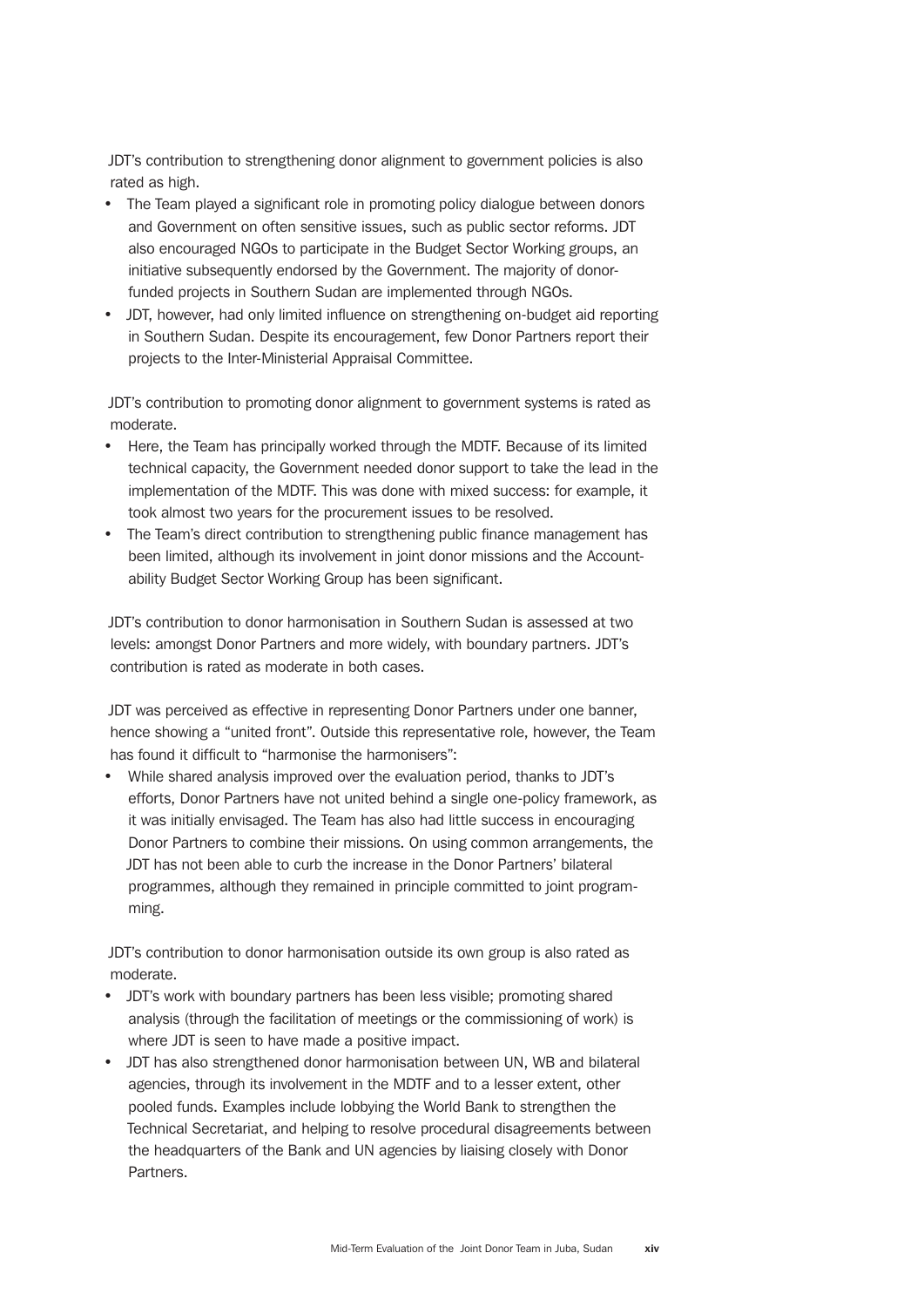JDT's contribution to improved programme delivery in Southern Sudan is primarily linked to MDTF performance. Here, results have been disappointing: it took one year after the Fund became operational for project development to move into an implementation phase. As a result, disbursements only reached 15% in the second quarter of 2006. With the support of JDT, MDTF performance improved the following year, leading to a 40% disbursement rate. JDT advisers have played a role in the selection of projects submitted through the MDTF, including in health and police. Less attention has been paid to the quality of implementation, however. JDT's contribution to the performance of other multilateral programmes has been less visible, yet positive.

State-building is at the core of JDT's mandate to promote pro-poor policies in Southern Sudan and one of the main OECD-DAC principles of engagement in fragile states. In Southern Sudan, the challenges are enormous, as the formal government structures had to be built from scratch. While progress has been made in establishing the structures of government at regional and state level, the provision of basic services is still very limited and corruption has become a major issue. There have nonetheless been some important institutional advancements.

- JDT is perceived to have made a visible contribution to capacity building in the area of public sector management reform. Its contribution to capacity building is also recognised in the health sector and in governance.
- Sustainability, however, remains an issue. Despite the effective use of the Capacity Building Trust Fund and other donor-funded Technical Assistance mechanisms, capacity building in Southern Sudan is yet not institutionalized across government departments in a systematic manner.

JDT's adherence to the OECD/DAC fragile states principles has remained partial.

- This is in large part because of the lack of a joint diplomatic and developmental approach. This division between politics and aid derives from the difficulty of merging the JDT's six donor countries' political relationships with Sudan.
- One particular area of concern is that among Juba-based agencies there has been a focus on building the Southern Sudan state, with much less attention given to building the overarching relationship between the Government of South Sudan and the national government – the latter being a central plank of the Peace Agreement under the "Make Unity Attractive" agenda.
- On the positive side, the Team has been strong in adjusting to the Sudanese context, by seizing opportunities when they arose.

In conclusion, the JDT has become a key interlocutor for the Government, multilateral agencies, and International NGOs over the years. Its contribution to policy dialogue and government processes has also been important. This has had a positive impact on promoting country ownership and strengthening donor alignment and harmonisation.

• JDT's value-added has been principally linked to the presence and availability of its advisers in Juba. The Team's permanent presence as co-chair of the MDTF Oversight Committee (as opposed to a system based a rotating representation) has proved an important entry point to sustained dialogue with the Government.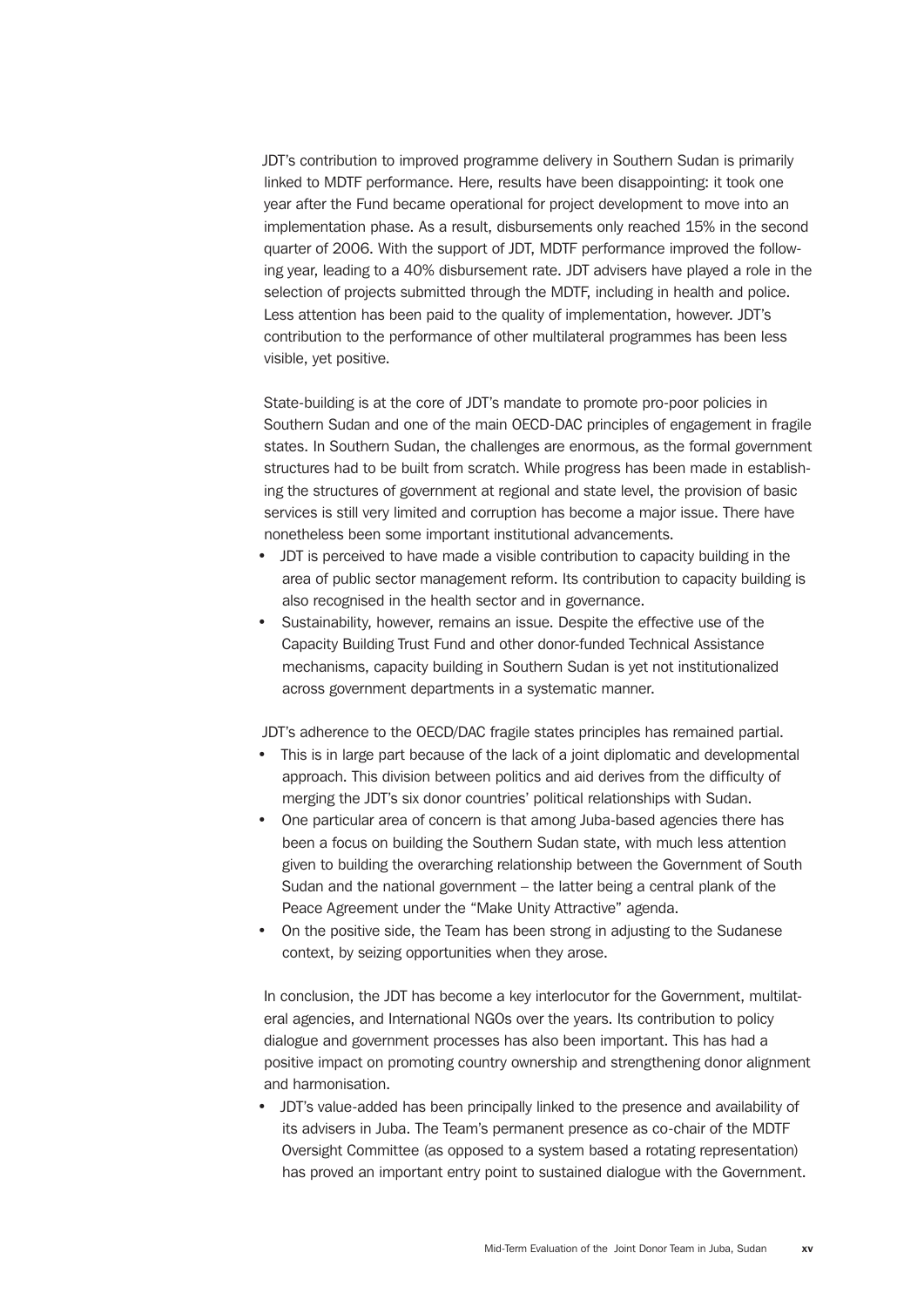Access to quick funding has also helped JDT fill technical assistance gaps.

- But the proliferation of projects, including bilateral projects financed by JDT's Donor Partners, has continued to make aid coordination in Southern Sudan difficult.
- In addition, competing donor approaches to the "make unity attractive" agenda and the disconnection between political and development issues have limited JDT's ability to contribute to state building in a coherent and sustainable manner.

#### JDT as a pilot model for harmonization

A significant aspect of JDT as a pilot initiative is the way in which Donor Partners were expected to work together and relate to each other. Although the MoU places the initiative closer to a legal agreement, little in the arrangements prepared Donor Partners to work in a partnership.

- It was assumed that shared objectives and the provisions of the MoU and Joint Response Document, in combination with a Host Donor's administrative and financial systems, would provide a sufficient basis for an effective and efficient cooperation.
- That partners had different managerial systems and different levels of delegation was acknowledged as a risk before the launch of the initiative. Identifying and fixing all problems upfront was seen as unrealistic, and it was hence decided to start the initiative and deal with potential problems as they came along. This has not happened in practice.

Donor Partners have widely varying approaches: to the resources being committed to Sudan; to the extent of decentralised working from their headquarters; to the nature of engagement in policy with the Government of National Unity and the Government of Southern Sudan; and their wider context of global or regional interests. While such a diversity is often an attractive feature to join a partnership, in the case of JDT, these differences have fuelled tensions among Donor Partners.

One of the main issues for the JDT was that as the Donor Partners in Khartoum did not have a common strategy for Sudan.

- Not all Donor Partners had developed a country strategy. Their views as to whether South Sudan should be part of a common strategy for Sudan or be treated separately have differed. Therefore the JDT could not fit a common development strategy for the South into an overall Sudan strategy.
- This absence of a common strategy was, paradoxically, both a driving force for the drafting of a multi-annual strategic plan and a critical factor in a lack of constructive engagement by the Donor Partners that could have ensured its successful outcome.

Without exception, all Donor Partners and the JDT acknowledge that the governance structure has been inadequate and has performed poorly. Governance arrangements did not respond to the realities on the ground and held back progress by the JDT.

• The design assumed a high degree of independence and autonomy of the JDT and a light-touch oversight by the SMB and Advisory Group (AG). It was implicit that the JDT in South Sudan was to act independently of the donor programmes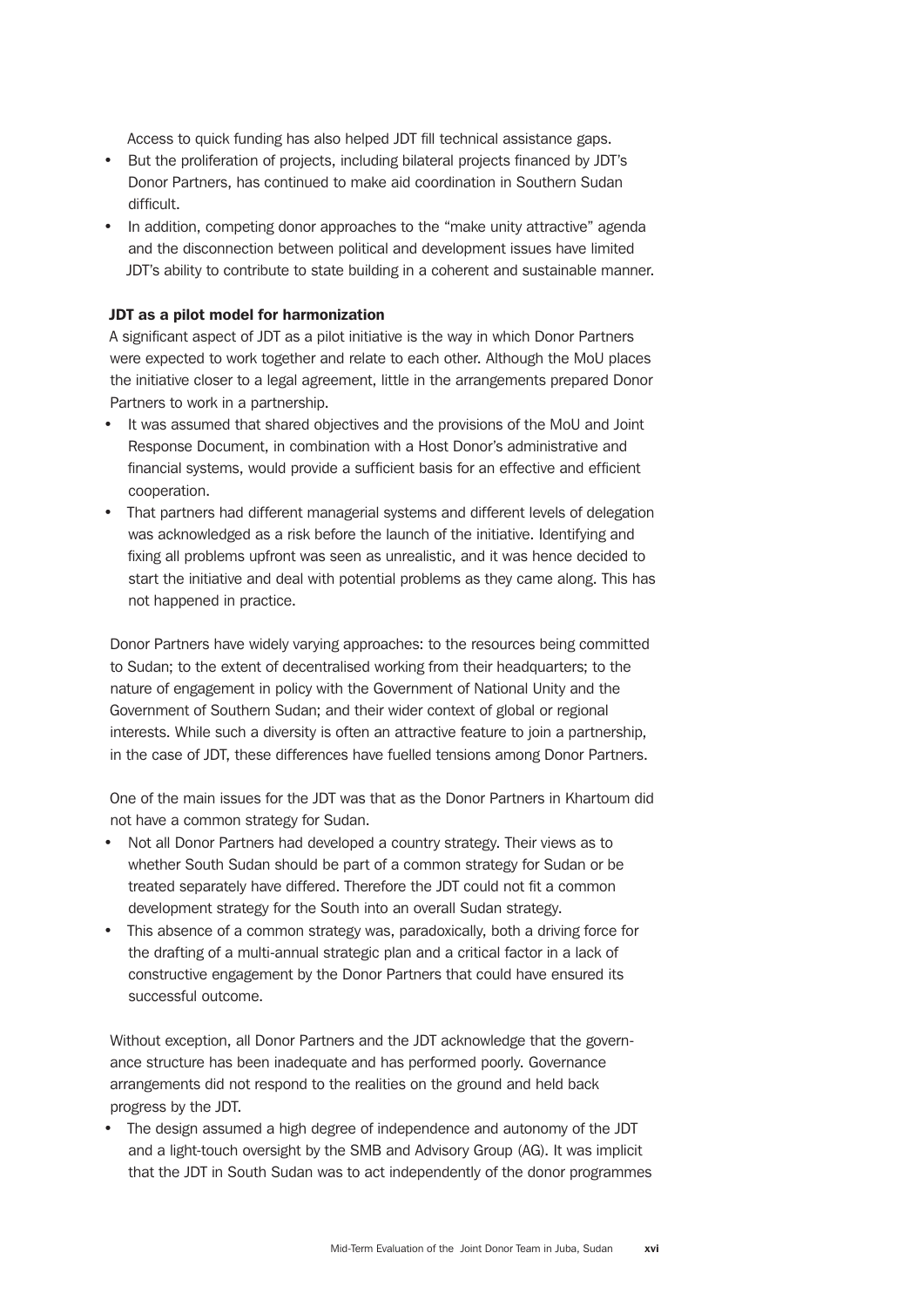in the rest of Sudan. This suggested treating Southern Sudan as a separate entity, which clashed with the "Make Unity Attractive" agenda.

- The SMB is made up of senior officials of Donor Partners' development agencies based in national capitals. But management from the partner's headquarters was too remote to adapt efficiently to this situation.
- The close proximity of Donor Partner representatives in Khartoum led the AG to wrest the management initiative from the SMB and impose a more hands-on style of interaction with the Team.

Staff shortages have limited JDT's performance. Southern Sudan is acknowledged as a difficult development context and it has proven hard to recruit staff for longer periods. The JDT staff capacity – in terms of numbers, but more importantly in terms of level of experience – was not suitable for this situation.

• An underlying problem has been the method of recruitment. Posts are assigned to specific countries for recruitment but the pool of potential recruits has been limited to members of the respective civil services (mainly from ministries and aid organizations) in the partner countries. This approach has not resulted in the recruitment of the best available skills and expertise.

Although cost-effectiveness was not within the evaluation remit, we note that the budget for 2008 amounted to €2.1m, with €1.1m going to the Juba Office to cover local salaries and other operating costs, and the remaining €1m going to the host country to cover Human Resource and estate management. This budget does not include international staff salaries, a significant contribution in kind from the Donor Partners employing agencies. Nevertheless, this investment seems good value for money when compared with what Donor Partners would have had to spend to open bilateral offices in Juba. There is in fact scope to invest greater resources into the initiative, particularly in staff numbers and quality.

In conclusion, the JDT governance structure, with its multiple and overlapping areas of responsibility, has created both confusion within JDT and impediments towards fulfilling its mandate.

- The joint donor partnership concept was never discussed in terms of 'rules of engagement' among the six partners and if and how the JDT should 'represent' donor members in the South has remained a contentious issue.
- Vertical and at times informal communication channels have reinforced existing differences in communication flows among the Donor Partners and undermined the principle of joined approaches as well as the Team's morale.
- In light of recommendations made by the 2007 Managerial Audit, there has been an agreement in principle to maintain the Strategic Management Board and the Advisory Group as originally defined in the Memorandum of Understanding signed between its Donor Partners.

#### Recommendations

The resources available to JDT should be compatible to its mandate. Operating in fragile states is labour-intensive. There is a need to invest greater resources both in staff numbers and quality.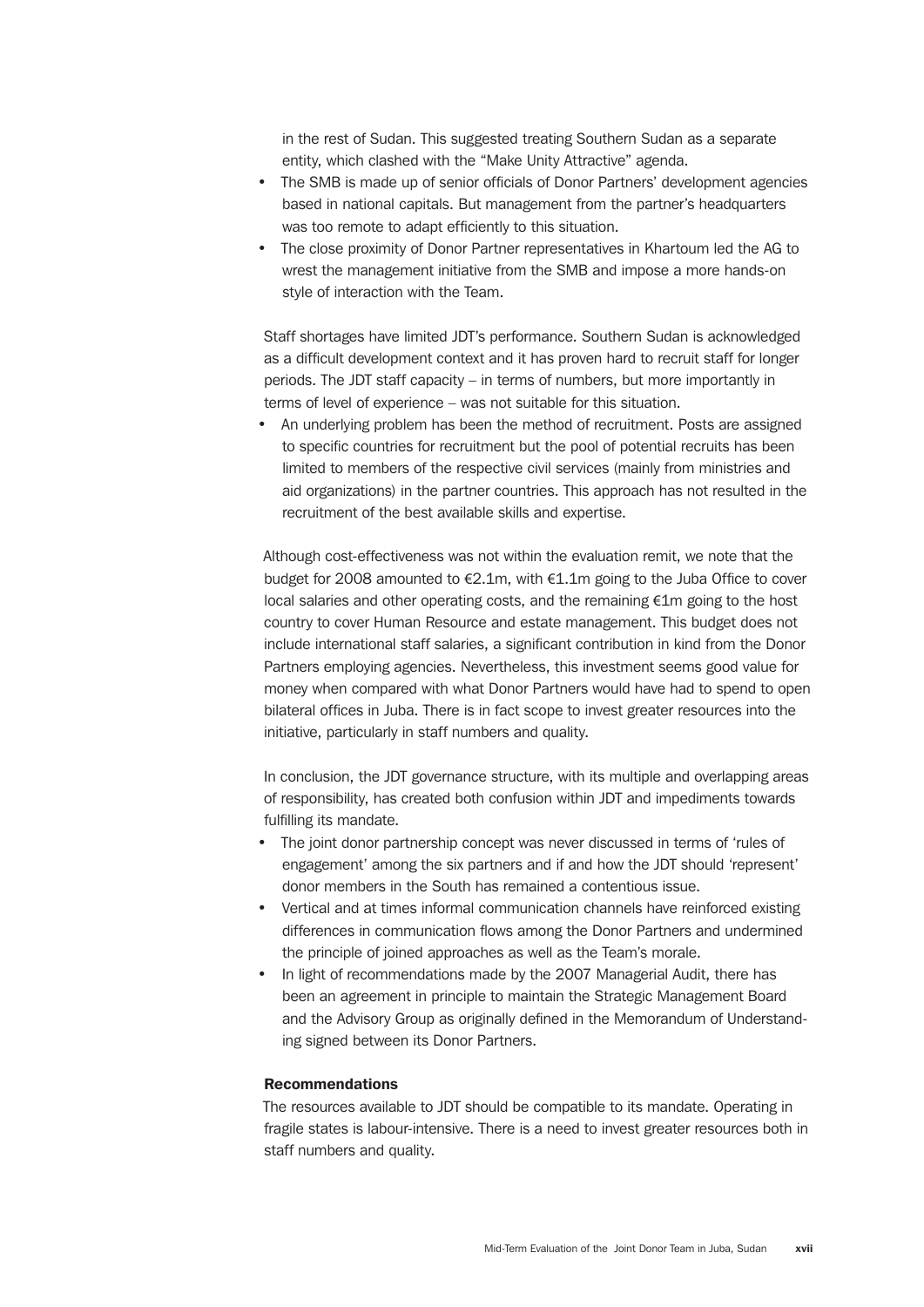As staffing issues are resolved, JDT's mandate needs to be revised appropriately to match the new donor landscape in Southern Sudan:

- JDT should be given a stronger role in monitoring the bilateral (and post-bilateral) programmes of Donor Partners. This will help reduce transaction costs as well as ensure greater coherence amidst its donor activities.
- JDT's advisory role in pooled funds managed by UN agencies should be formalized.
- JDT's work with NGOs should also be fully acknowledged and encouraged.

Similarly, the JDT governance structure needs to be redesigned to match the context of Southern Sudan. The recently-drafted Terms of Reference should ensure that clear roles and responsibilities for SMB, AG, and their respective relationship with the Host Donor and Team are established.

- The SMB should promote strategic direction on political and development policies in Southern Sudan while also outlining modalities of a donor integration model as represented by the JDT.
- The AG should remain in an advisory role with respect to JDT. Its key role should be in promoting the coherence of participant's political and development programmes in Southern Sudan, and the coordination between this and national policy.

Renewed engagement and commitment from Donor Partners is required to reinforce the Team in its delivery of objectives, outcomes and impact. It is important that Donor Partners strengthen their partnership by clarifying their 'rules of engagement' for the next stage of work for the JDT.

- Rules of engagement should be clarified with regard to joint donor mission and political and development presence in Juba
- With the support of JDT, Donor Partners should commit to greater complementarity and synergy of their activities within and across sectors.
- Early consultations should be sought when developing new projects. Joint donor mission should be organized in priority sectors.

In the absence of a joint strategy for Sudan or South Sudan, Donor Partners should at least agree on key strategic priorities for the JDT over the next stage, on the basis of a shared analysis and common understanding of the South Sudanese context.

- Context analysis, rather than the availability of advisers and/or bilateral interests, should dictate the choice of sector priorities.
- Clear political and developmental Benchmarks should be agreed upon to support the period leading to the 2011 referendum – which is the year JDT mandate expires.

In conclusion, JDT has shown that joint donor initiative can operate in a challenging aid environment. The establishment of a joint donor office and availability of fulltime advisers in Juba have contributed to sustained and coordinated policy dialogue in Southern Sudan. The initiative has been welcomed by the recipient government as a good model to reduce transaction costs in its dealing with bilateral donors.

• Although programme management can remain bilateral, access to small strate-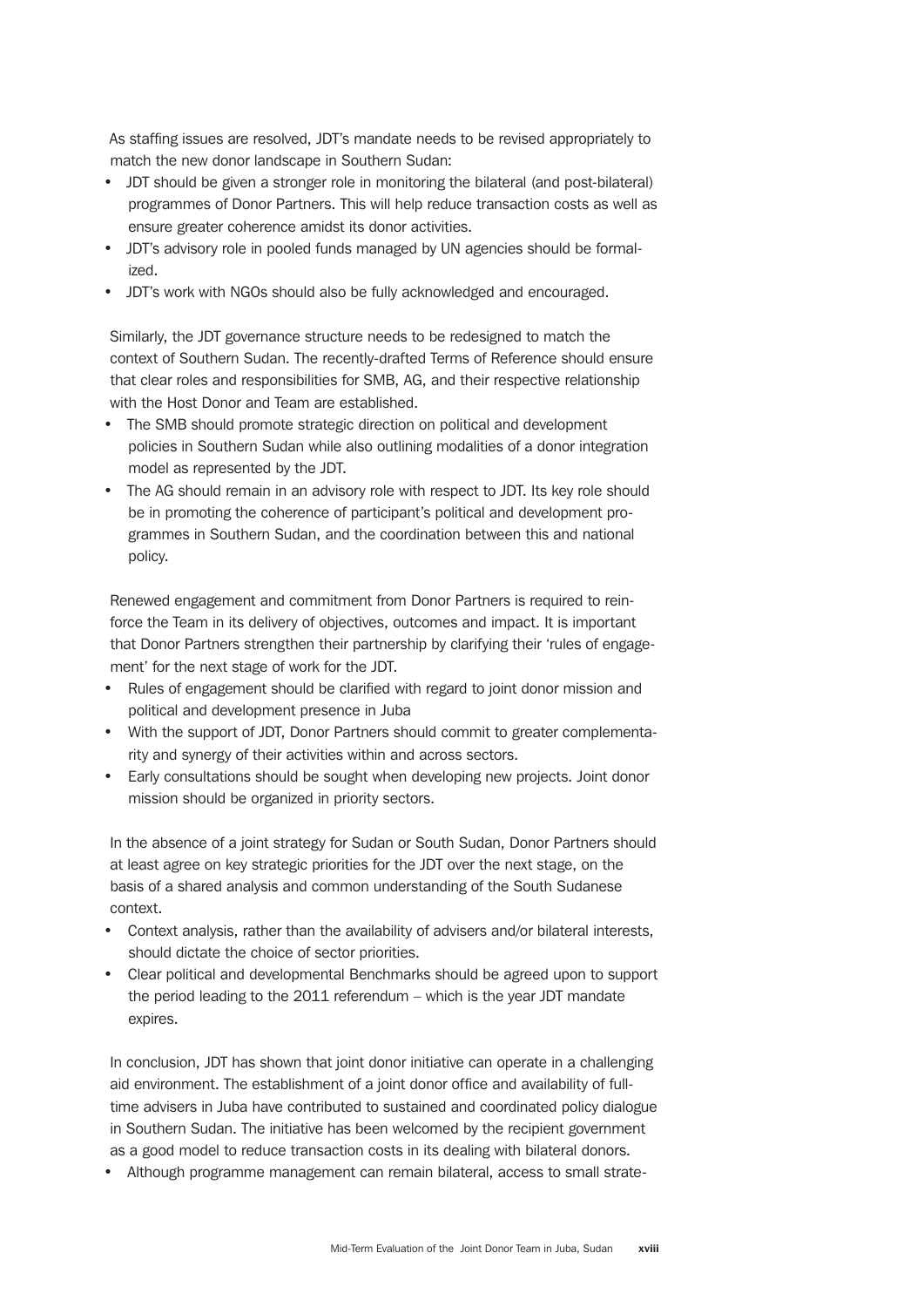gic funding is important for leverage and credibility purposes. Adequate staffing resources also matter greatly.

- Despite being like-minded, Donor Partners have inherited from different ways of working. Yet working in a highly-fluid environment like Southern Sudan calls for a pragmatic and flexible approach, as well as quick and consensual decisionmaking. Institutional constraints therefore need to be identified at an early stage. Roles and responsibilities within the governance structure, the level of delegation and rules of engagement are better being discussed upfront.
- As well as identifying the country's needs, through joint assessment missions, a shared understanding of the political context is important. A coherent approach to engagement is unlikely otherwise. All political dimensions – domestic, regional, and global -and their links with the respective strategies of Donor Partners will be key determinants in the success of the initiative.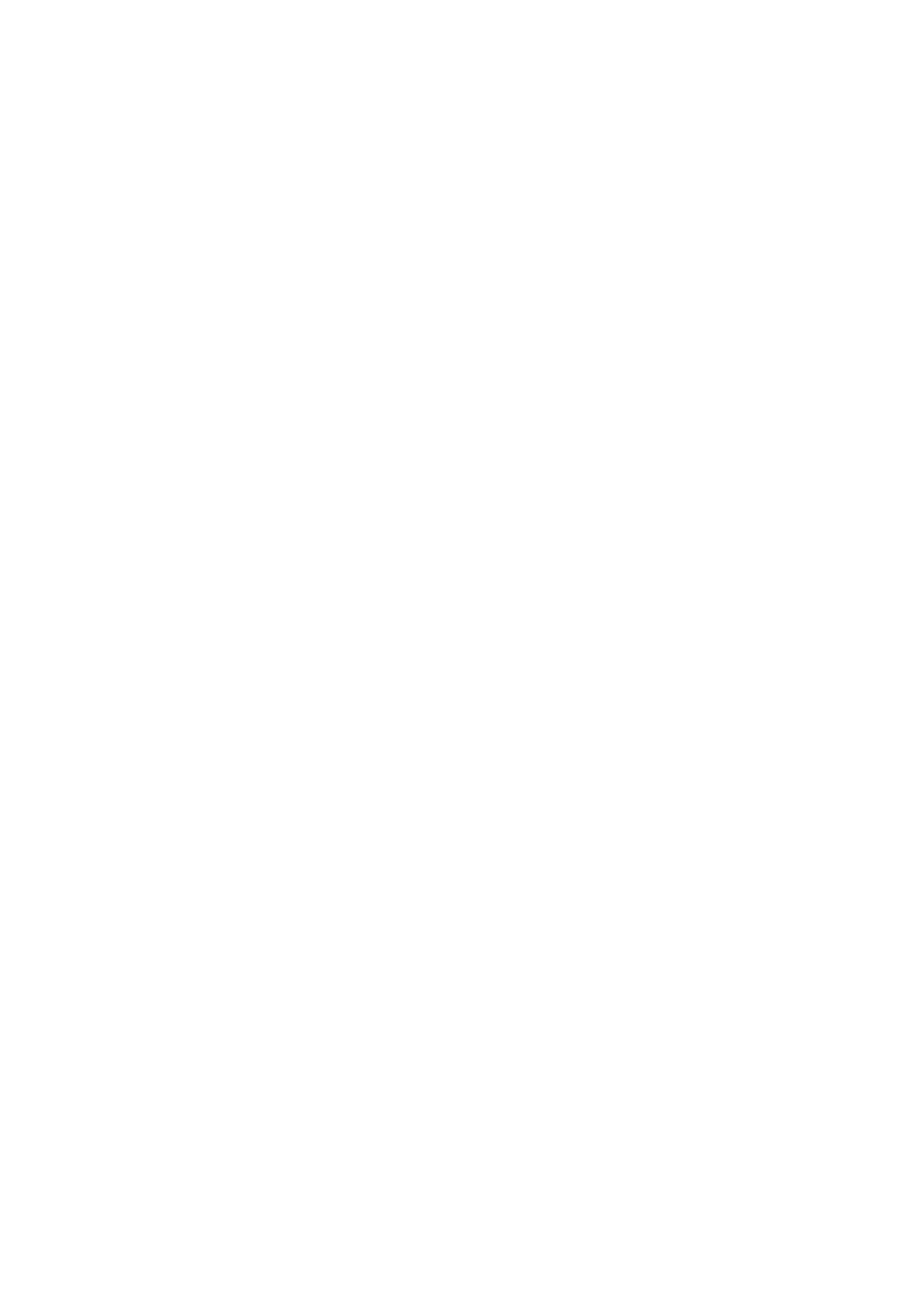# Main Report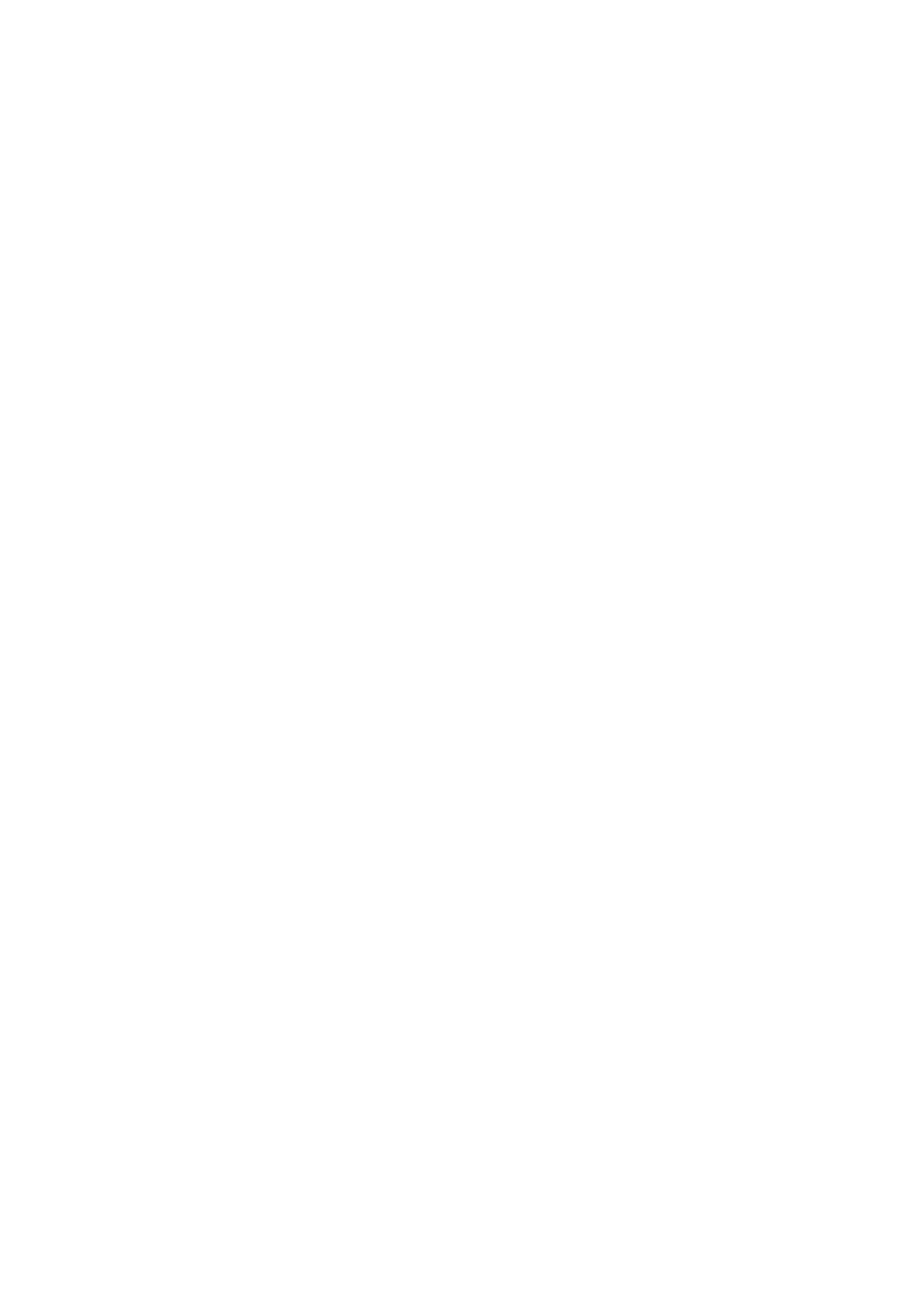# <span id="page-24-0"></span>1. Introduction

# 1.1 Background

Following the signing of Sudan's Comprehensive Peace Agreement (CPA) in January 2005, the Governments of Netherlands, Norway, Sweden and the United Kingdom signed a Memorandum of Understanding (MoU) to establish a Joint Donor Team (JDT) for South Sudan. Denmark joined this partnership in December 2005 and Canada in May 2007.

The Joint Donor Office (JDO) in Juba was opened in May 2006. The Netherlands Government is the Host Donor and the office is granted a diplomatic status as a sub-office of the Netherlands Embassy in Khartoum. The JDT, however, does not play any role in the political relations between the donors and the Government of Southern Sudan (GoSS); rather, its stated mission is to:

- Promote policies in support of sustainable peace, poverty reduction and the attainment of Millennium Development Goals (MDGs) in South Sudan
- Support the Multi-Donor Trust Fund (MDTF), and cooperate with the Government of South Sudan (GoSS) and other stakeholders in South-Sudan
- Manage programmes which cannot be implemented under the MDTF
- Encourage donor harmonisation in Sudan, as well as to act as a pilot for donor integration elsewhere.

JDT has no operative role in financial disbursement of aid to the GoSS. The two channels for aid-disbursement are the multi-donor funds such as the Multi-Donor Trust Fund (MDTF) managed by the World Bank, and the Funds managed by UN organisations. In addition, aid is disbursed through bilateral initiatives of the participating donors. The head of the JDT, however participates in the Oversight Committee (OC) of the MDTF, and therefore has a channel to influence the management of that fund.

The JDT is now in its third year of operation. Since 2007, its work has been guided by annual plans and reports approved by the Strategic Management Board (SMB). In October 2007 the SMB agreed to undertake an external Mid-Term Evaluation of the JDT in 2008.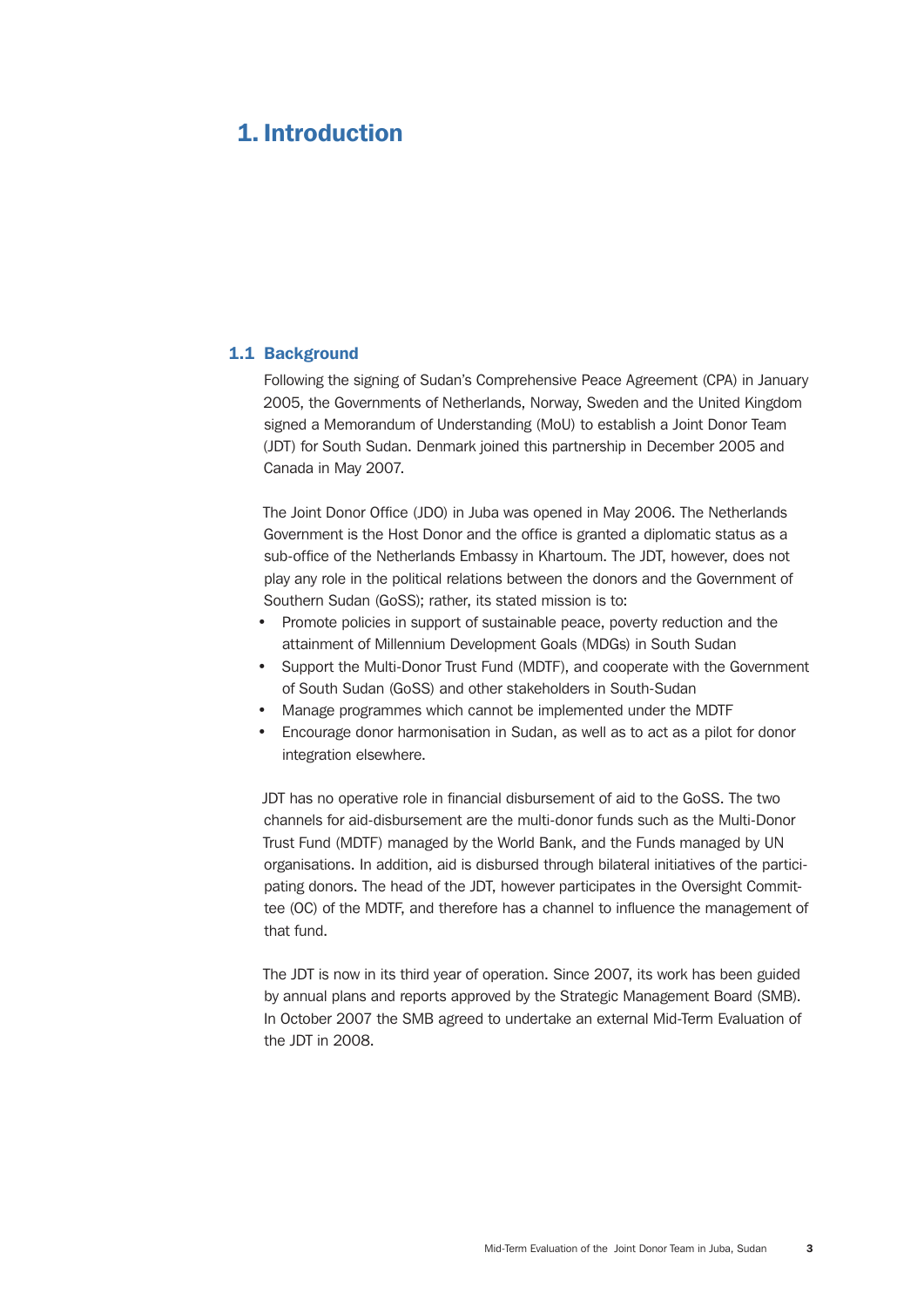| 2005                       |                                                                                                                                                                                                                                                                                                                          |
|----------------------------|--------------------------------------------------------------------------------------------------------------------------------------------------------------------------------------------------------------------------------------------------------------------------------------------------------------------------|
| January                    | Comprehensive Peace Agreement signed on January 9th                                                                                                                                                                                                                                                                      |
| March                      | Joint Assessment Mission (JAM)<br>1st Sudan Consortium in Paris                                                                                                                                                                                                                                                          |
| July                       | Interim National Constitution signed                                                                                                                                                                                                                                                                                     |
| August                     | MDTF started working out of Nairobi                                                                                                                                                                                                                                                                                      |
| September                  | <b>GoNU</b> established                                                                                                                                                                                                                                                                                                  |
| October                    | GoSS sworn in                                                                                                                                                                                                                                                                                                            |
| November                   | Signature of MoU establishing the JDT<br>Joint Response Document (JRD) approved                                                                                                                                                                                                                                          |
| December                   | Denmark joins the JDT                                                                                                                                                                                                                                                                                                    |
| 2006                       |                                                                                                                                                                                                                                                                                                                          |
| March                      | Head of Office and Head of Operational Management appointed to JDT<br>in Juba along with a small team of advisors<br>JDT holds co-chair of the MDTF                                                                                                                                                                      |
| May                        | Opening of the JDT office by Ms van Ardenne, former Dutch Minister of<br>Development Co-operation<br>Full-time EU presence established in Juba                                                                                                                                                                           |
| 2006                       |                                                                                                                                                                                                                                                                                                                          |
| July                       | Residences on compound completed and staff moved in                                                                                                                                                                                                                                                                      |
| Second<br><b>Half 2006</b> | GoSS takes the lead in developing 3-year sectoral strategies through<br>the Budget Sector Working Group process<br>JDT develops a broad set of objectives based on the functions of<br>the JDT as set out in the MoU, as well as a set of projected year one<br>results as set out in the Results Matrix of the JRD/MoU. |
| December                   | JDAS process initiated, lasting until May 2007.<br>The JDT now reaches a total of seven international staff and ten<br>administrative/ support staff.                                                                                                                                                                    |
| 2007                       |                                                                                                                                                                                                                                                                                                                          |
| March                      | 2nd Sudan Consortium meeting in Juba and Khartoum<br>GoNU National Strategic 5 year Plan 2007-2011 launched                                                                                                                                                                                                              |
| May                        | Canada joins the JDT<br>JDT initiates and supports WB High-Level fiscal assessment mission in<br>response to the GoSS fiscal crisis;<br>Joint sectoral review of the education sector led by EC                                                                                                                          |
| May/June                   | Final 2007 work plan approved by SMB<br>The Small Scale Support Fund (SSS) and the Technical Assistance<br>Fund (TAF) become operational<br>A Joint Review Mission (UK, Netherlands) focusing on financial<br>administration of JDT, assisting it to become fully operational                                            |
| October                    | SPLM suspends participation in GoNU<br>Joint Managerial Audit Review Team (UK, Netherlands) visits the JDT.<br>JDT participates in Health Umbrella Review mission                                                                                                                                                        |

*Table 1: Emergence of JDT with the post-war timeline*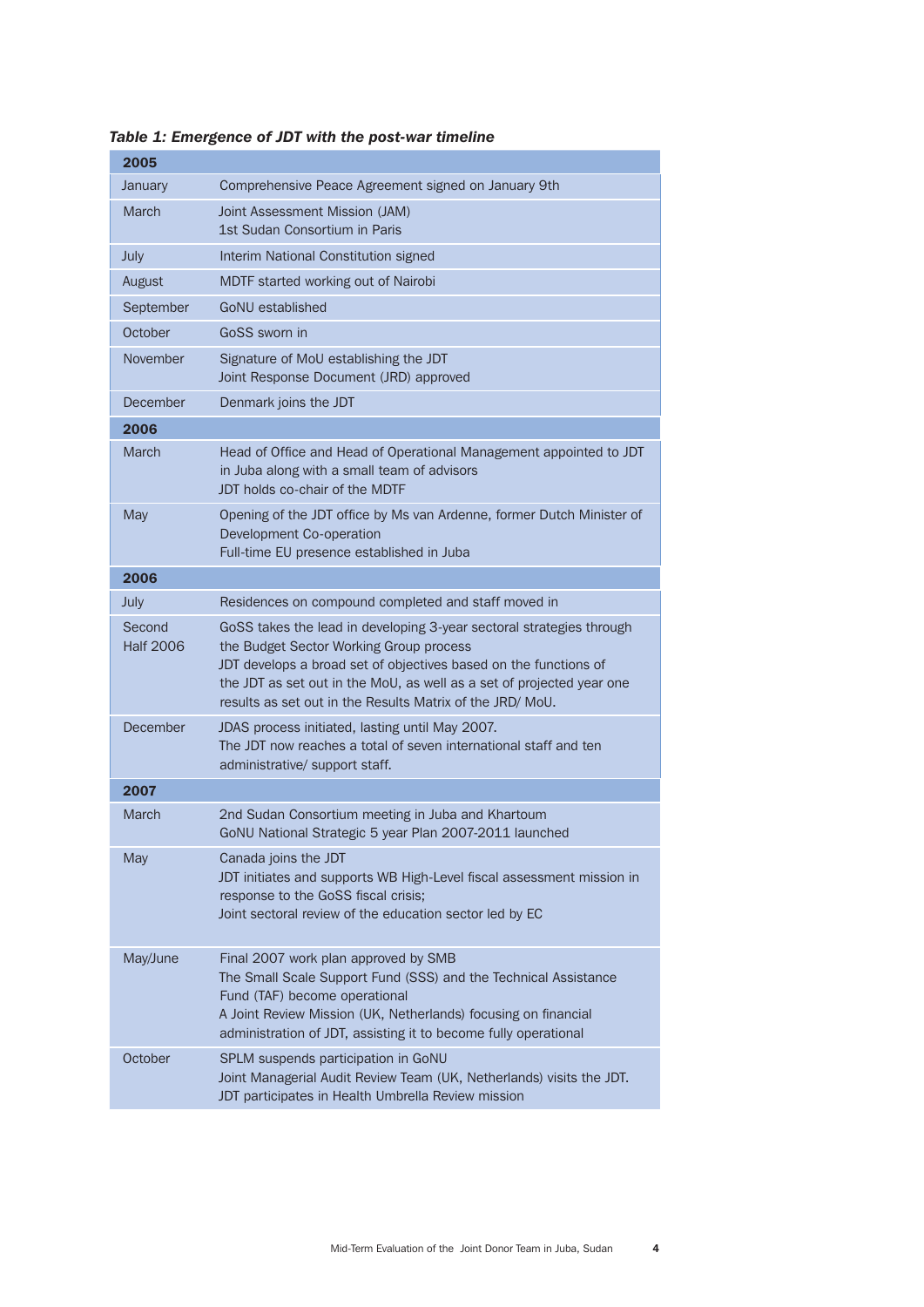<span id="page-26-0"></span>

| December | 2008 work plan approved<br><b>SPLM rejoined GoNU</b><br>Seminar on future development cooperation in Sudan and possible<br>further harmonisation, Stockholm. At the end of 2007 JDT had 7<br>international staff and 11 national staff |
|----------|----------------------------------------------------------------------------------------------------------------------------------------------------------------------------------------------------------------------------------------|
| 2008     |                                                                                                                                                                                                                                        |
| February | JDT supports study by the NGO Forum on the Southern Sudan funding<br>environment                                                                                                                                                       |
| March    | World Bank Interim Strategy Note                                                                                                                                                                                                       |
| May      | 3rd Sudan Consortium                                                                                                                                                                                                                   |
| July     | Mid-Term Evaluation of JDT                                                                                                                                                                                                             |
| December | A new head of Office is recruited.                                                                                                                                                                                                     |

# 1.2 Purpose

As stated in the Terms of Reference, the purpose of the Evaluation is to "assess the contributions of the JDT to promote policies in support of sustainable peace, poverty reduction and the attainment of Millennium Development goals in Southern Sudan and to assess JDT as a working-model for harmonised donor engagement in a fragile state environment"

The dual-purpose of the Evaluation implies two user groups: (a) the JDT, its respective member donors and its boundary partners (GoSS, World Bank and UN Multilateral Funds); and (b) the participating donor governments and international donor community in general with respect to the design of joint-initiatives for working in fragile state environment.

The two main questions posed in the Evaluation are:

- 1. What has been the value-added of the JDT in South Sudan?
- 2. How effective is the JDT as a working-model for joint donor engagement in a fragile state context?

#### Box 1: OECD-DAC Principles of Engagement

- 1. Take context as a starting point;
- 2. Do no harm;
- 3. Focus on state building as the central objective;
- 4. Prioritise prevention;
- 5. Recognise the links between political, security and development objectives;
- 6. Promote non-discrimination as a basis for inclusive and stable societies;
- 7. Align with local priorities in different ways in different contexts;
- 8. Agree on practical coordination mechanisms between international actors;
- 9. Act fast... but stay engaged long enough to give success a chance;
- 10. Avoid pockets of exclusion.

The policy and operating environment in Southern Sudan is complex and challenging. JDT main role in this fragile environment is to function as a catalyst in the realisation of the objectives stated in the MoU. Since the JDT is essentially an experimental model for harmonised donor engagement in a fragile state, it is important to measure its impact against judgemental criteria informed by the Paris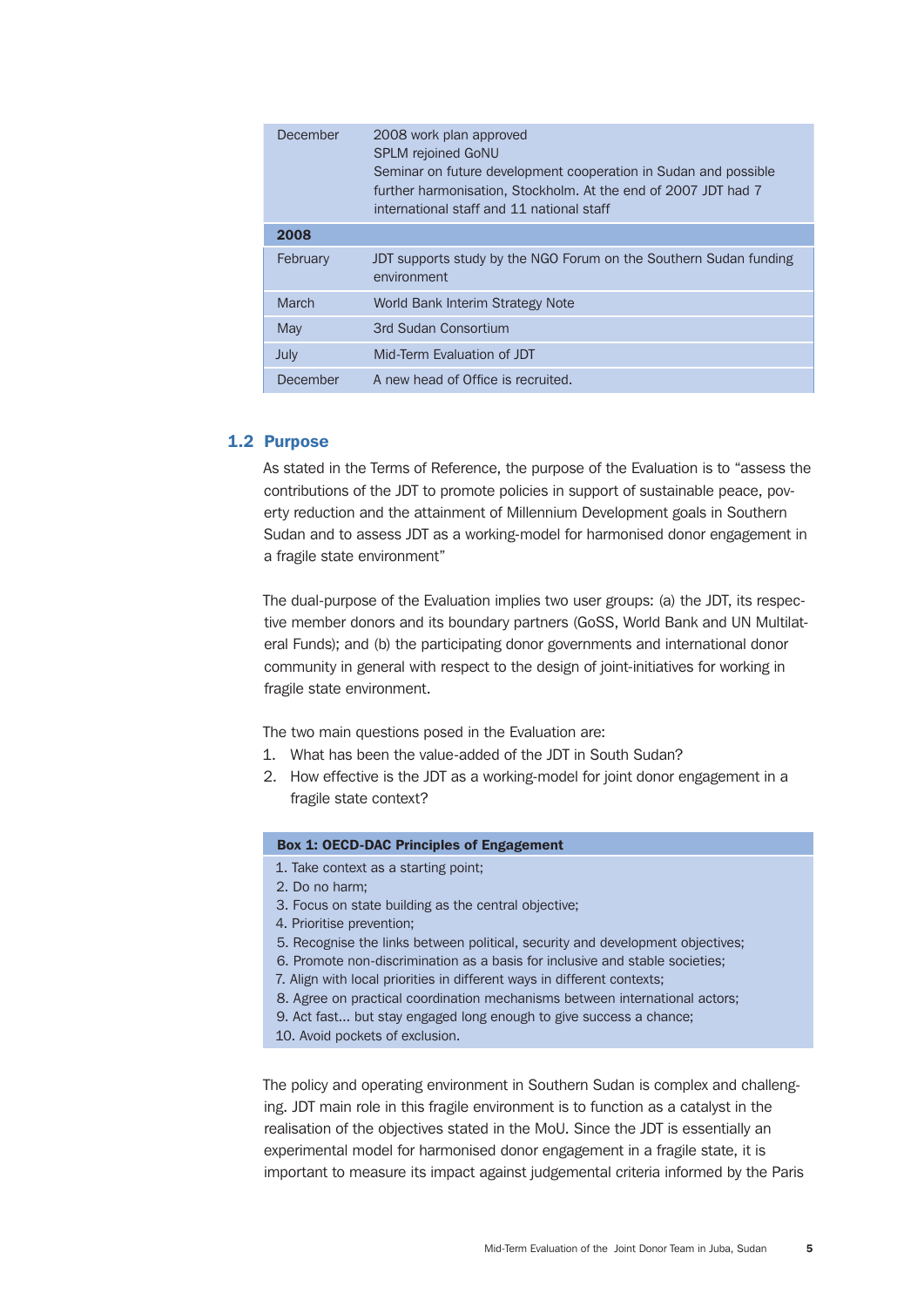Declaration on Aid Effectiveness<sup>1</sup> and the OECD guidelines for engagement in fragile situations2. If these are the benchmarks (Box 1), a number of supplementary questions emerge:

- What work has been developed in relation to existing MOU, incl. the Joint Response Document (JRD), and to what extent are MOU and JRD still valid documents?
- What are the outputs, short-term outcomes and possible long-term impacts on the ground of the JDT work: hard facts, quantitative and qualitative shall be documented?
- To what extent is the JDT contributing to strengthening the will and the ability of the GoSS to fulfil the core functions to reduce poverty, development and to safeguard the security and human rights of its population?
- What are the stakeholders' perceptions of what has been done by JDT?
- Which lessons have been learned regarding the joint elements of JDT operations?

1 Paris Declaration on Aid Effectiveness and the indicators for monitoring its progress are available on<br>http://www.oecd.org/document/12/0,3343,en\_21571361\_39494699\_39503692\_1\_1\_1\_1,00.html.<br>2 "Principles for good internat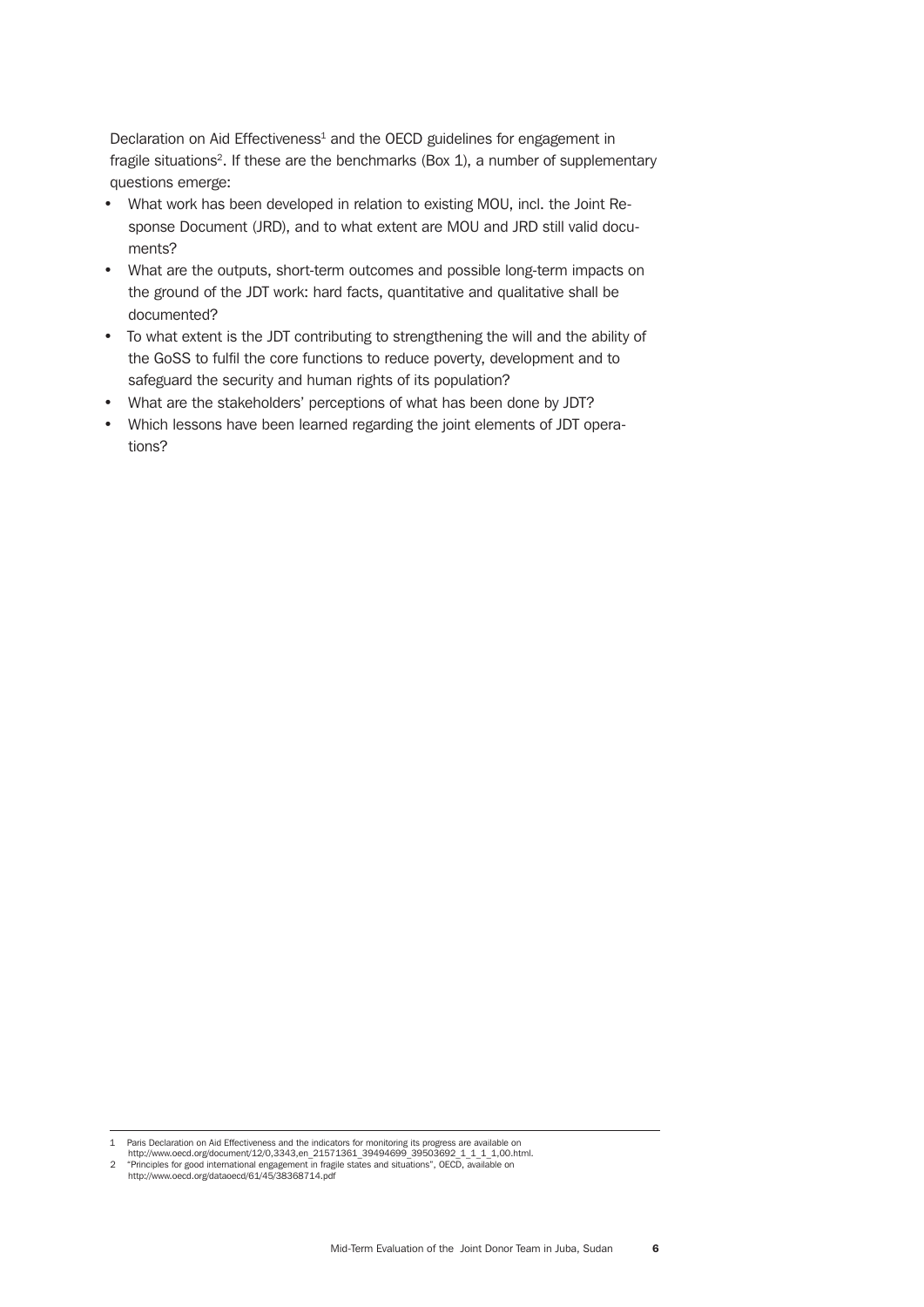# <span id="page-28-0"></span>2. Southern Sudan Context

This chapter examines the political, social-economic/developmental context of Southern Sudan and the role of the international community since 2005.

# 2.1 Political Context

With the signing of the CPA between the government of Sudan and the Sudan People's Liberation Movement / Sudan People's Liberation Army (SPLM/A, hereafter SPLM) in January 2005, Sudan began the process of resolving Africa's longest civil war. The 1983-2005 conflict between North and Southern Sudan was, however, only one of several conflicts afflicting Sudan in the mid-2000s. The situation in the Darfur region has been the most serious, but armed conflict has also plagued eastern Sudan and the Blue Nile province for much of the preceding decade. All of these conflicts share a common root: competition over access to the levers of political and economic power and economic opportunities.

The responsibility for the success or failure of the CPA ultimately lies with the signatories themselves, and no amount of international funding or technical assistance would overcome a lack of domestic political will. The CPA was designed to be a roadmap, guiding the former warring parties through a census in 2007, elections in 2009, and finally to a 2011 referendum on southern independence. The National Assembly passed the National Electoral Law in July 2008, but the census has yet to be undertaken.

At the same time, there have been significant disagreements within the SPLM on whether to follow a 'South first' strategy and to focus on preparing for independence in 2011, or to engage seriously in the Government of National Unity (GoNU). These divisions have influenced relations with the GoNU, the National Congress Party (NCP) and other groups within Sudan (including Darfur rebels). They have also impeded the implementation of the CPA, and the ability of the GoSS to address urgent socio-economic needs. The NCP has been able to exploit these divisions in order to keep SPLM 'weak and focused on the South.'3 For its part, the SPLM has increasingly sought to develop relations with marginalized and rebel groups, including the Darfur rebels, to provide additional leverage against the NCP.

<sup>3</sup> International Crisis Group, *Sudan's Comprehensive Peace Agreement: Beyond the Crisis,* Africa Briefing no. 50, Nairobi / Brussels: 13 March 2008, p. 7.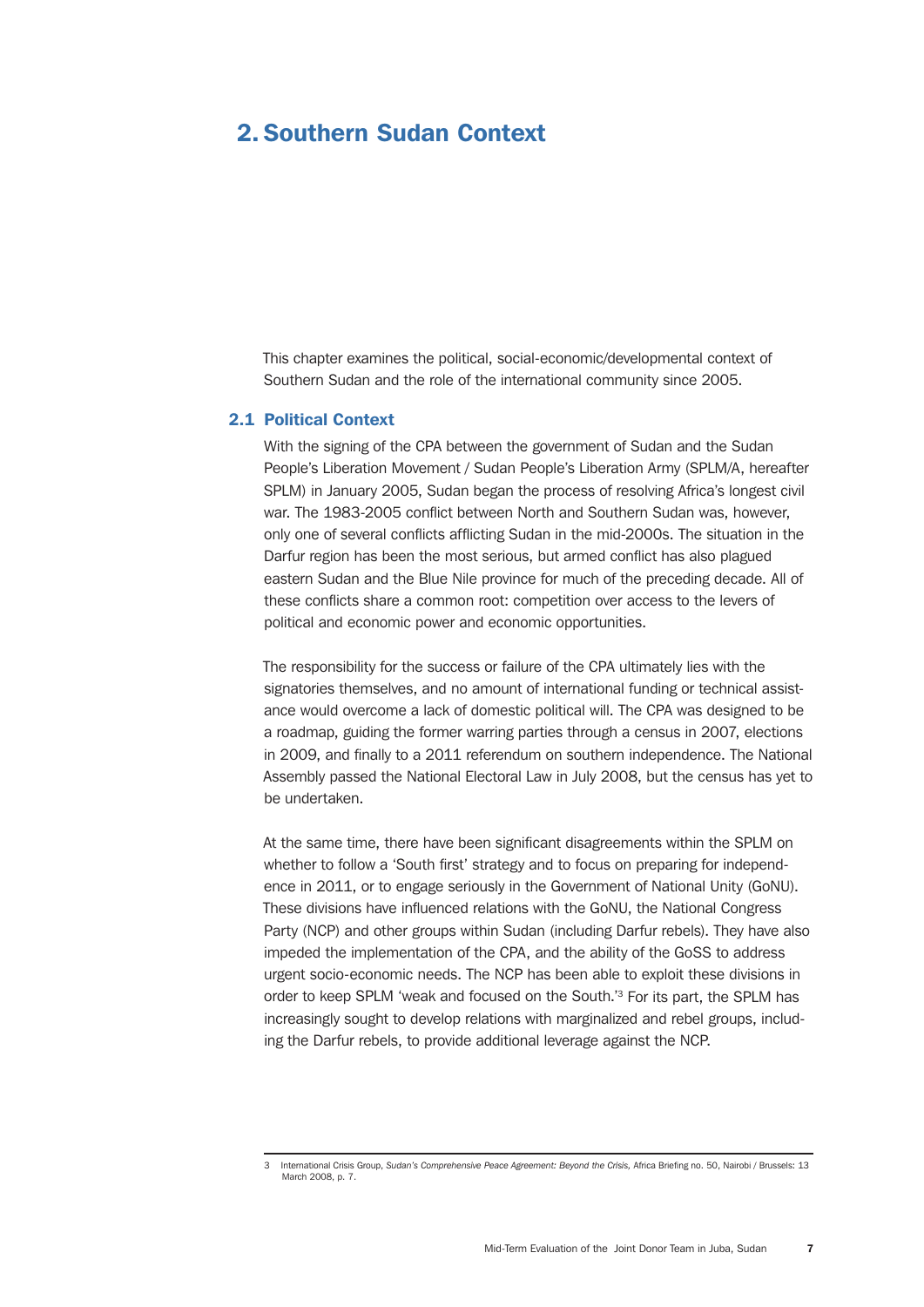#### Box 2. Highlights of the Comprehensive Peace Agreement, January 9, 2005

The signing of the CPA by the GOS and the SPLM/A on January 9, 2005 successfully concluded the final phase of negotiations to address the issues of inclusiveness, identity, and access to resources that were among the most significant structural causes of the conflict. The CPA builds on years of discussion and prior agreements, including the Machakos Protocol (July 2002), which established the right of the people of Southern Sudan to control and govern affairs in their region and participate equitably in the national government.

The CPA represents a complex and detailed set of arrangements and actions, key features of which include the following elements:

The **Power Sharing Agreement** provides for a largely autonomous government for Southern Sudan, with a view to making 'unity' attractive to the Southern Sudanese population. The Agreement provides the basis for broader participation in government and the civil service, the restructuring of critical national institutions (e.g. the judiciary), and a new national constitution. It also recognizes the right of the Sudanese to elect their representatives in free and fair mid-term elections at all levels of government, and emphasizes internationally-acknowledged human rights and freedoms, including a commitment to a bill of rights and basic freedoms of expression, religion and association.

The **Wealth Sharing Agreement** provides a framework for resource allocation and sustainable decentralization, establishing comparative underdevelopment and waraffected status as the key criteria for prioritization of public revenue allocations. The Agreement assigns a share of almost 50% oil and non-oil revenue that is collected in the South to GoSS, as well as the right to collect additional domestic revenue and external assistance, and the right to have its own banking system within the framework of the Central Bank of Sudan.

The Security Protocol outlines a collaborative approach to security issues by providing for two armed forces and joint integrated units that will become the nucleus of a future national army, enabling the parties to gradually downsize their forces and allowing the GoSS to mobilize resources for the SPLA.

The particular factors that precipitated conflict in Abyei, Southern Kordofan and **Blue Nile** (also referred to as the Three Areas) are recognized, and special power and wealth sharing arrangements have been agreed upon. These include the establishment of State Land Commissions, special provisions on education and security, the right to solicit external resources, popular consultation rights for the local population, and a unique administrative status for Abyei, including a referendum on its final status within the North or the South.

Many of the CPA provisions were acted upon, wholly or in part, during the first 18 months after the signing of the CPA. Among the achievements was the work of a National Constitutional Review Commission in Khartoum, along with the establishment of a Civil Service Commission. More recent achievements include the implementation of an agreement to settle the conflict over Abyei, the completion of the census enumeration, and developments relating to the electoral process. In Southern Sudan 10 new state governments have been formed and the constitutions of all but one ratified. Central government ministries and commissions have been formed and staffed and some progress has been made in extending reach and representation to the state and county levels.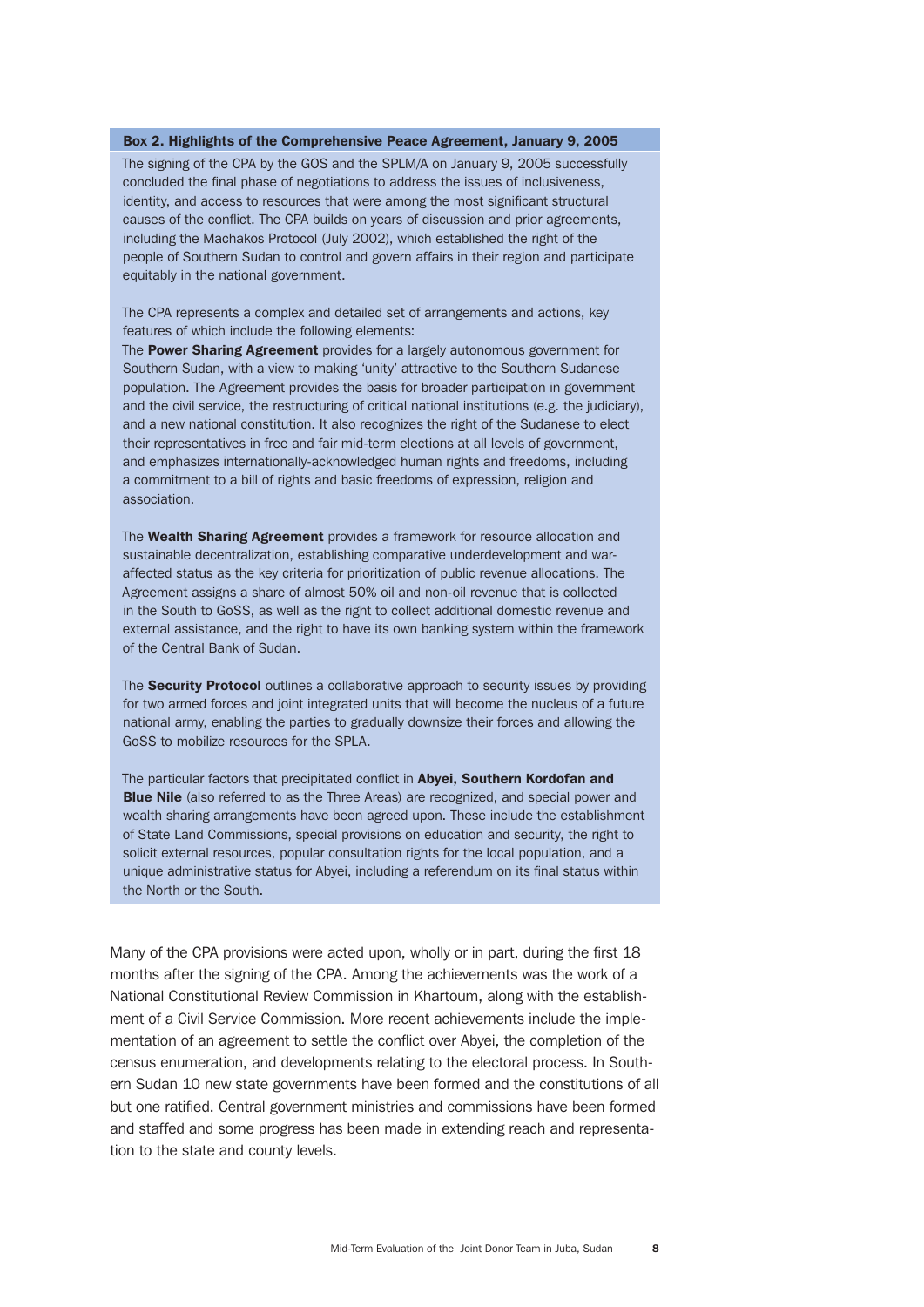There has also been a broad international engagement in the Joint Appraisal Mission (JAM) process (see Box 4) and, for the South, the creation of Budget Sector Working Groups (BSWGs) has ensured adherence to a common framework for interventions. Broadly speaking, international actors have adhered to national plans and priorities; few have been criticized for attempting to impose their own agendas.

However, neither GoNU nor GoSS made much progress in fiscal decentralization, or in assisting the populations in marginalized areas. Concerns were soon raised over the slow pace of implementation. Specifically, there was a lack of clarity with respect to the borders separating North and Southern Sudan, making it difficult to calculate the share of oil revenue attributable to the South. In addition, there was an urgent need to step up efforts to ensure transparency in holding of national elections in 2009 that would be greatly influenced by the security and political stability of the whole country.

Slow implementation of the CPA led to the withdrawal of SPLM from the GoNU in October 2007. The issues that prompted this action lie at the heart of a reallocation of power and control over resources between North and South: a) implementation of the Abyei Protocol (May 2004), b) redeployment of the Sudan Armed Forces (SAF) and SPLA troops, c) the census for the preparation of elections, d) demarcation of the North-South border, and 5) transparency in the oil sector.

After two months of intensive negotiations between the NCP and the SPLM agreement was reached on several of these issues, particularly redeployment of forces and oil sector transparency, which enabled the SPLM to rejoin the government in December 2007.

Despite progress on some of the key issues during the first four-five months of 2008, the blockages have by no means been completely resolved. Moreover, the deadlock over Abyei led to full-scale fighting in mid-May, the destruction of a large part of Abyei town, and the displacement of some 90,000 individuals. This was widely seen as the most serious crisis since the signing of the CPA. In a step back from the brink, the parties reached an agreement in early June to implement the Abyei Protocol.

By mid-2008, the NCP and the SPLM opted to move forward with the peace process. Notwithstanding the progress recorded on number of the major outstanding issues, significant work remains to be done to achieve provisions of CPA and questions remain about commitment of the parties to fully implementing the CPA. Advancing this process relies heavily on stabilizing security in the south through the disarmament, demobilization, the reintegration of surplus government and SPLA troops, and the creation of Joint Integrated Units (JIUs), intended to be the core of a new, unified Sudanese military. There remain some fundamental obstacles to progress in this regard (see Box 3).

The spectre of indictment by the International Criminal Court that hangs over Sudanese President, Omar Hassan Ahmad al Bashir, for war crimes, crimes against humanity and genocide adds a further layer of uncertainty. While the responsibility for implementing the CPA rests squarely with the parties, it is also clear that the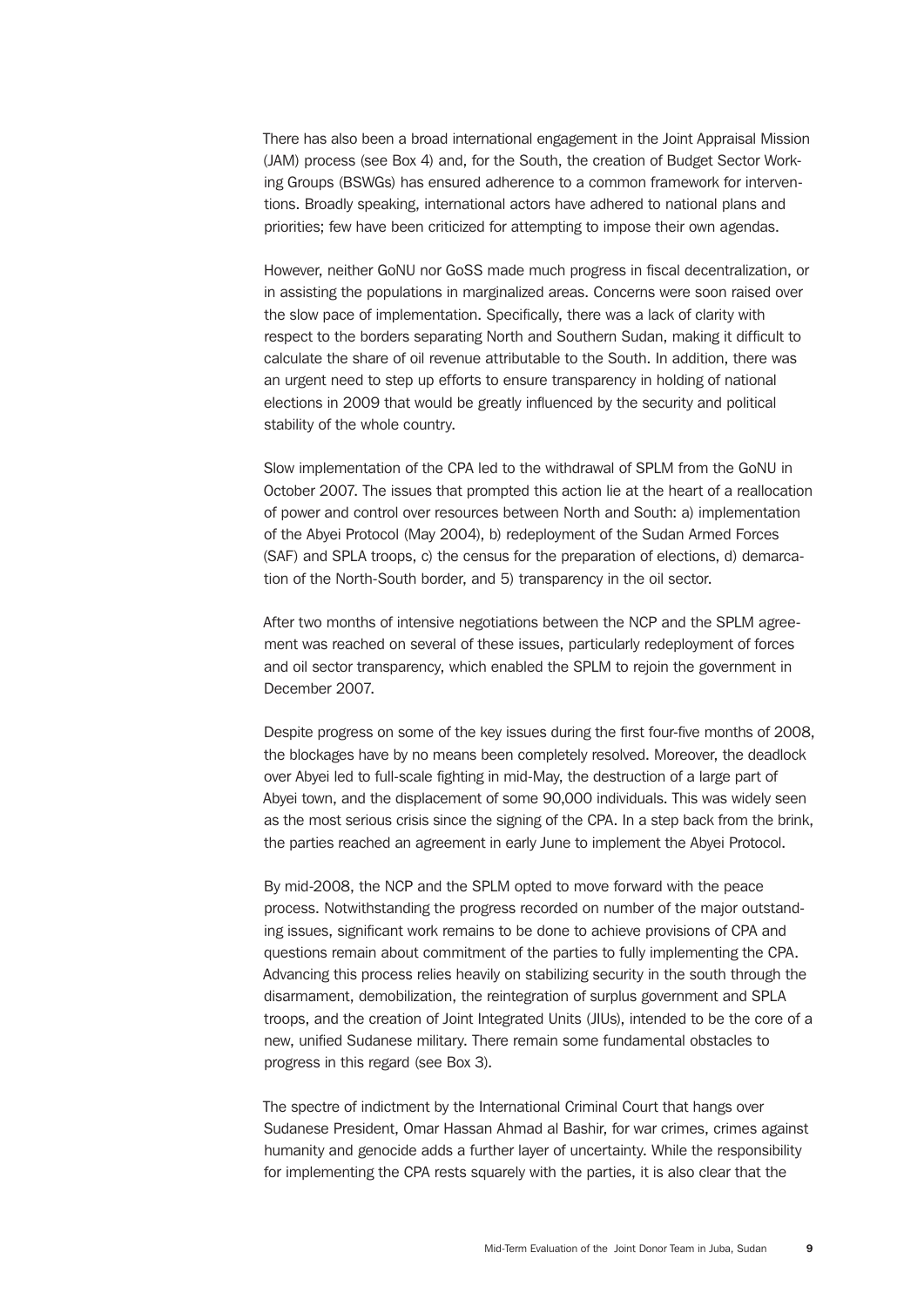<span id="page-31-0"></span>international community has not played as strong and proactive a role as it should have. It has tended to see the crisis in Darfur and CPA implementation as separate issues, and the focus of attention has been Darfur.4

#### Box 3: Security in Southern Sudan

The key to stability in Southern Sudan lies in the successful implementation of the disarmament plan, still far from being achieved. The JIUs – the 39,000 strong force meant to comprise composite units of SAF and SPLA – while just over 80% deployed, are 'integrated' in name only, with the two sides maintaining split allegiances and parallel command and control structures. Northern troops have not withdrawn from all parts of the South as envisaged in the CPA, and troops loyal to the Khartoum government remain around some of the economically important oil fields. Not all southern troops have withdrawn from all parts of the north either

The JIUs are likely to be dissolved in 2011 when the south is expected to vote in favor of independence, but neither party to the CPA has showed any real commitment to the creation or integration of these units, with the possible exception of those in strategic or oil producing areas. Even the composition of some of the JIUs is questionable, as former members of "Other Armed Groups," a loose assortment of militia groups from various tribal backgrounds aligned with, but not strictly a part of, either the SAF or the SPLA, are being added to JIUs in areas where they have a history of committing abuses against rival tribal groups. This has giving rise to increased tension and mistrust between the JIUs and the local people that they are meant to protect.

Police forces do exist in the south, and some procedural reforms are underway, with the support of the United Nations Mission in Sudan (UNMIS) Civilian Police, the MDTF, and bilateral donors such as the United States and the UK. But after decades of conflict in which police were more often identified as an enemy of the southern Sudanese people than as a security service, basic law enforcement continues to be exceptionally weak and inconsistent. The GoSS has had some difficulty paying its public servants, resulting in malpractices and illegal fines becoming a feature of policing. Meanwhile, important traditional authority structures responsible for the implementation of justice have been undermined by the war and in some cases completely abandoned as traditional chiefs and elders were killed or forced to flee the violence.

Banditry, violent cattle raids, theft of children, and inter-tribal conflicts persist as a backdrop to the ongoing North-South tensions, particularly around the contested border areas of Abyei, Southern Kordofan, and Blue Nile states. With the security situation unstable and disarmament at a standstill, people are understandably unwilling to give up weapons that are their sole means to defend themselves and their families. UNMIS does not have the mandate to cope effectively with the prevailing nonmilitary insecurity in the south. It has been given a mandate to protect civilians under 'imminent threat of violence' (primarily military violence), but has not been enabled to intervene in matters of law and order. Peacekeepers cannot take the place of the weak policing system, and as such they are ill-equipped to address the inter-tribal violence and criminal activity that makes up the bulk of the insecurity in the south.

# 2.2 Socio-economic/ Development Context

When the CPA was signed in January 2005, Sudan had experienced nearly 40 years of civil war since independence in 1956. The impact on the country's econ-

The point was emphasized by the UN Secretary-General in mid-2008. See United Nations, Security Council, S/2008/485, p. 17, para. 86.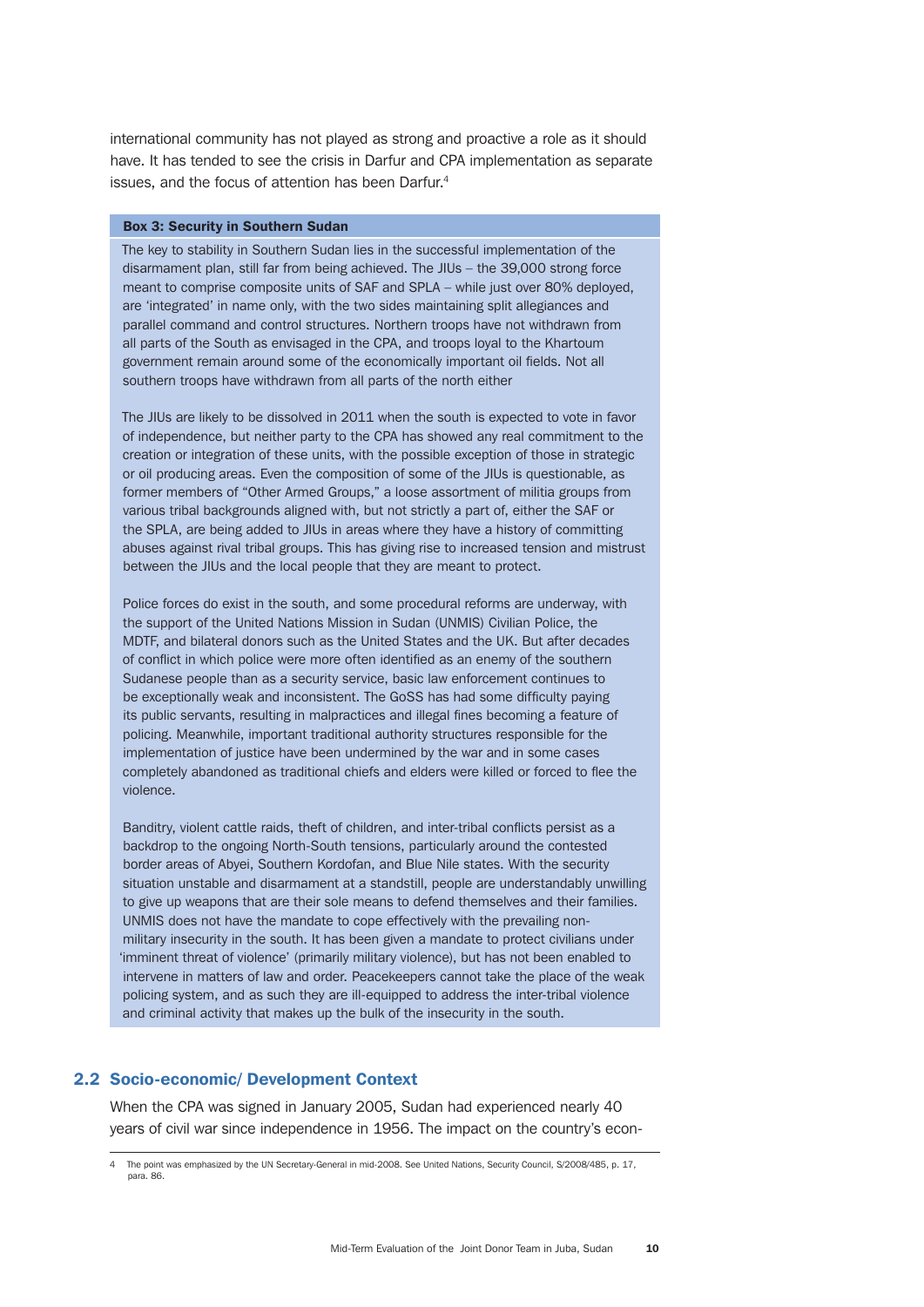omy, its social relations and its development prospects were profound. While all parts of the country had felt the effects of civil war, Southern Sudan was particularly disadvantaged:

'The GoSS has adopted a vision for equitable development and poverty eradication, but will start from a much lower level in terms of institutional capacity and socioeconomic development. Key education and health indicators, such as child and maternal mortality and primary enrolment, are among the worst in the world. Infrastructure is virtually non-existent, with no paved roads outside the main urban centres, and a civil service and service delivery structures for service delivery must be created essentially from scratch. Millions of IDPs are expected to return to the South, compounding the challenges.'5

A table summarising progress towards MDGs is provided in Appendix 2. The Sudanese economy as a whole grew at 9 percent during 2005-2007. However, this growth was heavily reliant on increased oil production and revenue, and pro-poor peace dividends in key social sectors have been slow. Agriculture remains the main source of income for two in three people in the North living in rural areas, and for more than 85 percent of those in the South. In the South, agricultural performance varies considerably from place to place and from year-to-year ranging from the regular possibility of at least two consecutive harvests from the same area in the Greenbelt located from Tambura (Western Equatoria) to Kajo-Keji (Central Equatoria), to crop failures in the marginal areas of the East Equatoria and Northern Bahr el Ghazal.

Flooding in 2007-2008 and insecurity continue to negatively affect food security conditions in Southern Sudan. Floods and water-logging across wide areas in the South during the May-December 2007 period affected some 56,000 hectares of crops and nearly 90,000 households<sup>6</sup>. However, generally favourable rains and relatively few outbreaks of pests and diseases, together with improved civil security situation, have resulted in an above average cereal harvest of about 859,000 tonnes in the 2007/08 season<sup>7</sup>.

The World Bank reports that fiscal pressures in the South have proven acute. In 2006 the GoSS suffered a cash deficit due to limited spending discipline as well as oil revenue shortfalls in the second half of the year. Aggregate spending was driven by outlays on wages and operations that were roughly double planned amounts, while capital expenditures were cut sharply. In the first half of 2007, oil revenue shortfalls continued, GoSS significantly over-estimated non-oil revenue, and in the face of huge development needs, expenditure plans in the 2007 budget were significantly expanded relative to 2006.<sup>8</sup>

One result is that planned investments have been squeezed by the burgeoning payroll<sup>9</sup>. GoSS expenditures on infrastructure, health, education and rural develop-

<sup>5</sup> Joint Assessment Mission, Volume I: Synthesis – Framework for Sustained Peace, Development and Poverty Eradication, March 18, 2005, p. 9. 6 http://www.reliefweb.int/rw/RWFiles2008.nsf/FilesByRWDocUnidFilename/KKAA-7K42KK-full\_report.pdf/\$File/full\_report.pdf

<sup>7</sup> http://www.reliefweb.int/rw/RWFiles2008.nsf/FilesByRWDocUnidFilename/LSGZ-7B3CJ3-full\_report.pdf/\$File/full\_report.pdf

<sup>8</sup> World Bank, *Sudan: Public Expenditure Review*, Report no. 41840-SD, December 2007, p. v, para.

<sup>9</sup> Salary expenditures increased from 33% of GoSS spending in 2006 to 50 percent in 2007, as the wage bill rose from USD 546 million in 2006 to USD 742 million in 2007.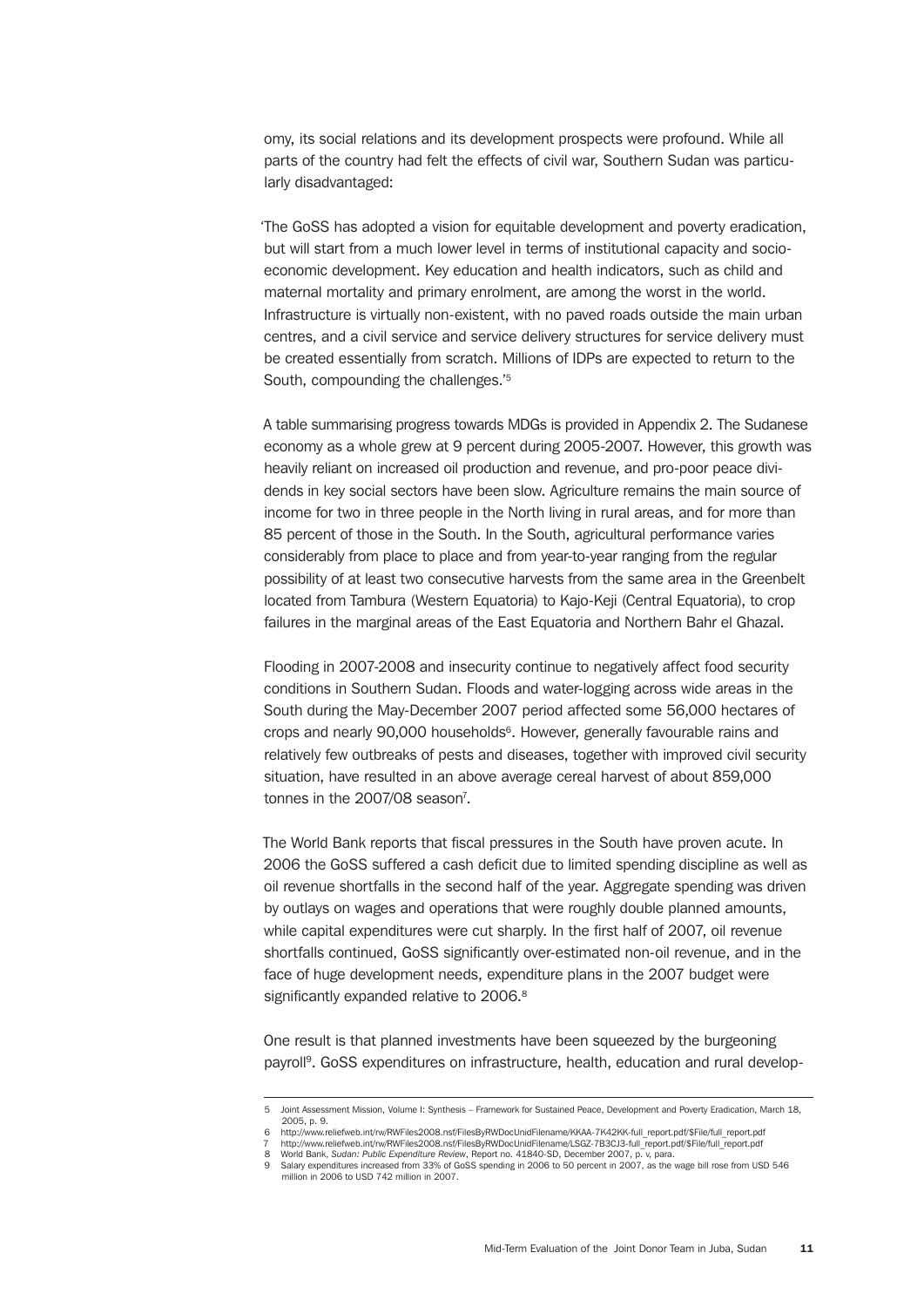ment have declined. In 2006 they accounted for 24 percent of spending financed by GoSS revenues; in 2007, this had decreased to 19 percent. This has led to concern within the donor community that there has been 'significant under-spending on basic services and infrastructure for the population and thus on a tangible peace-dividend.<sup>'10</sup>

#### Box 4: Joint Appraisal Mission (JAM)

JAM was carried out jointly by the World Bank and the United Nations, with the full endorsement, guidance and participation of the Government of Sudan and the SPLM. The primary objective of the JAM was to provide a detailed assessment of rehabilitation and transitional recovery needs across eight thematic clusters for the first two years of the Interim Period. The Framework for Sustained Peace, Development and Poverty Eradication is a final outcome of the JAM.

The JAM identified eight thematic clusters: capacity building and institutional development; governance and rule of law; economic policy; productive sectors; basic social services; infrastructure; livelihoods and social protection; and information and statistics. There are four crosscutting themes: gender; HIV and AIDS; conflict prevention; and the environment. Performance indicators for reform and actions were also developed by the JAM process for the eight clusters plus indicators on security and donor accountability, as well as a commitment to a decentralised framework.

The JAM was presented by the parties of the CPA at the Oslo Donor's Conference on Sudan in 2005 and accepted by all participants as the road map for peaceful development in the country. It sets out the main challenges, the respective programme and policy priorities under the National Government and Northern States and the GoSS, the financing needs and institutional arrangements; and the monitoring arrangements.

Southern Sudan is highly dependent on oil revenues transferred from the federal level. It has very little capacity to generate income independently of the GoNU<sup>11</sup>. In part this is a reflection of GoSS's weak institutional capacity, especially in the area of tax administration. In addition, the execution rates of GoSS pro-poor spending have been extremely low and the 2:1 spending ratio agreed under JAM was not met. Instead, the sectors prioritised by GoSS have been public administration, transfers to states, accountability and the army.

Social development throughout the country and particularly in Southern Sudan has been uneven and weak. The JAM foresaw a gradual decline in humanitarian assistance during the 2005-2007 period, enabling donors to spend more on development priorities. This has not occurred; rather, humanitarian needs have been large and expanding as crises such as the one in Abyei in May 2008 and the continuing situation in Darfur continue to absorb resources.

The distribution of resources within the south is made more complex by population movement (return and resettlement) since 2005 – both 'formal' returnees in official programmes (run either by UN or the Government), as well as the so-called 'spontaneous' returnees. For humanitarian services, those in official programmes have direct access to services; the 'spontaneous' group must be located, registered and verified as returnees before assistance can be provided—a major targeting chal-

<sup>10</sup> 'Third Sudan Consortium: Joint Staff Assessment Report,' p. 22, para. 66 11 Over 2005-2007, GoSS received USD 3,315 million in revenue, over ninety nine percent of which was from oil revenue.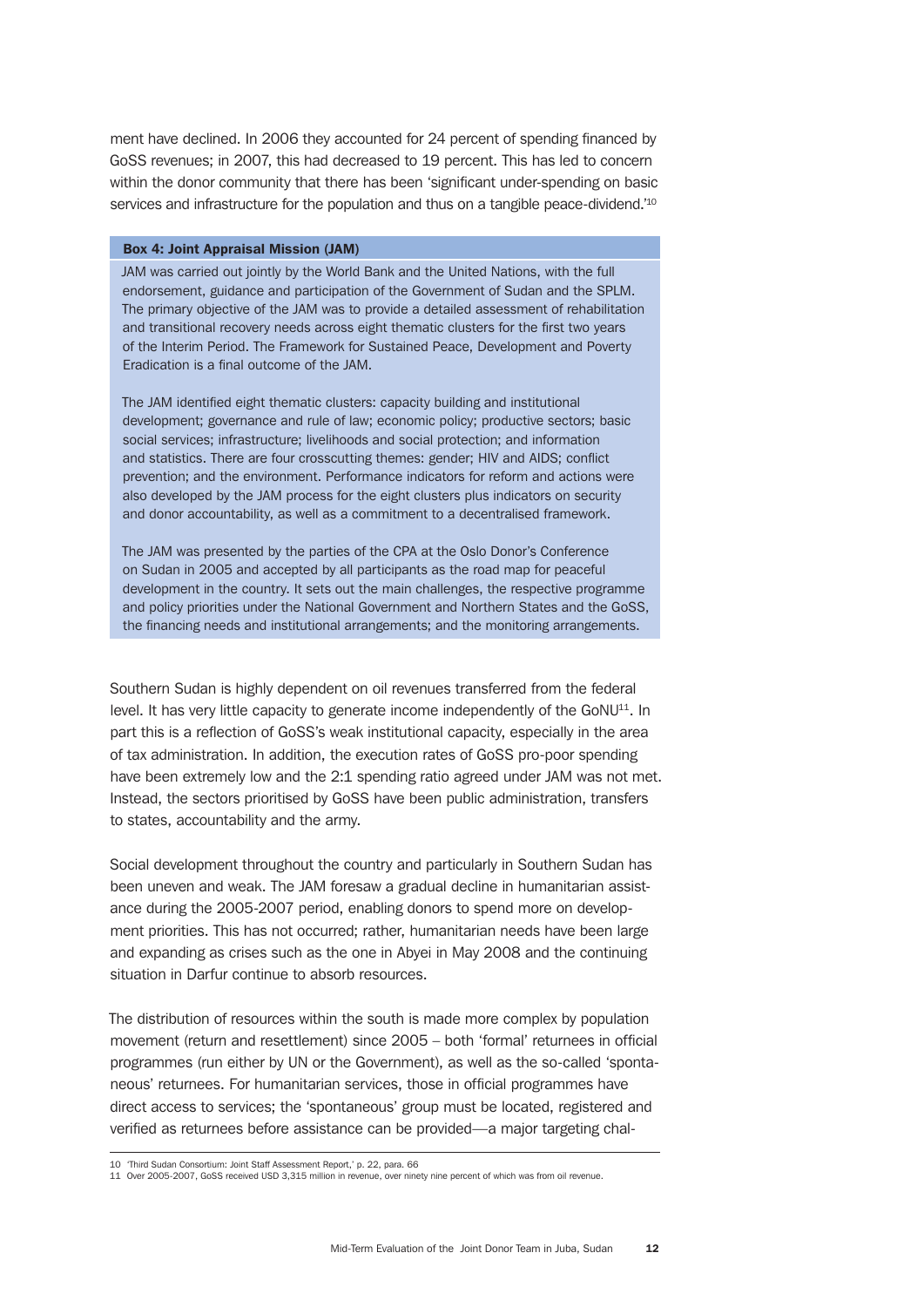<span id="page-34-0"></span>lenge in 2007 and 2008. Even by 2006, it was clear that the most food insecure areas were those that were simultaneously most affected by the war and those that were under the strain of supporting large numbers of returnees, such as Northern Bahr al-Ghazal.

#### 2.3 Aid to Southern Sudan

The projections for the overall cost of the JAM in the South showed that, in total, the South required USD 3,553m to finance the JAM over the period 2005-2007<sup>12</sup>. Overall donor financing estimates were derived from an estimation of GoSS's share of oil revenues ('wealth sharing') for the period 2005-2007, together with an estimate of GoSS's non-JAM requirements (mainly security expenditures, but also the accumulation of 'strategic reserves'). The JAM estimated that GoSS would receive USD 4,215m as revenue from wealth sharing for the period 2005-07, of which USD 1,156 would be spent on non-JAM needs. This meant that a balance of USD 2,116m would be available from GoSS to finance JAM needs, leaving a "financing gap" of USD 1,437bn to be financed by donors.

JAM revenue estimates, however, proved optimistic, both in terms of revenues from oil, and in terms of donor financing. GoSS revenues for the period 2005-2007 fell short of JAM estimates by USD 901m, while donor financing fell short by USD 886m. While this total shortfall of USD 1,790m is of concern, one should recall that spending itself also fell short of targets (JAM spending by USD 847m and non-JAM by USD 943m).

Part of the donor shortfall of USD 886m can be attributed to delays in MDTF implementation. Another reason may be related to inadequate reporting of commitments by some donors and UN agencies, but even then, the shortfall remains significant. Overall, donor resources have also been focused on Darfur and on humanitarian assistance for those areas affected by continuing conflict. As a result, reduced resources available for recovery, reconstruction and development have been particularly problematic for Southern Sudan.

# Box 5: Sudan Consortium

The Sudan Consortium provides a forum to annually review progress in implementing the social and economic aspects of Sudan's 2005 CPA. The Consortium is jointly chaired by GoNU and GoSS and organized by the UN and the World Bank. The May 2008 meeting of the Consortium represented the mid-point of the six-year Interim Period since the 2005 signing of the CPA. The Consortium reviewed the progress in the implementation of the CPA and JAM commitments to date (2005 -2007); and discussed the recovery and development priorities for the second half of the CPA period (2008 – 2011).

At the meeting, donors pledged about USD 4.8 billion in total support to humanitarian, recovery and development efforts in the whole of Sudan, for the period 2008- 2011. Part of the funds for development efforts will be channeled through two complementary mechanisms – the MDTFs administrated by the World Bank which will receive an estimated US\$650 million; and the newly created Sudan Recovery Fund managed by the UN.

<sup>12</sup> These estimates excluded DDR.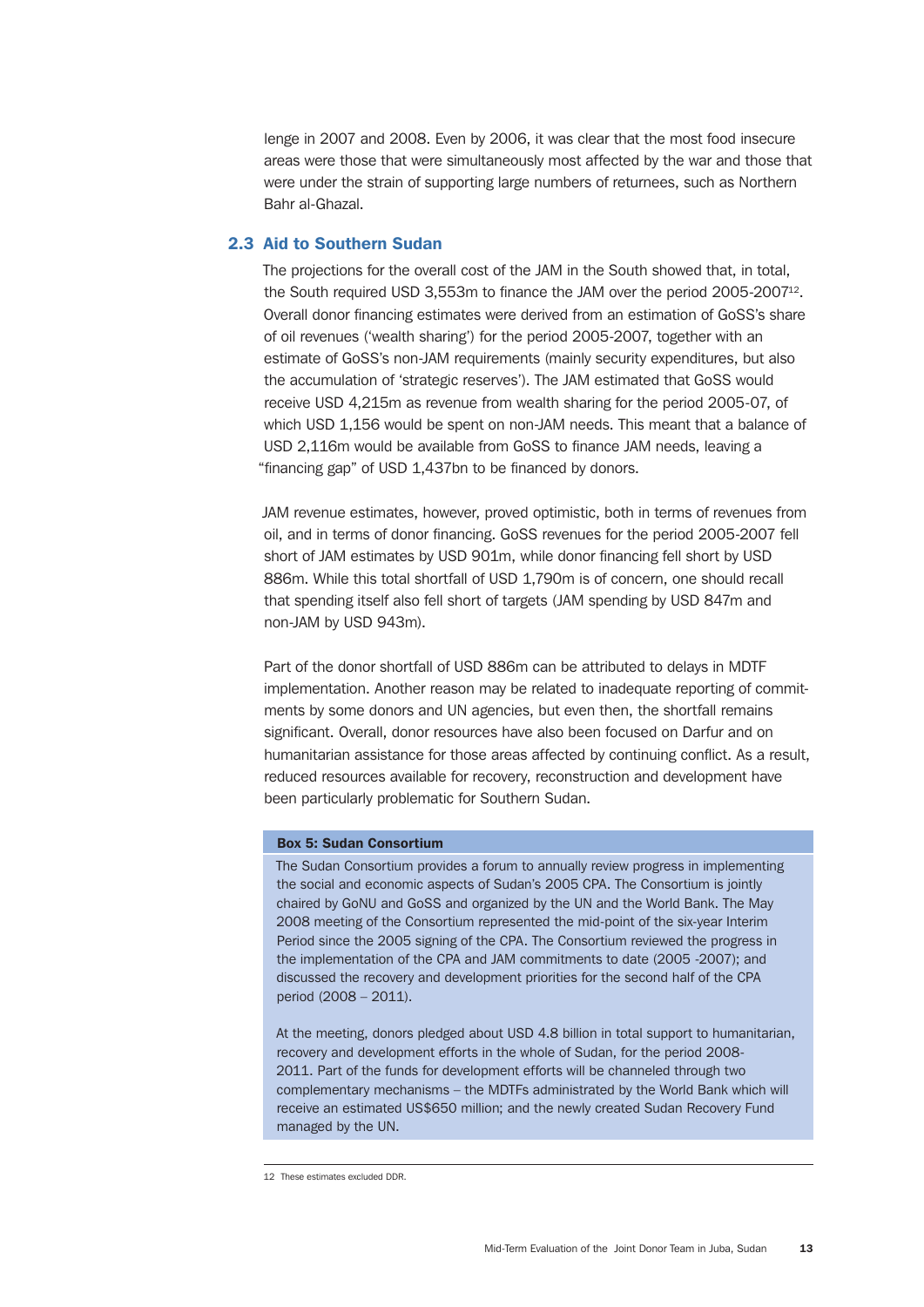# <span id="page-35-0"></span>3. Methodology

#### 3.1 Methodology

This Mid-Term Evaluation was conducted in three phases. An inception stage discussed expectations and the Terms of Reference of the assignment with Norad Evaluation Department, the head of the JDT, and Joint Donor Partners (JDPs) The methodology focuses on standard OECD-DAC evaluation criteria of relevance, efficiency, effectiveness and impact. In addition, the Inception Report confirmed interest in two main areas: i) assessing JDT's performance against its objectives, including the relevance and validity of its mandate; and ii) assessing JDT as a model for harmonisation by measuring JDT's contribution in light of commitments made in the 2005 Paris Declaration on aid effectiveness.

A. The first set of issues of particular interest for this assignment relates to JDT delivery:

(1) Although the Joint Donor Office has produced regular reports on JDT activities, there is a need to go down a level and find concrete examples to measure JDT performance against its core objectives.

(2) As JDT has only recently begun to manage programmes, most of its activities relate to dialogue and coordination. This assignment will hence pay particular attention to data collection on JDT *perceived* and *actual* results.

(3) Identifying the main obstacles to JDT delivery will be important, so that a conclusion can be drawn as to whether the JDT mandate is appropriate or should be revised to more closely match the local context, JDT capacity constraints and/or the respective JDP agendas.

B. The second set of issues relates to JDT as a model for harmonisation:

(1) Measuring JDT contribution against commitments made in the 2005 Paris Declaration on aid effectiveness will be essential. This assignment will not only look at progress towards donor harmonisation but also seek to capture its benefits and costs for donors and government alike.

Other questions related to JDT as a model for harmonisation are :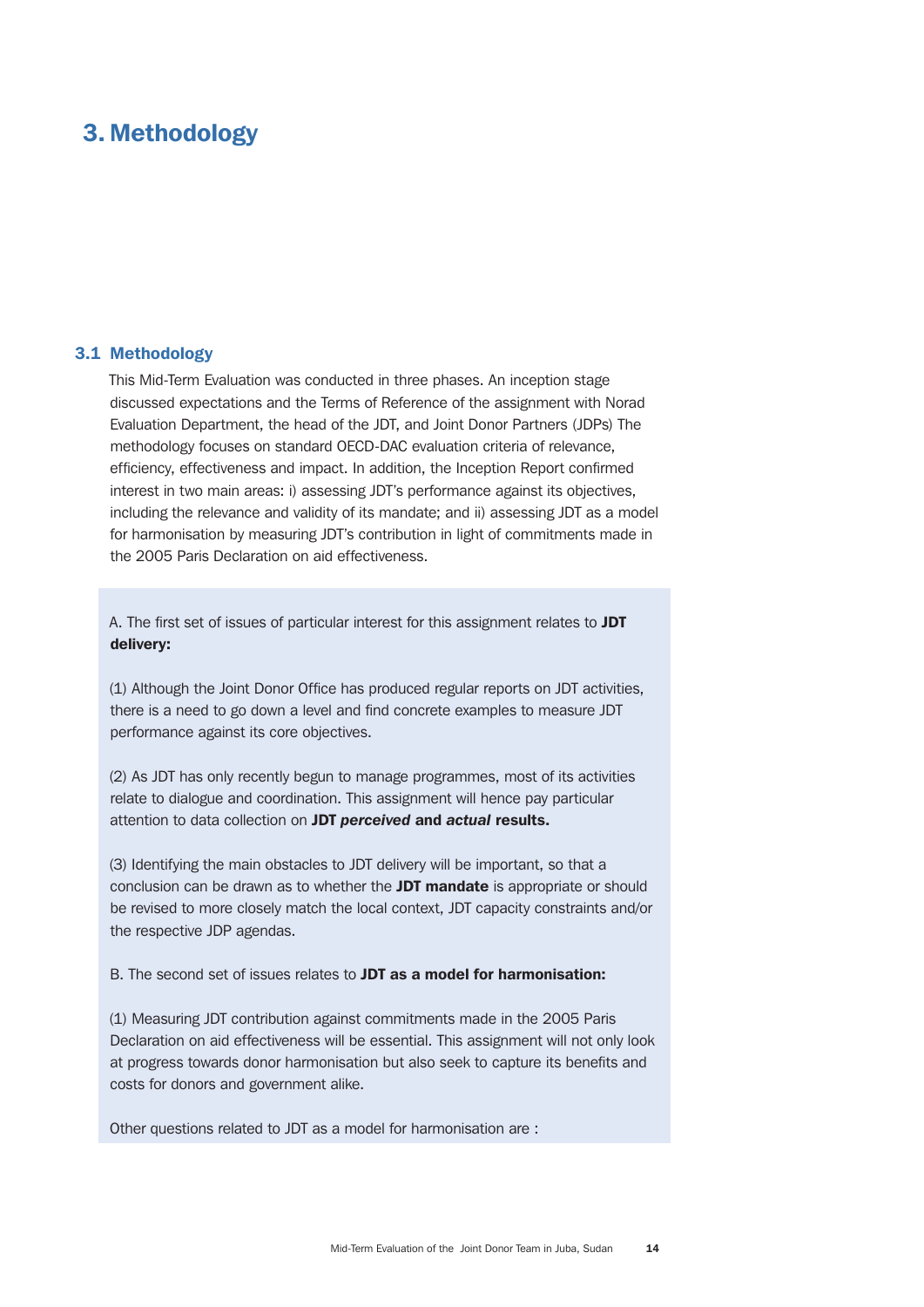(2) What are the main lessons that can be drawn from two years of JDT operation with regards to harmonising JDPs own **incentives** and institutional constraints? (3) Do bilateral interventions compete or complement JDT activities?

(4) What are the main strengths and weaknesses of JDT as a model for harmonisation in a fragile context like Sudan? What is JDT added value?

(5) Is the JDT format aligned with the OECD/DAC principles of engagement in fragile states and has it contributed to state building in particular?

The second stage was the main study. This comprised a field visit to Juba, the launch of a web survey and follow-up interviews. The field visit in Juba lasted two weeks, and included a 2 day visit to Khartoum to meet JDPs at their respective Embassies. The four person field team comprised Derek Poate, Jups Kuyskens, James Morton and Simon Baka.

A web survey was launched in early August (See Appendix 3 for Survey questions) and aimed at capturing stakeholders' perceptions of JDT's achievements with respect to the Paris Declaration commitments. The survey has been an important tool to complement narrative data collected during the field visit and the follow-up interviews. It has also allowed respondents to provide additional information, while remaining anonymous. The response rate has been high, with 55 out of a total 80 responding to the survey. Respondents to the survey are categorised as follows:

| <b>Employer of respondent</b>                      | %     |
|----------------------------------------------------|-------|
| Development /diplomatic staff - JDPs               | 43.1% |
| Other development organisations                    | 25.5% |
| Government of Southern Sudan                       | 3.9%  |
| Non-Governmental Organisations (nat/int)           | 17.6% |
| Permanent or temporary staff/consultant to the JDT | 98%   |

The survey collected views from Sudan (Juba, Khartoum) and JDP Headquarters, as follows:

| Where are you based? | %     |
|----------------------|-------|
| Juba                 | 52.7% |
| Khartoum             | 12.7% |
| Other (JDP HQs)      | 34.5% |

Separate questionnaires were developed as a guideline for follow up interviews with JDP representatives. (See Appendix 4 for a full list of interviewees). The third stage was the analysis and report writing. A workshop took place in December 2008 to present the report to SMB. The revised Terms of Reference for JDT was shared with the Consultant ahead of this workshop $13$ .

13 This report does not include an analysis of the draft ToR, which were shared with Consultants after completion of the final report.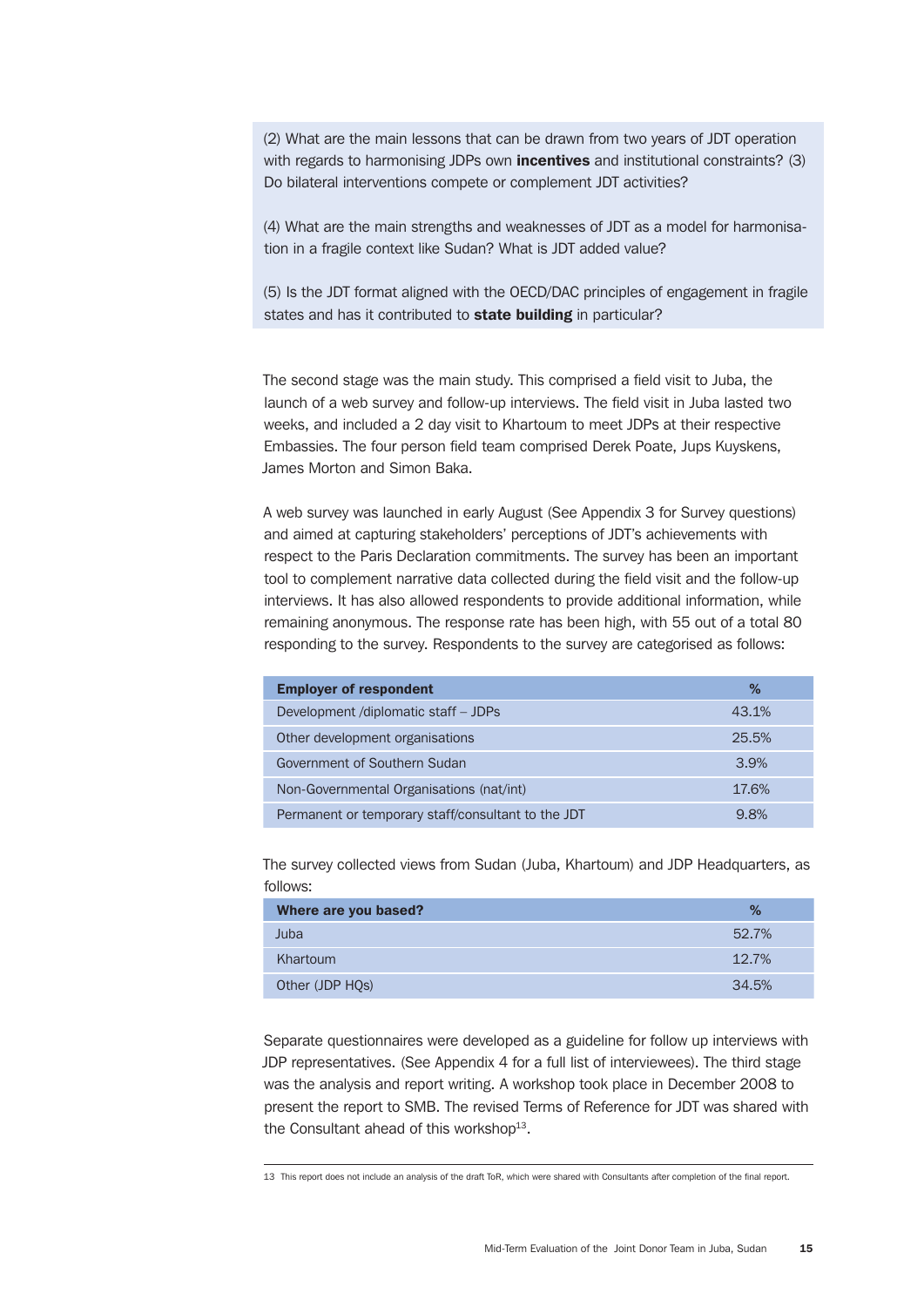The JDT as well as representatives in Khartoum and the capitals fully assisted in terms of access to documentation, support during the fieldwork and in individual responses to Evaluation questions. There are, however, a number of limitations that affected the sourcing of evidence. The main one is the absence of a systematic and consistent monitoring and evaluation mechanisms and data to measure JDT's performance against its objectives. The JDT has in the course of its existence developed a range of different work plans and reporting systems which, because of their lack of mutual compatibility, have impeded systematic information gathering and analysis. In addition, the annual reports often remain descriptive and concentrate on activities, processes and issues, rather than on assessing achievements against targets at outcome level.

The second main limitation was that not all interlocutors were exposed to the JDT over the whole three-year period. Some have only been engaged with the JDT for a short time and from a distance – for example, from the capitals. Finally, although key persons from all JDPs and their boundary partners (World Bank, UN agencies etc) were interviewed, access to other stakeholders, in particular the GoSS and Civil Society Organisations (CSOs) was more limited.

# 3.2 Analytical Framework

The structure of the report mirrors a result-oriented analytical framework, which the Consultant designed at inception using a slightly modified version of the draft Evaluation framework developed to assess the Paris Declaration on Aid Effectiveness<sup>14</sup> (Figure 1). Using this framework, Chapter 4 begins by discussing JDT's strategic development and relevance, then looks at JDT's inputs and activities (Chapter 4). Outputs are then assessed in Chapter 5, looking at the Paris Declaration principles, programme delivery, and the state-building agenda. Chapter 6 focuses on efficiency and analyses institutional matters over the Evaluation period. Drawing from Chapter 5 and 6, Chapter 7 concludes with recommendations and findings on JDT as a model for harmonisation in fragile states.





14 David Booth and Alison Evans, *DAC Evaluation Network: Follow-up to the Paris Declaration on Aid Effectiveness, An options paper* (May 2006)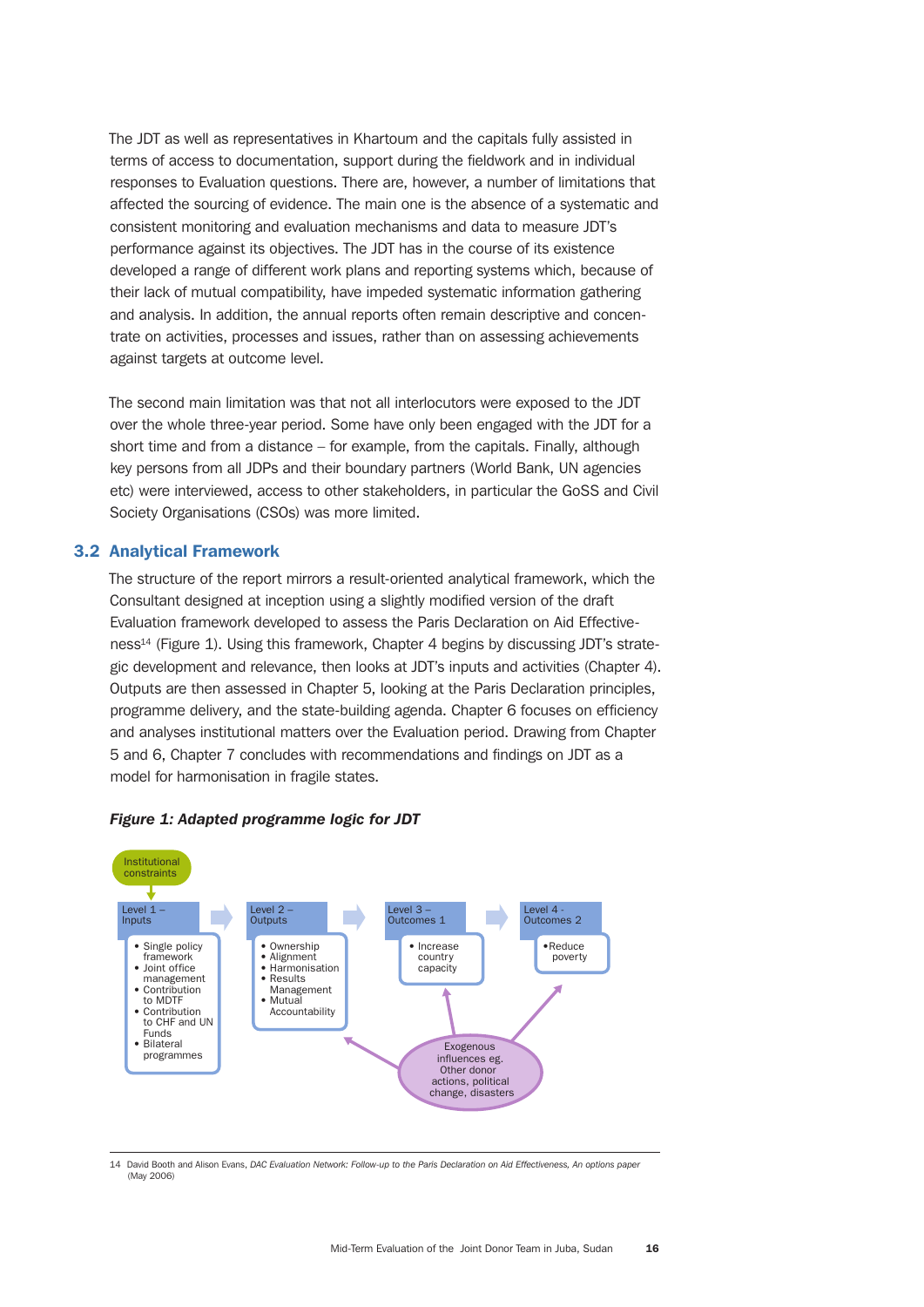# 4. Joint Donor Team Strategic Development and Portfolio

This Chapter discusses the relevance of JDT at the time of signing the MoU and at present. It gives an overview of JDT's strategic framework and its range of inputs and activities. It shows some important departures from the functions originally envisaged for JDT, some as a result of decisions amongst JDPs; other reflecting JDT's opportunistic approach and adjustment to the Southern Sudanese context.

## 4.1 Relevance of Joint Donor Team Mission

The key background documents for the Joint Donor Team remain the Memorandum of Understanding (MoU) signed by the Netherlands, Norway, Sweden and the UK (followed by Denmark and Canada in subsequent years), as well as the Joint Donor Response to the Framework for Sustained Peace, Development and Poverty Eradication, released in November 2005.

In these documents, the JDT's mission is described as follows:

- Promote policies in support of sustainable peace, poverty reduction and the attainment of MDGs in Southern Sudan
- To support the MDTF-South and cooperate with the GoSS and other stakeholders in South-Sudan
- To manage programmes that cannot be implemented under the MDTF
- To encourage donor harmonisation in Sudan, as well as to act as a pilot for donor integration elsewhere.

There is a strong rationale to promote policies in support of sustainable peace, poverty reduction and the attainment of the MDGs in Southern Sudan. The GoSS started from scratch and has little capacity and yet, in the context of state building and post-conflict recovery, is expected to take on the tasks of public service delivery, slowly replacing international humanitarian assistance organisations that had been operating in the country throughout the conflict. JDPs also recognised that peace, development, and security are inter-related. Promoting donor harmonisation is particularly important given GoSS capacity constraints. Donors need to make sure that they do not put any extra strain on an already fragile governance situation.

While JDT's activities today are still broadly in line with the above objectives, the model for harmonisation that underpinned the initiative at the time of signing the MoU has not yet materialised. This model was straightforward. As JDPs planned to pool their resources under a WB-managed MDTF for Southern Sudan, it made sense to combine and form one seat on the permanent Oversight Committee. This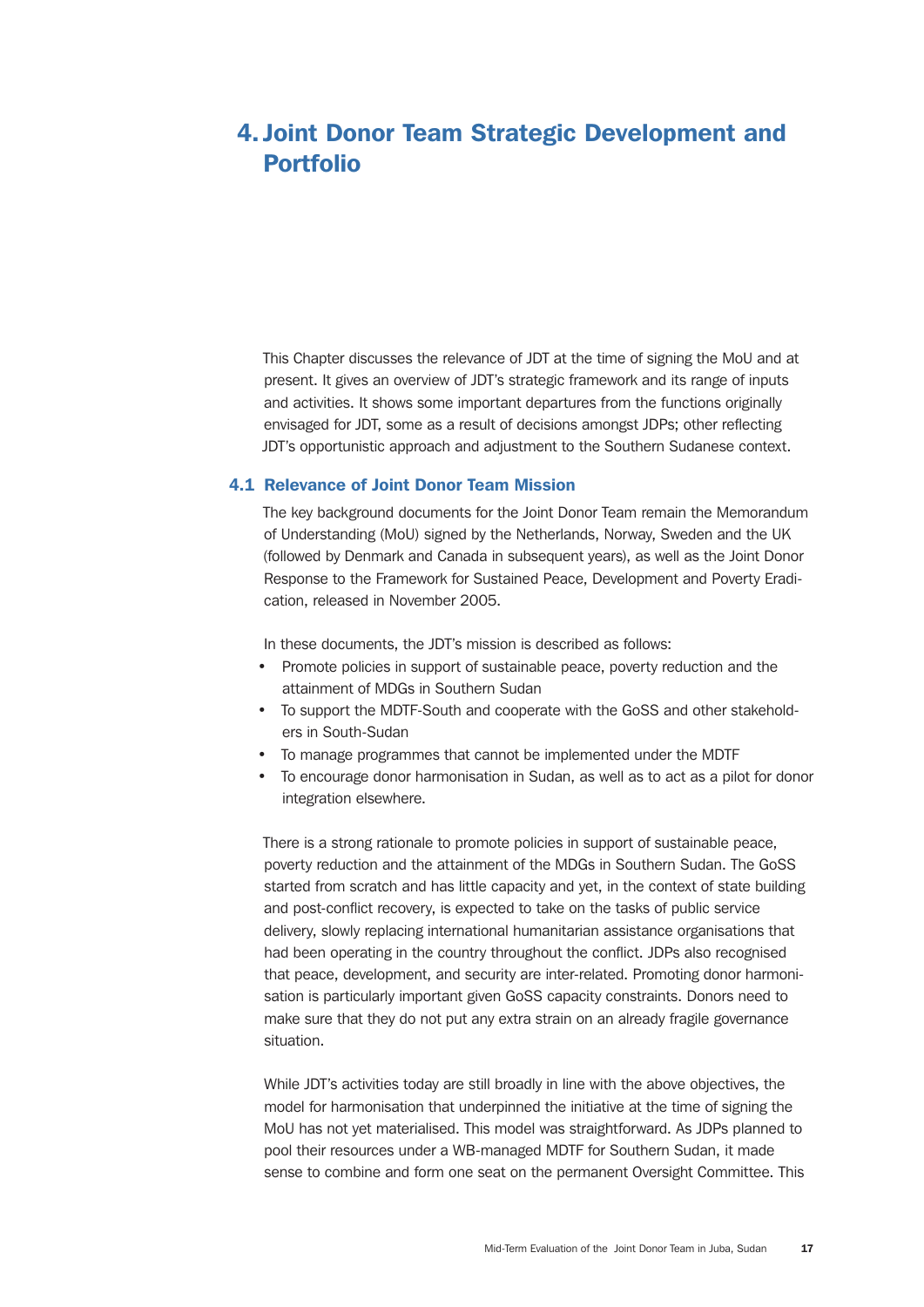would not only allow strong donor coordination, but also save costs, as none of the JDPs had permanent representation in Juba. It is worth noting, however, that Norway, the UK and Netherlands have had representatives in South Sudan since early 2005. Having a permanent representation in Juba would also help build strong relationships with the host government, and provide a unique insight on contextual development.

#### Box 6: MDTF-Southern Sudan

The Sudan Multi-Donor Trust Funds (MDTFs) are a means for donors to coordinate the reconstruction and development needs of both Northern and Southern Sudan. The MDTFs are funded by donor countries and managed by two technical secretariats, one for the MDTF-National, which focuses on war-affected areas of Northern states (based in Khartoum), and a second MDTF-Southern Sudan (based in Juba). MDTF-South (MDTF-S) focuses on rebuilding the Southern states of Sudan and providing capacitybuilding support to the newly-formed Government of Southern Sudan. The fund is administered by the World Bank from its office in Juba, in Southern Sudan

It is useful to compare the relative importance of the MDTF-Southern Sudan to other sources of income. For the GoSS, in 2006 capital expenditures were about USD 441 million, close to half of the budgeted amount. In 2007 the capital expenditures declined due to revenue shortfalls to about USD 192 million, about 38% of the original budget. During 2006 and 2007, disbursements from the MDTF-S for development projects in Southern Sudan were a total of USD 106.5 million. As a proportion of aggregate GoSS capital expenditures in 2006 and 2007 the MDTF-S contribution amounted to 17% of the total. The MDTF-S therefore made a significant contribution to the GoSS capital expenditures during these years. If the GoSS disbursement for MDTF-S projects (USD 110.5 million) is added then the contribution of the total MDTF-S programme to development expenditures in Southern Sudan is 34%.

MDTF-S priority clusters are: Rapid Impact Emergency Project (RIEP); Emergency Transport and Infrastructure Project (ETIP), Umbrella Health Project; Rural Water Supply and Sanitation Project; Capacity Building, Institutional & HRs Development; Livestock & Fisheries Development; Rule of Law (Police and Prisons); Private Sector Development Source: World Bank

In addition, there were strong expectations that JDPs would limit the use of bilateral initiatives. Joint JDP programmes were to be developed and managed by JDT instead. These programmes would seek to complement the MDTF and hence focus on sectors set out in the CPA but outside the MDTF framework (such as security sector reforms).

This model was in conformity with the Paris Declaration agenda. Pooling resources under a MDTF reduces transaction costs for government and ensures a single policy framework is used. On alignment, the MDTF priority sectors directly reflected the priorities set by the Sudan JAM. In addition, the MDTF procedures allowed it to be implemented through the government systems (public finances and procurement), with the Ministry of Finance and Economic Planning (MoFEP) co-chairing the Oversight Committee (OC). This guaranteed in principle strong government ownership.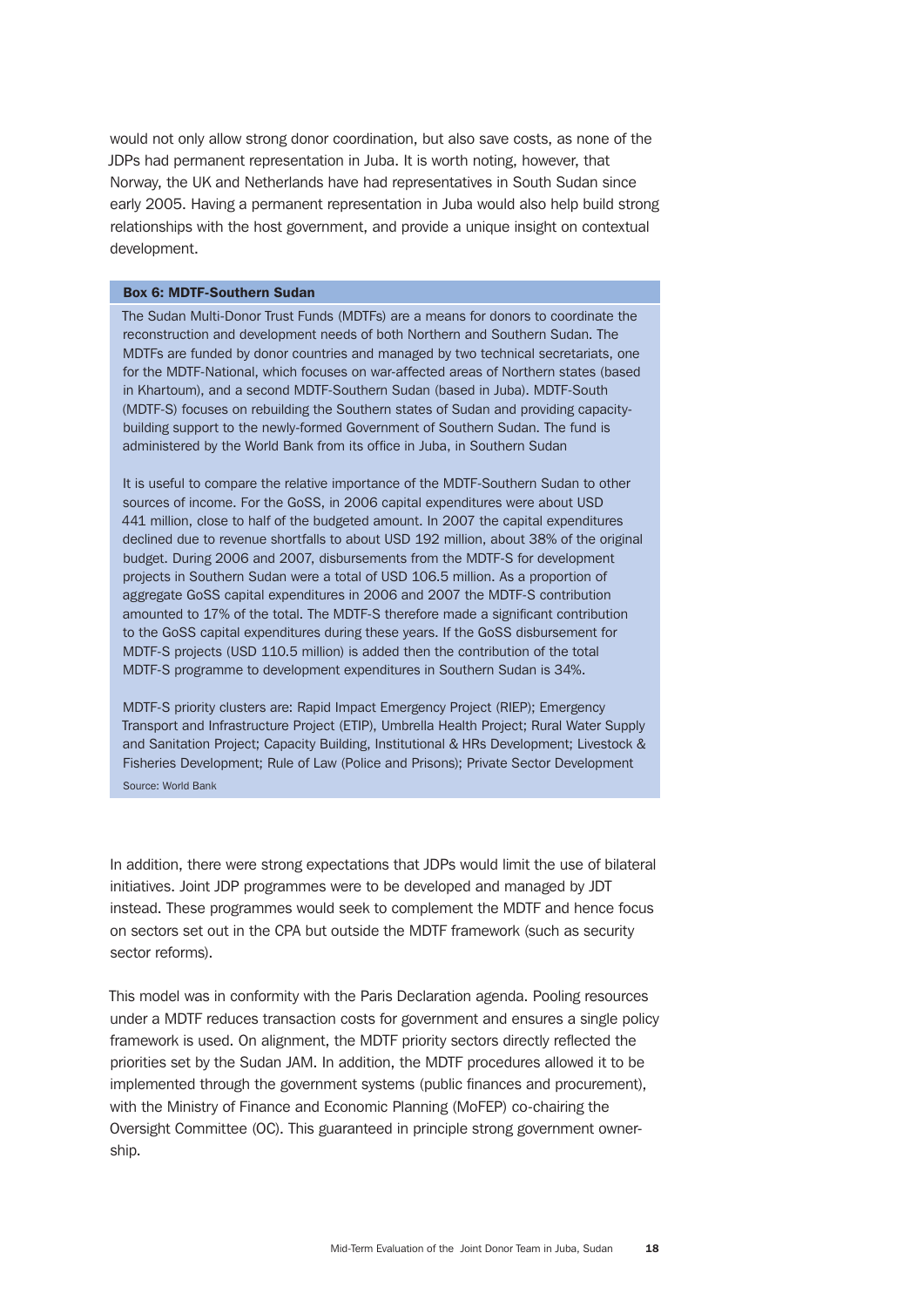Reality took on a different direction, however, for two main reasons:

- Using a single aid instrument to support recovery and reconstruction in a postconflict environment has proved unrealistic. The MDTF has been slow to start and some assumptions made under JAM, such as expectations that humanitarian assistance would decline gradually, have proved wrong. Activities related to capacity building and institutional strengthening have been prioritised over quick start/impact programmes, leaving gaps in the peace dividend/service delivery.
- Projects financed outside the MDTF have proliferated, in part because of MDTF's slow start. The number of JDP bilateral projects initiated from Khartoum has increased, as no agreement on possible joint funding mechanisms was concluded.

On the first point, despite improved delivery in 2008, MDTF fell well behind its targets for the first Phase of the JAM (2006-2008). In 2005, the Sudan Consortium committed USD 355 million dollars to MDTF-S Phase 1, up to the end of 2007. At 31 March 2008, only USD 110 million had actually been spent, although USD 235 million was committed to approved projects.

On the second point, half of JDP development cooperation in effect takes place outside the JDT's mandate. A consolidated analysis of JDP spending prepared in 2008 (JDP Expenditures, 2008, JDT) shows that overall JDP expenditure totaled USD 281m in 2007, with USD 110m going towards humanitarian assistance. Outside of humanitarian assistance, JDP devoted the following proportions of its total funding envelope:

- 55.1% of its spending to the MDTF-S,
- 25.8% to bilateral projects (excluding bilateral humanitarian spending),
- 16% to the Strategic Partnership Arrangement (SPA), and
- 3% to Capacity Building Trust Fund (CBTF).

In conclusion, JDT mission to promote pro-poor policies and encourage donor harmonisation is still highly relevant to the context of Southern Sudan today. Yet the JDT's role and responsibilities do not reflect its original mandate. Donor integration, as described in the MoU and JRD, has not materialised, not least because MDTF performance itself has been low (further explained in Chapter 5.) and because the assumption that JDPs would "easily" work through their respective institutional constraints and incentives to integrate has proved unrealistic (further examined in Chapter 6).

The proliferation of JDP bilateral projects outside JDT's remit has reduced JDT's ability to take on full responsibility for "development cooperation in Southern Sudan on behalf of all participants", as stated in the MoU. It has also reduced its leverage on donor integration. Attempts to revise the MoU were subsequently made by inserting the word "certain" to the MoU Article 1 "JDT will manage [certain] development cooperation programmes funded by the Participants which are outside the scope of the MDTF". This was never finalised, however. Significant time was also spent on discussing options for pooled funds and re-defining JDT's objectives.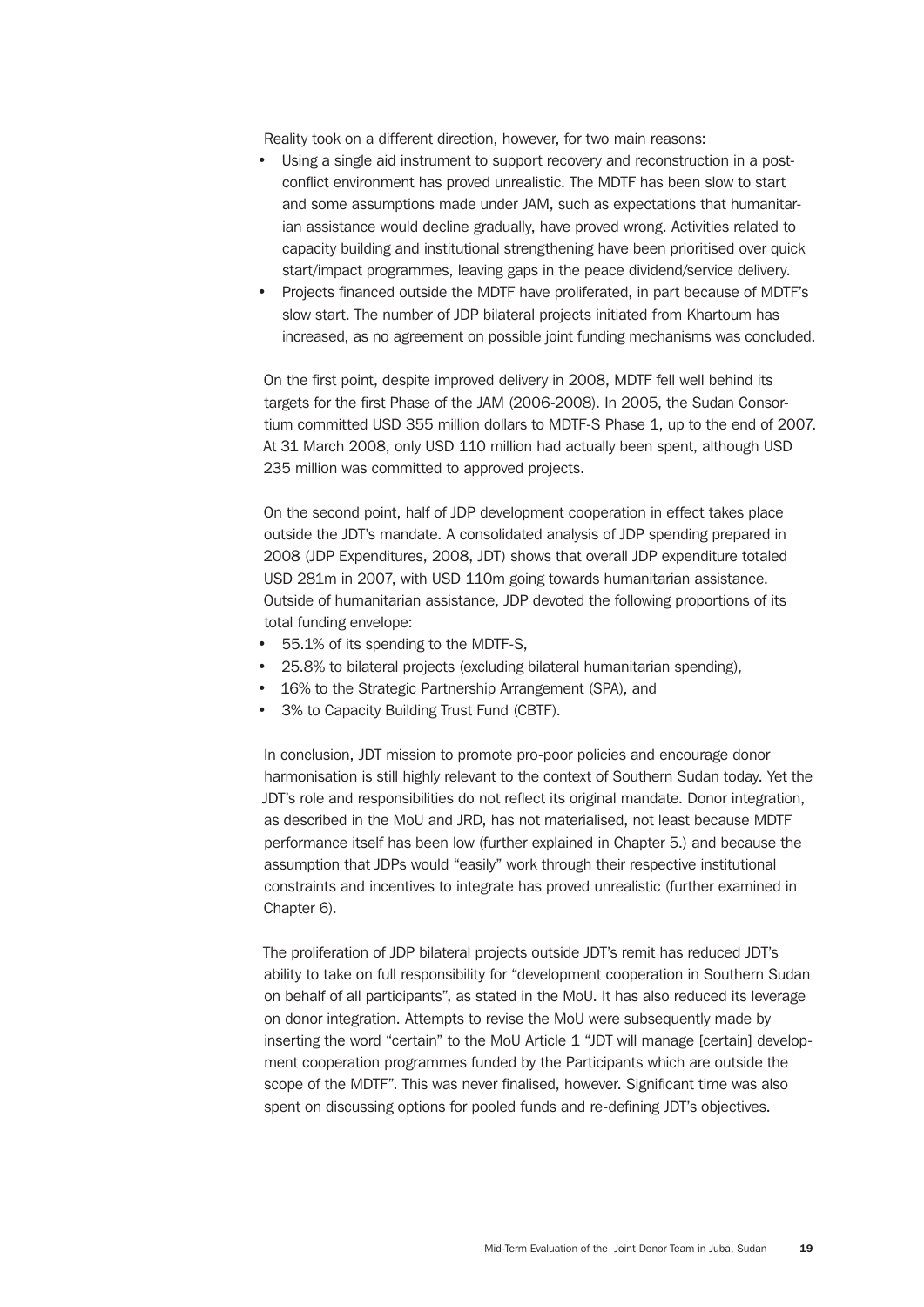# 4.2 Strategic Development

The main strategic documents used by JDT since its launch in 2006 are: the MoU, the JRD (including the draft Result Matrix in appendix), and the 2007 and 2008 workplans.

The JDT had no consolidated workplan to support its activities in 2006. Instead, the JDT worked toward performance objectives, as set out in the MoU and the The Joint Donor Respons Document (JRD). These objectives were a combination of possible inputs, outputs and outcomes for each of JDT's main functions, namely promoting policy dialogue; donor coordination; technical support to the MDTF Secretariat; Monitoring and Reporting and Advisory Role to Capitals; programme management; and achieving outcomes in key sectors.

The priority sectors were those selected in JRD – basic health and HIV/AIDS; Security Sector Reform (SSR), Disarmament, Demobilisation and Reintegration (DDR) and peace-building; and Public Finance Management (PFM). But consultation in 2006 also took place across a wide range of sectors– some outside the scope of JDT priorities. This was essential for JDT to gain a rapid understanding of the challenges and needs in Southern Sudan and build relationships with government officials, the international community, but also civil society.

Recognising the need to frame JDT's mandate within specific deliverables, the SMB agreed in 2006 that a Multi-Annual Strategic Plan should be used to identify sectors and/or areas of intervention and identify types of possible joint instruments or mechanisms. Thus, a broader Joint Donor Assistance Strategy (JDAS) was submitted in May 2007, initially including the contribution the JDT would make to this strategy. Indeed, JDT was asked to contribute towards the drafting process.

The JDAS sought to reconfirm the overall mission and guiding principles for the JDT and proposed a strategic framework based on three priority objectives:

- To support the operationalisation and implementation of the CPA;
- To support the development of a public sector which can deliver and is accountable to the people; and,
- To promote the effectiveness of aid in line with best practice principles, particularly in the post-conflict, fragile state setting of Southern Sudan.

The JDAS was actually never approved, being deemed too ambitious by SMB. But the time spent by JDT on developing the JDAS meant that the development of its own more limited work plan for 2007 was delayed. Several stakeholders interviewed for this evaluation felt that the JDT's involvement in the JDAS was an unnecessary deviation from what should have been more succinct objectives of a JDT workplan.

When the JDT workplan was finally submitted in May 2007, it emphasized a shift towards public sector reforms and, as the year evolved, lesser focus on security sector reforms. 2008 consolidated the new objectives under three clusters: Cluster A (GoSS planning, budgeting and public sector reform); Cluster B (Basic Service Delivery); and Cluster C (Governance – rule of law, accountability, and democracy).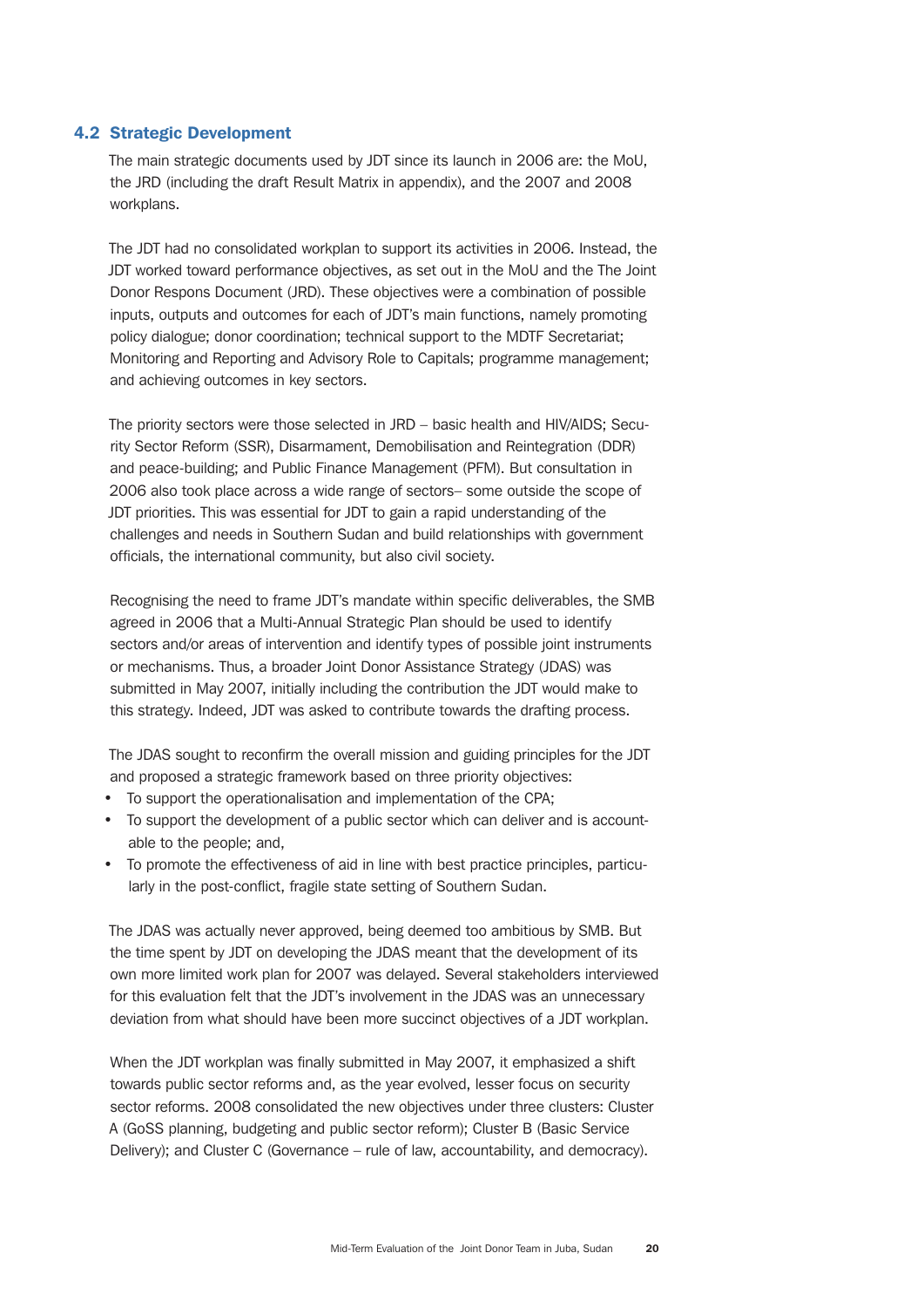Not having a three-year workplan has left some corporate issues unresolved (see Chapter 6), Yet even the annual JDT's workplans have been deficient in several respects; the outcomes are too broad to be useful and the resources and responsibilities assigned to each outcome are not clearly allocated.

The preference of the SMB to "refine and focus" the JDT workplan during the year (ostensibly to seize opportunities for influence and impact where they arose) itself created confusion and a lack of clear direction for the Team. For example, at the time of setting its broad objectives (end May 2006), JDT had not anticipated that the government would take an early lead in developing three-year sectoral strategies through the BSWG process. The team nonetheless identified this process as an important entry point to work with the government and other stakeholders, including other donors. This opportunistic approach has proved essential to raise JDT's profile in its first year in office. As a result of this, the narrow focus on PFM initially put forward as a priority sector was forfeited (in part because a full time adviser could not been found) to allow for a wider range of interventions on Public Sector Reforms.

The reduced emphasis on SSR in the 2007 JDT workplan highlights a broader issue over the engagement of the various donor partners. The SMB decided that JDPs in Khartoum were best placed to engage in SSR through their bilateral programmes<sup>15</sup>. Their policies varied too much for a common approach, though the JDT would still retain a role in supporting disarmament, demobilization, and especially reintegration..

There has been no consensus either on the type of engagement needed with NGOs. In 2007, the SMB agreed that activities would primarily focus on building up the relevant government mechanisms and institutions $16$ , with reduced emphasis on the demand side of governance. This in effect put an end to a proposal for a JDTmanaged civil society fund.

# 4.3 Activities

As well as setting up the office, JDT was expected to meet its broad objectives through a number of core functions. These were technical support to the MDTF; programme management; policy dialogue; advisory support in key sectors; donor coordination; and monitoring, reporting and advisory roles to capitals. This section provides an overview of the activities pursued over the Evaluation period.

## Technical support to the MDTF secretariat

Support to the MDTF has been central to the JDT's work. The Joint Donor Response Document (JRD, 2005) details how the JDT is expected to carry out its mission: *"The JDT will be responsible for Development Cooperation in Southern Sudan on behalf of the participating Governments and will promote donor effectiveness particularly through the Multi-Donor Trust Fund (MDTF)."* This is to be done by *"working closely with the GoSS and the Secretariat of the MDTF to make it an effective channel for donor resources and only using bilateral alternatives as a last* 

<sup>15</sup> This decision came on the heels of a joint donor security sector needs assessment, which JDT had commissioned in January 2007. 16 Workplan 2007, executive summary, page 3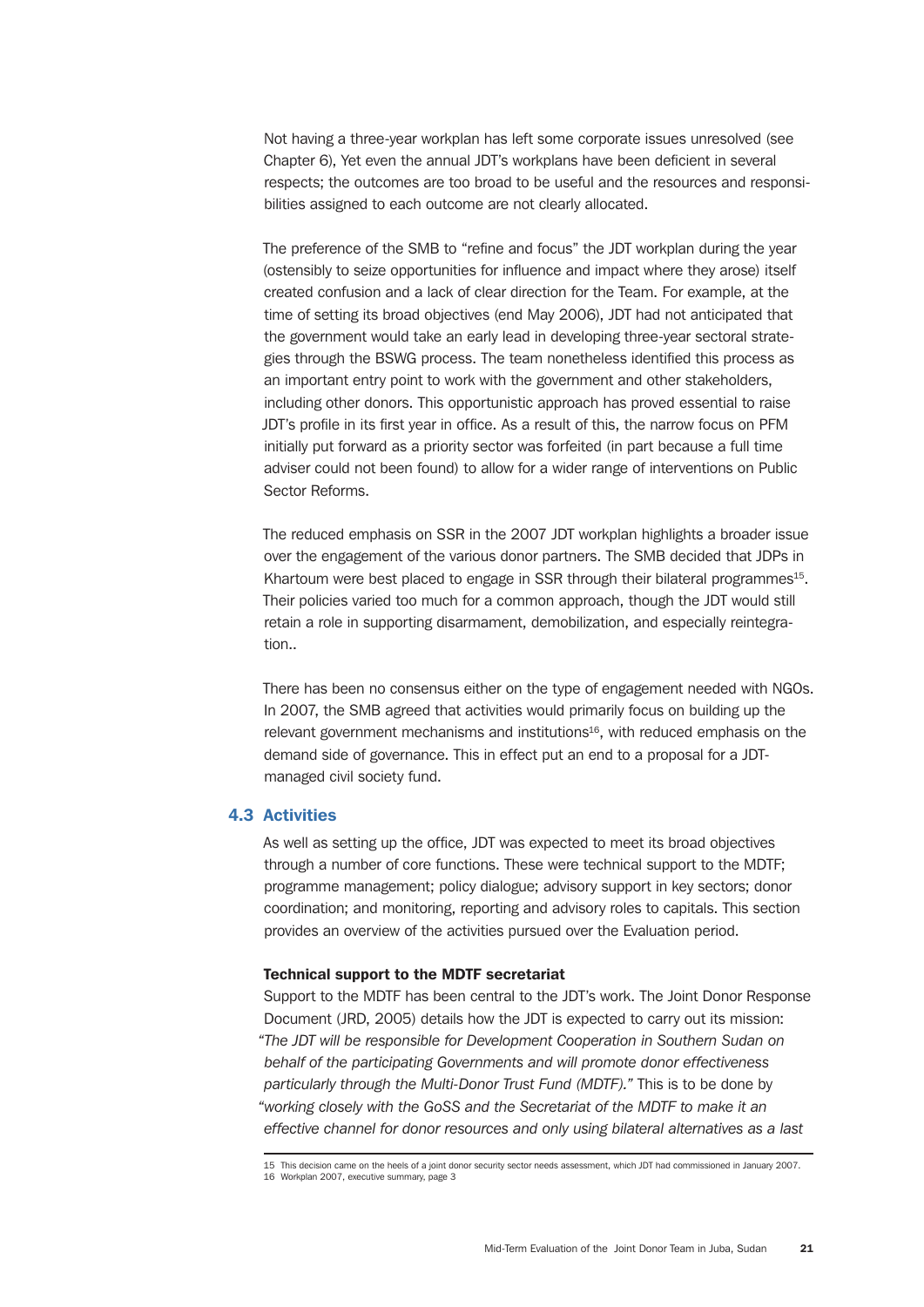*resort."* JDT responsibilities towards the MDTF were further identified as:

- The JDT would closely monitor the MDTF (South).
- The Head of the JDT would have the mandate to agree to proposals as a member of the Oversight Committee. However, tranche release decisions will be referred to capitals for decision.
- The JDT would help the GoSS and the MDTF Secretariat with the detailed project and sector work that is needed to implement components of the [poverty eradication] strategy.

The table below is taken from the JDAS 2007-2009, which was prepared after the JDT's first year of operation. Although the JDAS was not fully endorsed, this is the most comprehensive available statement of how the team sees its mandate with regard to the MDTF and sets a framework for considering how it has interpreted that mandate.

|                                      | JDT WAYS OF WORKING IN SUPPORT OF THE MDTF                                                                                                                                                                                                                                                                                                                                                                                                                                                                                             |
|--------------------------------------|----------------------------------------------------------------------------------------------------------------------------------------------------------------------------------------------------------------------------------------------------------------------------------------------------------------------------------------------------------------------------------------------------------------------------------------------------------------------------------------------------------------------------------------|
| Entry point                          | Ways the JDT can make a difference                                                                                                                                                                                                                                                                                                                                                                                                                                                                                                     |
| Oversight<br>Committee               | Ensuring well-focused agendas & well-chaired meetings;<br>effective mechanisms for follow-up on agreed actions;<br>good participation in meetings (GoSS, donor, civil society<br>representation);<br>Co-ordination with EC & UN to agree policy positions wherever<br>appropriate;<br>Ensuring JDP policy positions and recommendations well co-<br>ordinated and presented;<br>Supporting work towards greater predictability of JDP financing.<br>Ensuring linkages with MDTF-N agenda (via co-ordination<br>between the Co-Chairs). |
| <b>MDTF Technical</b><br>Secretariat | Support to Head of Secretariat & team: managing all key MDTF<br>processes, decision-making, managing key relationship with<br>GoSS.<br>Participation in project missions (key sectors) and portfolio-wide<br>missions.<br>Membership of Technical Working Group. Collaborate to ensure<br>the right data are being produced for OC, GoSS and other<br>stakeholders. Work with Secretariat to ensure coherence<br>between Secretariat and Monitoring Agent.                                                                             |
| $G$ oSS $-$ policy<br>level          | Policy dialogue with full range of GoSS ministers & senior officials<br>regarding MDTF performance, ensuring concerns are fed back<br>into OC and other mechanisms as appropriate; Supporting GoSS<br>to embed MDTF into planning and budgeting processes (BSWGs).<br>Helping ensure that MDTF forms part of broader policy/<br>prioritisation process.<br>Advice to GoSS on MDTF as requested.<br>Ensuring that GoSS views on MDTF performance are fed to JDP<br>capitals, and WB/MDTF, where appropriate                             |
| <b>MoFEP</b>                         | Ongoing partnership with MoFEP in support of GoSS-led policy<br>and decision-making processes for the MDTF.<br>Contribute to technical work to ensure MDTF links with BSWG and<br>budget processes                                                                                                                                                                                                                                                                                                                                     |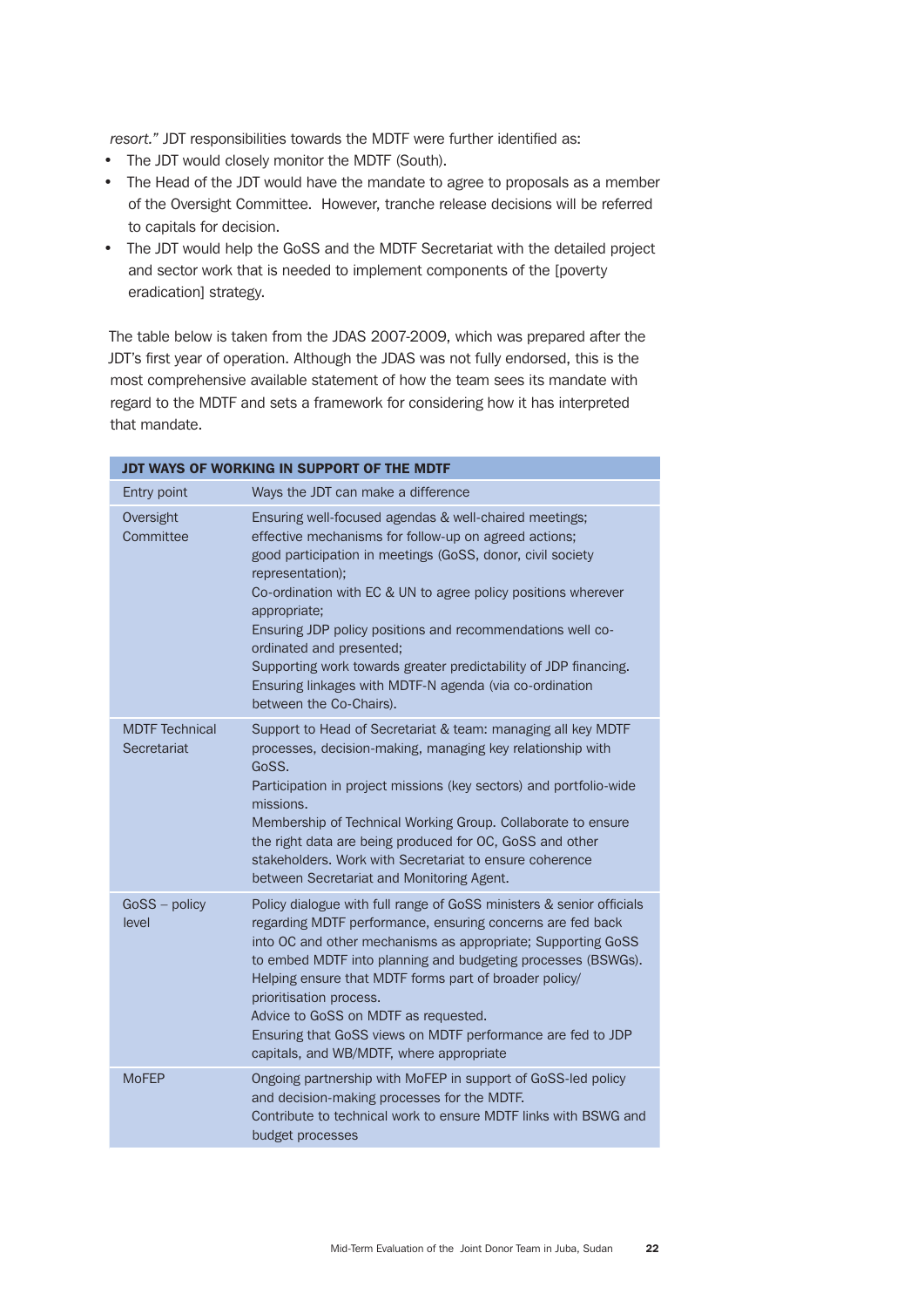| <b>MDTF</b><br>programmes   | Support to project design processes (IPPs & FPPs), either at<br>a general level (provision of technical advice and comments<br>through OC), or in areas where the JDT has advisory capacity.<br>via a more in-depth engagement in project preparation process.<br>Participation in project implementation mechanisms in key<br>sectors. |
|-----------------------------|-----------------------------------------------------------------------------------------------------------------------------------------------------------------------------------------------------------------------------------------------------------------------------------------------------------------------------------------|
| WB and UN                   | Advocacy role: relaying of concerns for lobbying by HQs.                                                                                                                                                                                                                                                                                |
| systems                     | Assessment of steps taken by WB & UN to improve procedures.                                                                                                                                                                                                                                                                             |
| Media & public<br>relations | Ensuring MDTF has good PR strategy.<br>Ensuring PR strategy includes JDP countries<br>Incorporation of messages on the MDTF into the JDT's own<br>Communications Strategy.                                                                                                                                                              |
| Other (non-MDTF             | Advocacy to encourage other donors to contribute to the MDTF,                                                                                                                                                                                                                                                                           |
| development                 | explain MDTF function and modalities, encourage better co-                                                                                                                                                                                                                                                                              |
| partners)                   | ordination of development assistance in support of MDTF.                                                                                                                                                                                                                                                                                |

Source: JDAS 2007-09, Final Draft presented April 2007

The JDT's role in the OC for MDTF-S has been central to its work. After five meetings of an Interim Oversight Committee, in May 2006 the Norwegian Ambassador to Sudan handed the Co-Chair position to the Head of the Joint Donor Office, marking the first meeting of the MDTF OC. The Head of the Joint Donor Office sits on that committee as Co-Chair, with the GoSS Minister of Finance and Economic Planning as Chairman. The OC is responsible for "exercising programmatic and allocation responsibility for MDTF operations …" and "provide guidance on all matters that affect the efficiency, effectiveness and economic and financial sustainability of the MDTF".

JDT also assisted the MDTF Technical Secretariat, especially in the first year when it had limited initial capacity in Juba. This Secretariat is managed and staffed by the World Bank to work jointly with government to "receive and review proposals ... and undertake technical appraisals"; and to "report … against agreed benchmarks to the Oversight Committee". JDT also took on a representative role, discussing MDTF progress with NGOs and the Council of Ministers.

### Programme management

The potential management of bilateral programmes by JDT was an important topic throughout the years 2006, 2007 and still is today. For example, during the JDAS discussions, it was agreed that "post-bilateral" (pooled) programmes would in principle be managed by JDT. For bilateral programmes that were to continue beyond the end of 2006, it was agreed that "the bilateral offices would retain administrative control but JDT should take policy and monitoring responsibility in Juba." JDT advisers have involved their JDP counterparts in their work and, on some occasions, have used JDT's presence on the ground to monitor, and provide advice to, their bilateral programmes within the various funds.

The possibility of shared management responsibilities between JDPs and JDT was discussed for the Basic Services Fund (BSF, see Box 7). JDT has hopes to take on the full management of the fund by 2007, but because of limited in-house capacity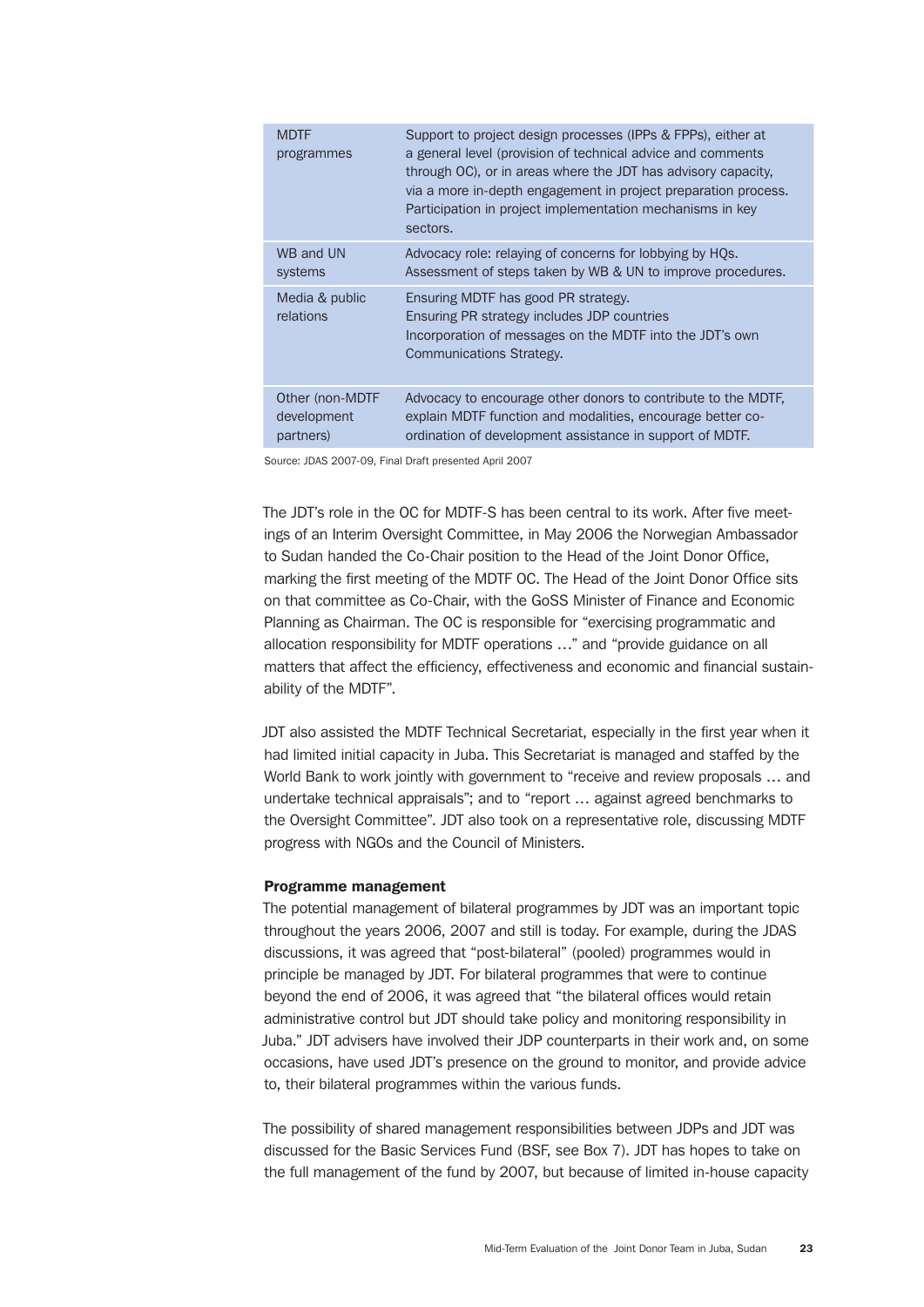and the controversial status of the BSF as a pooled fund among donors, the handover did not take place. At the time of this Evaluation, shared management responsibilities between JDP and JDT was still not formalised. JDT is an observer at the Steering Committee (alongside DFID), though staff constraints have prevented regular attendance.

#### Box 7: Basic Services Fund

In late 2004, DFID initiated a study and related consultations around the development of a £10 million fund to support the delivery of basic services in Southern Sudan through NGOs. The resultant two-year BSF was initially intended to bridge the gap until the MDTF became operational. The BSF was launched in January 2006. DFID has committed over £17 million to the programme. The purpose of the programme is to assist the GoSS with the provision of basic services, via NGOs, to the most under-served populations in Southern Sudan. Basic services are defined as primary education, primary health care and basic water, sanitation, and hygiene education.

Project proposals are assessed on a competitive basis and are approved by a Steering Committee, chaired by the Ministry of Finance. The Committee is open to representation by GoSS line ministries, though attendance is often poor. The first round for proposals, in January 2006, attracted over 113 proposals of which six were selected for funding. The total allocation of funds in this first round was around £8 million. A BSF II has now been confirmed.

The JDAS initiative also envisaged a 'pooled fund' to support civil society initiatives that would work on advocacy and promote accountability (such as elections, budget). With the collapse of the JDAS, and in the absence of such pooled funds, the JDT retains full management responsibility for a Technical Assistance fund, with an annual budget of USD500,000 and a Small Scale Support Fund, with a budget of USD200,000. Both Funds are managed in house according to the JDT financial procedures and the host donor requirements.

The Technical Assistance Fund was created to cater for immediate short-term capacity development inputs to meet emerging issues of the GoSS or semi-public institutions. The Fund was designed to complement in an ad-hoc manner GoSS own funds as well as the CBTF. The JDT may also utilize the fund to undertake analyses, reviews and studies. The fund seeks to make effective use of a combination of expertise from the partner countries, the sub-region, and the Southern Sudanese Diaspora. Various GoSS Ministries benefitted from assistance through, for example, the provision of short term consultancies. Studies and reports have also been financed under this support; for example, instruments review for NGOs and preparation of the second phase of the CBTF. The TA Fund provided support to four projects in 2007 which were to be completed in 2008; it also has made one firm commitment and five provisional commitments to projects in 2008.

The Small Scale Support Fund was created at the beginning of the JDT, mirroring similar schemes by some JDP donors around the world. Local organizations are eligible to submit proposals to the JDT. Priority is given to indigenous organizations in order to promote capacity building within civil society in Southern Sudan. Selected projects cover a range of states and thematic areas (Basic Services, Good Governance, and Poverty Reduction). A selection panel consisting of a representa-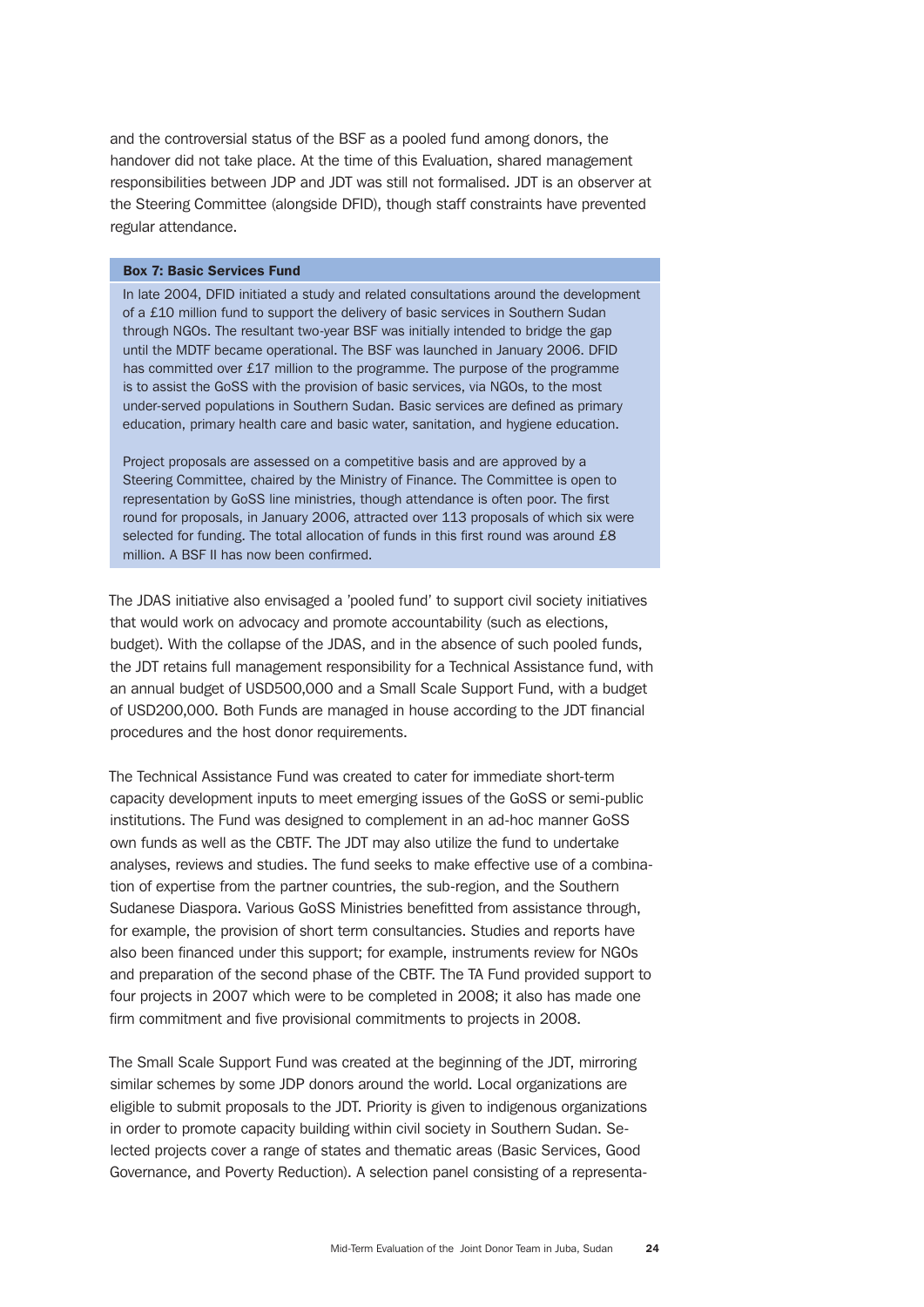tive from each Policy Cluster, plus the Head of Operational Management and the PO Corporate Affairs, makes a final selection of projects. The projects are then submitted to IMAC (Inter-Ministerial Appraisal Committee) at the MoFEP for approval.

In the first year, the Small Scale Support Fund did not become operational since there was a lack of guidelines and systems for disbursements. By April 2008, 96 applications had been received of which 60 were eligible; 15 shortlisted and 9 selected in May 2008. By the end of the second quarter 2008, a further 7 projects were selected. Three projects were finished.

## Policy dialogue and sector work

JDT has been quite successful in establishing a close relationship with the GoSS. The team was pro-active throughout the evaluation period, taking forward policy dialogue, directly with government officials, through the MDTF, or within the government-donor BSWGs established in 2006.

Since the GoSS lacks physical infrastructure and adequate meeting space, the JDT's office has regularly provided space for the GoSS to meet with the JDT and other key stakeholders. As a result, the building in Juba has become a landmark and a place where government and donor officials often meet.

The JDT has also built direct relationships with key Ministries, such as MoFEP, Ministry of Education, Ministry of Health and the Ministry of Labour, Public Services and Human Resource Development (MLPSHRD). It was able to engage at the highest level of government. JDT has maintained regular policy dialogue with the Ministry of Presidential Affairs and took part in all the Governors Forum meetings starting in 2006 onwards. Other government institutions that have worked with JDT include the Anti-Corruption Commission. In addition, the JDT head of office delivered key-note address before the Council of Ministers in 2007.

JDT has also supported and played an important facilitating role in the GoSS-Donor Quarterly Forum. Doubtless, the JDT has won the trust of Sudanese counterparts. The salient question, however, is the extent to which such a dialogue has been constructive and has helped the GoSS take the lead on development and policy work issues. This is further explored in Chapter 5.

At sector level, JDT advisers have worked through the MDTF, directly with Ministries, and through the BSWGs. Under the MDTF its work has been confined to the Police and Prison project, and from 2007, the Health Umbrella Project, with additional but reduced involvement in Census, Currency, Core fiduciary and Capacity Building. It has worked with six BSWGs co-chairing four of them (Accountability, Health, Rule of Law, Social and Humanitarian Affairs). It participated in the Public Administration BSWG (strategic planning and budgeting process) and in 2008 also became the co-chair for this BSWG.

The JDT's involvement in the health sector came late due to the absence of an adviser. Activities picked up in 2007, when the JDT began to co-chair the Health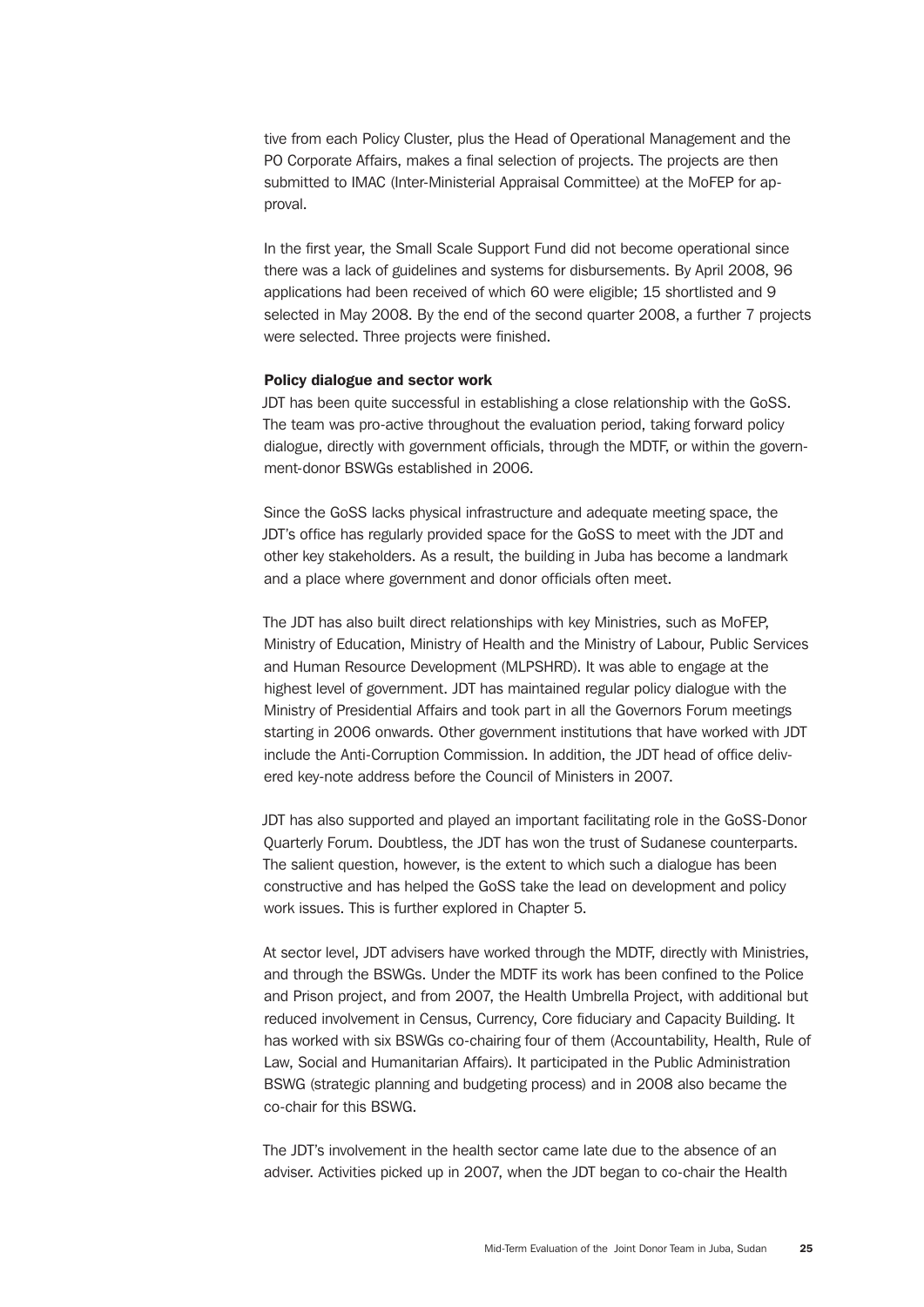and HIV/AIDS BSWG and worked closely with the World Bank on the MDTF Health Umbrella. It was noted that the health adviser did not participate in the BSWG discussion in 2007, but was present in 2008 for most of the process.

JDT has had no direct engagement in the education sector – which the EC leads – although it gave support to joint sectoral reviews in 2007 and 2008. Both reviews (with JDP education experts from four out of six HQs on the team) clearly recommended a stepping up of JDT engagement in this sector, but there was little followup from SMB.

## Donor coordination

As representative of five, then six bilateral donors, JDT has positioned itself relatively quickly as a lead player in the emerging donor landscape. As well as co-chairing four BSWGs, the JDT has regularly hosted high-levels meetings with agencies that have a permanent representation in Juba, including the UN, EC, and the World Bank. The JDT has also held talks bilaterally with key donors, in particular USAID, and in some occasions participated in World Bank-led and EC-led joint donor missions. Also a degree of useful coordination took place between JDT clusters and MDTF clusters; while the EC focussed on education, JDT focused on health, and USAID led on infrastructure.

Donor coordination within JDPs has mostly been carried out behind-the-scenes through JDT's corporate activities and during SMB and AG meetings. This is discussed in more depth in Chapter 5.

Pooled funds outside MDTF were also a major focus of JDT's support for donor coordination with boundary partners. Corresponding activities are decribed as follows:

Copacity Building Trust Fond (CBTF): The CBTF has operated since 2005, supported by the UK, Norway, Netherlands, Sweden, the EC and Italy, and administered by UNICEF. Originally conceived as a temporary mechanism to support the SPLM transition to government it was given a very flexible mandate, including broadly defined government capacity building, support to SPLM operating expenses, and quick start private sector development projects. In practice the bulk of its finance has supported government capacity building and more recently, support to the PSR process – particularly during 2007. The JDT represented JDPs on the CBTF steering committee from the outset.

**Strategic Partnership Arrangement (SPA):** The SPA is a pooled funding mechanism, administered by the UNDP and co-financed by the UK, Denmark and the Netherlands. The SPA focuses specifically on medium term capacity building of Governance and Rule of Law. It principally funds UNDP projects only, including the Local Government Recovery Programme in Southern Sudan. The SPA has been extended for a period of 14 months until March 2009, during which a new framework will be developed. Despite the absence of a formal mandate for representation (in part because SPA management decisions until recently took place in Khartoum), the JDT engaged in the SPA from the outset and remained a consistent focus of the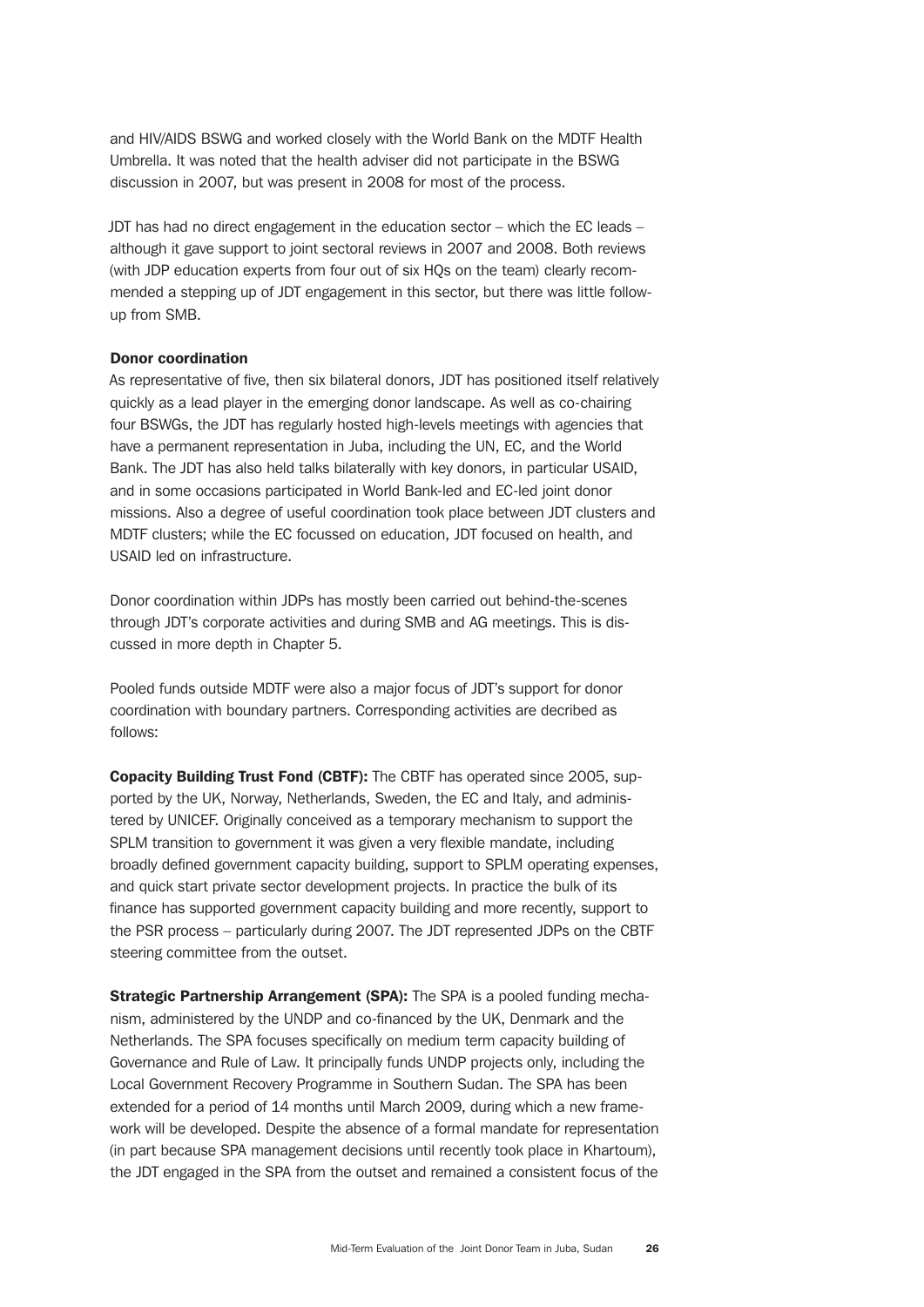Governance and Rule of Law team throughout the evaluation period.

The Common Humanitarian Fund (CHF) for Sudan is a pooled funding mechanism for humanitarian activities in Sudan; first established in 2005 as a pilot project and fully implemented and operational since 2006. Only humanitarian projects included in the UN and Partners Work Plan for Sudan (the Work Plan) are eligible for CHF funding. The main objective of the CHF is to provide early and predictable funding and to support the timely allocation and disbursement of donor resources to the most critical humanitarian needs of Sudan under the direction of the Humanitarian Coordinator. The JDT has had very little involvement in this fund.

Sudan Recovery Fund for Southern Sudan (SRF-SS) is a new funding mechanism launched in the second half of 2008. A joint partnership of the GoSS, the UN, and donor partners, the SRF-SS aims to facilitate a transition from humanitarian to recovery assistance through wide ranging support that offers quick recovery impacts and demonstrates peace dividends. A Steering Committee has been formed to oversee the work of the SRF-SS. Chaired by the GoSS, the Steering Committee comprises representatives of the GoSS, development partners, UN and NGO communities. A Technical Secretariat has been established to facilitate the work of the Steering Committee, which will be tasked with reviewing proposal submissions and making recommendations to the Steering Committee for funding. The JDT played an advisory role in the design of the SRF. As well as co-chairing the MDTF and holding one of the three donor seats, JDT co-chairs the SRF, with DFID retaining a seat in its own right.

## Dialogue with NGOs

An important aspect of JDT's work has been to connect with NGOs. NGOs were not included in either the MoU or the mandate of the JDT, despite being important service delivery agents during both humanitarian and recovery periods. A first series of meetings was held with NGOs through the NGO forum in 2006. This continued in 2007, with JDT also providing funding for a survey on NGO perspectives and experiences regarding access to funding mechanisms. The JDT also supported a series of workshops for NGOs building on the network of contacts it had established with indigenous NGOs through the Small-Scale Support Scheme. It lobbied for NGO participation in BSWGs.

#### Monitoring, reporting and advisory roles to capitals

With joint donor funding expected to be the backbone of donor harmonization under JDT, it was initially assumed that monitoring and reporting outside these programmes would be minimal. According to the MoU, the principle focus was to be on monitoring and reporting on the "delivery of humanitarian assistance and other aspects of the local situation"; and, on advising capitals on decision-making with respect to humanitarian assistance.

JDT was involved in a host of activities related to individual and collective donor matters. Much time has, for example been spent on organizing JDP field visits in Southern Sudan. This, combined with the time-consuming process of drafting JDAS, meant that JDT did not meet its reporting requirements in its first year of operation.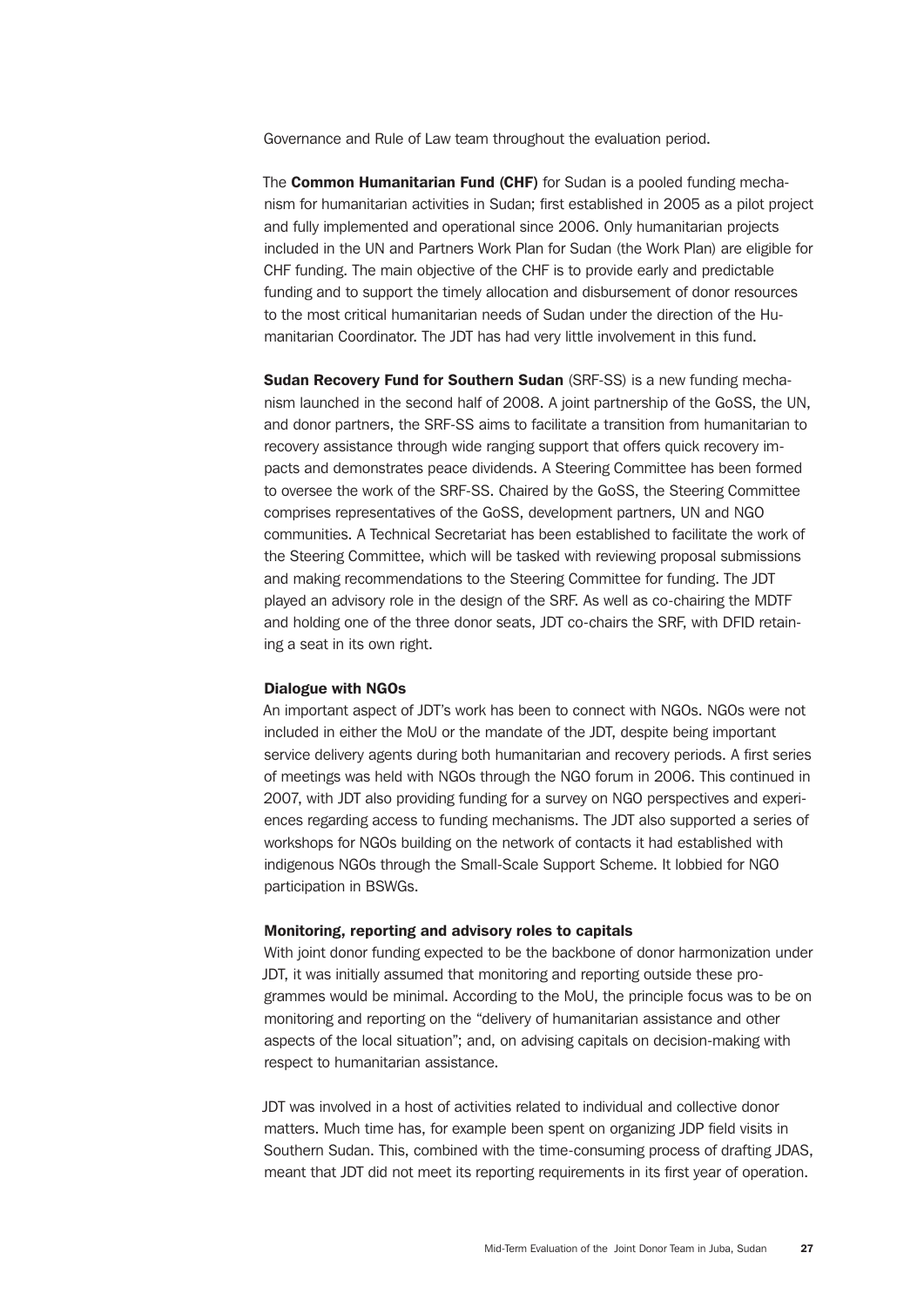Reporting became more regular, however, from 2007. Corporate issues are discussed in greater length in Chapter 5.

# 4.4 Risks

Risks to the JDT initiative itself that were identified at the time of signing of the MoU included internal threats (poor retention and insufficient appointment of staff; logistical delays to JDT) and external threats (lack of commitment by all parties to the CPA; rising insecurity; corruption; and humanitarian crisis). The failure of donor harmonization was also seen as a potential risk.

The depth of the risk analysis by the JDT improved significantly as the work plans became more mature and detailed. The JDT identified detailed risks at cluster level, including their possible impact and related mitigation strategies. Risk mitigation strategies for internal threats principally relied on closer working relationships between SMB, AG and JDT. Assessing and reducing the greater external political and security risks has linked the JDT closely with individual embassies in Khartoum and capitals abroad, as well as with delegations in New York. In describing its role in mitigating these risks, the JDT stated that they needed to "lobby, strengthen, support, monitor closely, coordinate, improve….etc".

In conclusion, assumptions that were made at the time of drafting the MoU, with regard to aid delivery and the Government of Southern Sudan's agenda, did not materialise. As a result, the JDT had to adjust its range of activities to match the reality of the South Sudan context, while responding to the demands of Donor Partners. There was a missed opportunity, after JDT invested considerable efforts drafting a multi-annual strategic plan, which SMB did not approve.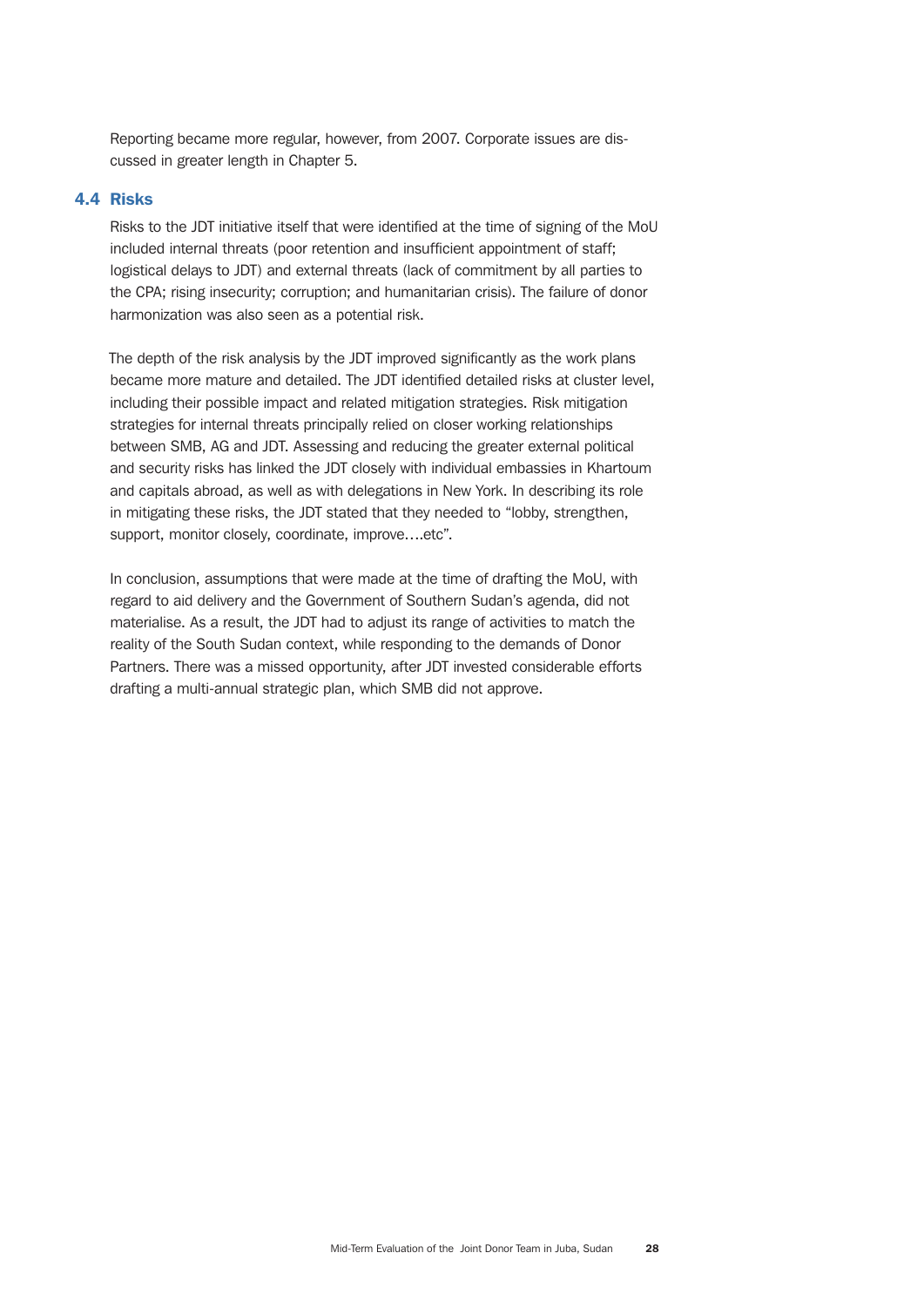# 5. Joint Donor Team Outputs and Delivery

This chapter focuses on the effectiveness question. The first section briefly looks at ways JDT outputs have been monitored and measured over the review period. The second section assesses JDT's contribution with respect to applying the Paris Declaration principles. The third section assesses JDT's contribution to programme delivery, including MDTF. The final section looks at JDT's contribution to the wider goals of poverty reduction and state-building and its adherence with the OECD-DAC principles of international engagement in Fragile States or situations. The analysis draws heavily on the stakeholder survey in which key stakeholders were asked to express their level of satisfaction on the performance of JDT with respect to key outputs.

# 5.1 Measuring Outputs

Although JDT has reported on its activities on a regular basis since early 2007, measuring progress towards its targets has remained challenging. This is in part because JDT works closely with JDPs and other donors, hence making it difficult to attribute specific outcomes to JDT, and in part because it took some time for JDT to develop an M&E system that captures JDT/JDP contributions in an appropriate manner. In addition, the change in strategic directions has made it difficult to monitor progress from one year to the next.

The result matrix used in the first year of operation was succinct and focused on broad government goals, with little thinking on possible entry points for JDT. As a result, the SMB suggested that: "the matrix could benefit from a clearer focus on outcomes and on more specific interventions (activities, programmes, policy work) the JDT will engage in to influence the outcome. It should form part of the planning process with a focus on 2007".17

Accordingly, the result matrix for 2007 incorporated more detailed objectives and targets, laid out intervention strategies and related activities, and factored in human resource requirements and JDP advisory and programmatic inputs. The result matrix was used to report against 2007 activities in the JDT annual report.

The matrix improved again in 2008 to become a comprehensive logical framework that links inputs, outputs, and outcomes. This matrix allows result monitoring for each cluster at three levels: (1) GoSS outcomes to which JDT/JDP assistance is contributing; (2) the measurable output of JDT/JDP assistance; and (3) JDT action

<sup>17</sup> SMB Minutes, September 2006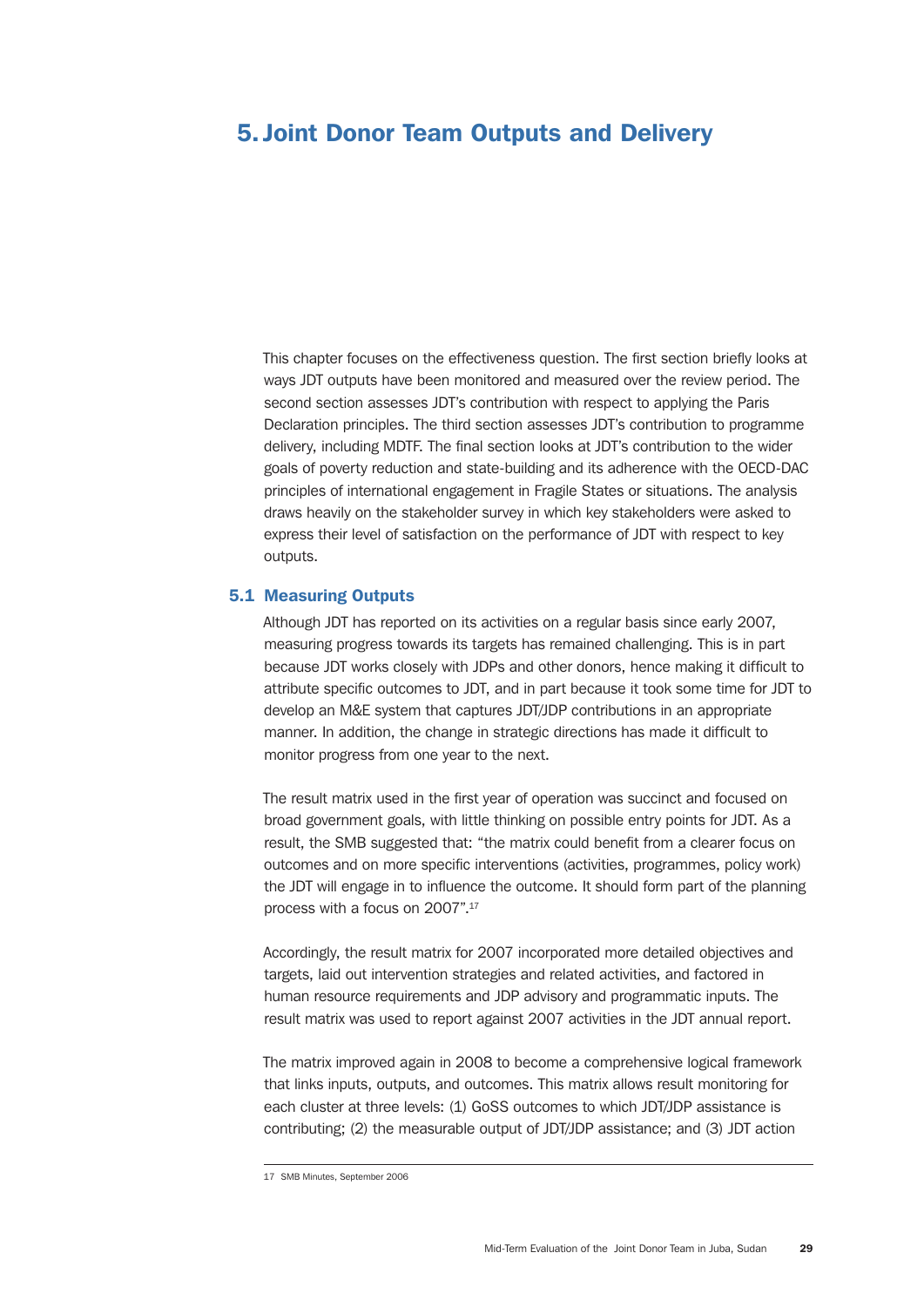that contributes to GoSS objectives and role of the JDP in achieving these objectives. Nevertheless, JDT input/action remains difficult to quantify. There is still no clear statement of resources allocated to a given output or responsibilities allocated for a given action. JDT had initially envisaged working with the GoSS to strengthen its monitoring and evaluation framework; this priority was dropped in the ensuing years.

JDT has, since 2007, been keen to explore a synergy between JDT and the various donor partner activities. The extent this has been successful, or properly captured, in the annual reports remains unclear, however. The table below gives an indication of JDPs activities in Southern Sudan per sector.

|                    | <b>Public</b><br><b>Admin</b> | <b>Rule</b><br>of Law | <b>Security</b> | <b>Health</b> | <b>Social and</b><br><b>Humanitarian</b> | <b>Account-</b><br>ability |
|--------------------|-------------------------------|-----------------------|-----------------|---------------|------------------------------------------|----------------------------|
| Canada             | X                             | $\times$              | X               |               | X                                        |                            |
| <b>Denmark</b>     |                               |                       |                 |               | X                                        |                            |
| <b>UK</b>          | X                             | $\times$              | $\mathsf{X}$    | X             | X                                        |                            |
| <b>Netherlands</b> |                               | X                     |                 | X             | X                                        |                            |
| Sweden             |                               |                       |                 | X             | X                                        |                            |
| Norway             | Χ                             |                       |                 | X             |                                          |                            |

*Table 2: JDP activities in Southern Sudan per sector*

# 5.2 JDT's Contribution to the Paris Declaration Agenda

Tables 3, 4 and 5 summarise the mid-term evaluation's findings with respect to JDT's contribution to the Paris Declaration agenda for the first three aid effectiveness principles, respectivelys namely ownership, alignment, harmonisation. In each table, we first introduce the results of the 2008 OECD-DAC Survey on Monitoring the Paris Declaration for Sudan. 2008 was the first year that Sudan took part in the Survey; both GoNU and GoSS participated. We then make an evaluative judgment as to whether JDT's contribution to PD principles has been low, moderate or high, based on the results of the online survey and additional evidence gathered during the field visit and follow-up interviews.

## JDT's contribution to ownership

As explained in the 2008 OECD-DAC survey, promoting ownership in Sudan as a whole involves two levels of interventions, one being concerned with the country's ability to coordinate the efforts of development actors and the other being concerned with supporting the country's ability to exercise effective leadership over its development policies and strategies. The OECD-DAC survey rates ownership in Sudan as low.

In Southern Sudan, about 76% of stakeholders that took part in the web survey agree that there is a formalized process for dialogue to support aid coordination. Views as to whether the government is pro-active and/or in the driving seat are mixed, although more than 70% of respondents think that weaknesses in the coordination of aid are being addressed. Perceptions about Southern Sudan's leadership over its development strategies vary, although more than half of re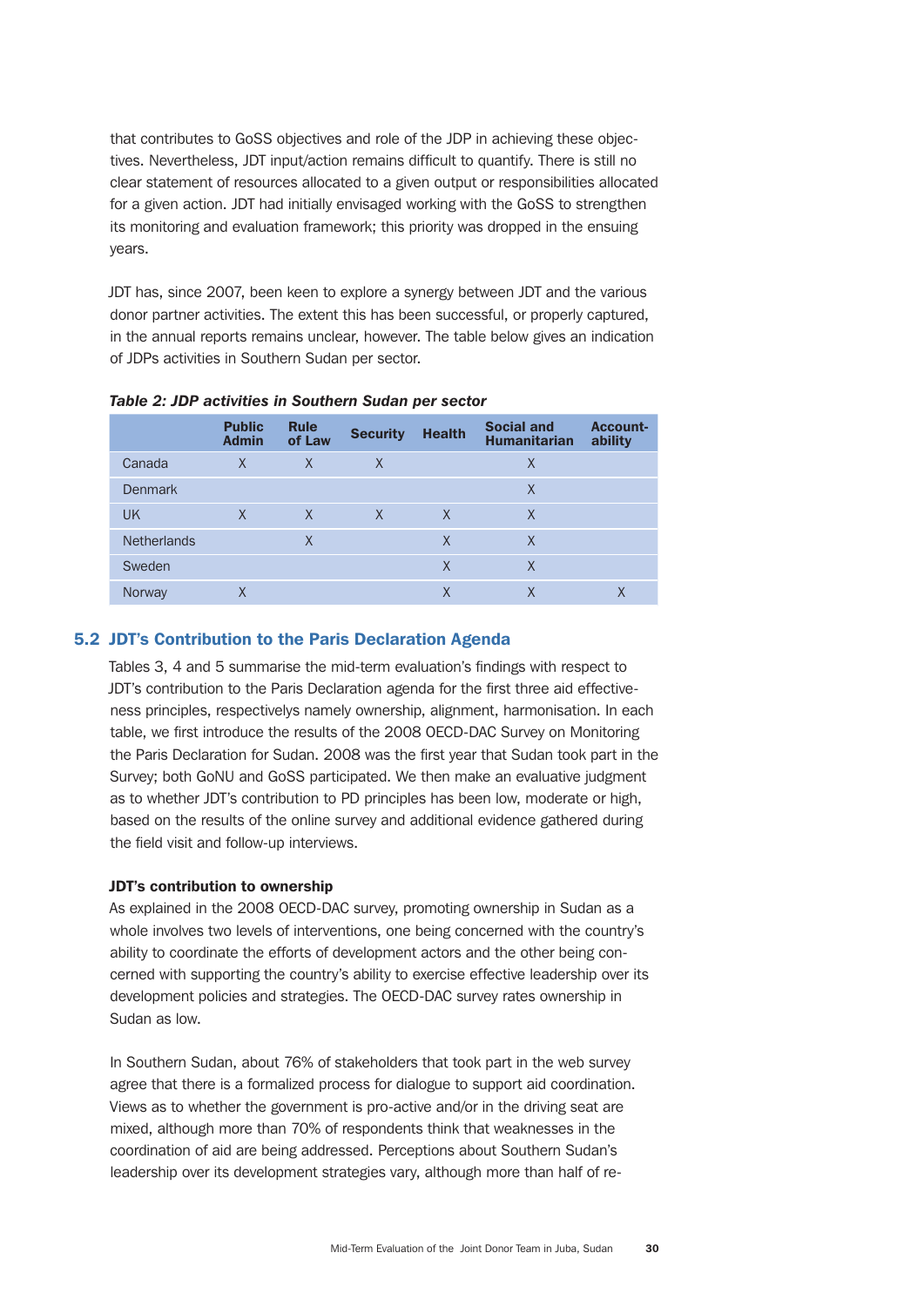spondents (54.9%) agree that weaknesses are being addressed in budget planning and execution – an essential step towards making poverty reduction strategies operational.

On average, non-JDP/JDT respondents (Government officials, other donors, and civil society) tended to paint a more positive picture of the level of ownership in Southern Sudan than JDT/JDP respondents. A much larger proportion of JDT/JDP respondents (many based outside Juba) felt unable to comment. This indicates a complex and fluid situation, in which development policies and strategies, and to support them, aid inflows, have come with both positive and negative developments.

| <b>OECD-DAC</b><br><b>Survey (2008)</b>                  | <b>Web-survey Results</b>                                                                                            | <b>Evaluative</b><br><b>Judgment</b>                      |
|----------------------------------------------------------|----------------------------------------------------------------------------------------------------------------------|-----------------------------------------------------------|
| Rating - LOW.                                            | Context<br>1) 70.6% agree that weaknesses are                                                                        | $JDT - value$<br>added: HIGH                              |
| Main indicator:<br>Partners have                         | being addressed in the coordination of<br>aid                                                                        | • JDT's support<br>to the GoSS in                         |
| operational<br>development                               | 2) 76.5% agree that there is a formalised<br>process for dialogue                                                    | making BSWGs<br>operational and                           |
| strategies (link<br>strategic priorities<br>with Medium- | 3) Mixed views as to whether the<br>government is pro-active and/or in the<br>driving seat.                          | developing an aid<br>strategy highly<br>effective         |
| <b>Term Expenditure</b>                                  | 4) 54.9% agree that weaknesses are                                                                                   | • Presence of                                             |
| <b>Frameworks</b><br>(MDTF)                              | being addressed in budget planning and<br>execution.                                                                 | <b>JDT</b> advisory<br>staff essential<br>in establishing |
| Challenge:                                               | Ownership of development strategy                                                                                    | close working                                             |
| coordination<br>North and South                          | 1) 64.7% agree that the JDT has helped<br>to strengthen government capacity in<br>Budget Planning.                   | relationships with<br>GOSS on these<br>issues.            |
| <b>Priority actions:</b>                                 | 2) 66.5% agree that the JDT has                                                                                      | • JDP direct inputs                                       |
| At GoSS level,<br>prepare national                       | contributed to improving effective<br>planning and allocation of resources by                                        | remained limited.<br>• JDT contribution                   |
| development<br>strategy                                  | GoSS.                                                                                                                | highly visible                                            |
|                                                          | Ownership of aid<br>2) 80% agree that the JDT has helped to<br>strengthen government capacity in aid<br>coordination |                                                           |

*Table 3: JDT's contribution to ownership in Southern Sudan*

JDT's value-added in promoting ownership is rated as high. Firstly, 80% of all respondents agree that JDT has helped the GoSS to take the lead in aid coordination. One of JDT's early achievements was its support to the GoSS in developing an aid strategy. JDT provided advice and support to MoFEP and acted as a co-ordination point for development partners. The GoSS Aid Strategy was endorsed by the Council of Ministers in November 2006. JDT continued to play an active role in the ensuing year, when the GoSS received a joint response from donors. As a result, the Aid Coordination Unit in MOFEP regards JDT as a key interlocutor. Donor mapping is another area where JDT's input has been significant, helped by contributions from JDP partners.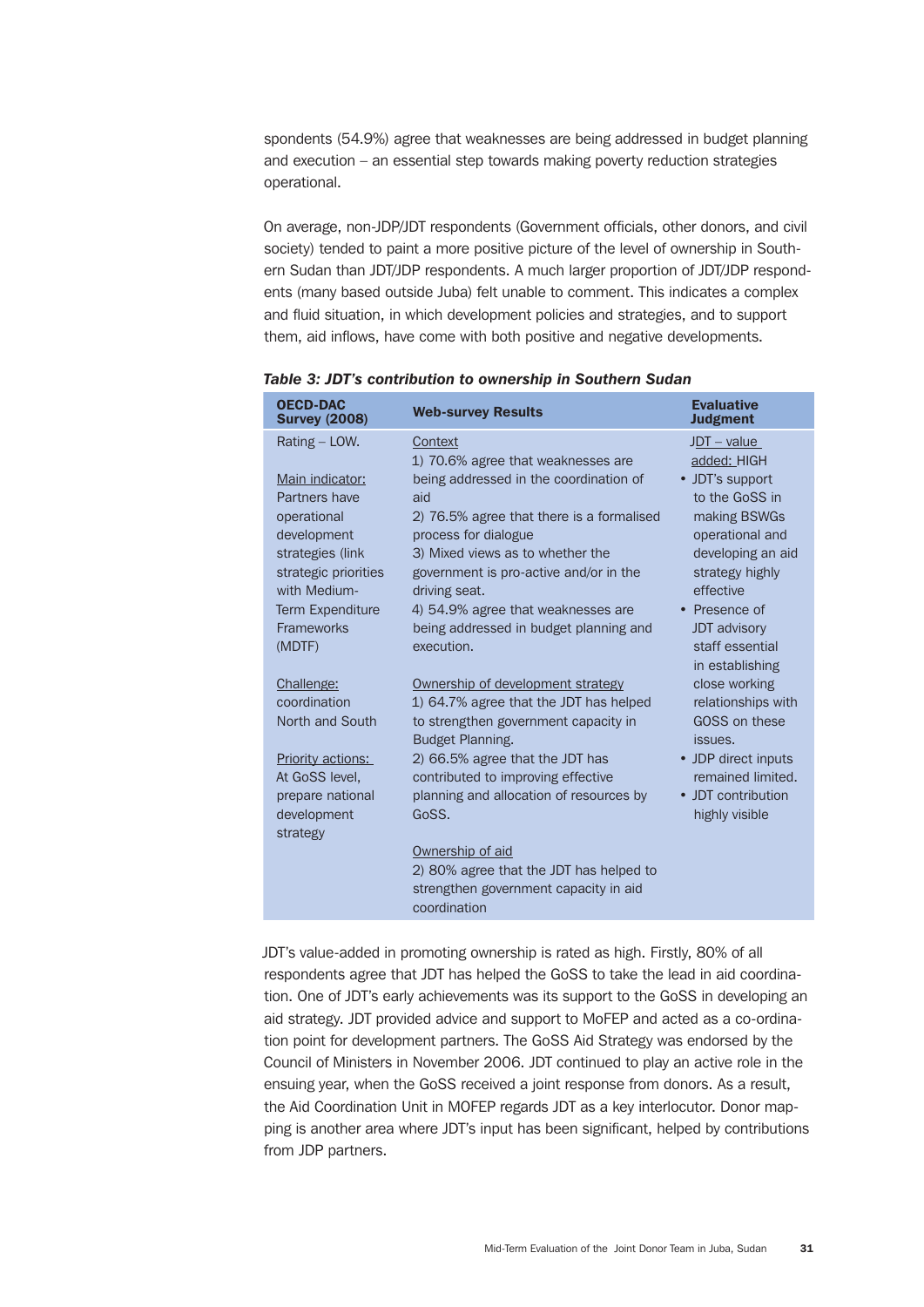Secondly, JDT has made a visible contribution to supporting Southern Sudan's ability to exercise effective leadership over its development policies and strategies. About two-thirds of stakeholders think that the JDT has helped to strengthen government capacity in budget planning. Similarly, 62.5% of respondents agree that the JDT has contributed to improving effective planning and allocation of resources by GoSS. From the onset, JDT worked closely with the MoFEP on its annual Budget Sector Planning process.

JDT not only provided encouragement and support for the development of the GoSS spending framework, but also actively lobbied GoSS at the highest levels in late 2007 on the need for it to develop a clear set of spending priorities focusing on pro-poor spending and basic services, JDT also helped the GoSS with the drafting of the 2007 and 2008 JAM reviews and its presentation of progress to date, challenges and ways forward, for the second and third Sudan Consortium. In early 2008, JDT temporary economist was partially seconded to MoFEP to lead the production of the forthcoming JAM review and contribute to the GoSS Future Priorities paper.

The presence of JDT advisory staff in Juba was instrumental in establishing close relationships with the GoSS to work on these issues. The Team was able to gain an in-depth understanding of government processes through their representation in five BSWGs. BSWGs, to which development partners (and more recently INGOs) have been invited to participate, are at the core of GoSS's efforts to make development strategies more effective. They have a number of functions:

- To develop Budget Sector Plans on an annual basis;
- To monitor expenditure outturns and review annual sectoral performance;
- To guide the prioritisation of donor aid at the sectoral level.

Importantly, JDT helped to make BSWGs more effective by encouraging greater and wider participation in BSWGs. The JDT also contributed to closer inter-ministerial relationships, in particular between the Ministry of Labour and Public Service and MoFEP, hence consolidating the institutional arrangements behind the planning and budgeting process. JDPs' input into BSWGs remained meanwhile limited.

## JDT's contribution to donor alignment

Results of the OECD-DAC survey show a low level of donor alignment to policies and systems in Sudan as a whole. The survey concludes that, whereas aid to Sudan is largely aligned with national priorities, the lack of institutional capacity hinders the use of country systems and leads to duplications in aid management. The websurvey did not include specific indicators on the perceived level of donor alignment to policies and systems in Southern Sudan, although a small majority of respondents (51%) agree that weaknesses in PFM are being addressed. As with GoNU, the focus of donor support in Southern Sudan has been to make use of, and build the capacity of, national systems for PFM and procurement.

JDT's added-value in promoting donor alignment to GoSS policies is rated as high and that of promoting donor alignment to GoSS systems as moderate. A total 66% of respondents think that the JDT has helped to strengthen donor alignment with GoSS policies.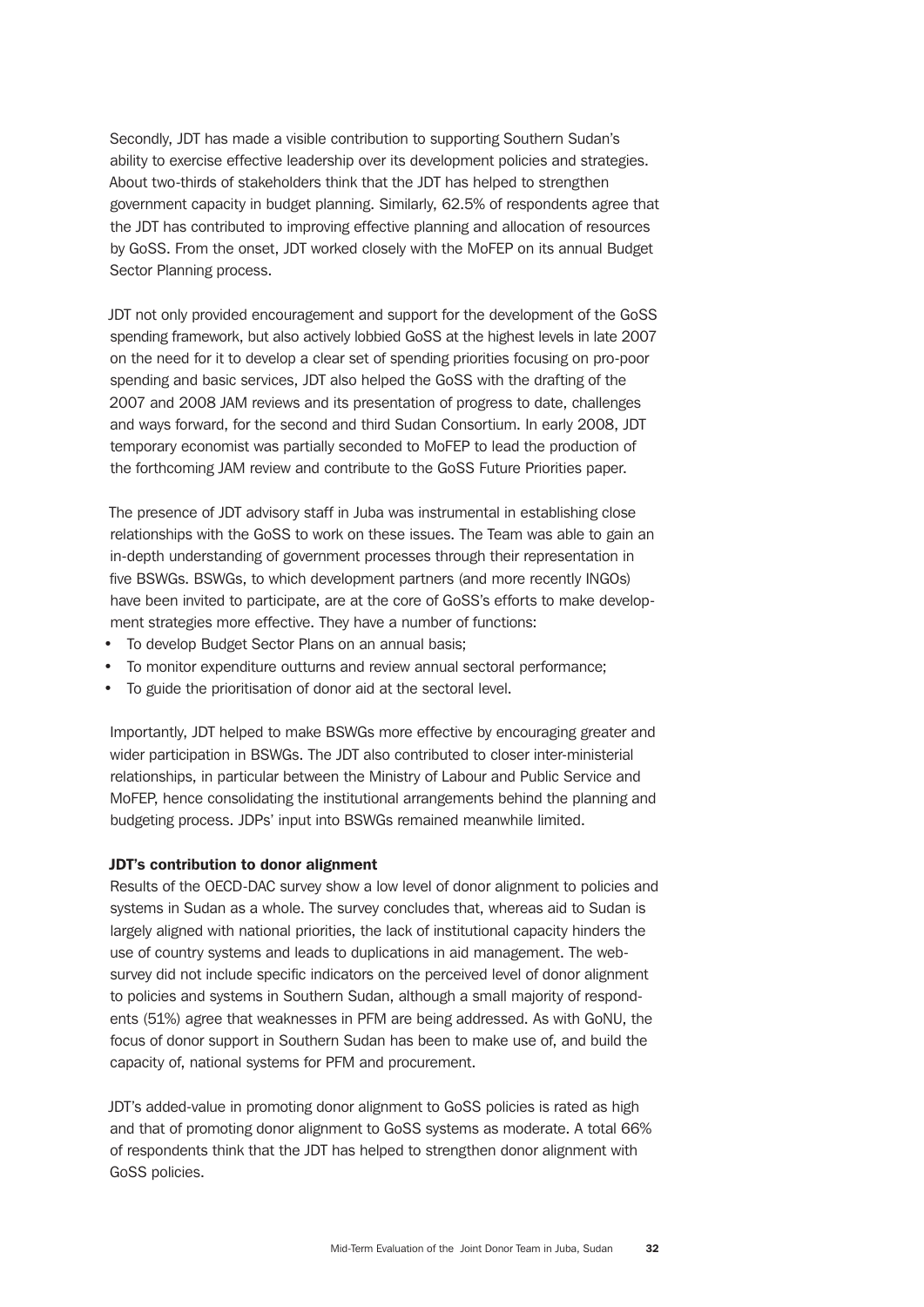The JDT played a significant role in promoting policy dialogue between donors and GoSS on public sector reforms and PFM. When it became clear in 2007 that GoSS would have difficulty meeting its commitment to fund MDTF on the agreed 2:1 ratio, a concerted effort was made, at the JDT's suggestion, to analyze the situation and agree actions to address it. A High Level Technical Mission on Fiscal Issues, with representatives from the World Bank, the African Development Bank, DFID, and USAID, was formed as a result. With JDT support, the Review addressed two highly critical issues: the level and management of Southern Sudan's revenues from the sale of oil and the control of public expenditure, in particular government payrolls. That the GoSS accepted the principal recommendations of the June 2007 High Level Technical Mission on Fiscal Issues, is an important measure of the strength of the relationship between Government and its donor partners, including JDT, given the sensitivity of these issues.

| <b>OECD-DAC Survey (2008)</b>        | <b>Web-survey</b><br><b>Results</b> | <b>Evaluative Judgment</b>  |
|--------------------------------------|-------------------------------------|-----------------------------|
| Rating - LOW.                        | Alignment to                        | JDT value-added:            |
|                                      | policies and                        | <b>MODERATE TO HIGH</b>     |
| Selected Indicators:                 | systems                             | • JDT has played a key      |
| 1. Reliable country systems (PFM     | 1.66.9% agree                       | role in facilitating policy |
| and Procurement)                     | that the JDT                        | dialogue (and with it       |
| 2. Aid flows are aligned on national | has helped                          | alignment) between          |
| priorities (reported on government   | to strengthen                       | donors and GoSS             |
| budget)                              | donor alignment                     | • Its influence on on-      |
| 3. Strengthen capacity by            | with GoSS                           | budget aid reporting has    |
| coordinated support                  | policies.                           | remained limited.           |
| 4. Use of country PFM systems        | 2.51% agree                         | • MDTF is aligned to        |
| 5. Use of country procurement        | that the JDT                        | country priorities and      |
| systems                              | has helped                          | systems                     |
| 6. Strengthen capacity by avoiding   | to strengthen                       | • OC has been slow in       |
| <b>PIUs</b>                          | donor alignment                     | resolving issues around     |
|                                      | with GoSS                           | procurement.                |
| Challenge:                           | systems                             | • JDT has not provided      |
| Low capacity of country systems      |                                     | direct support for PFM      |
|                                      | Between 17.6%                       | capacity building.          |
| <b>Priority Actions:</b>             | and 23.5%                           | • JDT has positively        |
| 1. Build capacity for PFM country    | unable to                           | influenced coordinated      |
| systems;                             | comment                             | donor Technical             |
| 2. Better estimation of budget       |                                     | Assistance through          |
| inflows:                             |                                     | advisory inputs into CBTF   |
| 3. Better tracking of donor support  |                                     |                             |

|  |  |  |  | Table 4: JDT's contribution to donor alignment |  |  |  |
|--|--|--|--|------------------------------------------------|--|--|--|
|--|--|--|--|------------------------------------------------|--|--|--|

The recent launch of Public Sector Reform donor working group has been another of JDT's measurable outcomes. Through this, the JDT, the World Bank and USAID, have supported GoSS in designing and delivering a PSR/PFM roadmap. A donor coordinator, funded from the Technical Assistance Fund, was embedded in the Ministry of Labour and Public Service full time between January and May 2008.

JDT has also encouraged donor alignment to GoSS policies in other priority clusters, principally (but not exclusively) through its participation (and co-chair) in BSWGs.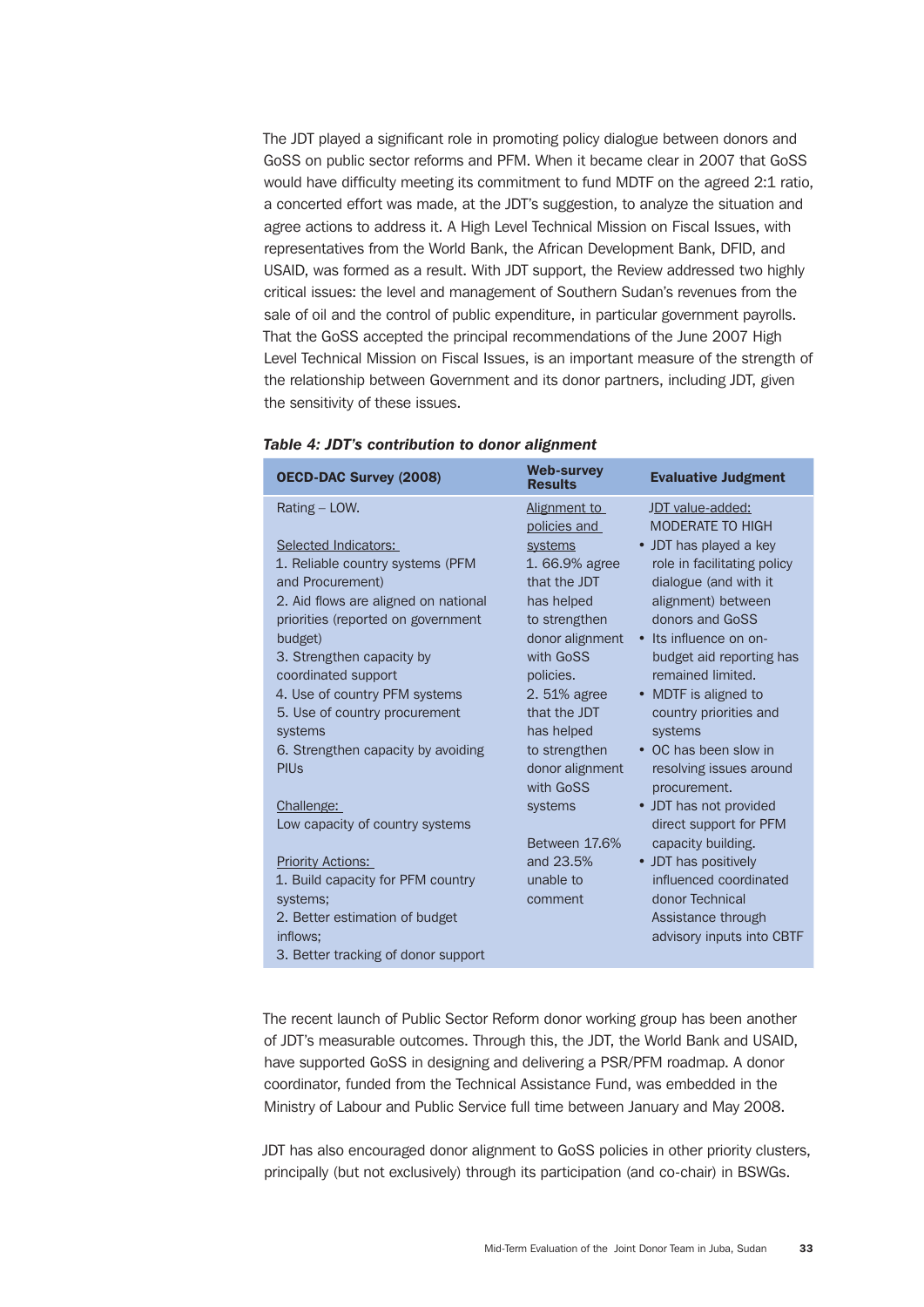The quality of dialogue between government and donors has nonetheless varied across sectors. For example, relations between donors and the Ministry of Health have sometimes been strained and communication has been poor, as indicated by a recent policy decision regarding primary health care salaries that was not shared with donors. Although policy dialogue in the health sector has been at times challenging, the JDT has meanwhile made good use of its close partnership with the World Bank under the MDTF Health Umbrella to work with the Ministry of Health on policy, covering the establishment of a national health care, and more recently health financing<sup>18</sup>. No health sector-wide strategy has been developed yet.

Donor alignment with GoSS policies has also improved as a result of JDT's facilitation between main stakeholders. Under the JRD, the JDT was tasked to make "a major contribution to policy dialogue with the GoSS on issues of governance, poverty reduction and service delivery, in close collaboration with the other main development partners". JDT's work in this respect has been very process oriented. From the outset, JDT became a key facilitator between government and donors on a range of national and sector policies; supported by its Juba office and the work of full-time advisers. Both donor and government attendance in BSWGs has improved under its facilitation. JDT has also encouraged NGOs to become more involved. That the GoSS endorsed the latter's participation in BSWGs in 2008 was an important step towards closer donor alignment within GoSS priorities. The majority of donorfunded projects in Southern Sudan are indeed implemented through NGOs.

The lack of "on-budget" aid remains the main challenge to donor alignment. Despite a formalised process for dialogue and broad support for JAM priorities, donors have in fact done little to coordinate their projects within and across sectors. Although aid is largely aligned with national priorities (notably through the MDTF), only a small proportion of aid is known to the government. Preliminary analysis produced by the GoSS during the Third Sudan Consortium (2008) shows that the reporting of donor projects has improved. A total 339 projects were reported for 2008, against 177 projects in 2007, bringing the total value of funding to USD 746m. While the increased reporting of donor projects, mostly as a result of NGOs participation in BSWGs, is an important advancement, the proliferation of project continues to make aid co-ordination difficult. In particular, the GoSS has raised concerns that most of the projects listed in the mapping have not been submitted to IMAC. IMAC is central to the GoSS' aid management strategy. Yet, to date, the IMAC has only appraised 37 projects, just a fraction of the projects reported. JDT has encouraged JDPs to submit their projects to IMAC, but few have done so.

On the issue of strengthening of GoSS systems, there was less of a consensus overall about the performance of JDT. This highlights the issue of capacity within the government where there will always be a 'lag' between policy and building the appropriate mechanisms for implementation, a point echoed throughout this report. Over 50% of respondents think that the JDT has helped to strengthen donor alignment with GoSS systems; 25.5% disagreed and another 23.5% felt unable to comment.

<sup>18</sup> The JDT is currently commissioning a study on health financing to explore policy options in respect of removing health user fees.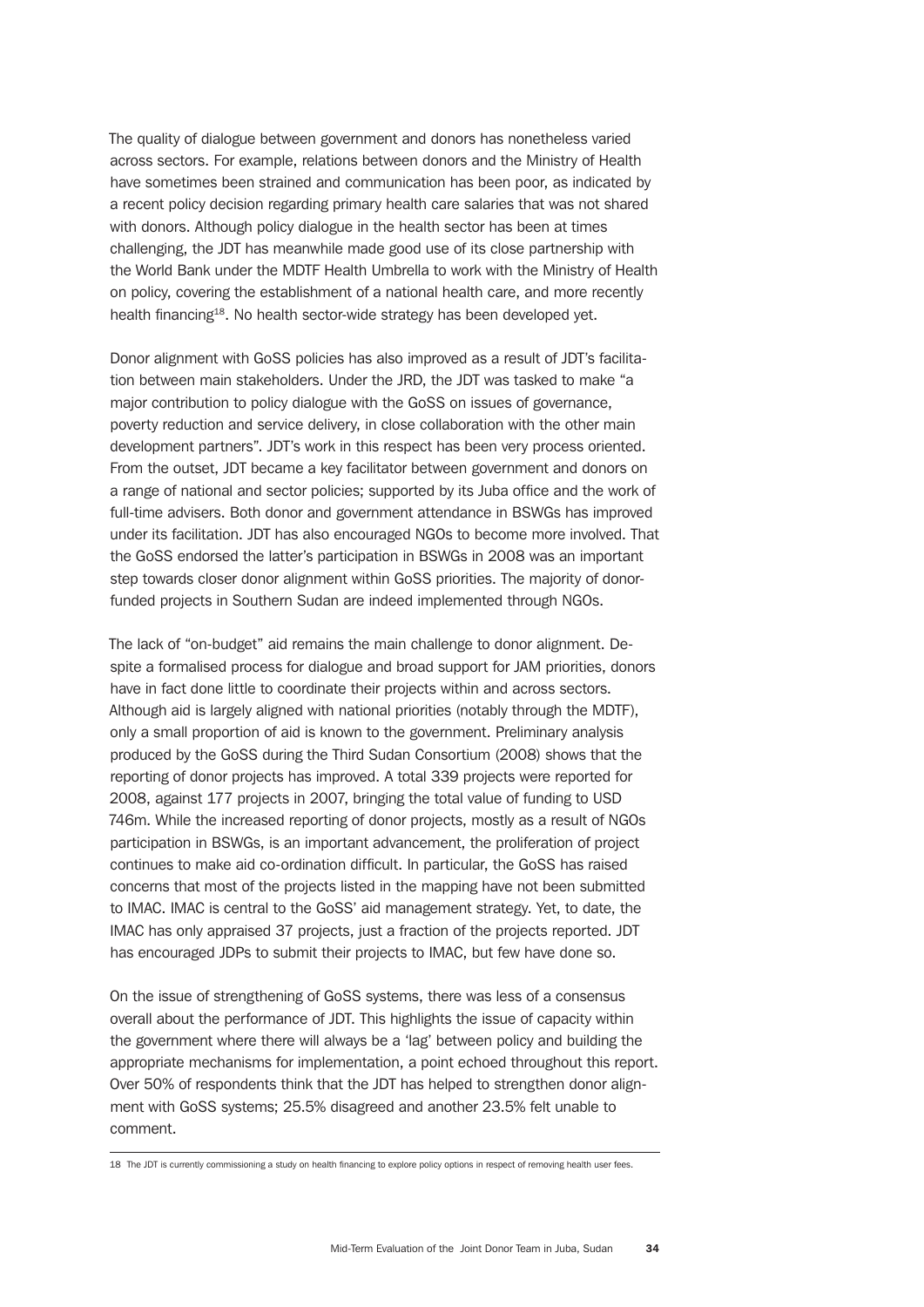JDT's contribution to donor alignment to Southern Sudan's systems has principally taken place through the MDTF. MDTF is indeed the only aid delivery mechanism in Southern Sudan which is 'on-budget' and requires the direct involvement of government line agencies from project selection to implementation. As co-chair of the MDTF OC, JDT worked closely with the GoSS, the Technical Secretariat, and other donor members of the OC to find ways to support GoSS's limited technical capacity, without compromising either Government's ownership of the programme or the principles of good management and fiduciary control. Despite these efforts, building capacity has taken time. For example, there was some criticism of the OC (and by extension JDT as co-chair) over delays in contracting a Procurement Agent. The MDTF review, submitted in January 2008, found that the agent had been in breach of the Terms of Reference. Although the situation has now been resolved, the two year lapse indicates that OC had not responded quickly enough. JDT co-chair of the OC was nonetheless essential in keeping the momentum going.

In the absence of a PFM specialist, JDT's direct contribution to strengthening PFM systems in Southern Sudan has remained limited, although the Team played a key role in ensuring a coordinated donor response to public sector reforms and PFM through its support to joint donor missions and its co-chairing of the Accountability BSWGs. The accountability BSWG is primarily concerned with Financial Accountability rather than Governance per se, its main members being the MOFEP, the Anti-Corruption Commission and the Statistics Commission and the SSRDF.

Another JDT contribution to donor alignment in Southern Sudan has been through its involvement in the CBTF. The CBTF allows for a coordinated donor response to the government's technical assistance needs. Specifically, the JDT provided assistance for the revision of operational guidelines of CBTF (I). JDT has also played a key role in preparing the concept note for the second phase of the CBTF including funding. The performance of this fund is summarized in Box 8

## Box 8: Performance CBTF

Total spending by the end of 2007 was almost US \$ 15m, a successful start. The first year of the CBTF saw significant progress in the establishment and development of GoSS functions, including the production and presentation of 2005 GoSS financial statements. By December the original Financial Management Agent (FMA) budget allocation had been fully utilized. A further six-month extension was agreed to allow for the contracting of the FMA for the second phase of the CBTF. The CBTF has been a highly effective financing mechanism for GoSS in the critical emerging areas of public service reform, public financial management and civil service capacity building. As GoSS strategies have developed in these areas, CBTF has provided rapid, flexible financing to support essential reforms, while providing capacity building through training to government officials. This has proved instrumental in maintaining the GoSS's momentum.

## JDT's contribution to donor harmonisation

The OECD-DAC survey rates donor coordination in Sudan as a whole as moderate. The survey notes limitations both with regard to the use of common arrangements and the conduct of joint missions and shared analysis. The same applies to Southern Sudan.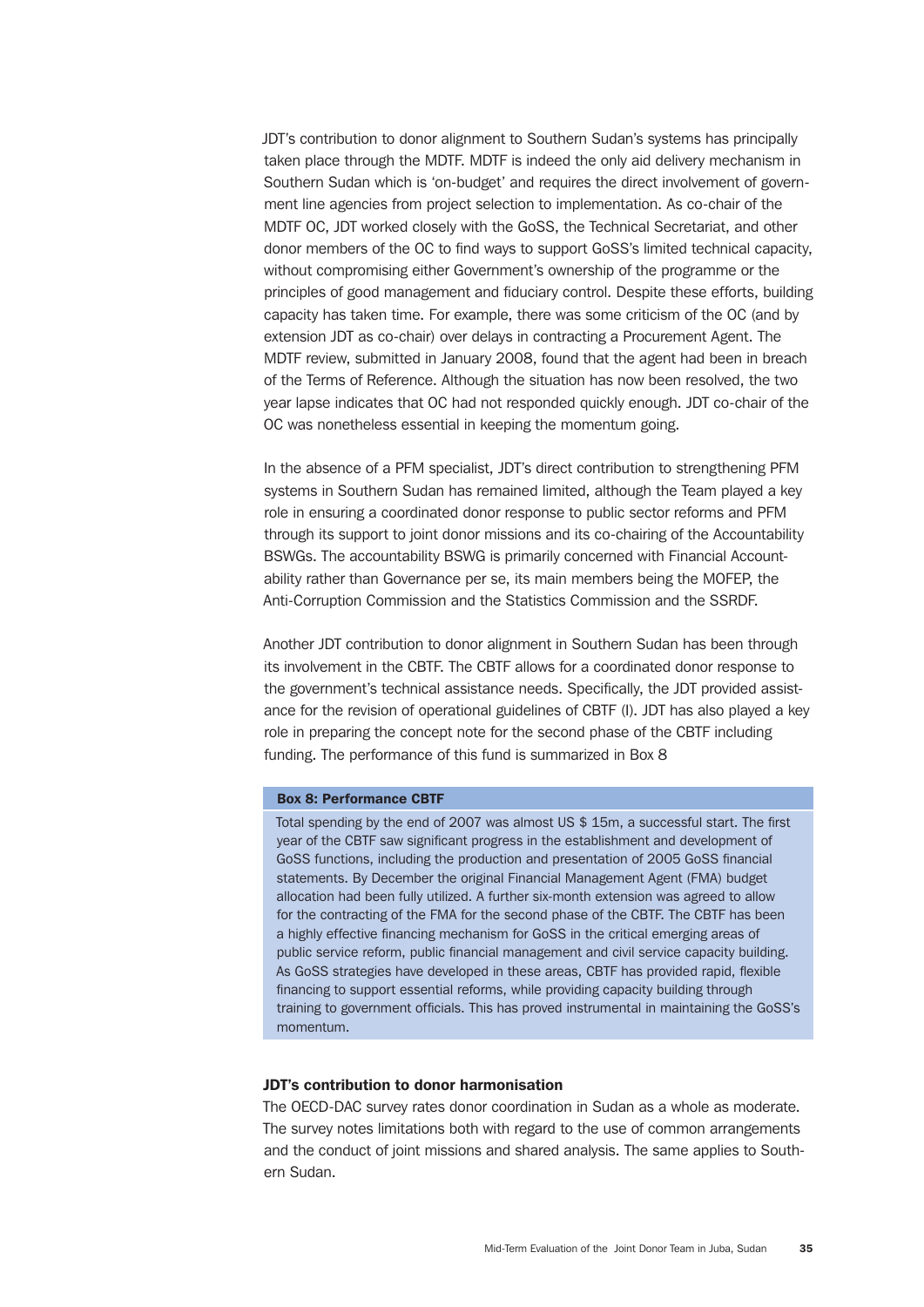| <b>PD Survey (2008)</b>                                                                                                                                                                                                                   | <b>Web-survey Results</b>                                                                                                                                                                                                                                                                                                                                                | <b>Evaluative Judgment</b>                                                                                                                                                                                                                                                                                                                                                                                       |
|-------------------------------------------------------------------------------------------------------------------------------------------------------------------------------------------------------------------------------------------|--------------------------------------------------------------------------------------------------------------------------------------------------------------------------------------------------------------------------------------------------------------------------------------------------------------------------------------------------------------------------|------------------------------------------------------------------------------------------------------------------------------------------------------------------------------------------------------------------------------------------------------------------------------------------------------------------------------------------------------------------------------------------------------------------|
| Rating-<br><b>MODERATE</b><br>Indicators:<br>1. Use of Common<br>arrangements<br>or procedures -<br>percent of aid<br>provided as<br>programme-based<br>approach<br>2. Encouraged<br>share analysis -<br>percent of<br>(a) field missions | <b>JDP Harmonisation</b><br>1.82.6% agree that the JDT<br>helped strengthen donor<br>coordination among the Joint<br><b>Donor Partners</b><br>- 67.4% through shared<br>analysis<br>- 27.9% through joint donor<br>mission<br>- 35.4% through joint<br>programming<br>- 89% through strengthening<br>of partnership working<br>Between 14% and 26%<br>unable to comment. | JDT added-value: MODERATE<br>• Despite competing agendas<br>and proliferation of bilateral<br>projects, JDT highly valued<br>as a one-stop-shop for<br>donor co-ordination and for<br>leading the way towards<br>greater alignment.<br>• Shared analysis is where<br>JDT's contribution has been<br>the greatest.<br>• More efforts required to<br>promote joint donor mission<br>and joint programming          |
| and/or<br>(b) country analytic<br>work, including<br>diagnostic reviews<br>that are joint<br>Challenges:<br>Lack of<br>government<br>capacity<br><b>Priority Actions:</b><br>Increase use of<br><b>PBAs</b>                               | Harmonisation JDPs/non-JDPs<br>1.54.2% agree that the<br>JDT has helped strengthen<br>donor coordination among<br>other donors through shared<br>analysis.<br>2. 23.4% through joint donor<br>missions<br>3. 25.6% through joint<br>programming<br>4.55.3% through<br>strengthened partnership<br>working<br>Between 25% and 34%<br>unable to comment.                   | <b>JDT</b> added-value: MODERATE<br>• JDT's work with UN agencies<br>and WB less visible.<br>Evaluators nonetheless<br>think that JDT has<br>effectively promoted donor<br>coordination with WB and<br>UN agencies, by keeping<br>the issue high on the<br>agenda.<br>• JDT's made a limited, albeit<br>positive, contribution to the<br>development and delivery of<br>pooled programmes outside<br><b>MDTF</b> |

*Table 5: JDT's contribution to donor harmonisation*

JDT's added-value in promoting donor harmonisation in Southern Sudan is rated as moderate. Its contribution to donor harmonisation can be measured at two different levels: amongst JDPs and more widely with JDT's boundary partners, principally multilateral organisations.

More than 80% of stakeholders think that JDT has helped strengthen partnership among JDPs, demonstrating a "united front" in representing all JDPs under one banner. That (until recently<sup>19</sup>) no JDP member had advisors based in Juba has helped JDT in its representative role, both as co-chair of the MDTF OC and active participant in BSWGs. As discussed further in Chapter 6. JDT has nonetheless found it difficult to "harmonise the harmonisers" both with regard to sharing analysis and with regard to using common arrangements. However, the evaluation notes some recent positive developments in both areas.

<sup>19</sup> DFID at the time of the evaluation mission has stationed a governance advisor from Khartoum in the JDO who will work on issues related to the JDT cluster on governance and the rule of law. He has been described as an 'associate' to the JDT. Some JDPs consider this very controversial.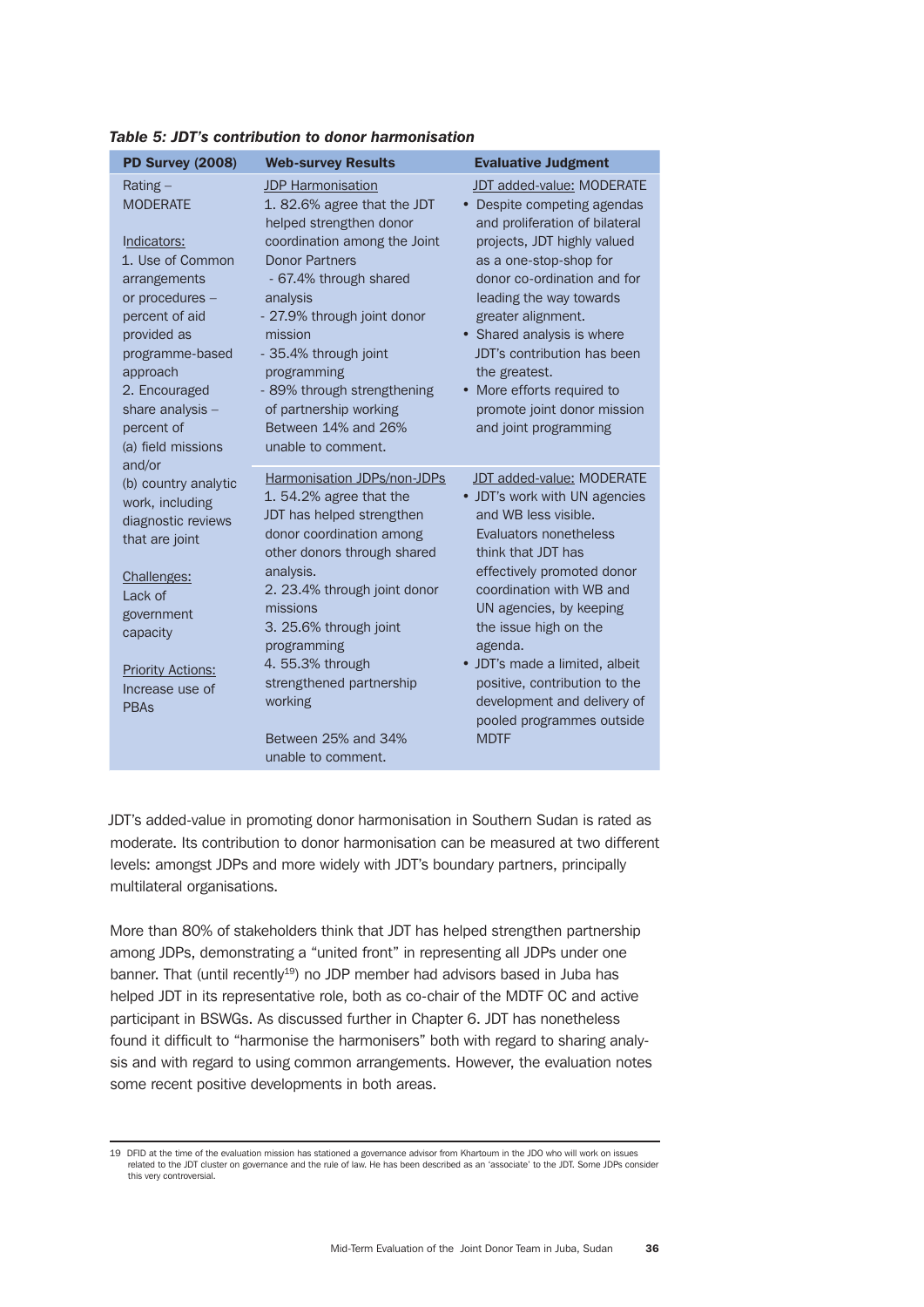JDT's advisory role to capitals has been increasingly conducive to shared analysis, as JDT's monitoring and reporting activities gained in strength over the years. As well as producing monthly, quarterly, and annual reports on its activities and more broadly developments in Southern Sudan, the JDT has produced and commissioned a number of briefs and analysis on specific issues for JDPs. This has contributed to a shared understanding of the context. Yet, despite JDT's efforts, JDPs have stopped short uniting behind a single one-policy framework to back the GoSS, as it was initially envisaged in the MoU. Attempts to do so in the Security Sector have failed, and there is little evidence that JDT/JDPs share a common vision in other sectors, including health.

On SSR, the JDT-commissioned Joint Donor Security Sector Needs Assessment Report<sup>20</sup> concludes: "Whilst important gaps in support remain, the most pressing need is for improved coordination, to include all aspects of the security sector, including DDR, SPLA transformation and elements currently labeled 'Rule of law' and community security. Without such coordination, a coherent and complementary approach to supporting the improved delivery of security and justice in southern Sudan will not be achieved". It further notes: "Most fundamentally, there is a need for a common policy framework to be agreed by the JDT partners as a platform for engagement in Southern Sudan and a shared view on the JDT role in delivery. The partners also need to agree on a shared conceptual understanding of the nature and scope of SSR … this concept should be based on the OECD DAC guidelines on Security System Reform and Governance". This recommended approach was consequently not agreed by JDPs.

JDT's success in encouraging JDPs to combine donor missions has also been limited. For example, JDT supported 39 separate missions between May and December 2007, implying heavy transaction costs for the office as well as for the Sudanese counterparts. A set of guidelines regarding incoming missions was finally approved by the SMB in October 2007.

On using common arrangements, the JDT has not been able to curb the increase in JDPs bilateral programmes. Some JDPs have used their own bilateral projects in pursuit of their own particular area of interest, especially on governance and rule of law. This is contrary to the principles of harmonisation and alignment laid out in the MoU. JDP harmonisation through joint programming has recently strengthened, with JDT's support. For example, the number of JDP partners supporting the SPA with UNDP has increased from three to four (with Sweden joining the UK, Netherlands, and Denmark). The decision by the Netherlands to co-fund the BSF in its second phase is also a positive development.

The survey reveals a mixed response over JDT's contribution to encouraging donor harmonisation outside its own group. A third of respondents felt unable to comment to the question: "Has the JDT helped strengthen donor coordination among other donors?". Promoting shared analysis and partnership is where JDT is seen to have made a positive impact. Both JDP/JDT and non-JDP/JDT respondents agree here.

<sup>20</sup> Norwegian Institute of International Affairs, 2007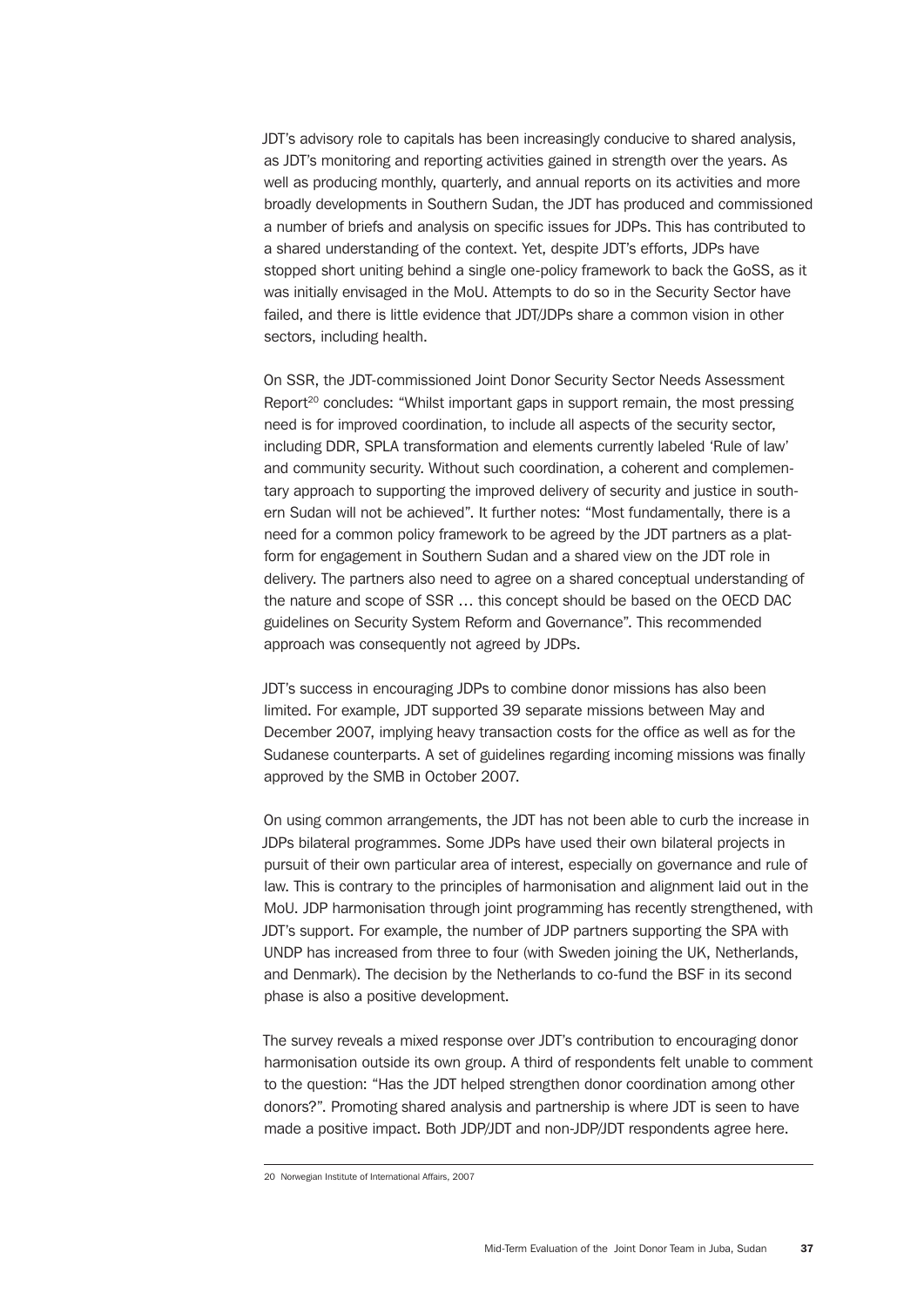JDT has made good use of its office facilities to convene meetings between donors and has also used TA to support key studies.

JDT has also visibly added value to donor harmonisation with boundary partners through partnership working within the MDTF, and to a lesser extent, other pooled funds. Under the MDTF, difficulties between the World Bank and the UN over the terms of Grant Agreements between them were identified as a major obstacle. The JDT became an effective channel for communication and influencing to address this issue. JDT regularly informed JDPs of the situation on the ground and provided briefings on how intervention from the capitals might help to overcome difficulties. As well as helping to resolve procedural disagreements between the headquarters of the WB and UN agencies, JDT as co-chair of the OC lobbied the World Bank to strengthen the Technical Secretariat, and in late 2006, JDT, with DFID, made the case for changes to World Bank procedures. The JDT subsequently participated in Implementation Support Mission by the World Bank in May 2007. The mission identified a range of operational measures to improve the speed of implementation under the Bank's new procedures, many of which were taken on board.

As member of the board of the MDTF – Police and Prison Reform Project, the JDT also helped to improve collaboration between UNDP, UNMIS, UNODC and the Police and Prisons service in implementation of JDP-supported projects.

Specific examples of JDT's contribution to improving joint donor programming outside the MDTF (and CBTF) include:

- The JDT conducted a feasibility study on continuation of the BSF under JDT management, submitting proposals to the SMB in April 2008. It also drafted the concept note for BSF II.
- Under SRF, JDT has provided feedback to the UN in Juba on successive rounds of papers and the associated strategic framework. It continues to play a role in the operationalizing the SRF.
- Under SPA, JDT has prepared input to the UNDP management review of the SPA comprehensive review and participated in the SPA annual Steering Committee meeting held in Khartoum in December 2007.

Finally, a third of all respondents felt unable to comment as to whether JDT had contributed to the use of results-oriented frameworks and helped reinforce mutual accountability. Progress in these two areas have overall been slow, with the OECD-DAC survey ranking managing for results as low and mutual accountability as low to moderate for Sudan as a whole. The lack of statistical data is a particular concern.

In conclusion, the donor landscape in Southern Sudan remains complex. It also needs to be seen within the wider political context. While the GoSS' ability to set the agenda (through BSWGs) is considered quite high, it has also been keen to cultivate bilateral relationships with donors, notably the US and Norway, on issues of primary interest, notably SSR and defence. In other words, while MoFEP takes a strong lead on donor coordination, the government as a whole is inclined to let donors lead on development, while focusing on priorities related to the consolidation of its power and defence of its territory.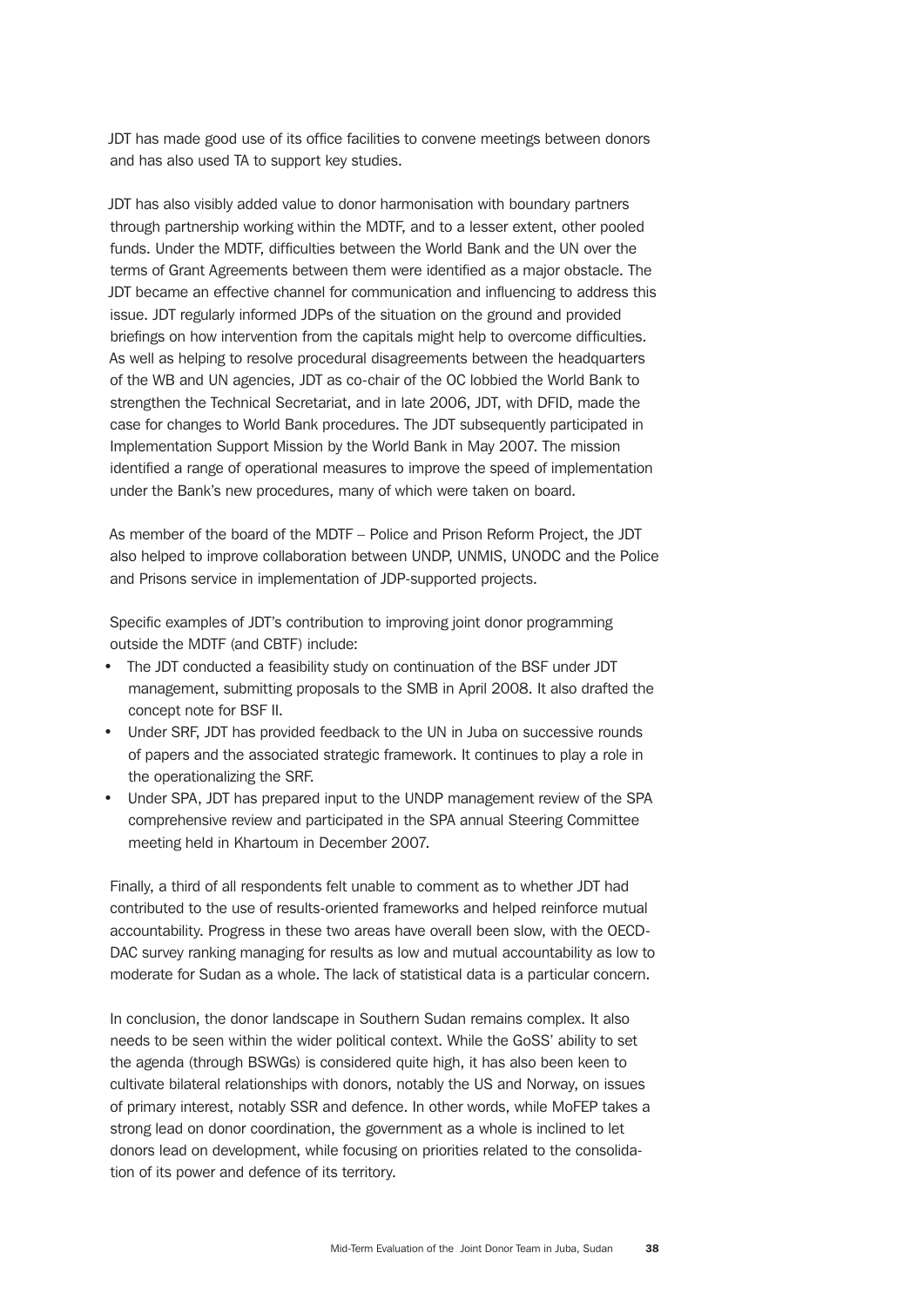## 5.3 Joint Donor Team's Contribution to Programme Delivery

JDPs provide the largest financial contribution to the MDTF, and more than 80% of all respondents agree that the JDT has helped to improve the delivery of the Fund. There was slightly less enthusiasm on this point from non-JDP/JDT respondents, with some pointing out that it was either too early to make such a judgement, or that JDT had put a disproportional amount of attention on the MDTF.

The slow start of the MDTF has dented JDT's contribution to programme delivery over the evaluation period. MDTF-S performance is summarised in Box 9. Disbursements under MDTF were below targets in 2006 and less so in 2007 as a result of low government capacity and a wide range of operational issues, some already discussed in section 5.2. A significant proportion of the OC's time was spent addressing these issues. Elsewhere, JDT claims that its support to MDTF Technical Secretariat through its participation in its Technical Working Group and Monitoring Group, has helped re-prioritise the MDTF pipeline and strengthen MDTF management. However, JDT advisers have paid less policy attention to the individual projects funded under MDTF, and progress is still slow here. This partly reflects the fact that the JDT has only had specialist advisers in two sectors: Health and Governance/Rule of Law. These two advisers played a role in technical appraisal of projects submitted through the MDTF. Outside those sectors, however, JDT has not been equipped to provide detailed technical comments on the Initial and Final Project Proposals.

In conclusion, the JDT's influence on MDTF procedures has remained limited. More specifically, JDT did not have the resources or the clear mandate it would have needed to influence a situation in which responsibilities are divided between GoSS line ministries, the Technical Secretariat and the Procurement and Monitoring Agents; and where questions of efficiency and value for money have not, so far, been given priority. In some cases projects have been approved despite reservations on quality simply to speed up implementation.<sup>21</sup>

Looking ahead, JDT has given substantial support to the preparation of an MDTF Strategic Framework Paper 2008-2011. The team has also facilitated discussion around the advantages and disadvantages of different funding mechanisms and the need for a second funding facility – a South Sudan Recovery Fund – to support quick action programmes outside the scope of the MDTF.

<sup>21</sup> An example cited in the mid-term evaluation of JDT was the Police and Prisons Project where the Dutch Ministry of Foreign Affairs had advised against approval but the MDTF Oversight Committee nevertheless approved it hoping that shortcomings would be ironed out during implementation.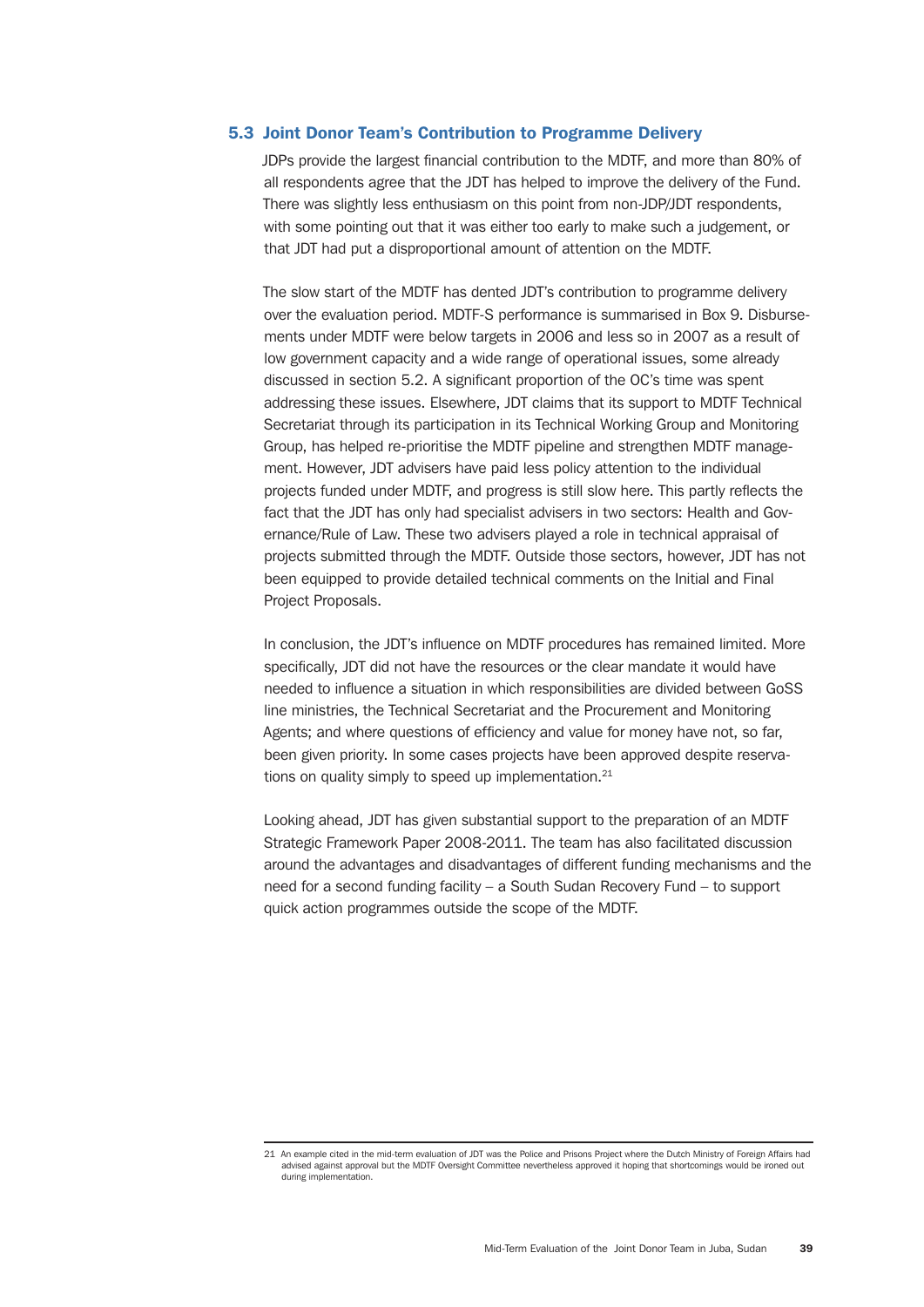#### Box 9: MDTF-S performance

The MDTFs for Sudan became effective with the signature of the first Grant Agreement between the World Bank and a donor in August 2005. During the first year of operation progress in generating projects and committing funds to implement them was slow. The World Bank MDTF Technical Secretariats drew strong criticism for under-estimating the scale of the task, for not providing enough experienced staff and for applying procurement procedures inflexibly. The fund was not meeting its primary objective of quick start and impact.

A detailed critical review of progress at the end of 2006 reported that: "Project development is moving into an implementation phase, one year and seven months after the Sudan MDTFs were created and one year after the MDTF-S became operational. The average time from inception, to approval of the Initial Project Proposal (IPP), approval of the Final Project Proposal (FPP) and meeting the conditions of effectiveness and disbursement appears to be a year to 18 months, with the exception of the Rapid Impact Emergency Project. This figure is an estimate, as most projects are not yet disbursing." (Scanteam, Review of Post Crisis Multi Donor Trust Funds, February 2007)

The follow-up review in December 2007 found the situation had improved: "The overall technical performance of the MDTF-S has improved since mid-2006. Phase One disbursements have reached 40 percent at the end of the second quarter of 2007, compared to 15 percent at the same time in 2006. Projects financed by the MDTF are gaining critical momentum and beginning to show tangible results on the ground, particularly in the areas of education, health and infrastructure where projects have moved into the implementation phase." (Scanteam, Review Sudan Multi-Donor Trust Funds, Phase 1, December 2007)

To make this improvement a series of obstacles had to be overcome, most of them procedural and operational. This included in 2006 a strengthening of Technical Secretariat, the strengthening of GoSS institutions, and the signing of a UN-World Bank General Framework. From 2007, procurement delays were also reduced and results from early projects established.

Nevertheless, performance across MDTF clusters has been mixed. To 31 March 2008, achievements were limited to some supplies of drugs and textbooks, some teacher training and the construction/maintenance of about 700 km of road. The rehabilitation of schools, which is the main priority in the MDTF education sector, has yet to start, after the first round of bids fell through.

JDT's contribution to the performance of other multilateral programmes has been less visible. Depending on the programmes, between a third and two-thirds of respondents felt unable to comment. Some 70% of JDP/JDT respondents felt, however, that their impact on the CBTF was strongest (contrasting with 52% of non-JDP/JDT views). Impact on the Basic Services Fund was also fairly positively reviewed by all. The JDT's relatively minor role in the Sudan Recovery Fund, SPA and CHF was noted by all respondents. JDT's co-chairing of the BSWG on social and humanitarian affairs has helped to influence the CHF delivery to some extent. The performance to date of the BSF and SPA are summarised in Boxes 10 and 11.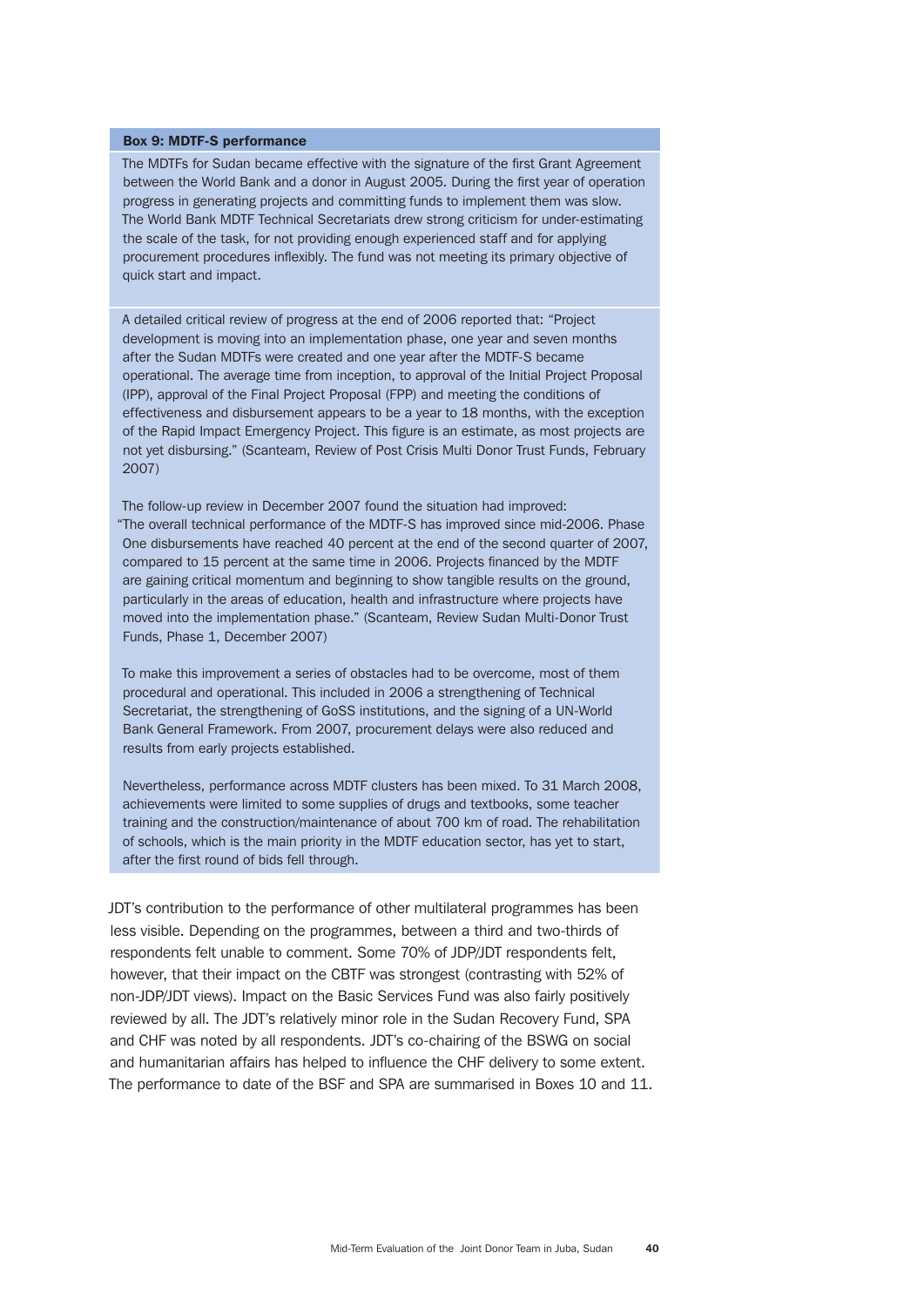#### Box 10: Performance Basic Services Fund

The BSF has performed relatively well. According to the most recent review (2008), it was expected largely to meet its targets. Impact has also been significant. In relation to its size, the BSF has made a substantial contribution to real needs; for example, it met 4% of the JAM targets for schools by 2007. BSF supports basic service delivery in three ways: through rehabilitation work (schools, clinics, and boreholes); through training (teachers, medical staff, and government); and, through support for day to day operations. The key success for BSF has been its ability to link relief with development, by concomitantly providing rapid service delivery and capacity building for the GoSS and the country. BSF's main weakness is that the fund remains very supply driven.

At the time of the 2008 review, two major concerns were voiced: affordability and sustainability. Finding the right exit strategies remains challenging. Affordability is also an issue and it was recommended that "DFID should work in consultation with the other donors and the GoSS to extend the timeframe for and expand the scope of the Basic Services Fund to ensure continuity of existing service delivery until the government has sufficient capacity to take over". JDT's ability to influence programme delivery may remain limited in the near future. The BSF II is now confirmed and will last 20 months. Although the JDT will take a more active and structured role in liaising with the secretariat in the second phase, DFID will continue formally to administer the programme.

BSF outputs are summarized in the table below:

|            | <b>NGOs</b><br><b>Working</b> | <b>Principal Services</b>                                                                         | <b>Estimated</b><br><b>Beneficiaries</b> |
|------------|-------------------------------|---------------------------------------------------------------------------------------------------|------------------------------------------|
| Education  | 4                             | 20 primary schools built<br>800 teachers trained                                                  | 4,480                                    |
| Health     | 8                             | 14 health centres built<br>32 health posts built<br>Medical staff and supplies<br><b>Training</b> | 1 million                                |
| Water      | $\overline{7}$                | 227 boreholes installed                                                                           | 227,000                                  |
| Sanitation | 6                             | 795 latrines built<br>Hygiene & sanitation training                                               | 7,950                                    |
|            |                               |                                                                                                   |                                          |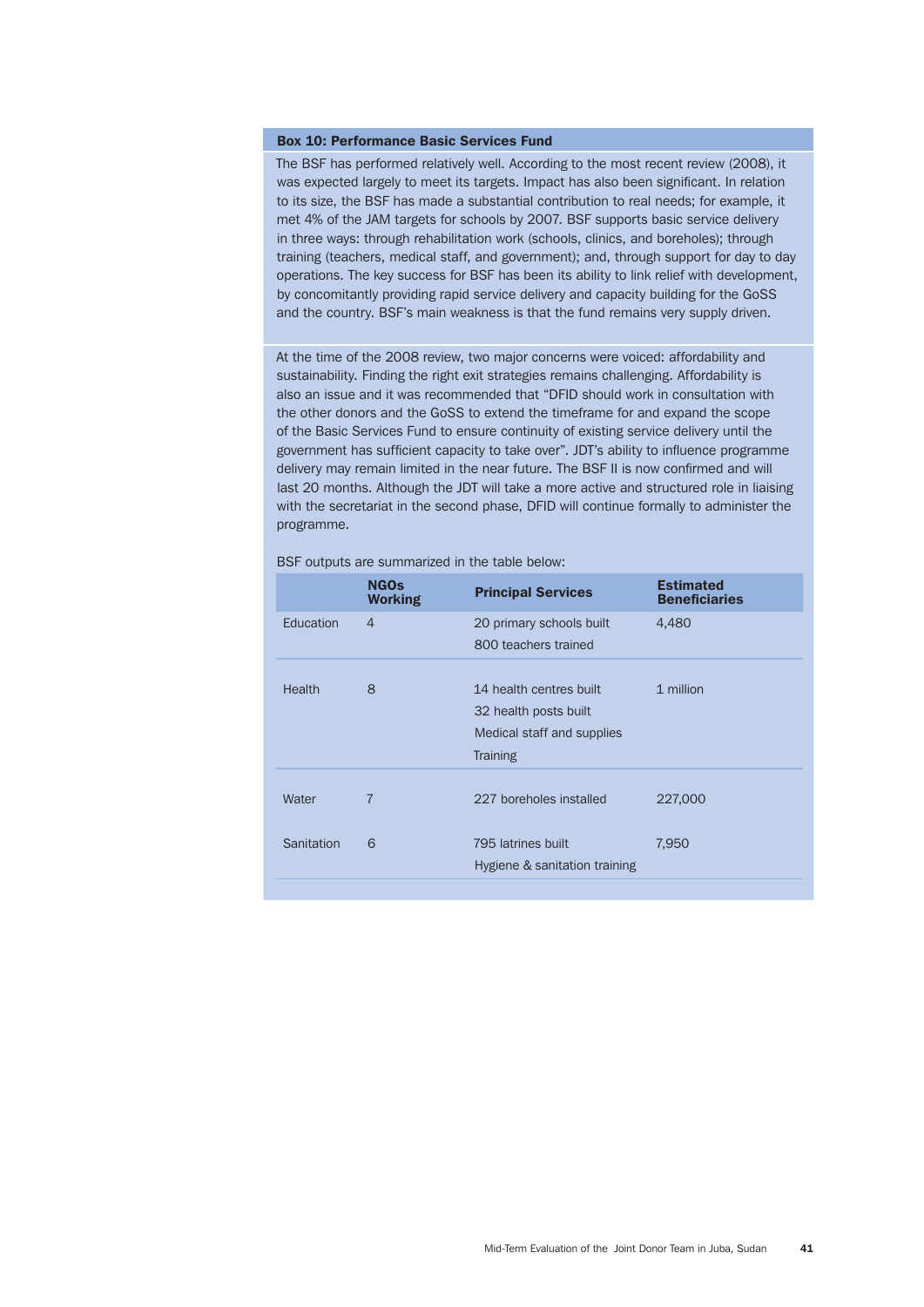### Box 11: Performance Strategic Partnership Agreement

A total of 17 projects have been actively supported through the Strategic Partnership framework (8 in the North, and 9 in the South). Total SP expenditures in 2007 and the first half of 2008 amounted to US\$ 23.4 million, out of which US\$8.4m was spent in the North and US\$ 15m was spent in the South.

Considerable progress has been made in working towards the outcomes of the UNDP Bridging Programme on Governance and Rule of Law. Implementation capacities of national counterparts have been strengthened, and so has procurement. Importantly, cooperation with GoNU and GoSS has been enhanced, especially in the project formulation and approval phase. The SC has agreed to extend the SP from 1 January 2008 to 31 March 2009.

In Southern Sudan, SP projects have focused on capacity building and awareness raising for institutions and aspects related to the rule of law; support to Presidency, States and Local Government Recovery; and support for the MoFEP in the establishment of a robust Government Planning & Budgeting system.

According to the most recent review, projects funded under the partnership got off the ground much quicker than other jointly funded initiatives. The SP has proved to be a very valid complementary funding mechanism of the MDTF. It has also proven a valid concept for donor coordination and joint working between UNDP and its funding partners. It was reported that SP partners are increasingly moving towards a more pool-fund and less earmarked funding approach.

## 5.4 Joint Donor Team's Contribution to State Building

State-building is at the core of JDT's mandate to promote policies in support of sustainable peace, poverty reduction and the attainment of the MDGs in Southern Sudan. JDT objectives in state-building were twofold:

- 1. Effective government institutions at national and state level capable of managing human, natural, economic and financial resources;
- 2. Legitimate government institutions at national and state level that uphold human rights, democratic principles and the rule of law in line with CPA, the Constitution of Southern Sudan and the JAM Framework.

State-building is also at the core of the OECD/DAC Fragile States principles. The Fragile States principles complement and go beyond the Paris Declaration principles in two ways. First, they seek to identify specific issues that arise for improving aid effectiveness in fragile situations. Second, they emphasise the importance of the wider agenda of state-building, encompassing the role and significance of non-aid instruments of engagement, whole of government approaches, and policy coherence in the political, security, and development spheres.

The ToR supporting this mid-term evaluation puts a particular focus on OECD/DAC sustainability criteria, and with it JDT's contribution to strengthening the will and the ability of GoSS to fulfil its core functions. Attribution remains an issue, however, so is the lack of reliable information and the highly complex and fluid environment of Southern Sudan. In this section, we seek to respond to this question by assessing JDT's contribution to capacity building in the main priority sectors and its adherence to the OECD-DAC Fragile States principles.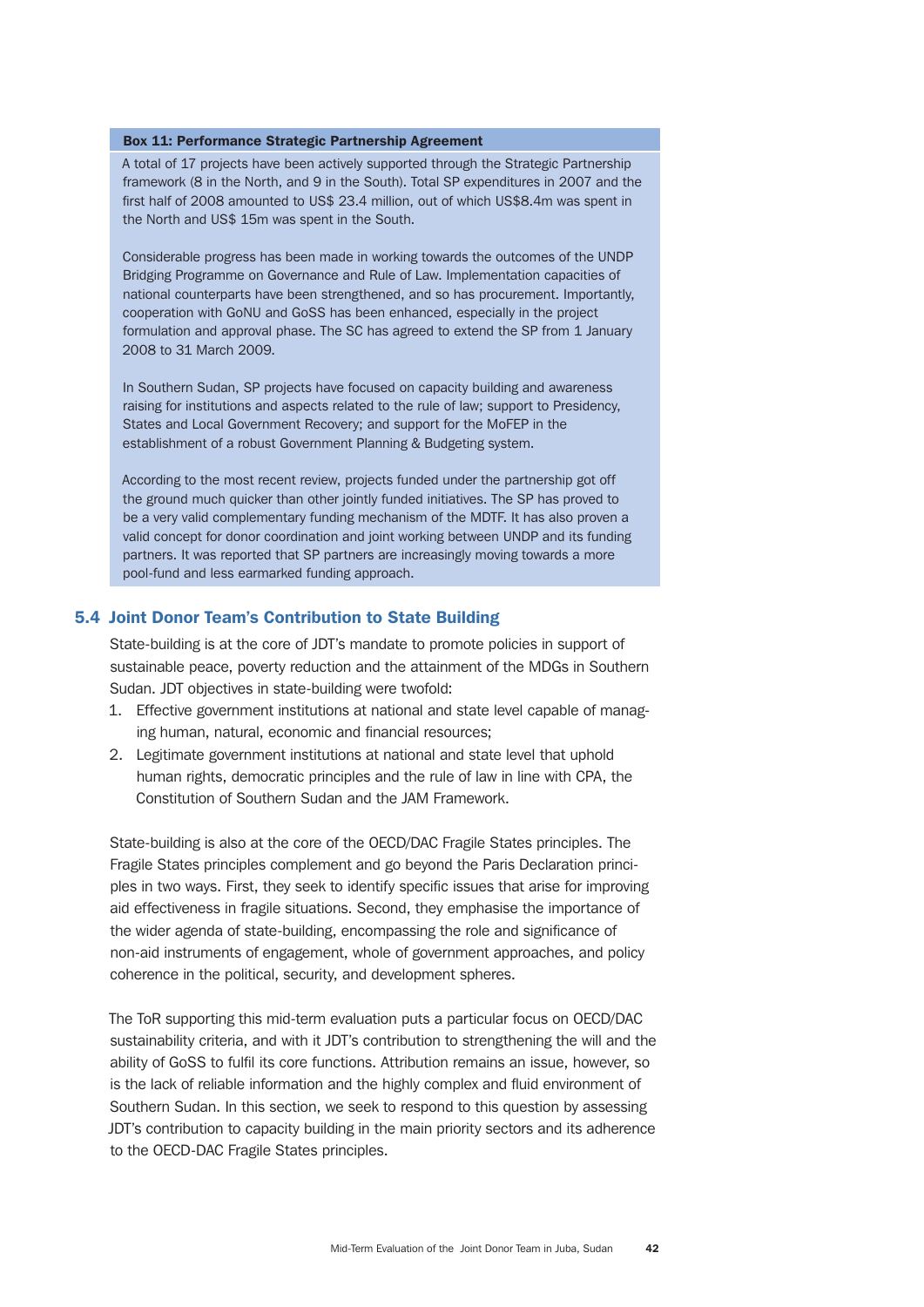### JDT's contribution to capacity building

JDT's success in helping strengthen government capacity in priority areas is very difficult to gauge, as shown by the percentage of the web-survey respondents that felt unable to comment (see Table 2.3 Appendix 3).

According to the web-survey, more than 75% of respondents consider public sector management reform as JDT's first or second largest contribution to capacity building in Southern Sudan. As discussed in the previous section, much of JDT's work in this area has focused on promoting shared analysis between donors and GoSS. Overall, budget planning is where most JDT and non-JDT/JDP respondents (64.7%) agree that JDT has helped to improve government capacity.

With donor support (including JDT), budget planning has improved significantly over the evaluation period. Evidence shows that the Budget Sector Planning exercise has improved from year to year. Budget Sector Plans have also improved in content, with better alignment to budget ceilings and increased use of verifiable objectives. The 2008 Budget Sector Planning, completed in December 2007, led to what JDT describes as the GoSS first credible budget for the year ahead. The 2008 Budget Sector Plans were the first to be developed within a three-year Medium Term Expenditure Framework.

The recent retrenchment study commissioned to Adam Smith International (with support from JDT) is also expected to guide the GoSS's programme of reforms. But the overall picture remains complex and challenges are numerous, as indicated by the large proportion of respondents (25.5%) that felt unable to comment on whether JDT had strengthened GoSS in the areas of public sector management. In particular, the GoSS overspend in salary budget (100% in 2006) has not resolved issues around the civil service payroll and the payment of regular salaries to teachers, health workers and other civil servants.

About 50% of the respondents agree that the JDT has helped strengthened government capacity in the health sector (30% felt unable to respond), with health ranking second in the JDT's overall contribution. JDT contributed to capacity building in the health sector through its policy work and through its MDTF representation. Under the MDTF, results by May 2008 indicate that USD 18 million of basic pharmaceuticals have been delivery to the Ministry of Health for further distribution; 1.1 million malaria bed nets, of which 600,000, were also distributed to households. JDT's contribution to bringing the Ministry of Health and NGOs together under the BSWG umbrella is also expected to strengthen state capacity in overseeing progress in this sector: health remains under-budgeted, which means that INGOs still run 86% of primary health care centres and pay for 75% of the health staff. NGOs are now active participants in the Health BSWGs; an NGO Health Forum has also become operational.

No respondents thought that JDT had some influence (direct or indirect) in the education sector. In 2007, the JDT reported problems encountered in this sector to the capitals (see box 9 – MDTF performance). But whether any JDPs have stepped in to help resolve these issues remains unclear.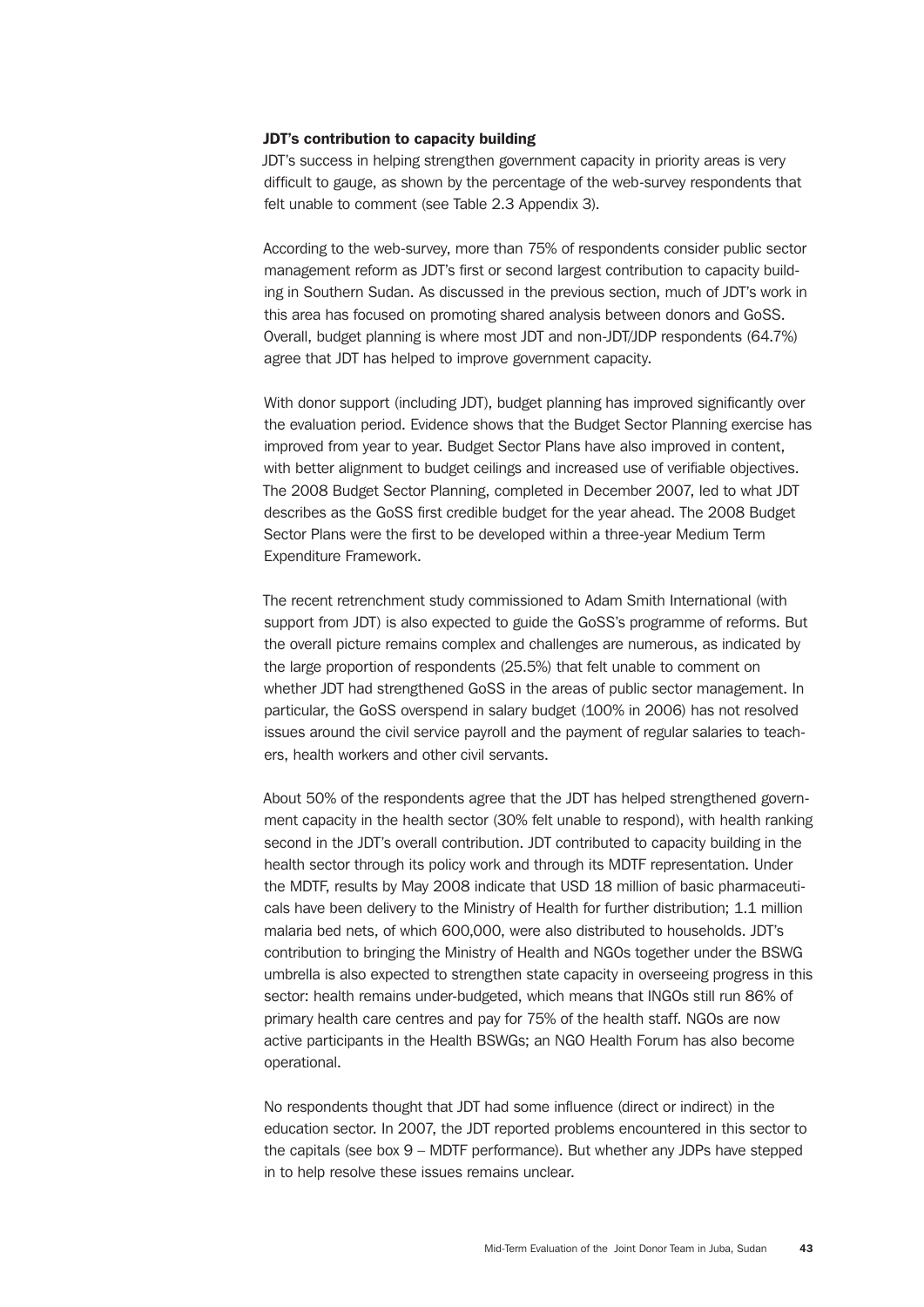Our survey opinions over the contribution of JDT towards governance are fairly evenly spread, with about 50% agreeing that an important contribution has been made towards capacity building in the sector, while governance ranked third in the JDT's overall contributions. A total 29.4% felt unable to respond. Outside MDTF, JDT's work on governance has been primarily through the BSWG where it has been an alternate co-chair of the Rule of Law working group and a participant in the Security Sector working group. As previously discussed, the JDT also provided input into the Review of the UNDP SPA and redesign of the Local Governance Recovery Programme. Security sector reforms are where JDT has made the least contribution, according to 50% of respondents.

Box 12 summarise recent progress made by the GoSS in governance. One of the most visible JDT contributions (outside its work on the MDTF police and prison reform project) has been through its involvement in the Census Advisory Group. The census had been postponed three times due to capacity constraints, shortfall in funding and more recently due to various concerns by the GoSS. Nevertheless, JDT supported USAID-led Joint Donor Statement to convince the GoSS to continue its involvement. Although the GoSS has stated that it may not accept the results, the census will, for example, be crucial to the Southern Sudan Fiscal and Financial Allocation & Monitoring Commission since they will take the lead in determining an equitable allocation formula for the States in Southern Sudan. On elections, the JDT participates in the Southern Sudan Elections Group. In the absence of an election law, the JDT together with the embassy representatives was able to map the political/democracy context as part of the electoral preparatory work.

## Box 12: Governance progress in Southern Sudan

Broken down into its constituent components, highlighted achievements to date include:

#### Support to the Presidency

All Directors-General and Directors in the Ministry of Presidential Affairs have been appointed, and substantial infrastructure provided (office units, furnished with IT and communications equipment). A 3-year strategic plan for the Office of the President is completed, plus a revised Communications and Public Relations strategy for the Office for 2007-2008. The Presidency communications function has been strengthened through a daily news bulletin and media briefings as well as on the radio.

#### Local government recovery

A draft Local Government Policy and draft Act has been developed. Planning Units have been established in all counties and Planning Unit staff and local government administrators trained in county planning, financial/budget management and local administration. Under the guidance of the Local Government Board, county level planning Units have been established in all 78 counties with County Executive Committees assuming oversight functions to systematize recurrent annual planning and budgeting.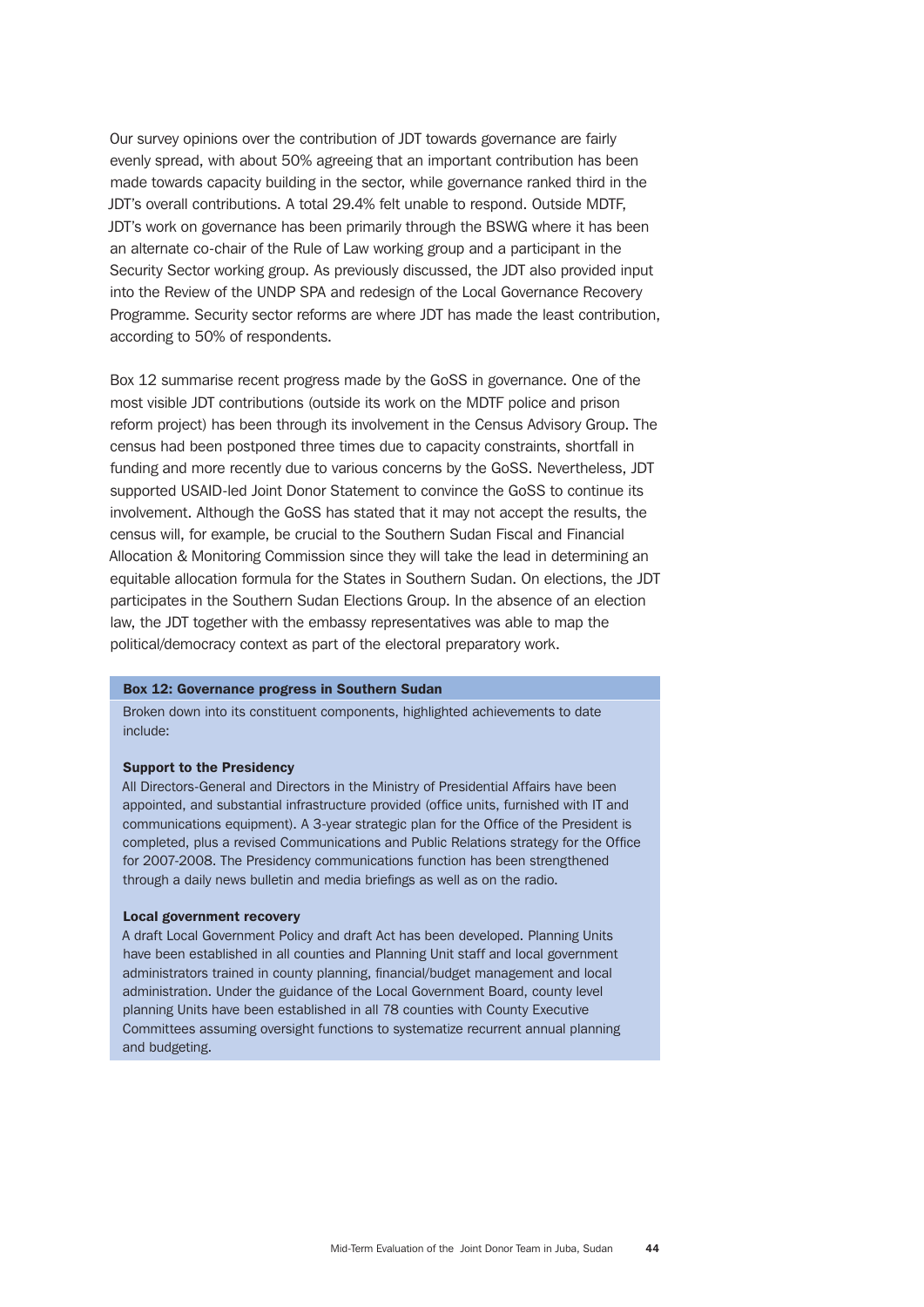#### Judiciary of Southern Sudan

Work is underway to develop the formulation of judicial bills. Seventeen judges and legal counsel have been trained in Continuing Legal Education at the Law Development Centre in Uganda, and judiciary has been equipped. The Southern Sudan Human Rights Commission has been assisted with essential equipment, and Human Rights monitors trained in substantive human rights issues and computer skills.

#### **Access to justice**

Training and awareness-raising of local stakeholders (civil society and government) has taken place in Aweil, Bentiu, Bor, Juba, Malakal, Wau, and Yei. A Justice and Confidence Centre (JCC) has been established in Juba, and the Southern Sudan Law Society Legal Aid Centre in Yei has been supported. New human rights monitors for the Southern Sudan Human Rights Commission have been trained, and a Customary Law Steering Committee has been formed at Juba level comprising the UN Mission in Sudan, World Vision and UNDP and chaired by the Ministry of Legal Affairs and Constitutional Development. In several states Civil Society Organizations, traditional chiefs, and government officials have been trained on rule of law issues and human rights.

#### Police

A significant number of prison officers have been trained as trainers, and former combatants have been demobilized into the Prison Service as officers and prison guards. The Southern Sudan Police Service has been supported through physical infrastructure development and rehabilitation support and technical and legal advisory support has been provided to the Minister of Internal Affairs. A Draft Police Code of Conduct has been developed. Approximately 1000 personnel have been trained.

In conclusion, progress has been made in establishing the structures of government at regional and state level, though huge challenges remain in building capacity to ensure these structures become effective and accountable. Sustainability also remains an issue. International technical assistance, particularly in MoFEP, tends to be more capacity provision than capacity building. Despite the effective use of the CBTF and other donor-funded Technical Assistance mechanisms, capacity building is yet not institutionalized across government departments in a systematic manner. In addition, basic services is still very limited and rumours of corruption within the GoSS have undermined public confidence. The Southern Sudan Anti-Corruption Commission has struggled to uphold its mandate because Parliament has not passed 'enabling' legislation giving it the right to conduct investigations, let alone prosecute.

Another challenge is that the execution rates of GoSS pro-poor investment have been extremely low, although they have increased over time, largely because of block transfers to the states. This has had a negative impact on Southern Sudan's progress relative to MDGs, outlined in Chapter 2. Another way of looking at this issue is from the perspective of the JAM targets. Here too GoSS expenditure deviate from planned spending, with infrastructure receiving more in the 2005-2007 period than anticipated while only one-third of the JAM needs for basic social services were funded. Overall there was a significant shortfall in resources available for JAM priorities, due to lower revenues and less donor funding than anticipated when the JAM was developed. The new spending framework developed by the GoSS for JAM Phase II should nonetheless help. The GoSS six top expenditure priorities for 2008 – 2011 are: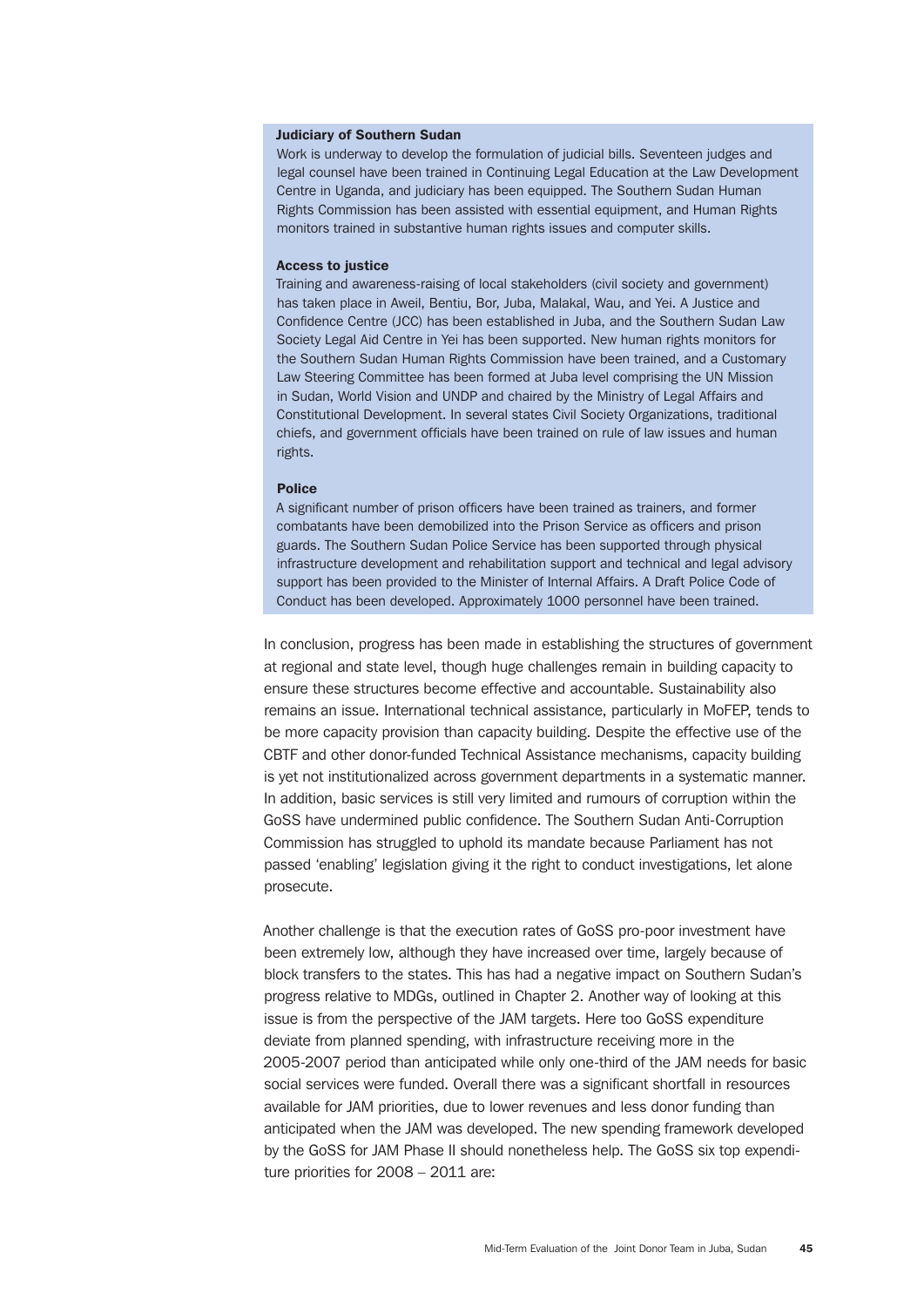- **Security:** to develop an efficient and effective armed forces, to safeguard security and implement the CPA.
- **Roads:** to rehabilitate road infrastructure, to promote socio-economic and private sector development.
- **Primary health care:** to provide primary health care to improve the health status of the people of Southern Sudan.
- **Basic education:** to provide equitable access to basic education.
- Water: to increase access to safe water and sanitation.
- Production: to improve rural livelihoods and income.

# Adherence with Fragile States principles

As stated in Chapter 1, the JDT needs to be tested against the Paris Declaration commitments and analysed within a broader framework informed by the OECD/DAC 'Principles for Good International Engagement in Fragile States and Situations' (April 2007). Although the Principles do not include a direct definition, they refer to 'countries with problems of weak governance and conflict'. They also stress the difference between countries (i) in post-conflict/crisis or political transition, (ii) facing deteriorating governance environments, (iii) demonstrating gradual improvement, and (iv) facing prolonged crises or impasse. Similarly, there is a need to differentiate between types of constraints – capacity, political will and legitimacy.

Concern about aid and effective engagement in fragile and conflict-affected situations fundamentally relates to situations where one or more of the assumptions about national government capacity, objectives, effective control and legitimacy do not hold. There is a multi-layered conflict environment in the Sudan that can be simplified into four main categories:

- 1. The impact of long-standing structural inequalities, basically the socio-economic history of the conflict;
- 2. The failures in providing good governance and upholding human rights, basically the institutional background of the conflict;
- 3. The practical manifestations of widespread insecurity in the various parts of the Sudan and its local, national, regional and international aspects.
- 4. The dynamics of clashing identities (Arabo-Islamic vs. African-Christian and, with Darfur, African-Arab) and agendas of political power that have played a key role in shaping the conflict environment.

It could be argued that in many respects the Sudan state apparatus is far from fragile. For more than two decades the government had had a strong grip on power and centralized wealth. Yet on issues of governance there are marked weaknesses: the lack of democratic institutions and a relatively small Khartoum-based elite have led to political marginalization and poor representation for the vast majority of the population. Benefits from oil wealth have not been equitably spread across the country; fragility thus can also be attributed to lack of political will. The creation of the GoSS may challenge northern dominance, but it is not itself an elected institution. In this regard, both GoNU and GoSS are likely to be contested, just as all governments have been since independence in 1956.

Another dimension of Sudan's fragility is the state's monopoly of violence. While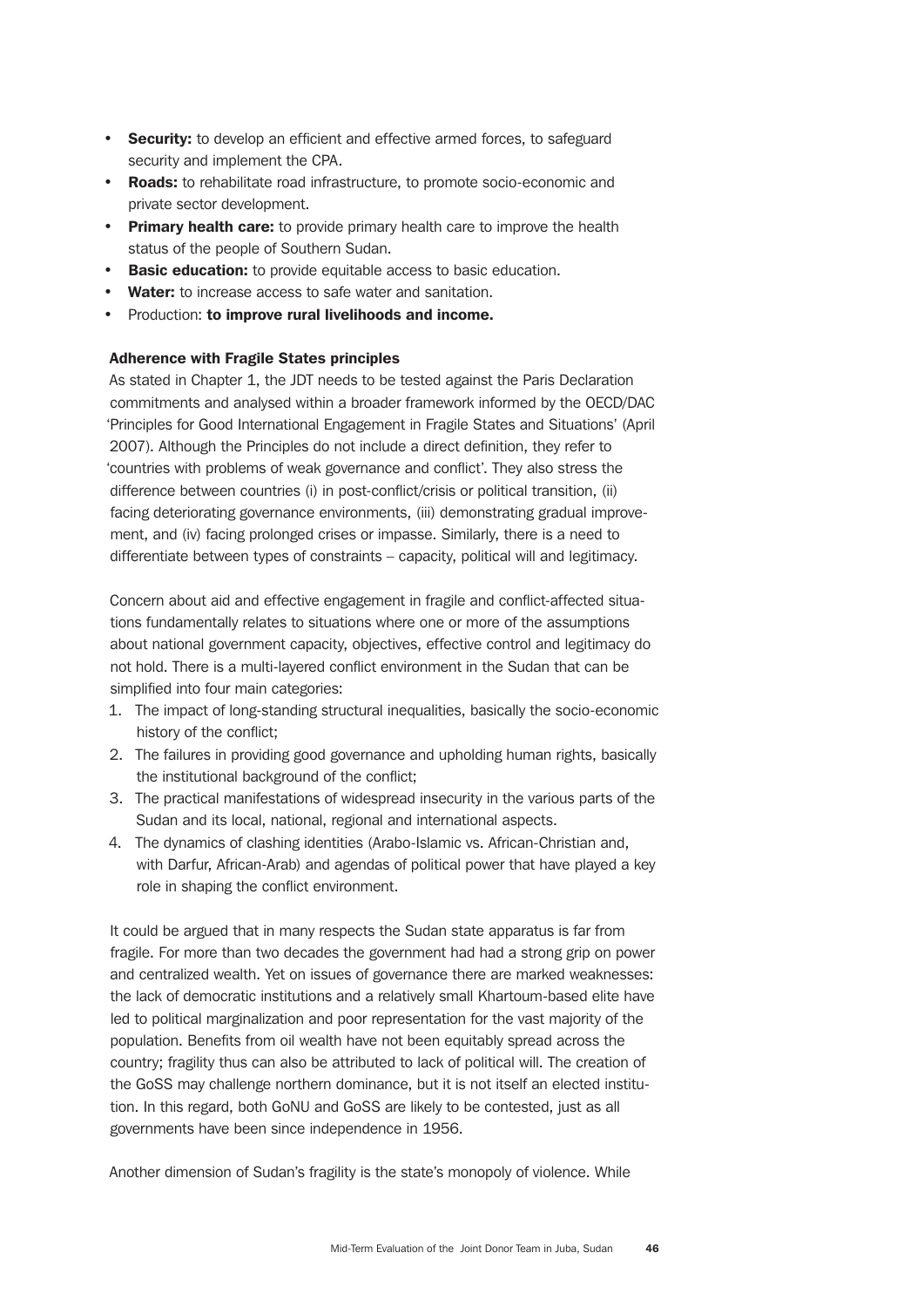being contested by armed groups and insurgencies, the Khartoum government has responded by arming competing groups and militias. The state monopoly of violence is thus conceded to competing factions, increasing the potential for further state fragility. This has extended beyond Sudan's borders; the conflict in northern Uganda, for example, between the government of Uganda and the Lord's Resistance Army (LRA) – itself at times supported by Khartoum – has further exacerbated and prolonging the conflict in Sudan.

The institutions of a modern, civil state are being built almost from scratch by the GoSS, and fragility here is perhaps most acute. The reach and efficiency of state institutions in Southern Sudan has always been very limited and the exact role of traditional tribal authorities and community-based organizations vis-à-vis elected local representatives is still largely unresolved. The SPLM is trying to transform its military structure into a civilian, modern form of government; previous systems of governance have relied both on traditional authorities and military administration.

Southern Sudan polity is itself fragile. Pending elections, seats in both the assembly and the GoSS are divided in a fixed proportion between the SPLM (70%), the NCP (15%), and "other Southern political forces" (15%). The relationship between autonomous Southern Sudan and the neighbouring areas of Blue Nile State, Nuba Mountains/Southern Kordofan, and Abyei has yet to be definitively determined, although for the time being these are effectively part of the North.

In understanding fragility in Sudan one should also take into account the interrelationship of the various dimensions outlined above. Sudan evinces all the four types of fragile state indicators mentioned by the Principles: post-conflict; deteriorating governance; improving situation; and prolonged crisis.

JDT has responded to the challenges of state-building in Southern Sudan through specific intervention strategies including policy dialogue, census preparation, donor coordination, MDTF support and the monitoring and supervision of a number of bilateral and multi-donor programmes (including support to the UNDP governance programme).

Table 6 provides a summary of JDT's adherence to the Fragile States principles. One of the main conclusions of this exercise is the inherent challenge stemming from the fact that the JDT restricts itself to development cooperation. Given the important linkages with decisions being made from the centre, JDT has largely depended on diplomatic representation in Khartoum to put pressure on the GoNU to accelerate aspects of CPA crucial to Southern Sudan. Expectations from the Ustein Group were that, provided they showed a united face, JDPs would be in a better position to put pressure on the SPLM to move away from armed rebellion to promote peace and development. But the lack of a joint diplomatic and developmental approach, and JDT's disconnection with embassies in Khartoum, has not always allowed this to happen.

This division between politics and aid derives from the difficulty of merging the JDT's six donor countries' political relationships with Sudan. Yet aid to Sudan cannot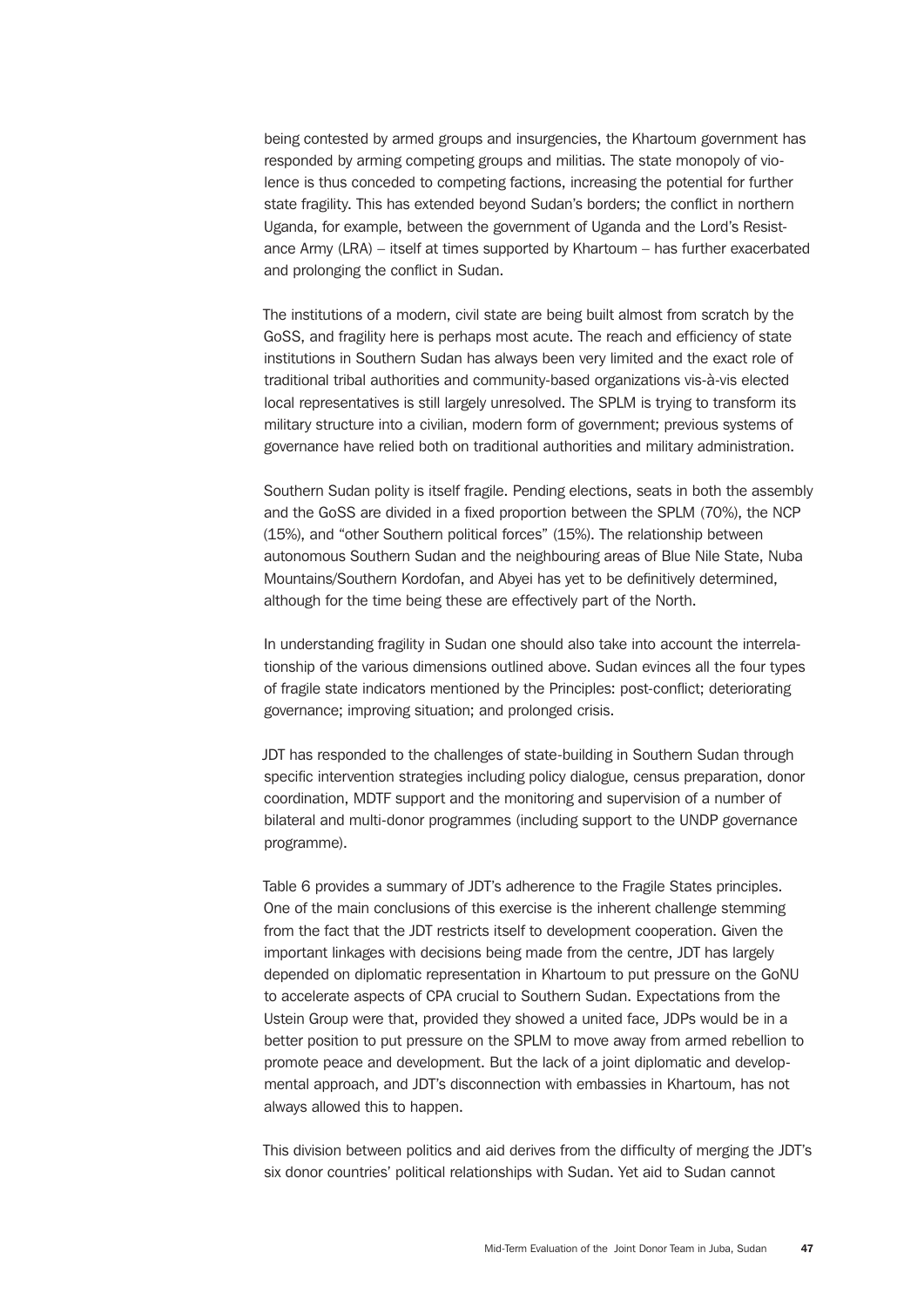avoid politics, and a theme throughout the Evaluation is the extent to which the separation may create unforeseen problems.

For instance, one area of concern may be the fact that among Juba-based agencies there has been a focus on building the Southern Sudan state, with much less attention given to building the overarching relationship between the GoSS and the national government, a coherence issue outlined as a central plank of the CPA. There remain some Institutional divisions and differences in perspectives between those working with development aid, those engaged in humanitarian efforts and those focusing on security issues; the linkages between these pertain to elements of fragility recognised in the OECD Principles. <sup>22</sup>

| Table 6: JDT's adherence to OECD/DAC principles with respect to Fragile |  |
|-------------------------------------------------------------------------|--|
| <b>States</b>                                                           |  |

| Principles <sup>22</sup>                                | <b>Successfully addressed in JDT portfolio?</b>                                                                                                                                                                                                                                                                                                                                                                                                                                                                                                                    |
|---------------------------------------------------------|--------------------------------------------------------------------------------------------------------------------------------------------------------------------------------------------------------------------------------------------------------------------------------------------------------------------------------------------------------------------------------------------------------------------------------------------------------------------------------------------------------------------------------------------------------------------|
| <b>Basics</b>                                           |                                                                                                                                                                                                                                                                                                                                                                                                                                                                                                                                                                    |
| Take context as the<br>starting point                   | <b>Partial</b><br>The original concept was strong, aligned with context analysis<br>presented in the JAM, and adhered to wishes expressed by<br>GoSS. BUT the lack of a common policy framework meant that<br>partners failed to agree on a shared conceptual understanding<br>of the nature and scope of Security Sector Reform, recognised<br>as perhaps the most important sector in the CPA. The<br>propensity of donor members to take this and other political<br>matters on bilateral channels has tended to 'demote' JDT to<br>solely development matters. |
| Do no harm                                              | Good<br>Although the joint representative function of JDT could have<br>been stronger, there is no evidence that the JDT incurred harm<br>either politically or developmentally                                                                                                                                                                                                                                                                                                                                                                                    |
| Focus on state-<br>building as the<br>central objective | <b>Partial</b><br>JDT has built a close working relationship with GoSS, but the<br>GoSS as a whole has been inclined to let donors lead on<br>development while it focuses on security issues. Meanwhile<br>the plethora of aid projects (including those of JDPs) $-$ and the<br>lack of ownership by GoSS - has to some extent undermined<br>efforts to strengthen the government's management of aid.<br>State capacity has increased in budget planning, but there are<br>differences among the quality and results of all Budget Sector<br>Working Groups.    |
| Prioritise<br>prevention                                | Poor<br>The lack of a common JDT country strategy means that no<br>clear agreement is reached over strategic priorities to mitigate<br>key symptoms of fragility                                                                                                                                                                                                                                                                                                                                                                                                   |

22 OECD, Principles for good international engagement in fragile states & situations, April 2007.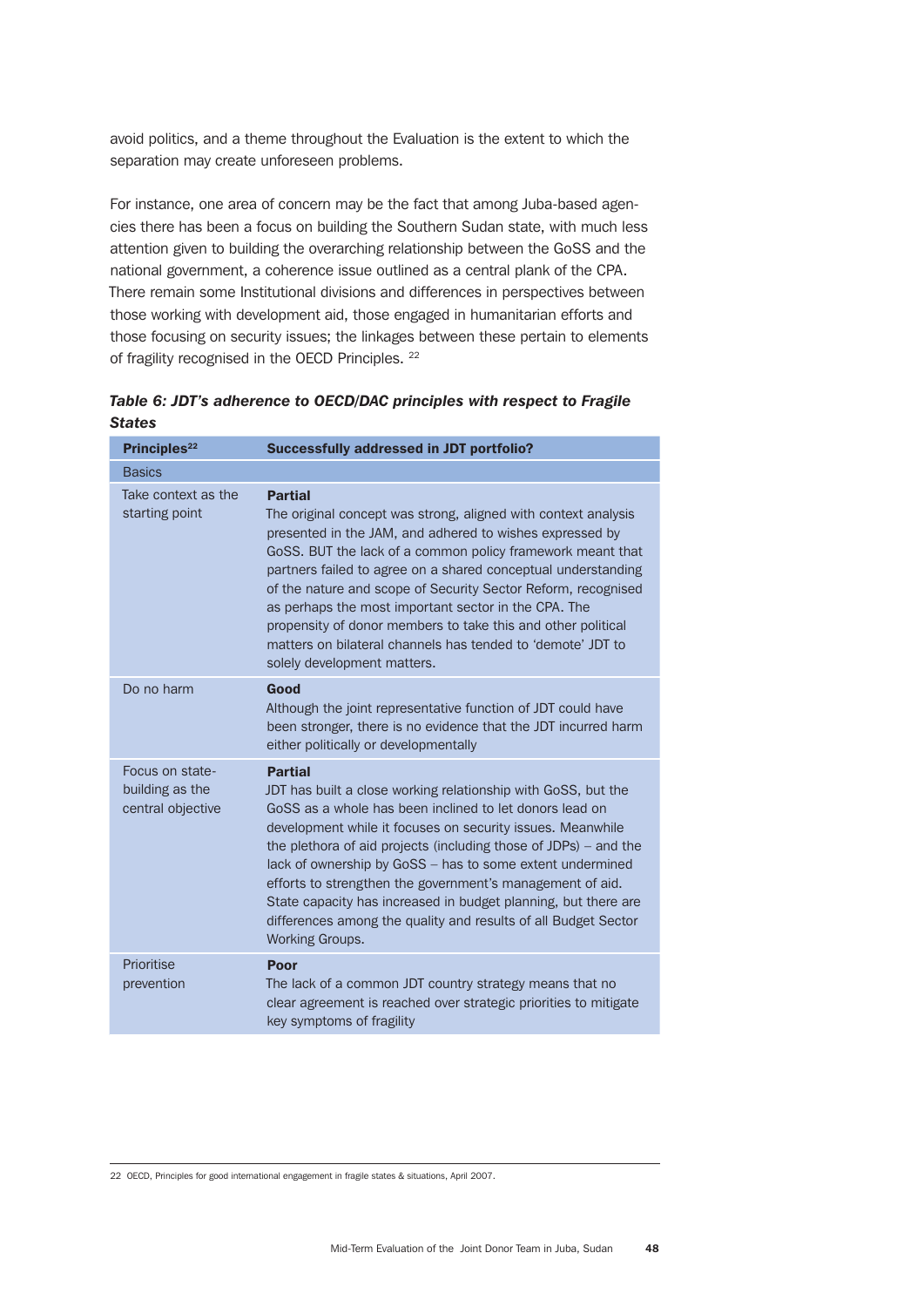| <b>Basics</b>                                                                          |                                                                                                                                                                                                                                                                                                                                                                                                                                                                                                                                                                                |
|----------------------------------------------------------------------------------------|--------------------------------------------------------------------------------------------------------------------------------------------------------------------------------------------------------------------------------------------------------------------------------------------------------------------------------------------------------------------------------------------------------------------------------------------------------------------------------------------------------------------------------------------------------------------------------|
| Recognise the<br>links between<br>political, security<br>and development<br>objectives | <b>Partial</b><br>The implicit and commissioned analysis work of JDT recognises<br>the inter-relationship of political, security and development<br>strands. However, little work has been done that outlines<br>the political economy of Southern Sudan and how this might<br>determine medium-term donor priorities. More attention has<br>been paid to internal risk analysis of JDT (pertaining to its<br>governance) than to external political/security threats.                                                                                                         |
| Promote non-<br>discrimination as a<br>basis for inclusive<br>and stable<br>societies  | Fair<br>JDT was tasked to make "a major contribution to policy<br>dialogue with the GoSS on issues of governance, poverty<br>reduction and service delivery". Yet it has had only two<br>specialist advisors - health and governance/RoL. This,<br>combined with the slow performance of MDTF, has meant less<br>attention given to individual projects under MDTF. Skill levels in<br>JDT were inadequate to the task of providing technical support<br>to project proposals                                                                                                  |
| <b>Practicalities</b>                                                                  |                                                                                                                                                                                                                                                                                                                                                                                                                                                                                                                                                                                |
| Align with local<br>priorities in<br>different ways in<br>different contexts           | <b>Partial</b><br>JDT has built direct relationships with a number of key GoSS<br>ministries and has been a useful interface between INGOs and<br>GoSS. However, the influence of JDT could have been greater<br>with a more coherent joint political/development position of<br>partners.                                                                                                                                                                                                                                                                                     |
| Agree on practical<br>coordination<br>mechanisms<br>between<br>international actors    | <b>Partial</b><br>The JDT coordination mechanism suffers from two levels of<br>contradiction:<br>- (i)JDPs tend to prioritize their overall relation to Sudan and<br>South Sudan in a wider context of global interests (e.g. their<br>own policy on fragile States or the Horn of Africa); this can<br>sometimes contradict donor harmonization as the leading<br>principle; (ii) Having a single point of contact can be an<br>advantage, but the GoSS has consistently demonstrated its<br>preference for also maintaining bilateral relationships with<br>donor countries. |
| Act fast  but<br>stay engaged long<br>enough to give<br>success a chance               | Good<br>JDT is now in its 3rd year and sufficient commitment has been<br>given to continue the process into a new phase                                                                                                                                                                                                                                                                                                                                                                                                                                                        |
| Avoid pockets of<br>exclusion                                                          | Good<br>In principle, JDT was wide open to pursue an agenda<br>appropriate to needs. If this has not happened, it is because of<br>technical and staff constraints                                                                                                                                                                                                                                                                                                                                                                                                             |

In conclusion, the commitment of the new government to develop the country and provide security and basic services for its people is not in question. It will, of course, depend on sustaining the peace and building a capable and accountable government. Whatever the outcome of the referendum on self-determination to be held in 2011, in the short term, at least, Southern Sudan remains a fragile region within the much larger fragile state of Sudan. Further violent conflict is always threatening,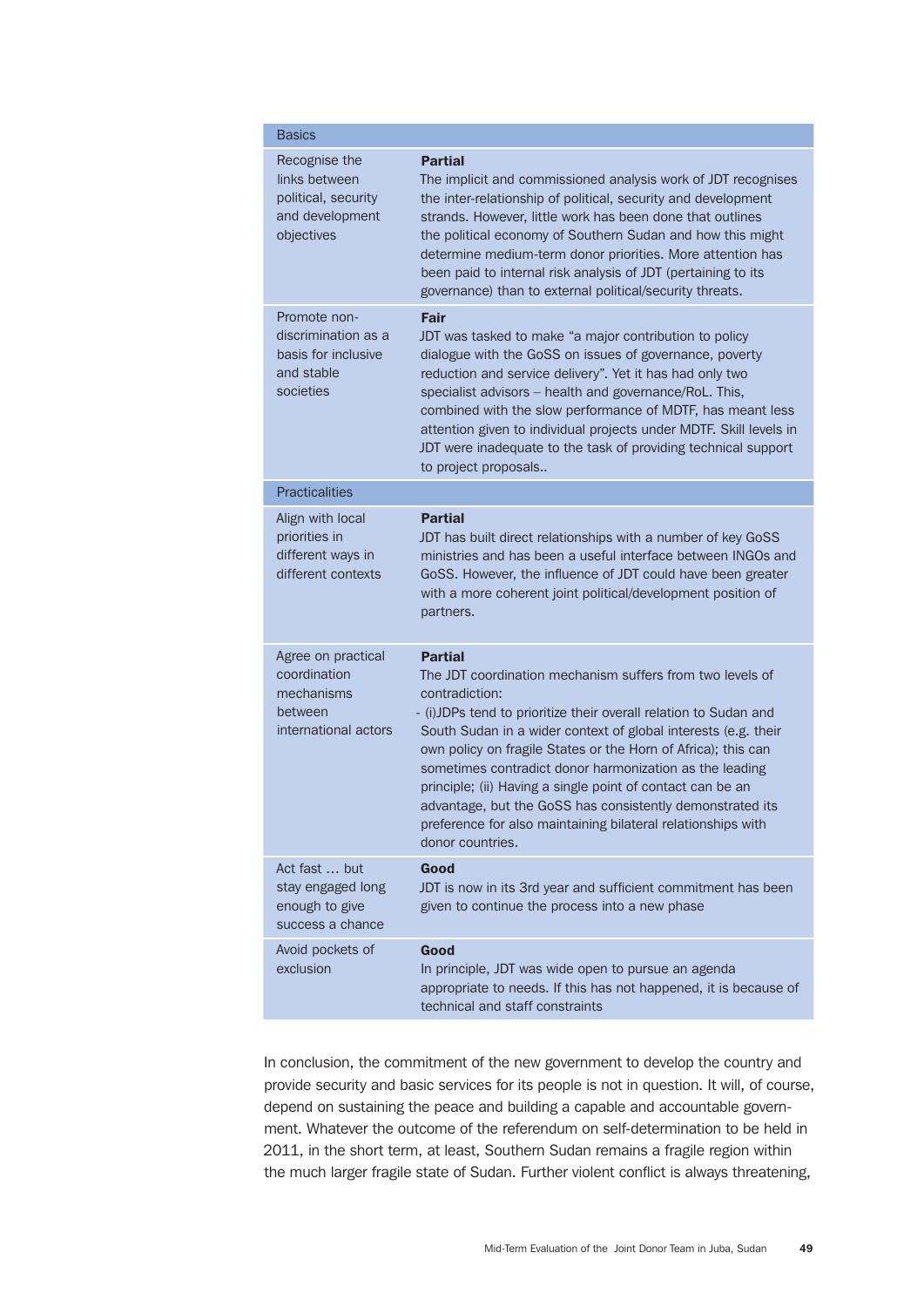especially as the south holds the majority of Sudan's oil. Sustainable peace is further undermined by the continuing failure of the NCP and SPLM to resolve key issues around CPA implementation. Military expenditure is still about 40% of GoSS budget.

## Cross-cutting issues

No specific mainstreaming activities (gender, environment, HIV/AIDS) have been initiated by the JDT since its mandate does not include management of development programmes. These cross-cutting issues are covered by the JAM's 'Sudan Framework for Sustained Peace, Development and Poverty Eradication', the priorities of which are funded through the MDTF-S and other funds. The JDT has some influence over priorities through being co-chair of the MDTF, and it supports and provides advice to Sectoral Ministries which are committed to the MDGs such as education and health. It has also raised awareness about these topics in reports which it commissioned such as the retrenchment study by Adam Smith Institute where gender sensitivity is an issue in civil service recruitment.

In conclusion, the JDT has become a key interlocutor for the Government, multilateral agencies, and International NGOs over the years. Its contribution to policy dialogue and government processes has also been important. This has had a positive impact on promoting country ownership and strengthening donor alignment and harmonisation.

- JDT's value-added has been principally linked to the presence and availability of its advisers in Juba. The Team's permanent presence as co-chair of the MDTF Oversight Committee (as opposed to a system based a rotating representation) has proved an important entry point to sustained dialogue with the Government. Access to quick funding has also helped JDT fill technical assistance gaps.
- But the proliferation of projects, including bilateral projects financed by JDT's Donor Partners, has continued to make aid coordination in Southern Sudan difficult.
- In addition, competing donor approaches to the "make unity attractive" agenda and the disconnection between political and development issues have limited JDT's ability to contribute to state building in a coherent and sustainable manner.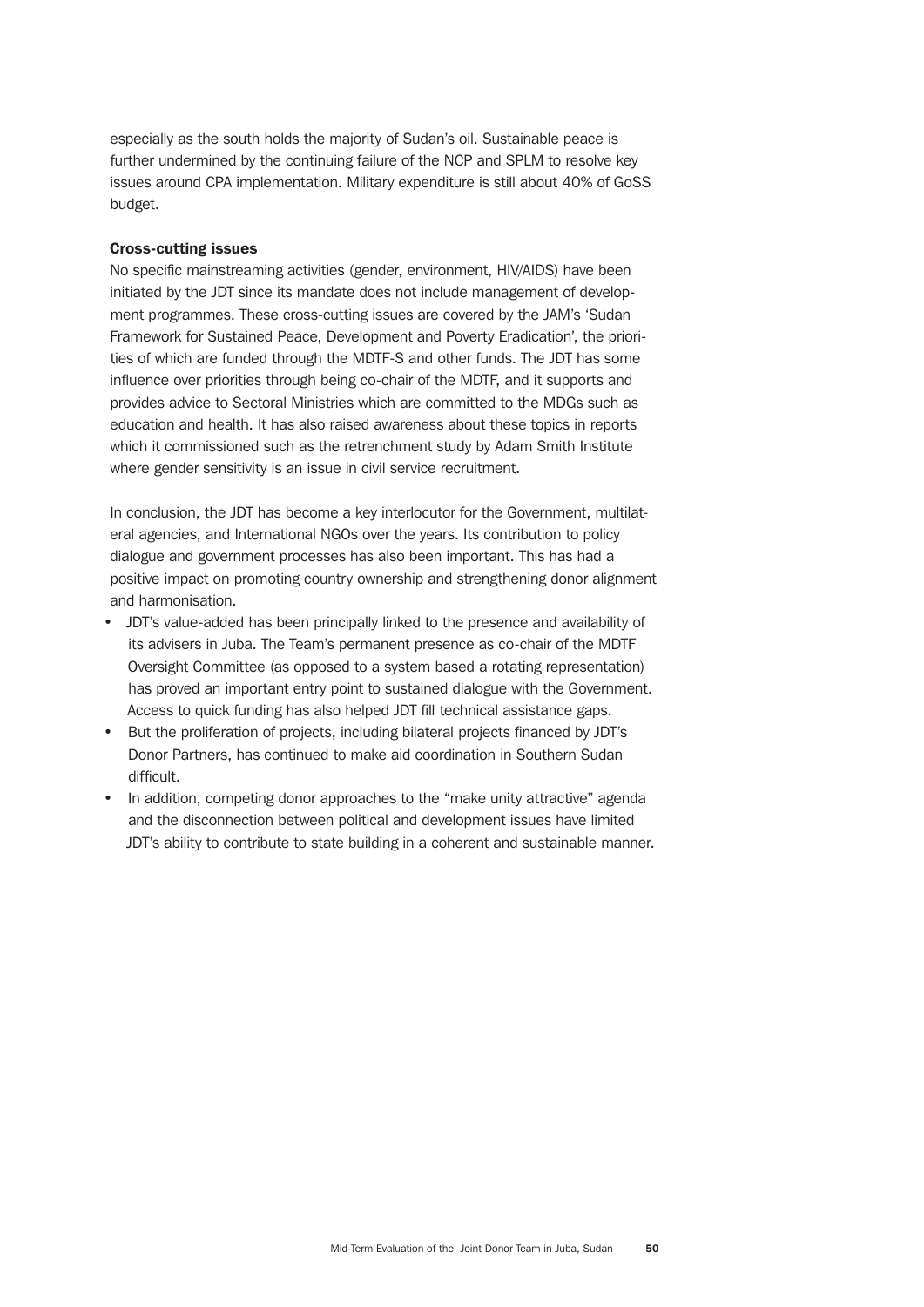# 6. Joint Donor Team as a Pilot Model for Harmonisation

This chapter focuses on efficiency issues. This leads to a review of strengths and weaknesses from the workings of the JDT to date. In response to the ToR's main evaluation question:"how effective is the JDT as a working-model for joint donor engagement in a fragile state context?", it then draws together the findings from Chapters 4 and 5 to identify lessons and recommendations for action by JDPs.

#### 6.1 Institutional Analysis

As an experimental institutional arrangement, it is important to look at how donors work and relate to each other within the JDT, something defined initially in the MoU and further developed in the Joint Response Document (JRD).

#### A partnership never clearly defined

A significant aspect of JDT as a pilot initiative is the way in which Donor Partners were expected to work together and relate to each other. Although the MOU places the initiative closer to a legal agreement, little in the arrangements prepared Donor Partners to work in a partnership.

Yet the nature of the relationship between donors was never clearly defined. In the JRD the parties are described as 'partners', a term prominently used in the JDAS and other later documents. A partnership is usually defined as a working relationship between organisations based upon individuals with shared values; it entails mutual trust, and often would have a network of engagement and channels of communication.23 But partnership arrangements can range from an informal grouping or agreement to work together towards a common end, to a legally binding agreement. The MoU places the JDT closer to a legal agreement, but despite the sobriquet of partnership, nothing in the institutional arrangements describes how this might be instituted.

The JDT concept originated with development ministers from the so-called Utstein group. It was assumed that shared objectives and the provisions of the MoU and JRD, in combination with a Host Donor's administrative and financial systems, would provide a sufficient basis for an effective and efficient cooperation. Expectations were that JDPs would be prepared to give up part of their mandate to the JDT. To

<sup>23</sup> A large body of literature has developed around partnerships and partnership working. See for example: Watkins, Francis and Csaky, Corinna (2003). *Partnerships, Volume 1 – Literature Review.* Edinburgh Resource Centre for DFID Evaluation Department.; Lowndes, V. & Skelcher, C. (1998). *The Dynamics of Multi-Organizational Partnerships: An Analysis of Changing Modes of Governance*. Public Administration, Volume 76 (2).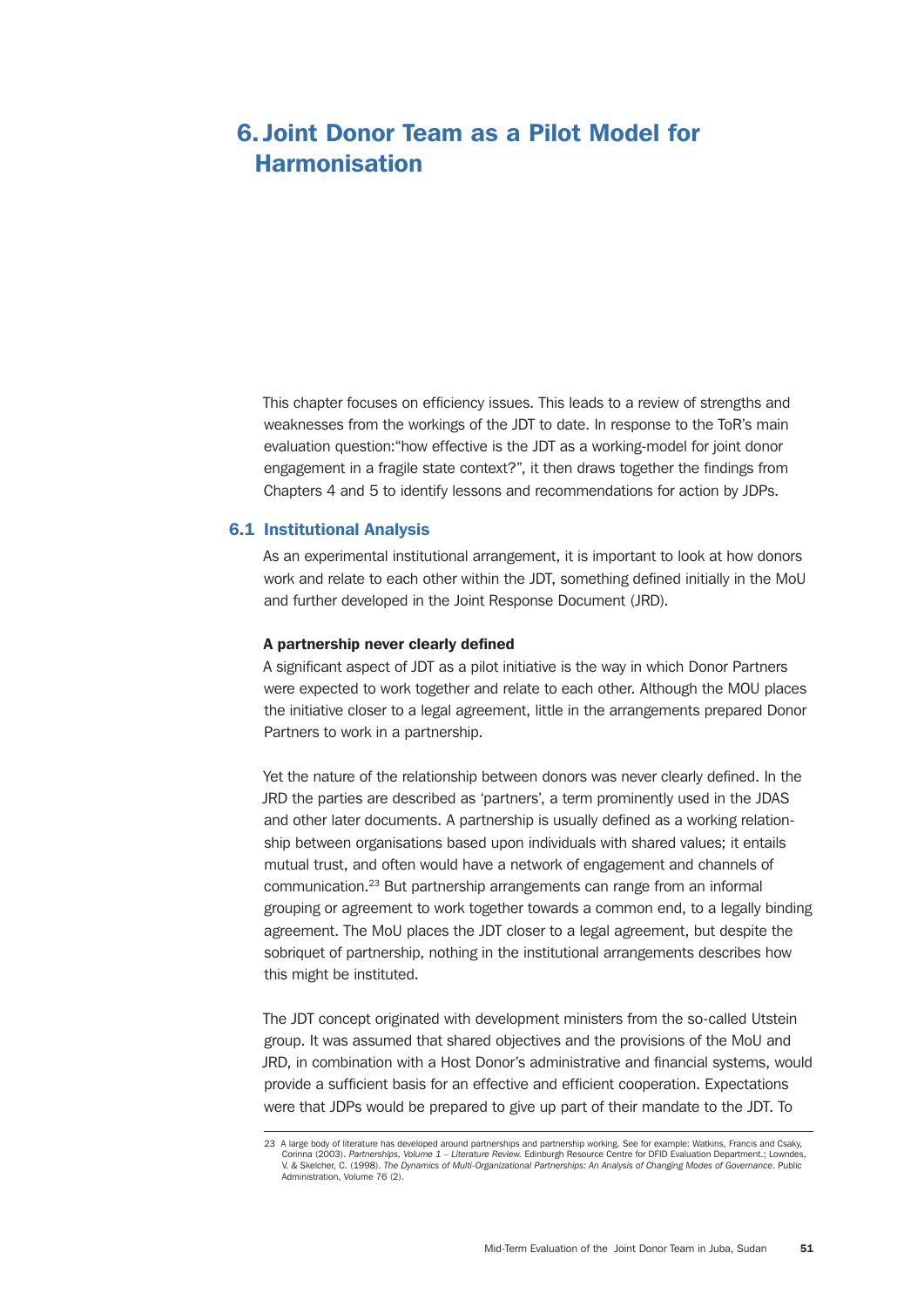drive this forward without a continuing high degree of political ownership, the concept was to rely, perhaps too heavily, on effective management, sound governance and shared strategy for success.

#### Box 12: The Utstein Group

Formed in 1999, the 'Utstein Group' is a group of Ministers responsible for Development Co-operation, working in a concerted way to drive the development agenda forward, focusing on implementing the international consensus. The 'core group' consists of the respective Ministers of Germany, the Netherlands, Norway and the United Kingdom. The Utstein Group principles approved in 2002 were as follows:

**Participation:** Ministers belonging to the Utstein core group are strongly committed to the reform agenda and are prepared to use their national and international (political) leverage to help implement that agenda effectively with a wide spectrum of actors. On specific issues this means:

**Coherence:** The Utstein Group strongly promotes coherence of international policy at large (e.g. conflict management), trade policy and other relevant areas with development objectives.

**Co-ordination:** The Utstein Group is prepared to lower the individual flags in order to improve effectiveness through eg harmonising procedures and indicators and fostering ownership of the recipient country.

**Strengthening the multilateral system:** The Utstein Group seeks to strengthen the multilateral system, e.g. by using the leverage of Board and Executive Council membership to improve synergy within the international development architecture through interagency co-operation and enhanced focus on the central development goals (seven pledges)

Partnership with the recipient countries: The Utstein Group demands from recipient countries to put their own house in order by combating corruption, strengthening democracy and good governance, preventing conflicts and implementing poverty-reducing policies.

**Untying of aid:** The Utstein Group actively supports the process of untying development assistance. This will imply increased efficiency, improved quality and more value for scarce funds.

Debt relief: The Utstein Group pursues speedy implementation of the HIPC initiative and will actively monitor its poverty focus.

**ODA:** The Utstein Group seeks to increase international ODA flows by striving to reach the UN target of 0.7% of GNI, respectively – for those counties already having crossed that threshold – to sustain and enhance the ODA effort working towards 1.0% of GNI.

# Governance arrangements did not respond to realities on the ground and held back progress by the JDT

Without exception, all JDPs and JDT staff acknowledge that the governance arrangements within JDT have been inadequate, leading to poor performance.<sup>24</sup> The original idea of having the Host Donor take executive responsibility was quickly transformed into joint management through a SMB made up of senior officials of the partner development agencies based in national capitals. This group, which met periodically, was to be complemented by an Advisory Group (AG) in Khartoum, comprising diplomatic representatives of the partners, who would advise on the changing context in Sudan. The design assumed a high degree of independence and autonomy of the JDT and a light-touch oversight by the SMB and AG. It was

<sup>24</sup> See Managerial Audit Summary Conclusion 3.1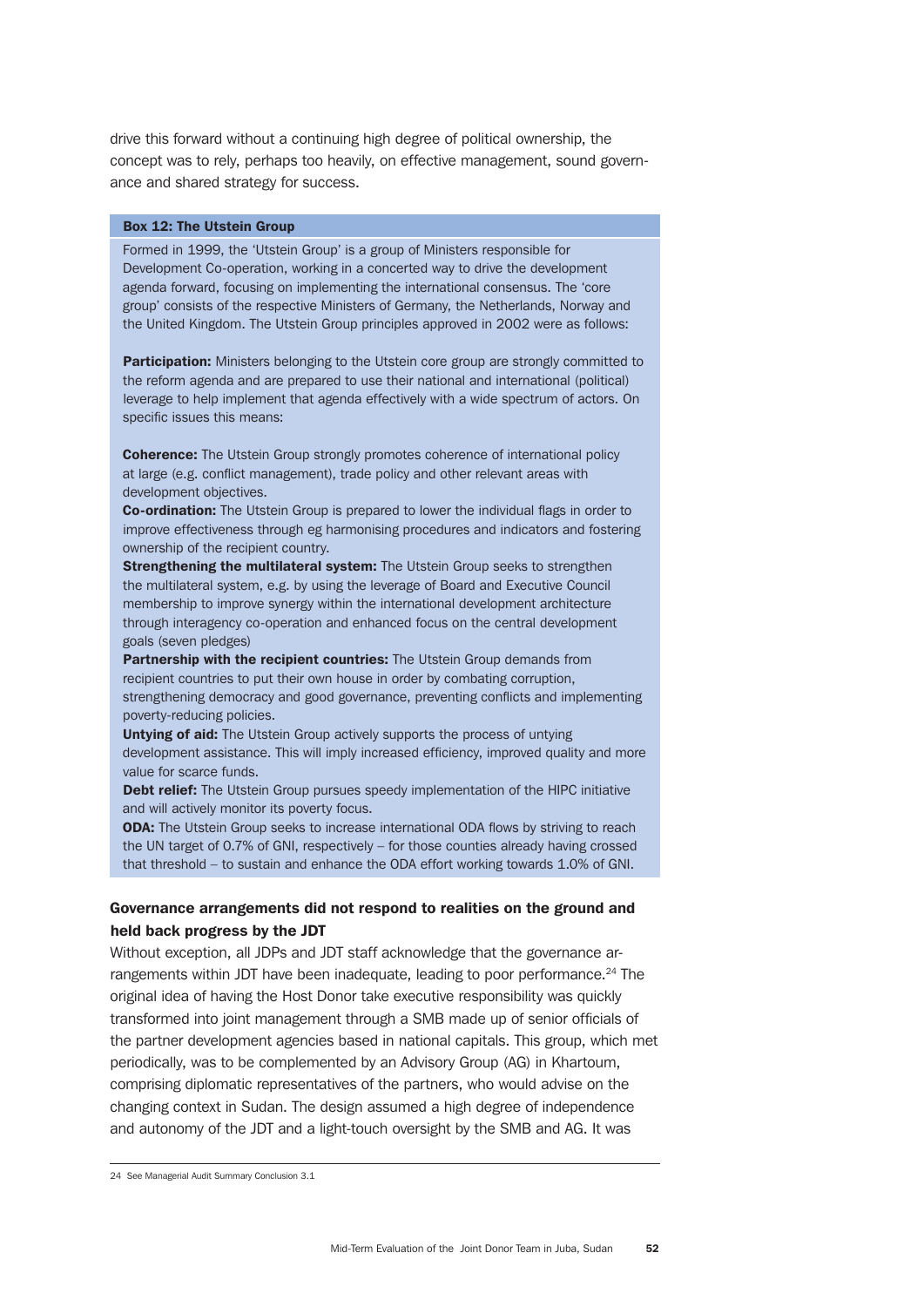implicit that the JDT in Southern Sudan was to act independently of donor programmes in the rest of Sudan.

The underlying assumptions were flawed in several respects. First, there was the question of unity. In the aftermath of the CPA the agreed policy for Sudan was encapsulated in the phrase 'Making Unity Attractive' – in other words, the donors would need to deal with Sudan as a federal state and avoid actions that might suggest Southern Sudan was being treated as a separate entity. This would imply a high degree of inter-relationship between programmes in the whole of Sudan and those in Southern Sudan. In turn, it would require a closer relationship between donor representatives in Khartoum and the JDT. Yet management from the partner's headquarters was too remote to adapt efficiently to this situation.

Secondly, some JDPs, drawing from experience of fragile states elsewhere in the world, felt security sector reform and conflict/political analysis were a prerequisite to effective development. The UK in particular felt that the arrangements for the JDT were inadequate to achieve the desired joined-up approach; they thus promulgated a closer link with the British Embassy and DFID office in Khartoum, especially after the joint donors scaled back engagement of the JDT in the SSR process.

The close proximity of JDP representatives in Khartoum led the AG to wrest the management initiative from the SMB and impose a more hands-on style of interaction with the JDT. The Joint Donor Assistance Strategy process became a catalyst to highlight these weaknesses which were subsequently documented in the management audit.25

The JDT staff, without exception, perceive the governance structure as a serious impediment to progress. Recent discussions in the SMB have resulted in an agreement in principle to maintain this and the AG as two entities originally defined in the MoU. At the time of this Evaluation, terms of reference were being drafted to establish clear roles and responsibilities for the SMB, AG and their respective relationship with the host donor and JDT. The role of the Host Donor has been evolving positively and most operational problems in administrative and financial matters have been resolved. It is expected that the new governance structure will include a delegated authority or partial transfer of management to the Dutch Ambassador in Khartoum in order to facilitate the role of Host Donor.

But the relationship and respective roles of the Khartoum representations and the JDT has still not been addressed and needs to be clarified within the AG's mandate. Agreement has been difficult because of the differing levels of delegation and decentralisation among donor partners. The new governance structure, once agreed and implemented, will be an important test to see whether the partnership can be enhanced and whether the JDT will benefit in terms of direction and management.

#### Shared goals were undermined by disagreement over a common strategy

<sup>25</sup> Managerial Audit of the Joint Donor Office in Juba (Sudan), Inspection and Evaluation Unit, Ministry of Foreign Affairs, The Hague, October 2007.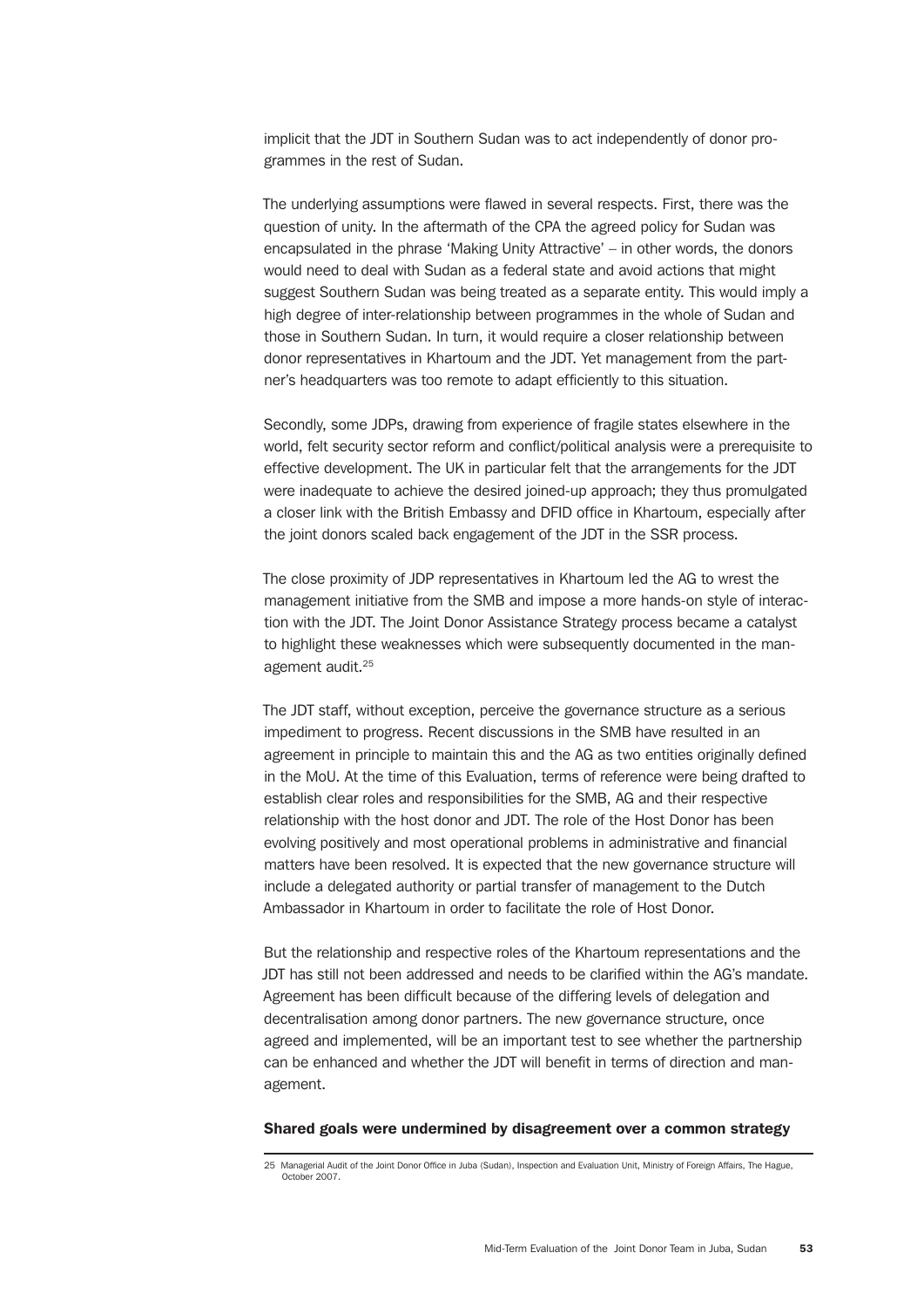The donor partners were united behind the goals of the JDT as phrased in the MoU and Joint Donor Response Document. But neither of those documents sets out an implementation strategy for the JDT. As described in Chapter 4, the JDT was tasked to prepare a multi-annual strategic plan. At that time most of the donors did not have a country strategy for Sudan, even less a clear statement of objectives or an agreed joint donor position on policy for Southern Sudan. Although this absence galvanized the drawing up of the multi-annual action plan, it also became a critical factor in a lack of constructive engagement by the JDP in Khartoum.

The status of country strategies varies from donor to donor. All strategies differ in the extent that Southern Sudan is included or not in a national strategy for Sudan – a differentiation that affects funding allocations for the country as a whole and for the South. Without a joint common strategy for Sudan as a whole, there was no obvious 'home' for – or, indeed, strong incentive to develop – a JDT common development strategy for the South.

The lack of a joint donor strategy has been commented on frequently in order to explain a variety of issues treated in this report such as the JDT's lack of direction; an absence of priorities for the JDT; and the malfunctioning of the partnership. The JDAS was an attempt to define a common strategy and to revalidate the mandate of the JDT as set out in the Joint Response Document and MoU. Based on the JRD, the JDT attempted to prepare a work plan but there was never agreement among the donors about the nature of the work of the JDT. Instead, every donor told the JDT its own views on the matter. No overall agreement was reached among the parties.

The strategy vacuum has affected the JDT in making progress towards harmonization and effectiveness. The team has been operating in the politically complex and sensitive environment of Southern Sudan with direct interactions at a high political level. The team is supposed to act on behalf of six JDPs and show a "face of unity" towards the outside world with support from their respective partners irrespective of location or status. Yet the nature and impact of this support has been constrained by the absence of a joint strategy.

This absence of a common strategy was, paradoxically, both a driving force for the drafting of a multi-annual strategic plan and a critical factor in a lack of constructive engagement by the Donor Partners that could have ensured its successful outcome.

#### Shortfalls in staffing undermined JDT performance

Staff shortage has been a main reason for the JDT's limited performance and impact, highlighted by the majority of survey interviewees. For an overview of JDT staffing, see table 7. The JDT never enjoyed the intended complement of professional staff. Southern Sudan is acknowledged as a difficult development context and it has proven hard to recruit staff for longer periods. This is not unique to the JDT; other agencies have experienced similar problems.

The humanitarian affairs adviser and the adviser on governance and rule of law were in place shortly after the start-up in 2006, but the security sector adviser left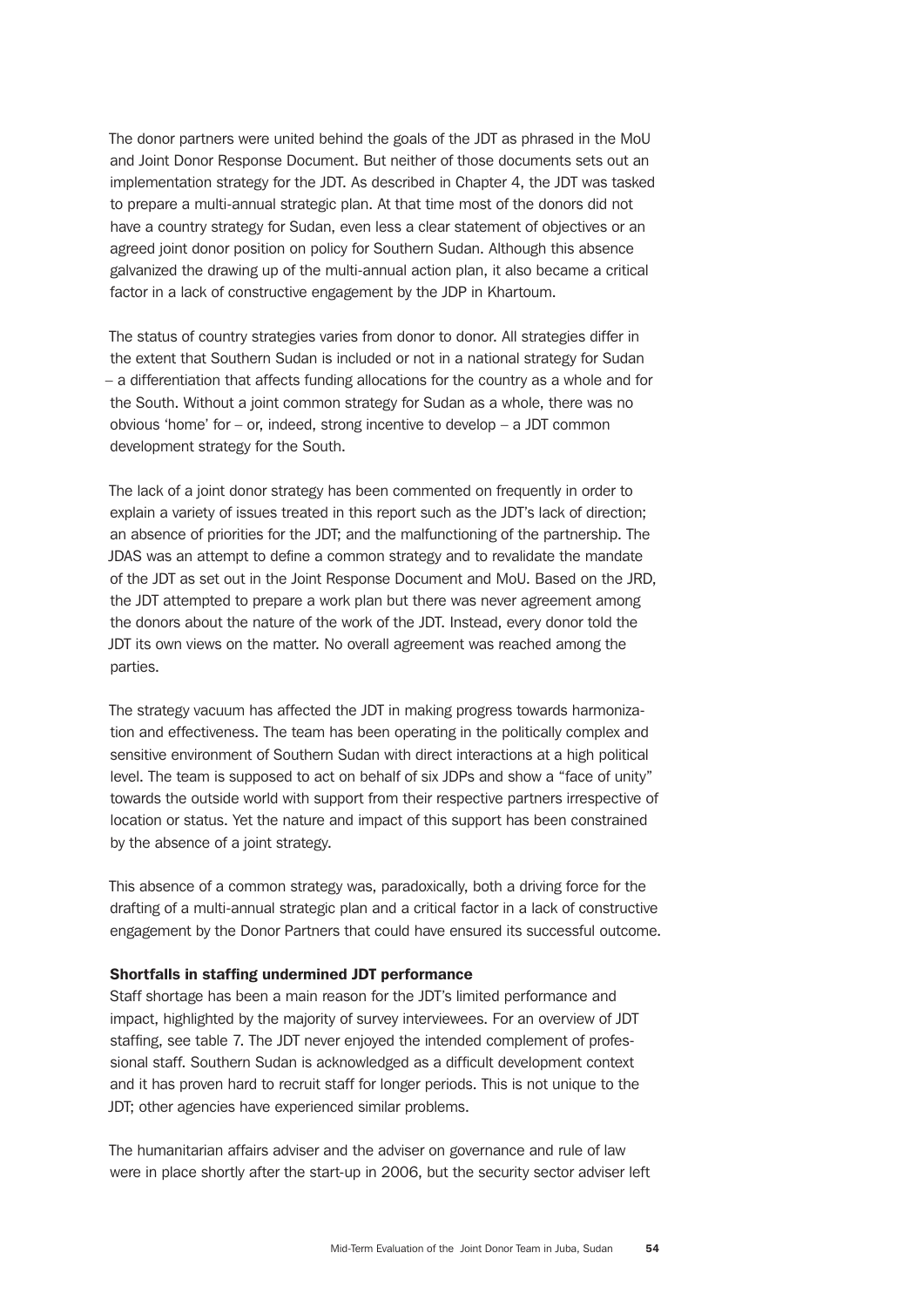after less than six months. The health adviser started in November 2006. A candidate for the PFM advisory position was selected in October 2006 but was never recruited. Thus the staff complement for 2006 was inadequate to take on the bulk of policy work.

Staffing requirements changed with new sector priorities in 2007, and the head of office, the governance adviser and the health adviser were expected to cover policy work in public sector reforms, basic services and governance, rule of law and security.

JDT staff capacity in terms of level of experience was also not adequate. Key staff lacked sufficient experience, perhaps being more suitable for project supervisory work rather than policy and strategic level tasks.<sup>26</sup> Several interviewees from the capitals suggested that inadequate staffing is a symptom of a lack of political will and leadership – some simply concluded that Juba was just not important to donors.

An underlying problem has been the method of recruitment. Posts are assigned to specific countries for recruitment but the pool of potential recruits has been limited to members of the respective civil services (mainly from ministries and aid organizations) in the partner countries. This approach has not resulted in the recruitment of the best available skills and expertise. There are differences of opinion on whether the JDT should consist of nationals from the JDPs or whether international meritbased recruitment should take place irrespective of nationalities. Differing incentives (monetary, R&R and other) among the JDP have been mentioned frequently as an impediment to recruiting the right staff.

At the same time, the relatively long stay of some JDT advisers and the resulting continuity in their support to, and relationships with, GoSS and other stakeholders, is recognised as a key success factor in JDT's influence in Southern Sudan.

<sup>26</sup> See Management Audit page 6; and MTE interviews with sector specialists in Juba.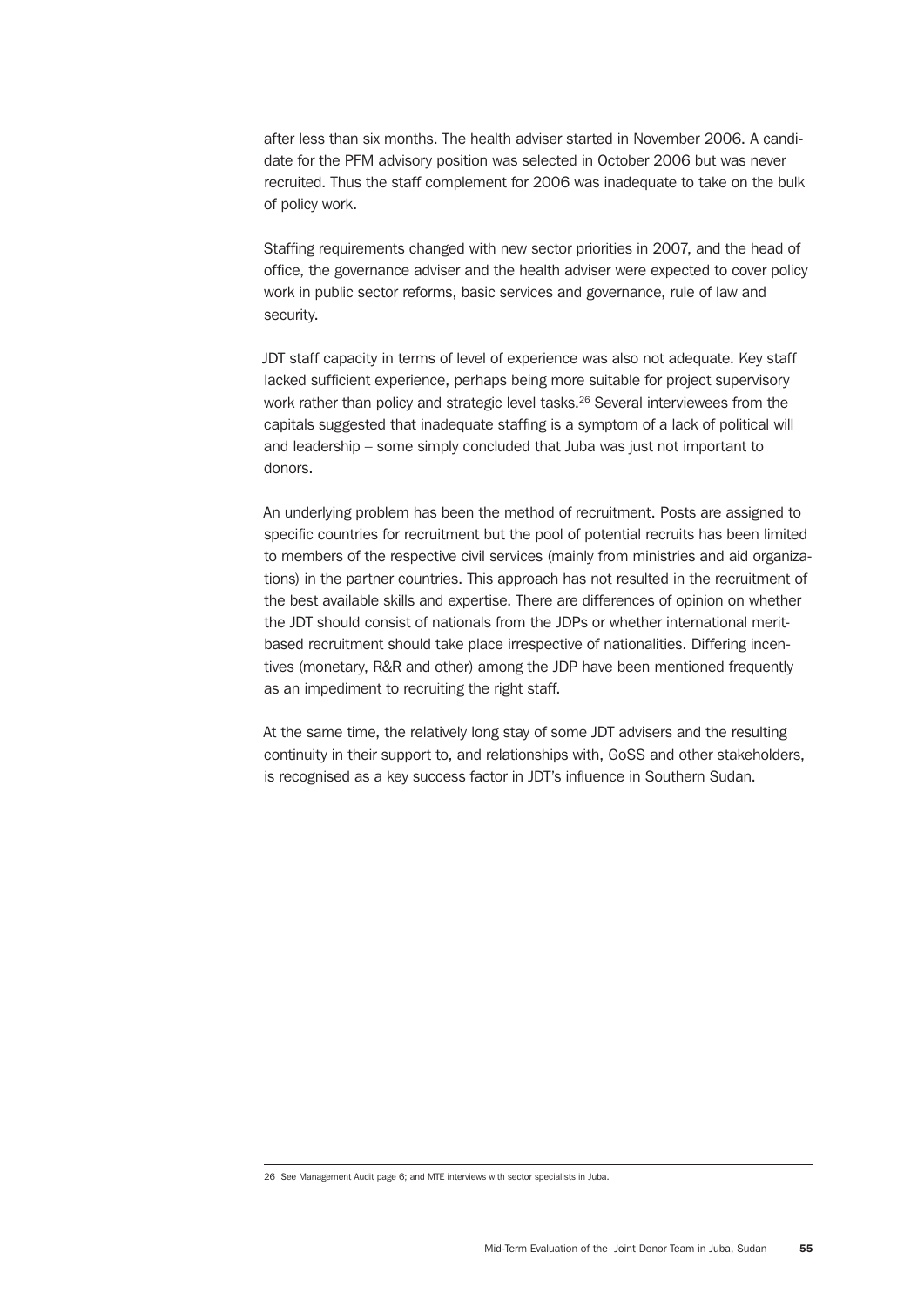

# *Table 7: Overview of JDT Staffing March 2006 – July 2008*

#### Style and approach vary among the partners

Diversity in resources within such a partnership could be seen as an advantage. JDT partners have widely varying approaches: in resources being committed to Sudan; in the extent of decentralised working from their headquarters; in the nature of engagement in policy with GoNU or GoSS; and in their wider global or regional interests. Table 9 highlights some of these differences, especially regarding the staff presence in Khartoum and overall size of the aid programme to Sudan. The asymmetry has nevertheless fuelled tensions among partners in how to judge the performance of the JDT. For some, the JDT has been extravagantly over-resourced; for others, it has been inadequately equipped either to manage bilateral projects or to engage in substantive policy development with GoSS.

That partners had different managerial systems and different levels of delegation was acknowledged as a risk before the launch of the initiative. Identifying and fixing all problems upfront was seen as unrealistic, and it was hence decided to start the initiative and deal with potential problems as they came along. Yet, competing agendas within each agency have added to another layer of complexity. For example, HQs and the embassies in Khartoum vied for the control of JDT.

#### Communications

Communication has been a problem from the beginning and this was partly a result of the inadequate governance structure. In general, communication channels were not formalized and information was often ad hoc, late, partial or not relevant.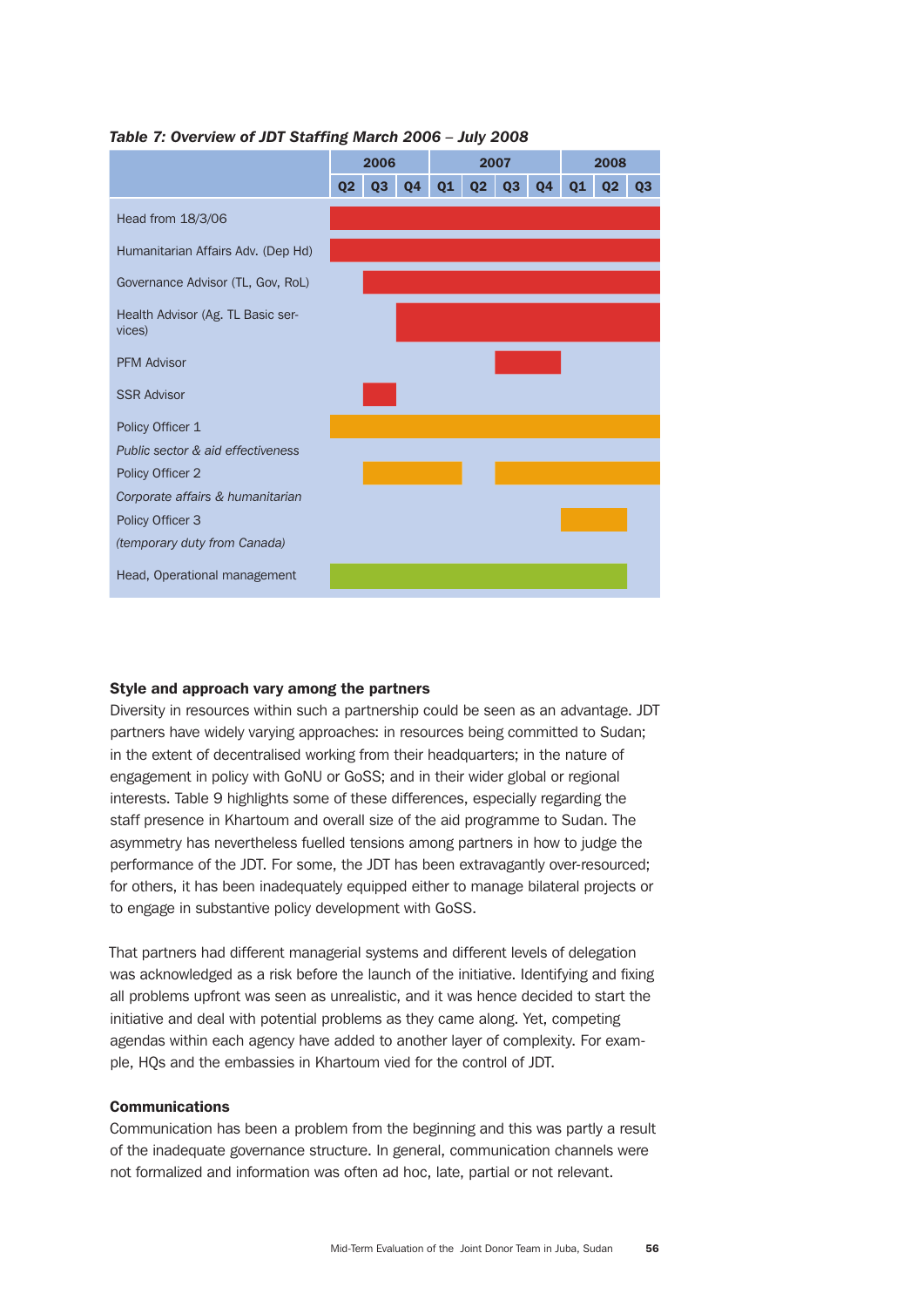Communication problems reflect the different JDP structures and delegations which each require their own reporting lines. All JDPs have representation through their respective embassies in Khartoum, except for Sweden, which has been operating from its Embassy in Cairo, and Denmark<sup>27</sup> which until recently worked from its Embassy in Addis Ababa. In addition, the Netherlands and Norway have political representation in Juba<sup>28</sup> and the British Embassy is in the process of setting up an office in Juba with a representative. Not all Khartoum embassies have development and/or humanitarian staff and differ distinctly in numbers, levels and status of staff. At times there is no strict division between political and development approaches for an embassy; the political, developmental and humanitarian dimensions may be treated as one common area. These various arrangements and set-ups affect communication and reporting lines among capitals, Khartoum and Juba but also affect the representation and functioning of the AG and the SMB.

Reporting issues tend to be presented from the perspective of the partners in Khartoum or at headquarters, for whom reports from the JDT were a necessary requirement to enable the SMB to take decisions. It is less clear how the reporting takes place downwards, from Khartoum to the JDT. Moreover, partners often request information from their own seconded staff rather than from the relevant person or cluster leader. This practice has led to internal fragmentation and an uneven sharing of information.

These vertical and at times informal communication channels have reinforced existing differences in communication flows among JDPs and undermined the principle of joined approaches as well as the JDT team morale.<sup>29</sup> However, the communications between JDT and SMB and between JDT and AG appear to be slowly improving, as all interviewees confirmed, and the Khartoum representations of HQ and the capitals are more positive about the frequency, relevance and systematic reporting of the JDT.

Still, though, the expectations of the partners about what kind of information should be shared for what kind of purpose remain unclear. Norway, for example, has quite a clear division between developmental and political representation. The consulate in Juba reports directly to Oslo, not through Khartoum.<sup>30</sup> The consulate decided recently to appoint a junior professional "development" staff member on local terms to act, among other tasks, as a liaison between the Consulate, the embassy in Khartoum and the JDT. This person is located in the Norwegian Consulate-General.

#### Management

Management of the JDT has been highlighted as an issue of concern by the JDP and led to the decision to conduct a managerial audit which examined systems in detail. Informants from within the GoSS and development partners in Juba generally hold very positive views about the JDT and its management. By contrast, some partners see the Head of Office mandate of getting the office up and running, while developing and implementing the JDT programme was perhaps as too ambitious.

<sup>27</sup> Denmark and Sweden. It is expected that Swedish Ambassador will reside in Khartoum as of September 2008.

<sup>28</sup> The status of the representation differs among these; Norway has a Consulate-General. Some posts are not full-time.

<sup>29</sup> See the criticism of the SMB putting too much emphasis on frequent and detailed reports from the JDT in the Managerial Audit page 9. 30 Interview Juba with one representative, 06/08.2008.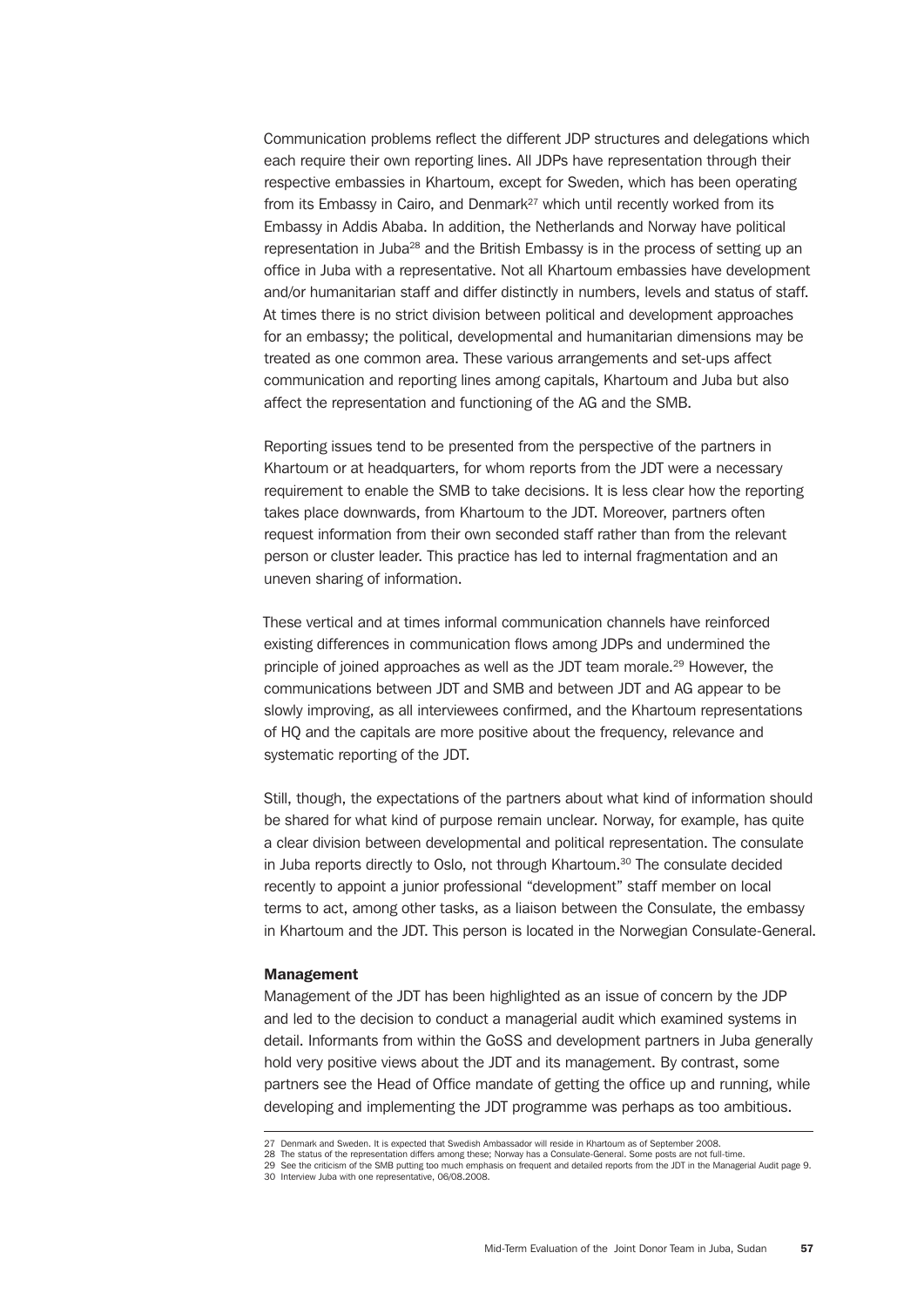Some interviewees further suggested that the Head of Office should have been a high level diplomat and the managerial audit concluded that the post should be at junior ambassadorial or senior civil service level.

#### Overall assessment

The conception and implementation of the JDT failed to recognise the importance of creating the necessary conditions for a partnership to flourish. A positive focus on the harmonization goals of the JDT left the question of strategy unresolved and neither the partners nor the JDT were able to reconcile differing policy positions on, for example, security sector reform, or to agree on how the JDP should engage with the JDT. This led to a breakdown in the intended governance process and increasing micromanagement by the JDP representatives in Khartoum.

In view of JDP achievements, as described in Chapter 4, a key question is the extent to which the initiative was cost-effective. The budget for 2008 amounted to €2.1m, with €1.1m going to the Juba Office to cover local salaries and other operating costs, and the remaining €1m going to the host country to cover HR and estate management. This budget does not include international staff salaries, a significant contribution in kind from the JDP employing agencies. Nevertheless, this investment seems good value for money when compared with what Donor Partners would have had to spend to open bilateral offices in Juba.

There is in fact scope to invest greater resources into the initiative, particularly in staff numbers and quality. For example, staff shortage has been seen as a major constraint to JDT's ability to influence MDTF performance across sectors. This same lack of capacity has in fact been used by JDPs as a reason for not starting "postbilateral programmes" under the management of JDT. The implementation of such programmes would have enhanced JDT's credibility and shown that the JDPs are committed to joint working. JDPs have continued their own bilateral programmes instead, although arguably, harmonization has occurred more widely, with JDPs support for the MDTF and other pooled funds administered by UN agencies.

Table 8 shows the response to questions about the partnership in a survey of key respondents. The results, which come from a broad range of respondents, suggest, somewhat contrary to the interviews during the mid-term Evaluation, that a majority of respondents (though fewer than half) consider there is a high level of trust among the JDPs and that the JDPs share the same objectives and values. Interestingly, for an initiative that was intended to promote greater harmonization, over 50 percent of respondents do not think the JDP bilateral programmes are well harmonised.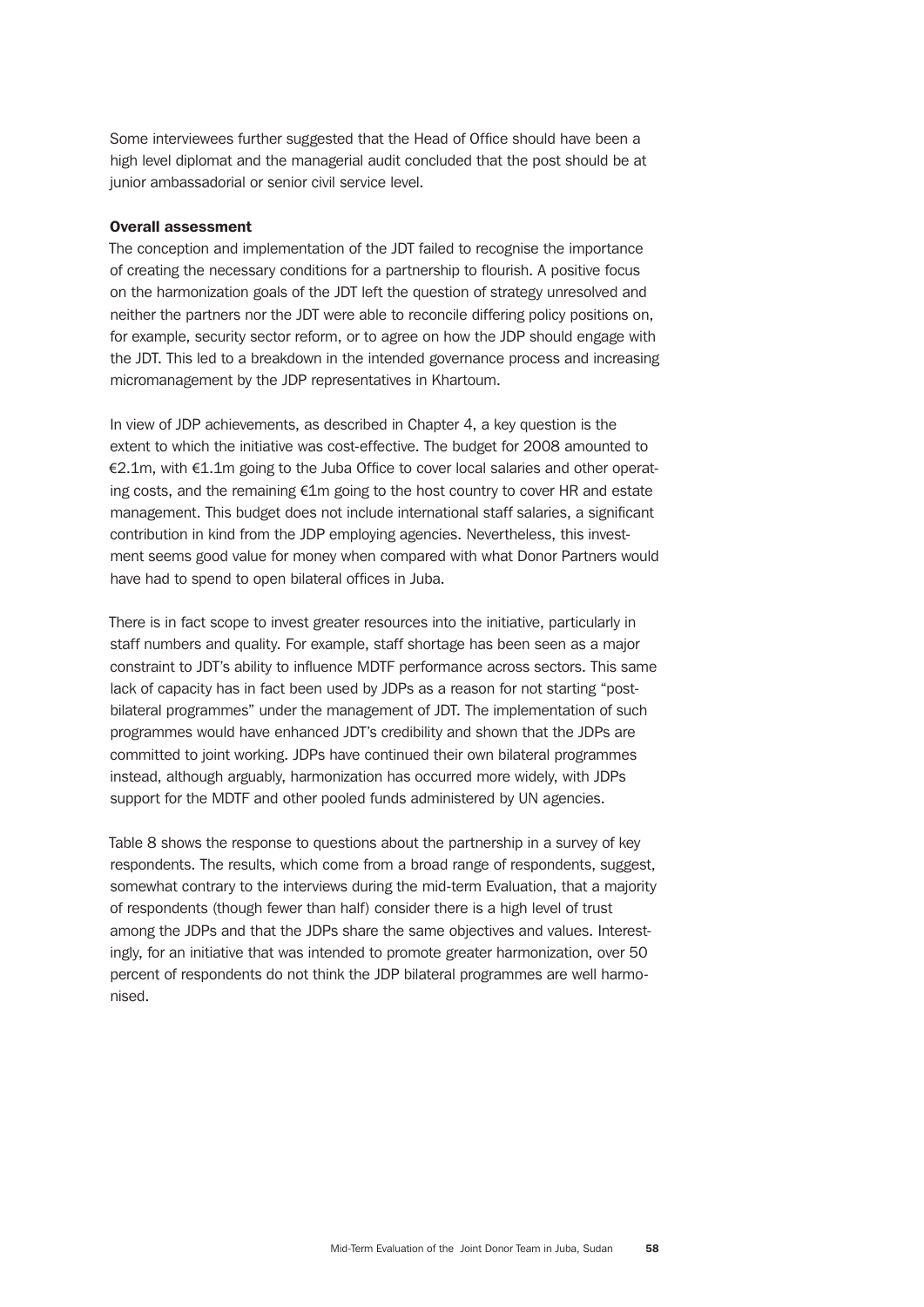| <b>Sample Size n=47</b><br>% response                                                             | <b>Strongly</b><br>Agree | Agree | <b>Disagree</b> | <b>Strongly</b><br><b>Disagree</b> | Don't<br>know |
|---------------------------------------------------------------------------------------------------|--------------------------|-------|-----------------|------------------------------------|---------------|
| There is a high level of trust<br>among the Joint Donor<br><b>Partners</b>                        | 6.4                      | 42.6  | 31.9            | 0                                  | 19.1          |
| The Joint Donor Partners<br>share the same objectives and<br>values                               | 4.3                      | 55.3  | 27.7            | 2.1                                | 10.6          |
| The bilateral programmes of<br>the Joint Donor Partners are<br>well harmonised with each<br>other | $\Omega$                 | 19.1  | 42.6            | 10.6                               | 27.7          |

*Table 8: Survey response to questions about the joint donor partnership*

Responses were received from members of the JDT, representatives of the JDP, representatives of other donor partners and of NGOs and the GoSS, though caution should be expressed over the small sample size. On the issue of trust among JDPs, JDP/JDT respondents were fairly positive (61%), contrasting with non-JDP/JDT respondents (28%). Likewise, other donors were less positive about shared objectives among the JDPs. Views over the harmonization of bilateral programmes of the JDPs were quite negative from both groups. There were too few responses from the GoSS for separate analysis.

In outlining the shortcomings of the JDT one should not neglect its central purpose: to present a unified and coordinated approach by international donors while minimizing transactional and political costs that often occur when a plethora of donors deal independently with a transitional or weak government. We have seen, however, that despite its own capacity constraints, the GoSS has still to a large extent preferred to develop bilateral relations with some of the key donor countries. An interesting 'counterfactual' question is whether this is symptomatic of the inherent weakness of JDT, and whether a much stronger display of unity among donors would have changed the bilateral propensities of the emerging government.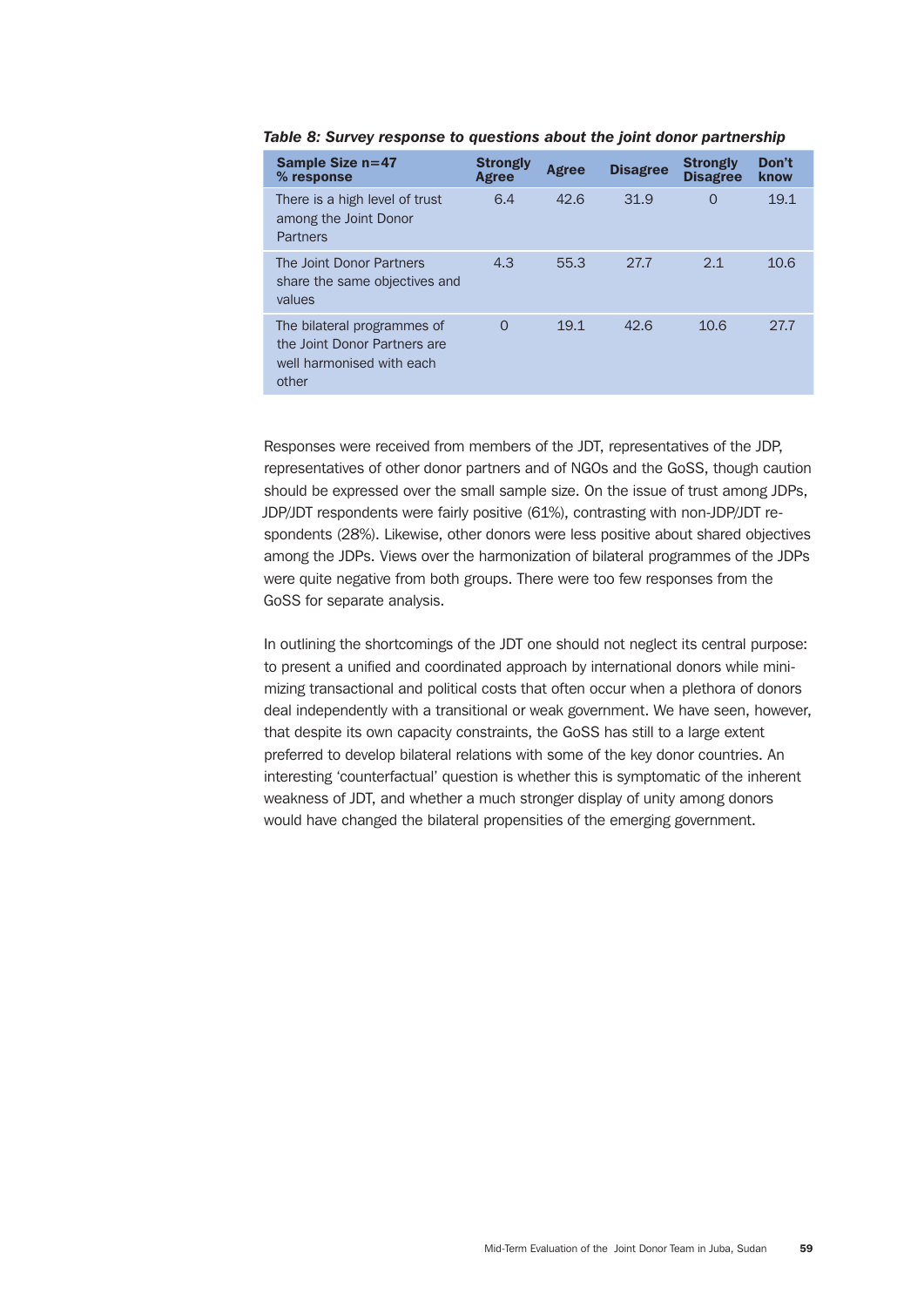| <b>Canada</b>                       | <b>Denmark</b>                                          | <b>Netherlands</b>                                                                            | <b>Norway</b>                                        | <b>Sweden</b>                                                   | <b>United</b><br><b>Kingdom</b>                                                                              |
|-------------------------------------|---------------------------------------------------------|-----------------------------------------------------------------------------------------------|------------------------------------------------------|-----------------------------------------------------------------|--------------------------------------------------------------------------------------------------------------|
|                                     | Approved country strategy?                              |                                                                                               |                                                      |                                                                 |                                                                                                              |
| <b>Yes</b><br>(updated<br>annually) |                                                         | 4 year multi-<br>annual plan.<br>New draft<br>$(2008-11)$<br>recently<br>completed            | 2008-11                                              | 2008                                                            | 2008                                                                                                         |
|                                     | Development staff in Khartoum <sup>31</sup>             |                                                                                               |                                                      |                                                                 |                                                                                                              |
| $\mathbf{1}$                        | 6 (1 HOO, 2<br>international,<br>3 national).           | Integrated<br>Embassy,<br>about 11<br>on policy<br>of which 2<br>dedicated to<br>development. | $\mathbf{1}$<br>Diplomat,<br>1 national              | $\overline{2}$<br>(1 Coun-<br>sellor;<br>1 First<br>Secretary). | 1 HOO; 8<br>advisory<br>$(+ 5$ shared<br>inputs UK or<br>DRC-based);<br>4 programme/<br>deputy<br>programme. |
|                                     | Representation in Juba                                  |                                                                                               |                                                      |                                                                 |                                                                                                              |
| None                                | None                                                    | Political<br>Officer half-<br>time                                                            | Consular<br>office                                   | <b>None</b>                                                     | Political<br>Officer;<br>Associate<br><b>DFID</b><br>Governance<br>Advisor                                   |
|                                     | Total Net ODA to Sudan (2006) <sup>32</sup> USD million |                                                                                               |                                                      |                                                                 |                                                                                                              |
| 79.3                                | 33.66                                                   | 96.08                                                                                         | 106.57                                               | 47.53                                                           | 215.55                                                                                                       |
|                                     | Total value of bilateral commitments <sup>33</sup>      |                                                                                               |                                                      |                                                                 |                                                                                                              |
| CAN\$<br>29.5<br>million            | USD 3 million                                           | 7.2 million $+$<br><b>USD 1.5m</b>                                                            | <b>NOK</b><br>120.1<br>million<br>$+$ USD<br>600,000 | $\overline{0}$                                                  | <b>UK£28.9</b><br>million                                                                                    |

*Table 9 Comparative Features of the Joint Donor Partners in Sudan*

In conclusion, JDT has shown that joint donor initiative can operate in a challenging aid environment. The establishment of a joint donor office and availability of fulltime advisers in Juba have contributed to sustained and coordinated policy dialogue in Southern Sudan. The initiative has been welcomed by the recipient government as a good model to reduce transaction costs in its dealing with bilateral donors.

- Although programme management can remain bilateral, access to small strategic funding is important for leverage and credibility purposes. Adequate staffing resources also matter greatly.
- Despite being like-minded, Donor Partners have inherited from different ways of working. Yet working in a highly-fluid environment like Southern Sudan calls for a pragmatic and flexible approach, as well as quick and consensual decisionmaking. Institutional constraints therefore need to be identified at an early stage.

<sup>31</sup> Data collected during interviews in Khartoum

<sup>32</sup> OECD DAC Statistics, Table 2a Net ODA, current prices (data extracted 21/08/08)

<sup>33</sup> Abstracted from JDT analysis of donor mapping 2008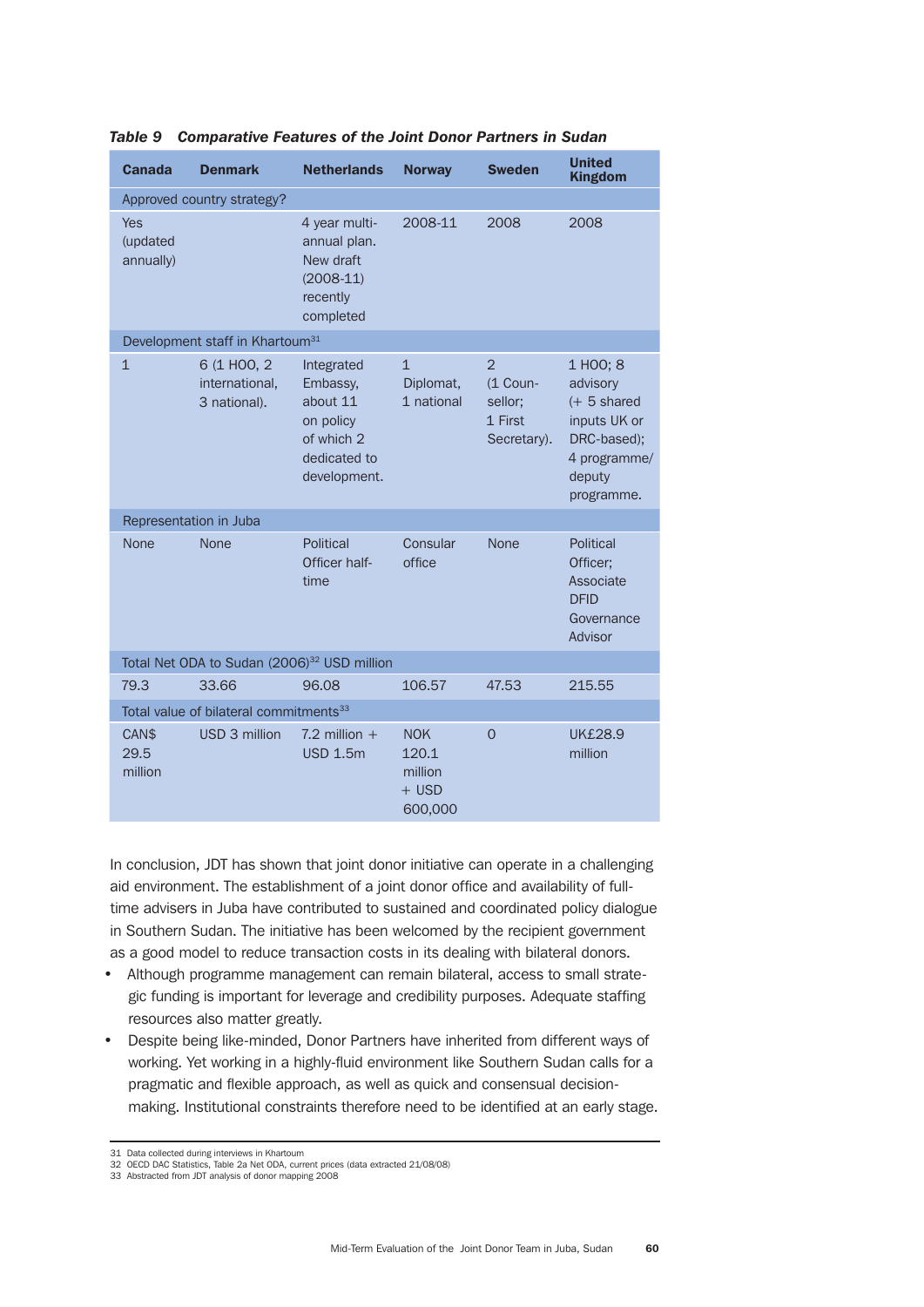Roles and responsibilities within the governance structure, the level of delegation and rules of engagement are better being discussed upfront.

• As well as identifying the country's needs, through joint assessment missions, a shared understanding of the political context is important. A coherent approach to engagement is unlikely otherwise. All political dimensions – domestic, regional, and global -and their links with the respective strategies of Donor Partners will be key determinants in the success of the initiative.

# 6.2 Final Recommendations

The resources available to JDT should be compatible to its mandate. Operating in fragile states is labour-intensive. There is a need to invest greater resources both in staff numbers and quality.

- As staffing issues are resolved, JDT's mandate needs to be revised appropriately to match the new donor landscape in Southern Sudan:
- JDT should be given a stronger role in monitoring the bilateral (and post-bilateral) programmes of Donor Partners. This will help reduce transaction costs as well as ensure greater coherence amidst its donor activities.
- JDT's advisory role in pooled funds managed by UN agencies should be formalized.

• JDT's work with NGOs should also be fully acknowledged and encouraged. Similarly, the JDT governance structure needs to be redesigned to match the context of Southern Sudan. The recently-drafted Terms of Reference should ensure that clear roles and responsibilities for SMB, AG, and their respective relationship with the Host Donor and Team are established.

- The SMB should promote strategic direction on political and development policies in Southern Sudan while also outlining modalities of a donor integration model as represented by the JDT.
- The AG should remain in an advisory role with respect to JDT. Its key role should be in promoting the coherence of participant's political and development programmes in Southern Sudan, and the coordination between this and national policy.

Renewed engagement and commitment from Donor Partners is required to reinforce the Team in its delivery of objectives, outcomes and impact. It is important that Donor Partners strengthen their partnership by clarifying their 'rules of engagement' for the next stage of work for the JDT.

- Rules of engagement should be clarified with regard to joint donor mission and political and development presence in Juba
- With the support of JDT, Donor Partners should commit to greater complementarity and synergy of their activities within and across sectors.
- Early consultations should be sought when developing new projects. Joint donor mission should be organized in priority sectors.

In the absence of a joint strategy for Sudan or South Sudan, Donor Partners should at least agree on key strategic priorities for the JDT over the next stage, on the basis of a shared analysis and common understanding of the South Sudanese context.

• Context analysis, rather than the availability of advisers and/or bilateral interests,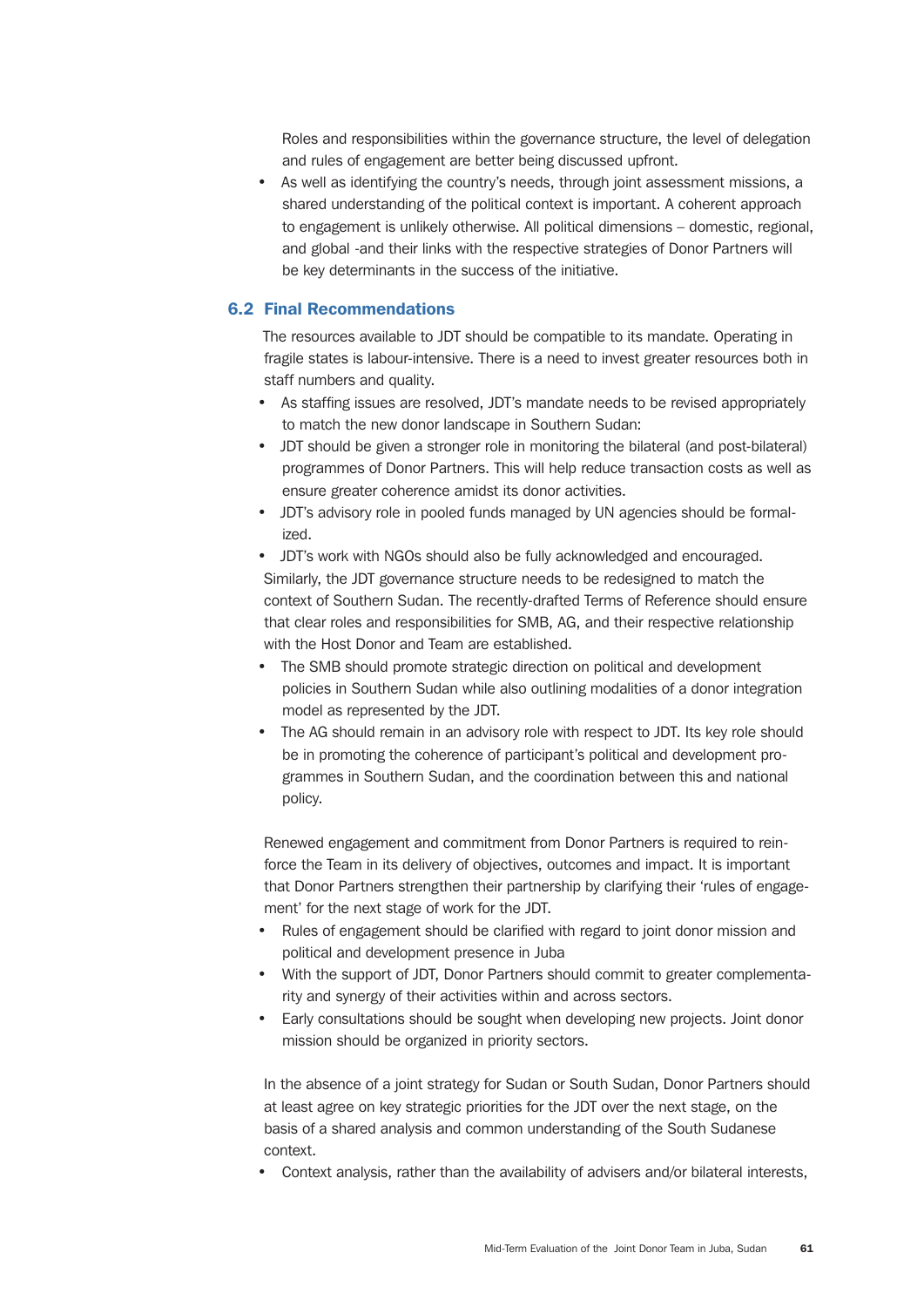should dictate the choice of sector priorities

• Clear political and developmental Benchmarks should be agreed upon to support the period leading to the 2011 referendum – which is the year JDT mandate expires.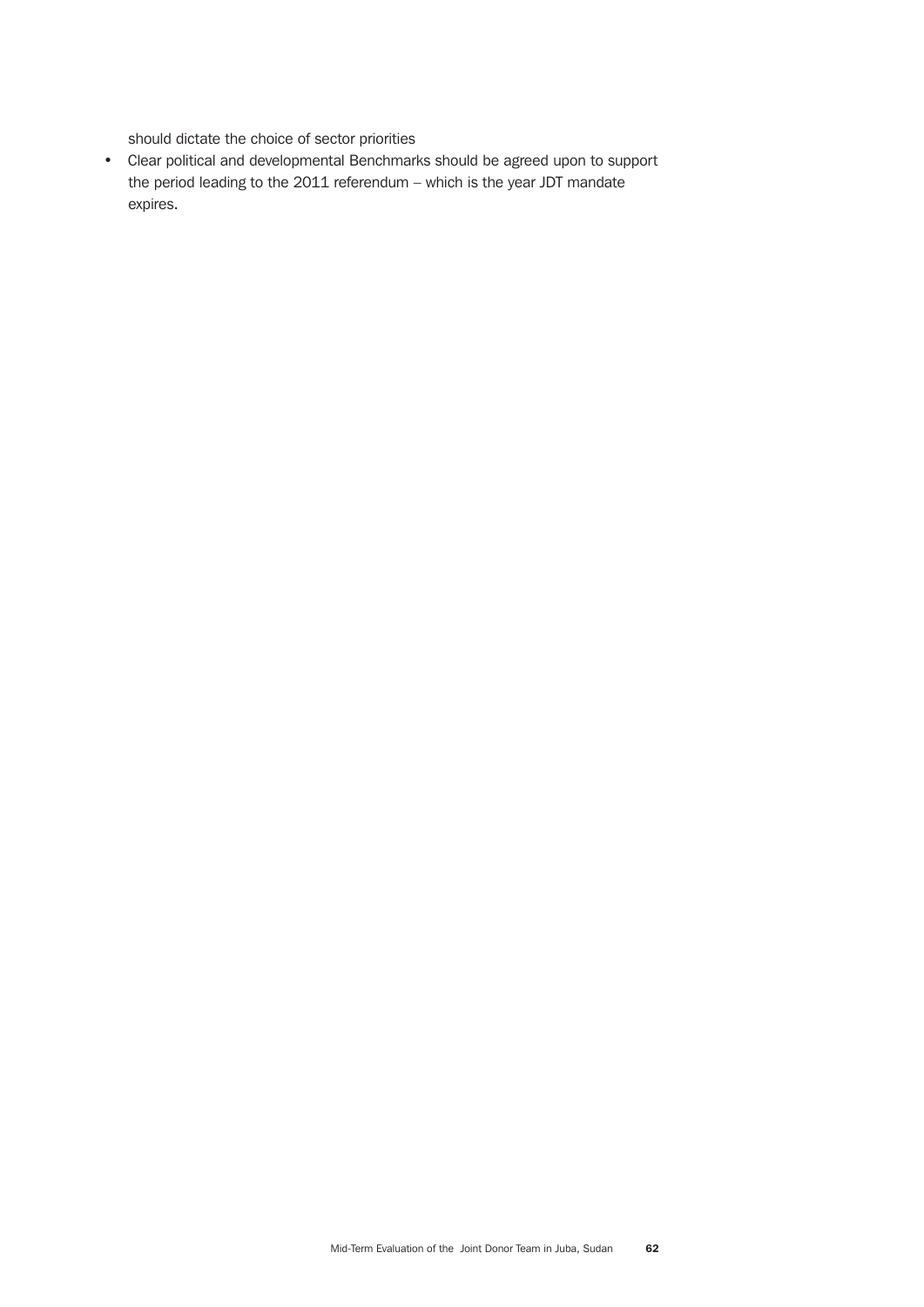# Appendixes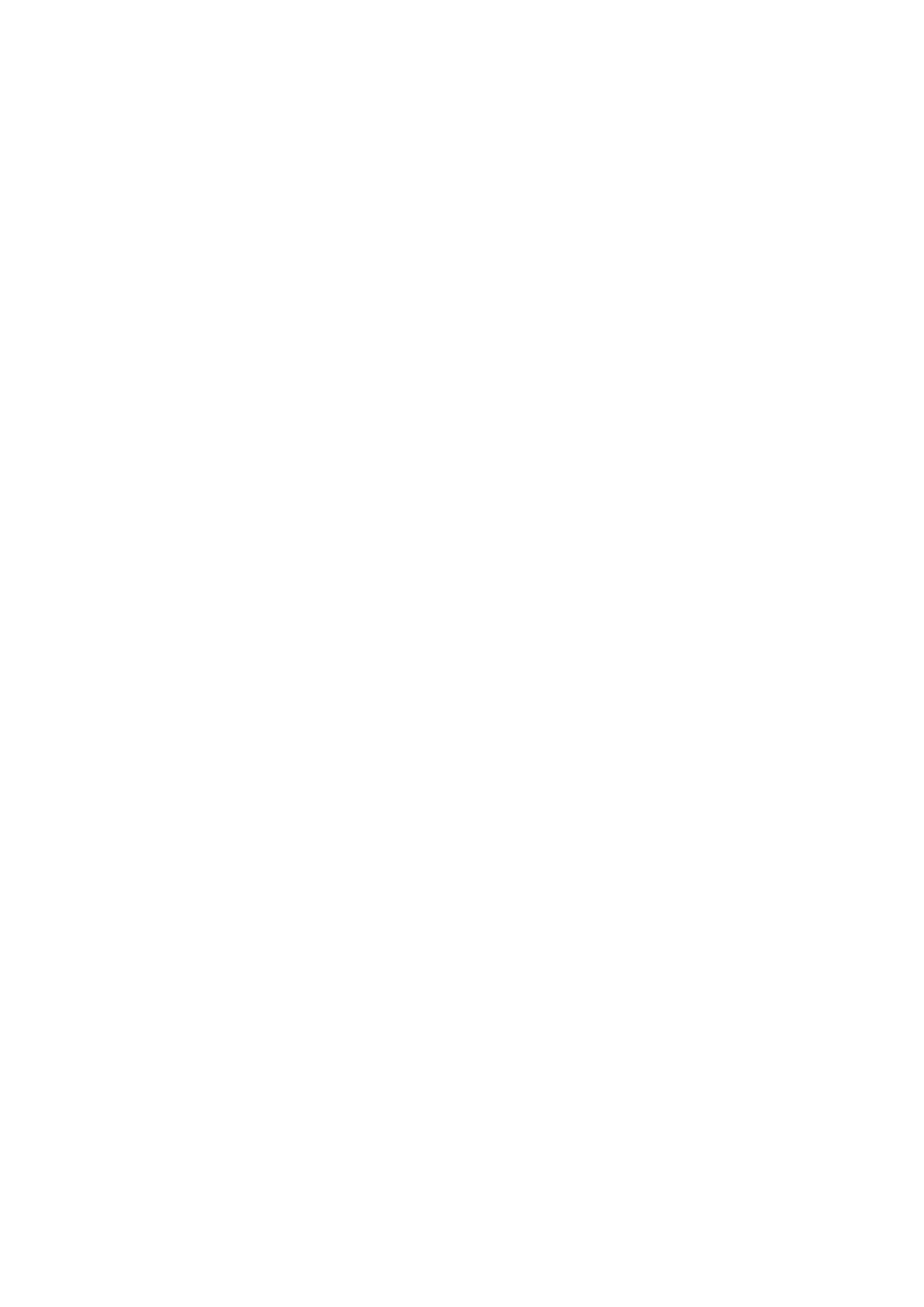# Appendix 1 Terms of Reference Mid-Term Evaluation of the Joint Donor Team in Juba, Sudan

# 1 Background

In January 2005, the Government of Sudan and the Sudan People's Liberation Movement (SPLM) signed a Comprehensive Peace Memorandum of Understanding (CPA) to resolve the long standing North-South conflict in the country. The international community has played an important role in realisation of the CPA. To support the efforts of the parties to the peace agreement, the Governments of Netherland, Norway, Sweden and the United Kingdom signed a Memorandum of Understanding (MoU) to establish a Joint Donor Team (JDT) for South Sudan, with Netherlands taking up the role of Host Donor for the team. Denmark joined this partnership in December 2005 and Canada in May 2007. The main mission of JDT is to:

- 1. Promote policies in support of sustainable peace, poverty reduction and the attainment of Millennium Development goals in South-Sudan
- 2. To support the Multi-Donor Trust Fund (MDTF), and cooperate with the Government of South Sudan (GoSS) and other stakeholders in South-Sudan
- 3. To manage programs which cannot be implemented under the MDTF
- 4. To encourage donor harmonisation in Sudan, as well as to act as a pilot for donor integration elsewhere.

The MoU states that "the co-operation will jointly be reviewed two years after this MoU went into force or so much earlier as the participants agree upon. The forms and proceedings of the review will be decided upon at a Meeting of the SMB". At the SMB Meeting in The Hague on the 10th of October it was decided that a review should be carried out during 2008. It was suggested that the review would be external.

The JDT operates from the Joint Donor Office (JDO) which was opened in May 2006 in Juba, South Sudan. The construction costs and the operation costs of the office have been jointly borne by the participating donors, directly with grants from the respective donors. The Netherlands Government is the Host Donor and the JDT operates according to the procedures of the Netherlands. The office is granted a diplomatic status as a sub-office of the Netherlands Embassy in Khartoum. JDT however does not play any role in the political relations between the Donors and the Sudanese Government, as these are handled through the respective Embassies of the participating donors.

The JDT operates in a tough post-conflict transition environment. The policy environment is characterised by, poor governance, corruption, fragile societal relations,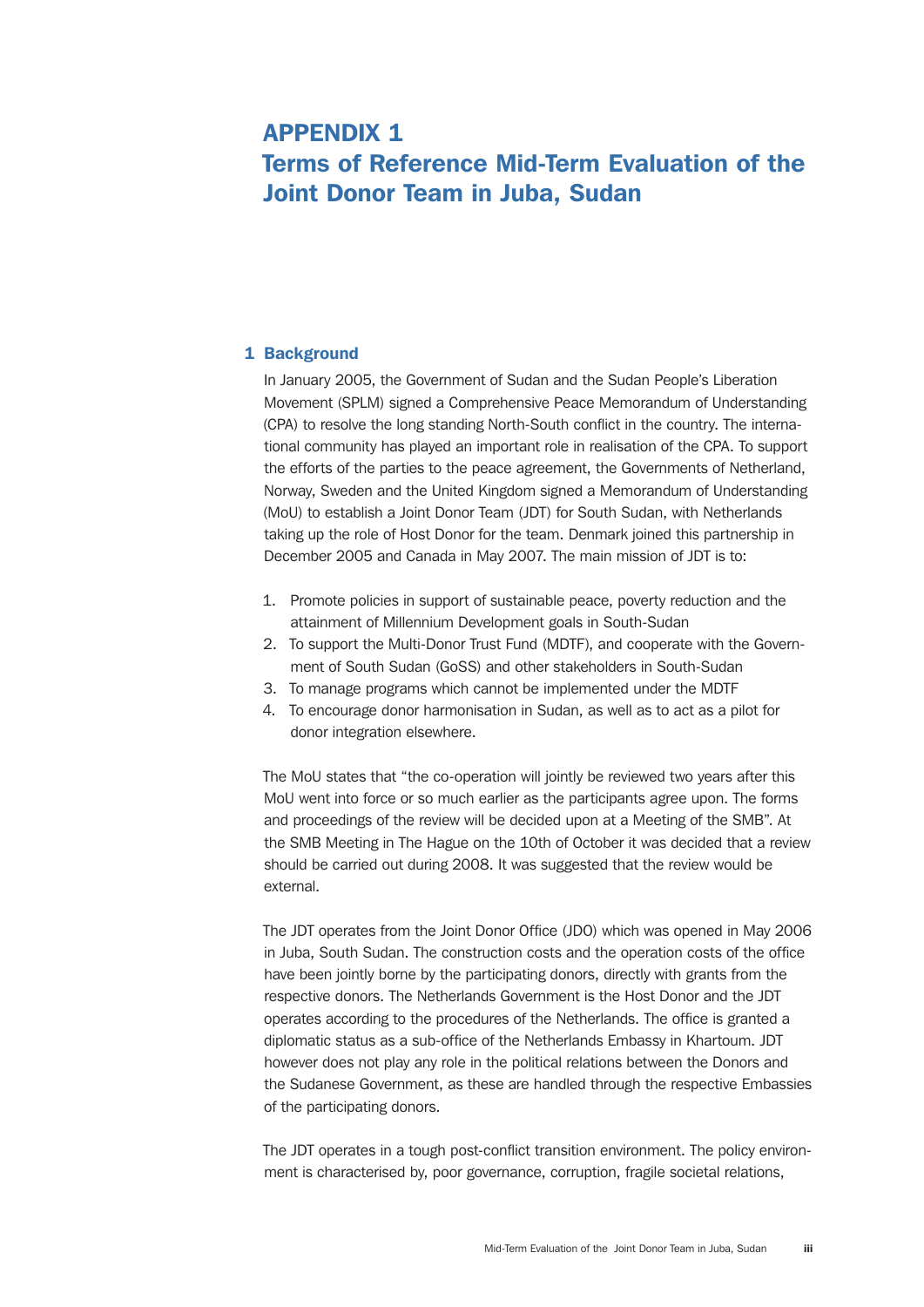primitive economic and physical infrastructure, and weak mechanisms for establishing legitimate power and authority. There is an absence of a locally anchored strategy for nation building, and likelihood of the emergence of a credible strategy in the immediate future is low, given the capacity constraints facing the GoSS. JDT main role in this fragile environment is to function as a catalyst in the realisation of the objectives stated in the MoU.

It is important to emphasise, that JDT has not had any operative role in financial disbursement of aid to the GoSS. The two channels for aid-disbursement are the multi-donor funds such as the Multi-Donor Trust Fund (MDTF) managed by the World Bank, and the Funds managed by UN organisations. In addition, the aid is disbursed through bilateral initiatives of the participating donors. The head of the JDT, however participates in the Oversight Mechanisms for the multi-donor funds, and therefore has a channel to influence the management of these funds. As regards the bilateral channel, the original MoU signed between the Donor Governments expresses a strong expectation that use of independent bilateral initiatives outside the scope of the JDT will be limited to exceptions. However these initiatives have been increasing in importance since the establishment of JDT and the MoU has been amended to accommodate this development. The multiplicity of aidchannels and modalities further complicate the operational environment of the JDT. Figure 1 gives an overview of the structure of disbursement and governance of aid to South Sudan.



The JDO is now in its second year of operation. Since 2007 JDO's work has been guided by annual plans and report approved by the SMB.. Priority Sectors for 2008 according to the current Annual Plan include assistance to Capacity Development at GoSS, Delivery of Public Services (Health, Education), and good Governance.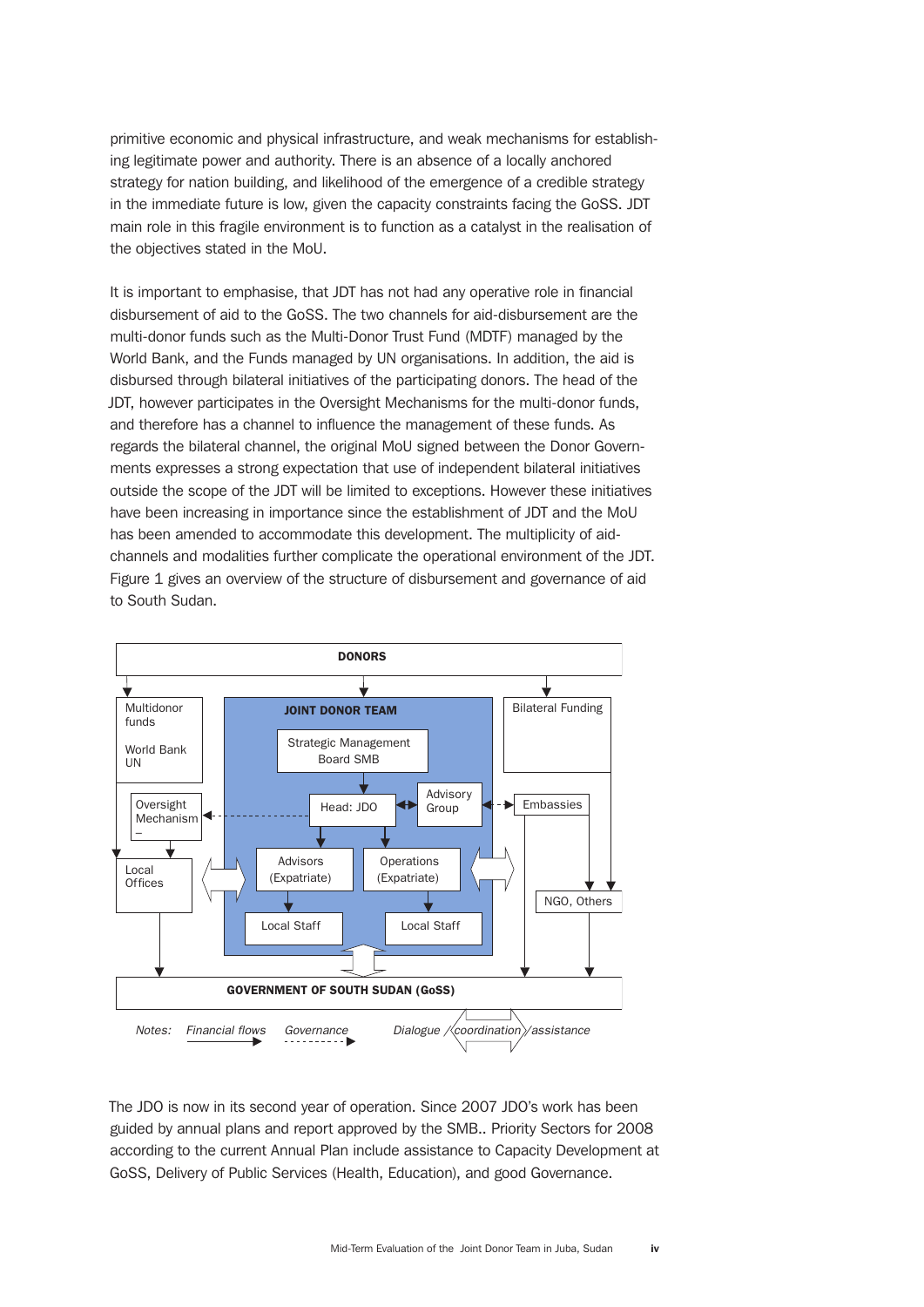### 2 Purpose of the Evaluation

The importance of JDT goes beyond its contributions in South Sudan. As per the MoU, the JDT is not only seen as a catalyst for stimulating progress in South Sudan, but also as a pilot initiative for donor integration elsewhere. Keeping in view the objectives outlined in MoU, the purpose of this evaluation is:

To assess the contributions of the JDT to promote policies in support of sustainable peace, poverty reduction and the attainment of Millennium Development goals in South-Sudan **and** to assess JDT as a working-model for harmonised donor engagement in a fragile state environment.

This is primarily a formative evaluation, and it shall contribute to learning. The dual-purpose of the evaluation implies two user groups. In the context of South Sudan the main users would be JDT and its boundary partners (GoSS, Multilateral Funds). The assessment of the JDT model will also inform the participating donor governments and international donor community in general with respect to the design of joint-initiatives for working in fragile state environment.

#### 3 Evaluation questions

Two main questions posed in this evaluation are:

- 1. What has been the value-added of the JDT in South Sudan?
- 2. How effective is the JDT as a working-model for joint donor engagement in a fragile state context?

In answering these questions, the issues to be investigated will include<sup>34</sup> but not necessarily limited to:

- What work has been developed in relation to existing MOU, incl. the Joint Response Document (JRD), and to what extend are MOU and JRD still valid documents?
- What are the outputs, short-term outcomes and possible long-term impacts on the ground of the JDT work: hard facts, quantitative and qualitative shall be documented?
- To what extent is the JDT contributing to strengthening the will and the ability of the GoSS to fulfil the core functions<sup>35</sup> to reduce poverty, development and to safeguard the security and human rights of its population?
- What are the stakeholders' perceptions of what has been done by JDT?
- Which lessons have been learned regarding the joint elements of JDT operations?

The evaluation shall identify the strengths and the weaknesses, and provide recommendations to improve current operations and future programming of the JDT initiative both in Sudan, and as a working model for joint donor engagement in fragile state environment.

<sup>34</sup> Some of these issues were identified at the SMB Meeting on the 10<sup>th</sup> October 2007

<sup>35</sup> Included herein are functions such ensuring security and justice, mobilising revenues, establishing an enabling environment for basic service delivery, improved economic performance and employment generation.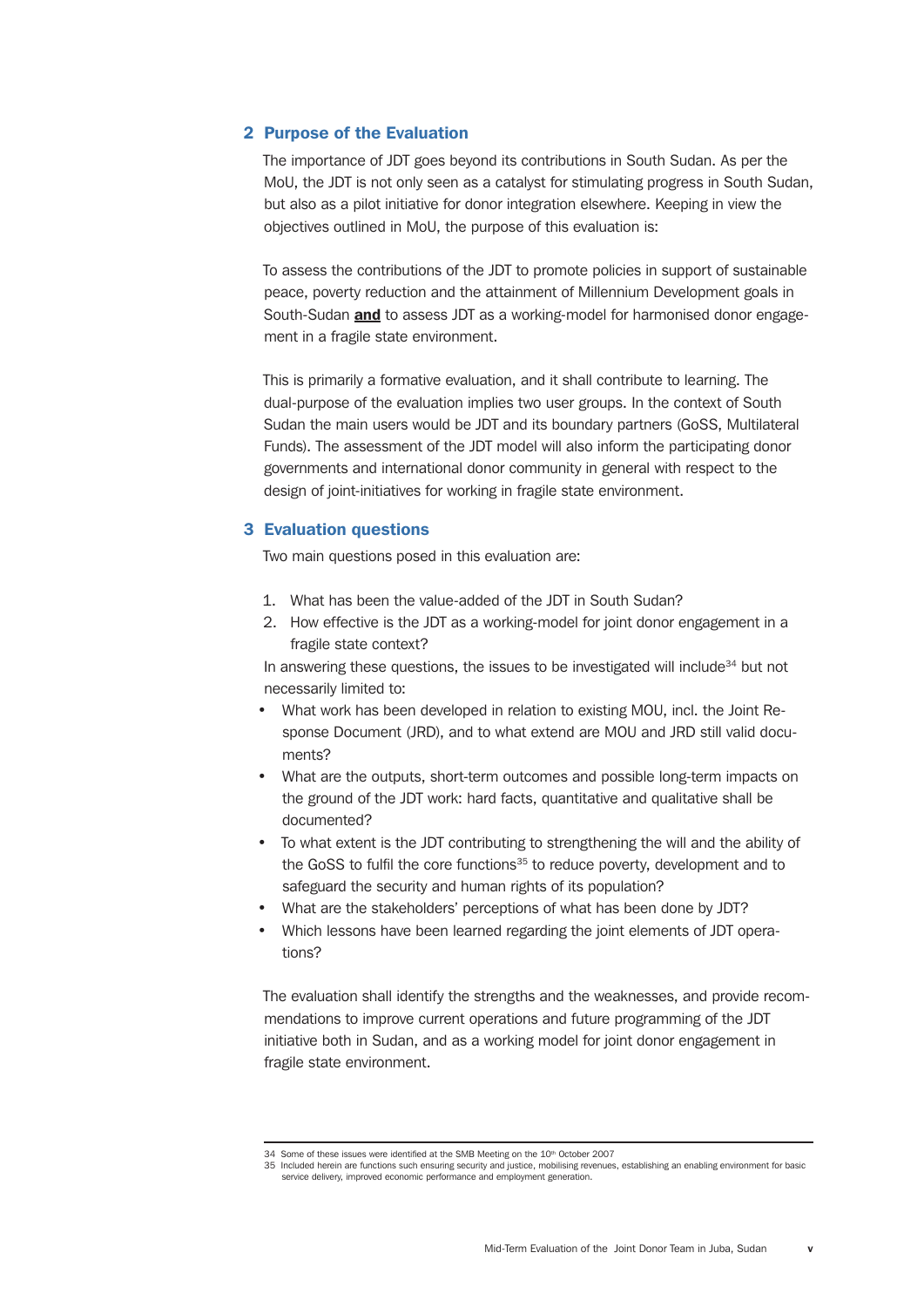# 4 Scope of the evaluation

To the answer the evaluation questions the consultants shall outline:

- The program logic for JDT in consultation with the respective donors participating in JDT
- The judgement criterion and corresponding qualitative and quantitative indicators to answer the evaluation questions
- The bench-marks to be used for assessment of JDT results.

A Managerial Audit of the JDT was conducted in October 2007, by the Inspection and Evaluation Unit (ISB), The Netherlands Ministry of Foreign Affairs, The Hague. The evaluation team can draw on this study wherever relevant.

To achieve the purpose of this evaluation, the judgemental criterion for value-added shall in particular focus on the developmental outcomes of JDP outputs. The judgemental criterion shall be informed by the Paris Declaration on Aid Effectiveness $36$ , and the OECD guidelines for engagement in fragile situations $37$ . Of particular importance in this context is JDTs performance as a tool for harmonised donor engagement in the fragile policy environment of South Sudan. The bench-marks for assessments and drawing lessons from the JDT pilot shall be comparable to the fragile situation that characterises South-Sudan.

The tender shall make a preliminary proposal for the judgemental criterion and the bench-marks in the technical proposal. The evaluation will focus on the time period from the establishment of JDT to the present.

# 5 Evaluation criteria

The evaluation shall make use of following four criteria – relevance, effectiveness, efficiency and sustainability. The evaluation will assess:

- The relevance of the JDT plans and operations with respect to the needs to achieve sustainable peace, poverty reduction and the attainment of Millennium Development goals in the fragile environment in South-Sudan. Where possible, assess to what extent the activities have mainstreamed cross-cutting issues such as gender, good governance and environment.
- The **effectiveness** of the JDT activities in terms of current and perceived results with respect to the achievement of JDT objectives. The assessment shall be comparative across the boundary partners for JDT, namely the GoSS, the multi-donor trust funds including the fund managed by the World Bank, and the actors involved in the bilateral-aid interventions. Both intended and unintended results should be identified as far as possible.
- To what extent JDT is **efficient**, i.e. to what extent the JDT model is converting the available resources in a low-cost manner into intended results. Suggest any lower-cost options that can achieve relevant, effective and sustainable results, and satisfy the necessary requirements as laid down in Netherlands Governments Financial Management Regulations.
- The **sustainability** of the achievements of the JDT; in other words assess the

<sup>36</sup> Paris Declaration on Aid Effectiveness and the indicators for monitoring its progress are available on http://www.oecd.org/document/12 /0,3343,en\_21571361\_39494699\_39503692\_1\_1\_1\_1,00.html.

<sup>37</sup> See "Principles for good international engagement in fragile states and situations", OECD, available on http://www.oecd.org/ dataoecd/61/45/38368714.pdf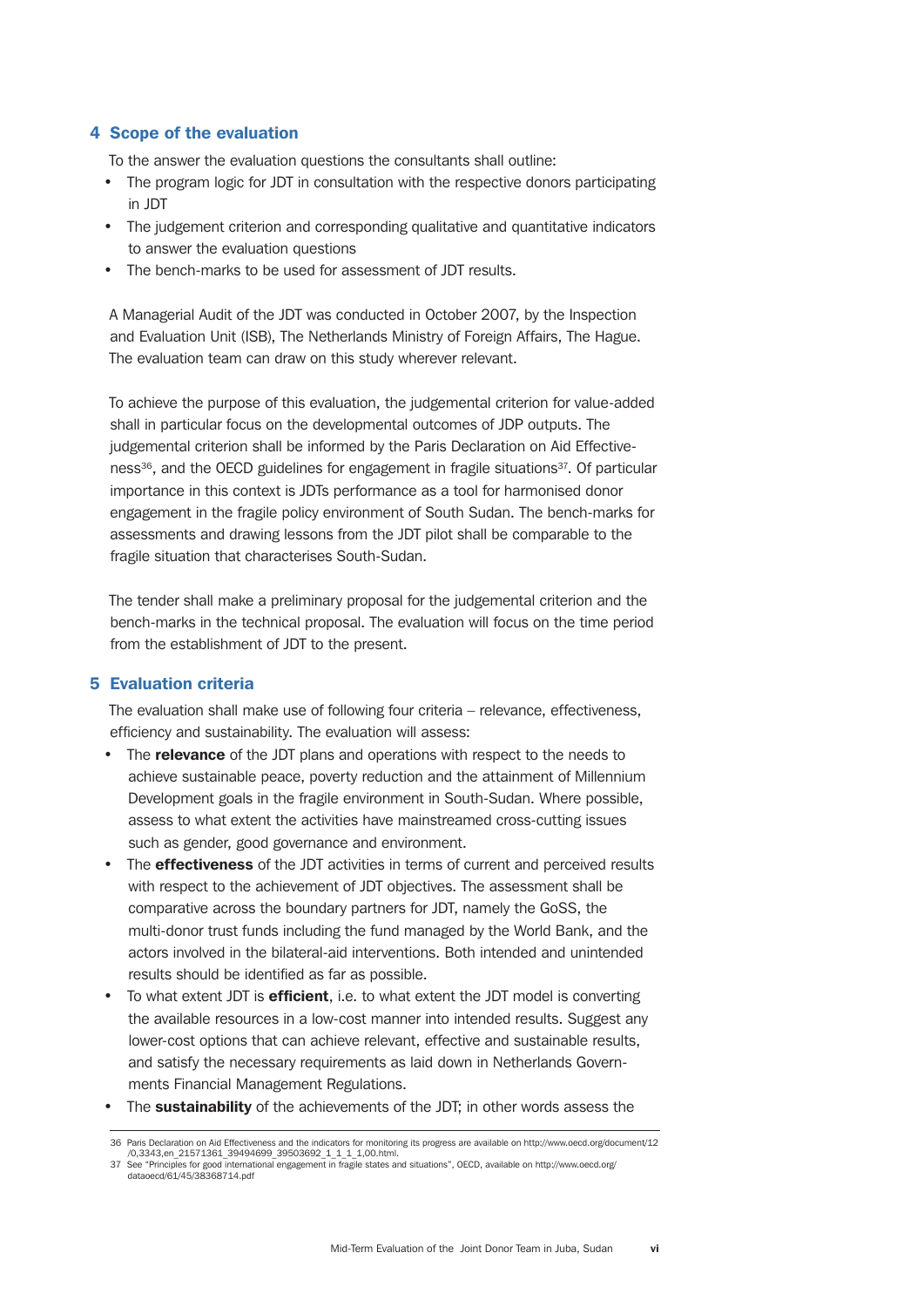extent to which results of JDT will be preserved over time in the absence of JDT inputs. Of particular importance is an assessment of the contribution of JDT to strengthening the will and the ability of the GoSS to fulfil the core functions to reduce poverty, development and to safeguard the security and human rights of its population. In cases where capacity is lacking identify how the JDT mechanisms can be supplemented by specific provisions for developing and strengthening capacity of the GoSS.

#### 6 Evaluation Team

All members of the evaluation team are expected to have relevant academic qualifications and evaluation experience. In addition, it is desirable that the evaluation team covers the following competencies:

| <b>Competence</b>            | <b>Team Leader</b>                        | At least one member            |
|------------------------------|-------------------------------------------|--------------------------------|
| Academic                     | Higher relevant degree                    |                                |
| <b>Discipline</b>            | Relevant discipline                       |                                |
| Evaluation                   | Leading multi disciplinary<br>evaluations |                                |
| Development<br>Cooperation   | <b>Yes</b>                                |                                |
| Country/region               |                                           | Post conflict transition state |
| Language fluency             |                                           |                                |
| English                      | Written, Reading, Spoken                  |                                |
| Norwegian/Swedish/<br>Danish |                                           | Reading – Any one language     |
| Dutch                        |                                           | Reading                        |
|                              |                                           |                                |

The composition of the evaluation team should as far as possible reflect a balance between international, and local consultants with work experience from the case country.

## 7 Budget and Deliverables

The project is **budgeted** with a maximum input of 20 person weeks. The budget estimate includes the time to be used during the workshops and field-visits, including compensation for travel time used in intercontinental travel (maximum 7 hrs. per intercontinental journey). The deliverables in the consultancy consist of the following outputs:

- Inception Report not exceeding 15 pages shall be prepared and discussed with the reference group before final approval by EVAL.
- One work-in-progress reporting seminar.
- Draft Final Report for feedback from the reference group and stakeholders. The feedback will include comments on structure, facts, content, and conclusions.
- Final Evaluation Report.
- **Seminar for dissemination** of the final report. Direct travel-cost related to dissemination in the case countries if any, will be covered separately on need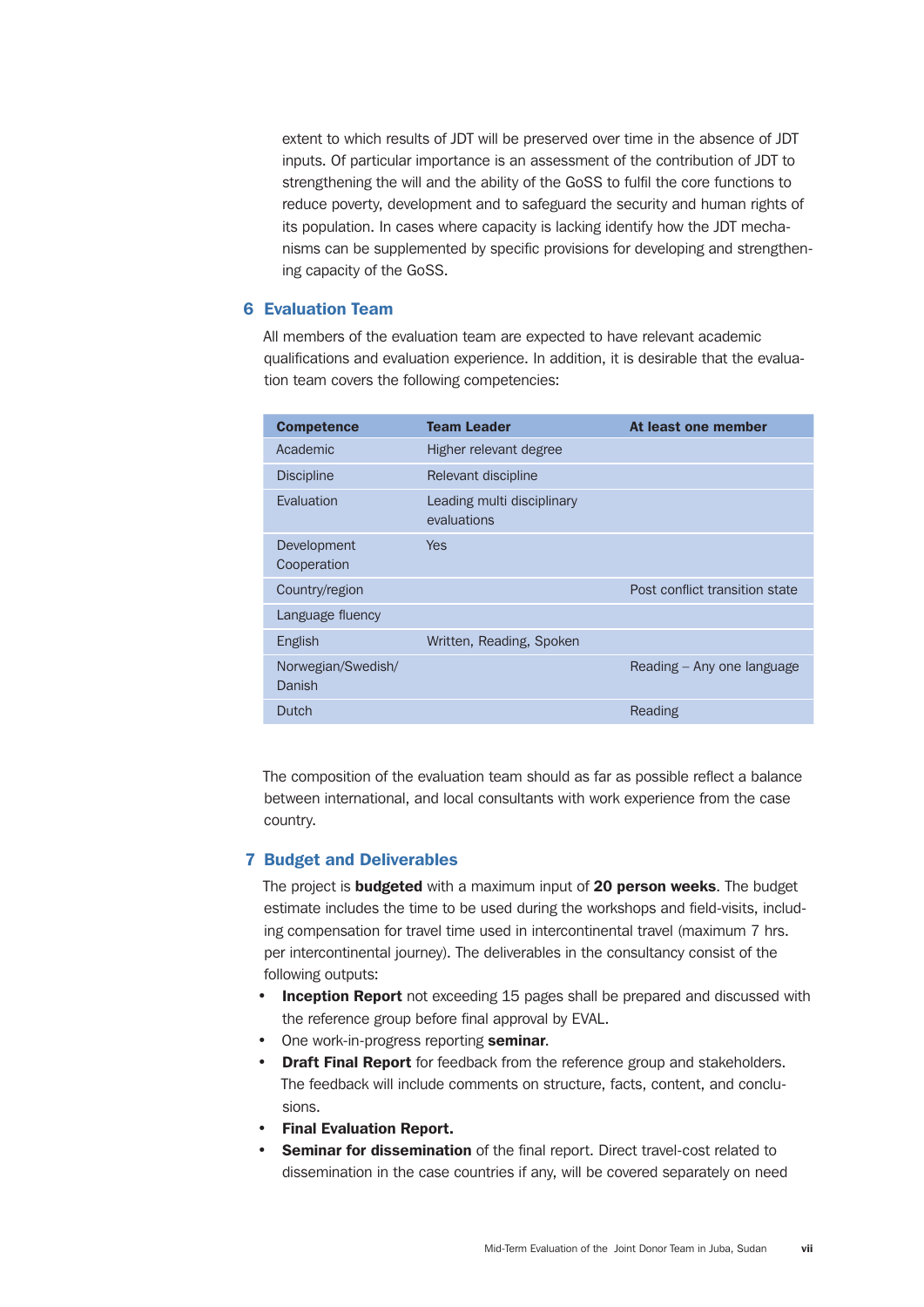basis, and are not included in the budget.

All presentations and reports (to be prepared in accordance with EVAL's guidelines given in Annex A-3 Guidelines for Reports of this document) are to be submitted in electronic form in accordance with the deadlines set in the time-schedule specified under Section 2 Administrative Conditions in Part 1 Tender specification of this document. EVAL retains the sole rights with respect to all distribution, dissemination and publication of the deliverables.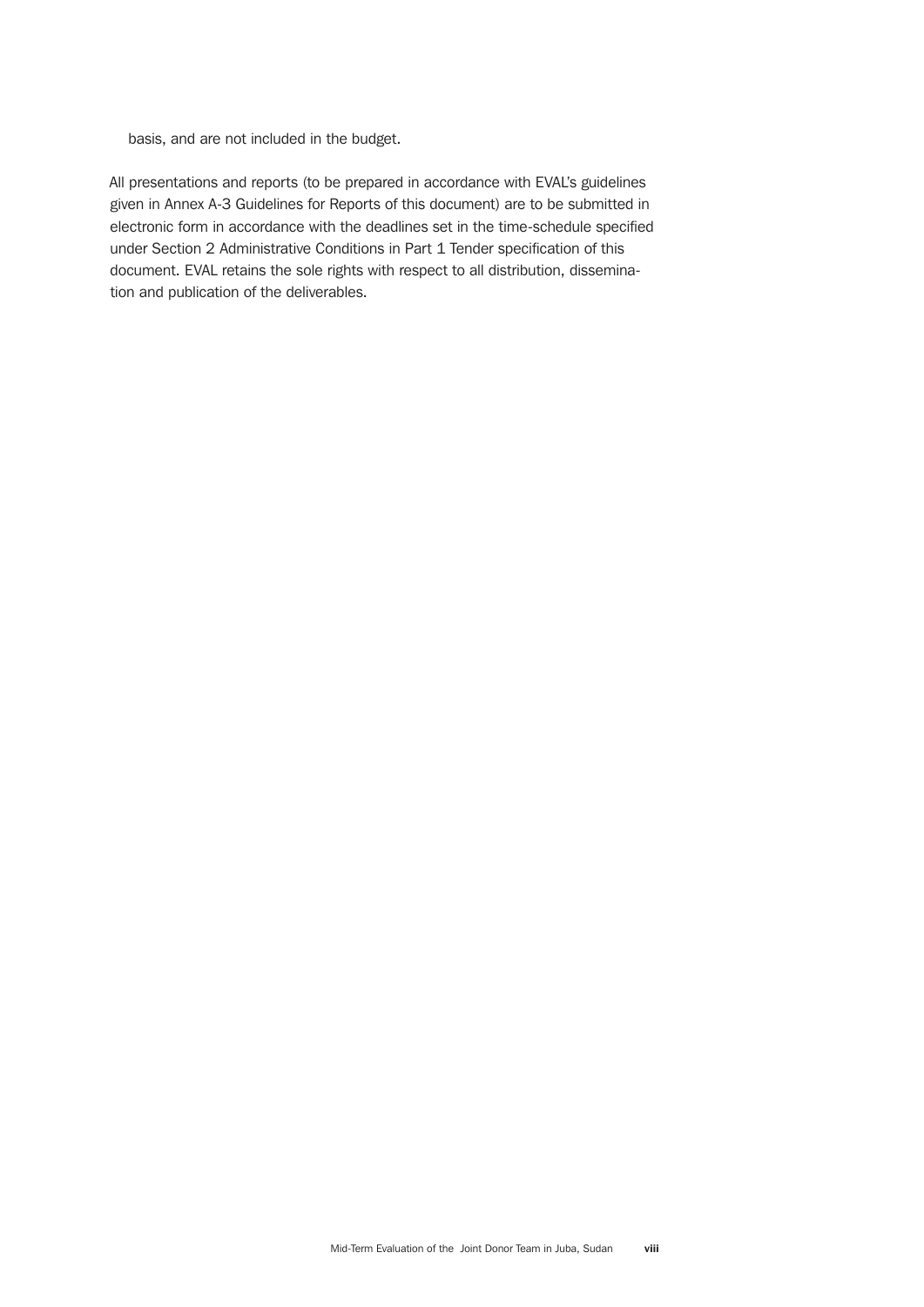# Appendix 2 Millenium Development Goals (MDGs), Sudan

#### Current Status MDGs

#### 1. Eradicate extreme poverty and hunger.

*The ultimate goal is to halve between 1990 and 2015 the proportion of people suffering from hunger.*

*Specific targets are:* 

*(i) Reduce by half the proportion of people living on less than a dollar a day. (ii) Reduce by half the proportion of people who suffer from hunger.*

The national average for underweight prevalence in 2006 was 31 per cent ranging between 21 per cent in Khartoum and 42.9 per cent in Unity State. Achieving the MDG target of reducing the underweight prevalence among children to 18 per cent in 2015 in North Sudan will require an average annual rate of reduction of 5.7 per cent between 2006 and 2015 as compared to the AARR of 4.7 per cent achieved between 2000 and 2006. In Southern Sudan, the AARR required to reach the MDG target of 21 per cent will require an AARR of 3.4 per cent between 2006 and 2015.

#### 2. Achieve universal primary education

*Target: Ensure that all boys and girls complete a full course of primary schooling.*

Despite important progress in the last few years, both North and Southern Sudan are not likely to achieve universal primary education by 2015, with the southern states being much further from this objective than the northern ones.

In the North, according to the Mid Term Evaluation of Education for All (EFA) report issued by the Ministry of General Education (MoGE), Gross Enrollment Rate (GER) in basic education has reached 64.3 percent in 2006 against a target of 72.5 percent.

#### 3. Promote gender equality and empower women

*The third MDG is to eliminate gender disparity in basic and secondary education by 2015.* 

For comparative purposes, note that important progress has been achieved in Northern states. However, with 57.2 percent GER for girls versus 71.2 percent for boys in basic education, the gap is still considerable. In Southern Sudan, the gender gap, although has been narrowing, is still large. On the secondary education front, GERs are very low across the country. However in the north, GER stands at around 26 percent for both boys and girls.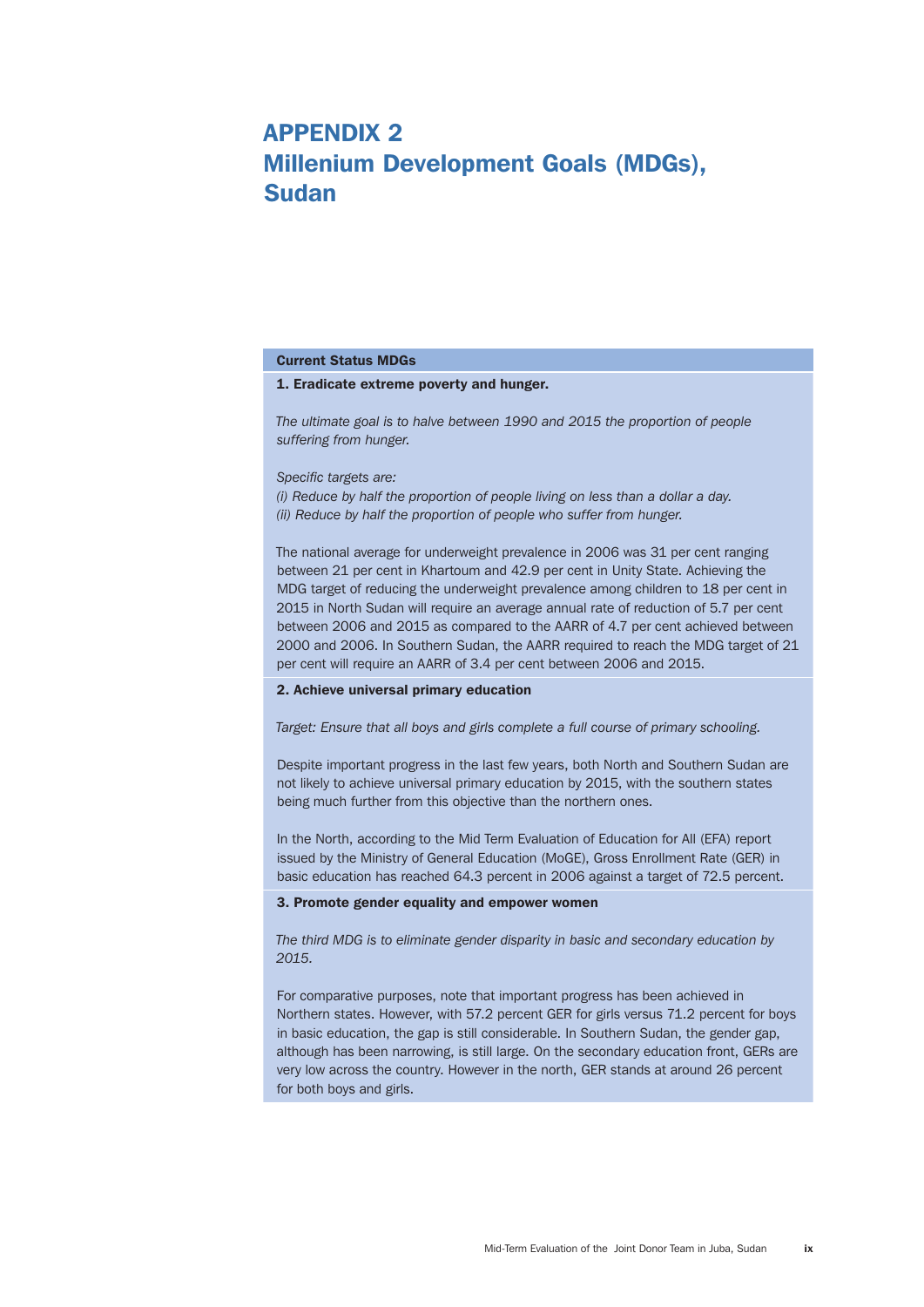#### Current Status MDGs

#### 4. Reduce child mortality

*The target of the 4th MDG is to reduce by two thirds the mortality rate among children*

Though some states of Sudan have made progress in reducing the under-five mortality rate (U5MR), nationally the progress is not on track to meet the MDG target. Meeting the MDG target in regard to U5MR in North Sudan will require an average annual rate of reduction of 9.6 per cent between 2006 and 2015 and the corresponding number for Southern Sudan is 5.3 percent. The national average for U5MR in 2006 was 112 per 1,000 live births ranging between 63 in Gezira State and 192 in Western Equatoria

#### 5. Improve maternal health

*Reduce by three quarters the maternal mortality between 2006 and 2015.*

Since both North and Southern Sudan have an estimated maternal mortality ratio (MMR) of above 550, Sudan can be classified as a country with very high MMR. The estimated average MMR for Sudan as a whole estimated in 2006 (with a reference period 13 years before the survey) was 1,107 per 100,000 live births, ranging from 94 in Northern States to 2,327 per 100,000 live births in Western Equatoria (among the very highest rates recorded anywhere). There has been some progress with regard to the percentage of births attended by skilled health personnel. Meeting this MDG target in North Sudan will require an average annual rate of increase of 2.9 per cent between 2006 and 2015 while in Southern Sudan it will require an average increase of 12.7 per cent. Nationally, the percentage of births attended by skilled health personnel was only 49.2 per cent in 2006 ranging between 19.9 per cent in Northern Bahr El Ghazal to 98.2 per cent in N. Sudan.

#### 6. Combat HIV/AIDS, malaria and other diseases

#### *Targets:*

*Halt and begin to reverse the spread of HIV/AIDS. Halt and begin to reverse the incidence of malaria and other major diseases.*

Sudan has the highest absolute number of people living with HIV in the Middle East and North Africa region with more than half a million (522,720 as per 2008 UNGASS report) people estimated to be infected. There are severe limitations in data on HIV in Sudan, although UNAIDS estimates adult prevalence at 1.6 percent with higher rates found among at-risk population groups such as refugees and sex workers. The percentage of women who knew two of the most effective ways of preventing HIV transmission was also fairly low (8 per cent), ranging from 36 per cent in Central Equatoria State to 0.9 per cent in Sinnar and West Darfur States. Malaria is endemic to all of Southern Sudan and parts of Northern Sudan and is a major cause of morbidity and mortality, particularly among children. There has been some progress in expanding coverage of effective interventions. In 2006, 28 per cent of under-five children slept under an insecticide-treated net, compared to just 2 per cent in 2000. Similarly, in North Sudan it is estimated that 68 per cent of children with fever received an anti-malaria medication in 2006, compared to 23 percent in 2000. With regard to tuberculosis (TB), annual incidence is estimated by WHO to be 242 per 100,000 and coverage of effective treatment (DOTS) is officially reported to be 91 percent of the population, although only 30% of cases are estimated to be detected.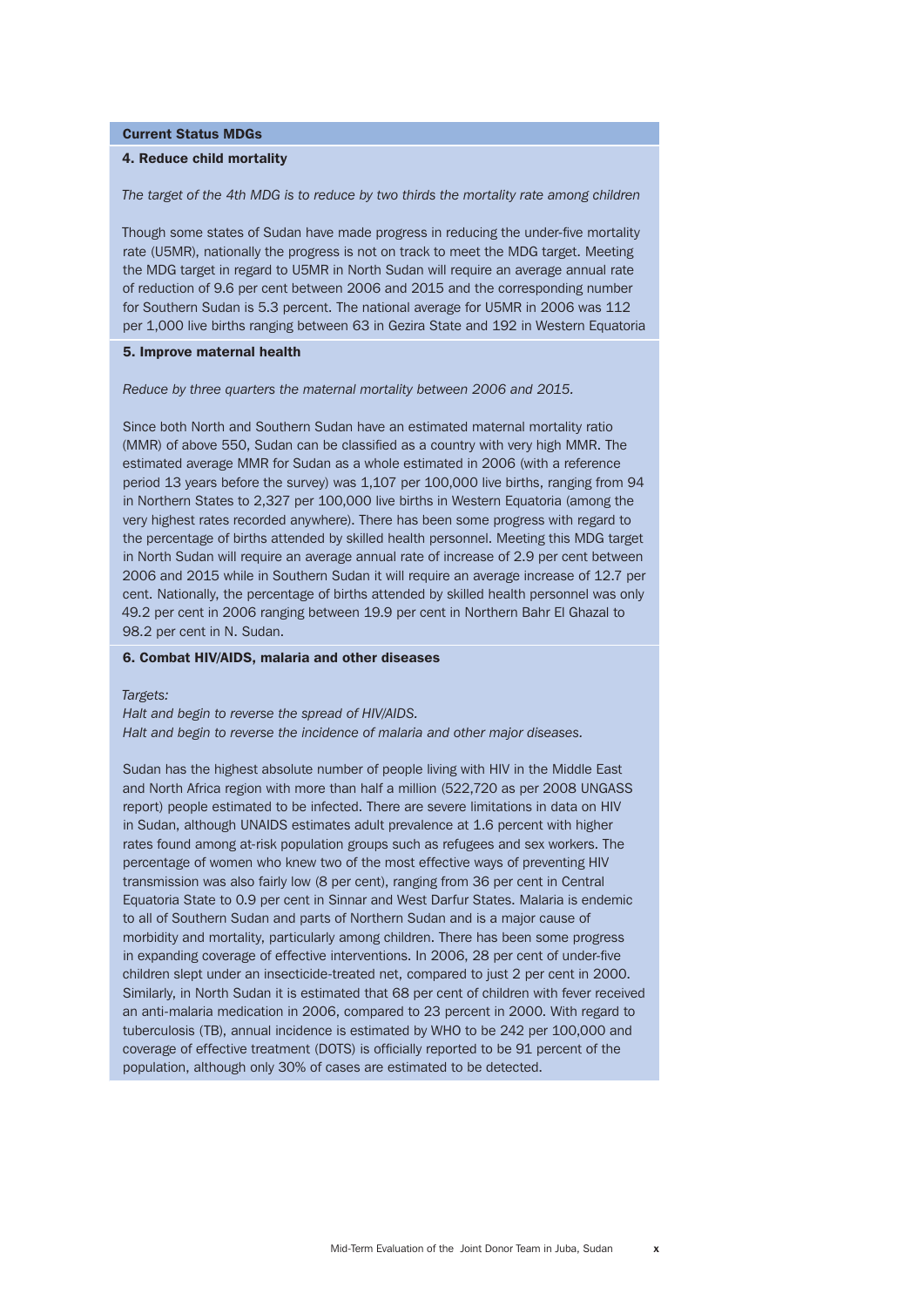Current Status MDGs

#### 7. Ensure environmental sustainability

#### *Targets:*

*Integrate the principles of sustainable development into country policies and programmes; reverse loss of environmental resources. Reduce by half the proportion of people without sustainable access to safe drinking water and basic sanitation. Achieve significant improvement in lives of at least 100million slum dwellers, by 2020.*

With the levels of 1990 taken as the base, no progress has been achieved in regard to the overall coverage of improved drinking water sources and sanitary means of excreta disposal.

There has been some progress in regard rural water supply which was offset by decline in urban water supply coverage. Achieving the MDG target of increasing the coverage of improved sources of drinking water to 85 per cent of the population in North Sudan by 2015 will require an average annual rate of increase in coverage of 4.2 per cent between 2006 and 2015. Achieving the MDG target of increasing the coverage of improved sources of drinking water to 64 per cent of the population in Southern Sudan will require an AARI in coverage of 3.2 per cent between 2006 and 2015.

Achieving the MDG target of increasing the coverage of improved sanitation facilities to 82 per cent in North Sudan by 2015 will require an AARI in coverage of 8.3 per cent between 2006 and 2015 while increasing the coverage of improved sanitation facilities to 58 per cent in Southern Sudan by 2015 will require an AARI in coverage of 27.7 per cent between 2006 and 2015. Nationally 56.1 per cent of the household members were found to be using an improved source of drinking water in 2006, ranging from 80.7 in Sinnar State and 80.3 in in northern Sudan.

Significant progress has been made since 2005 to achieve targets of the MDG in the infrastructural sector:

- More than 2,000 km of roads opened since 2005
- More than 8,000 km of road demined since 2005.
- Juba Hospital renovated
- • GoSS buildings and the Southern Sudan Parliament rehabilitated
- Water supply repairs underway for Juba town

Source: Third Sudan Consortium – Joint Staff Assessment Report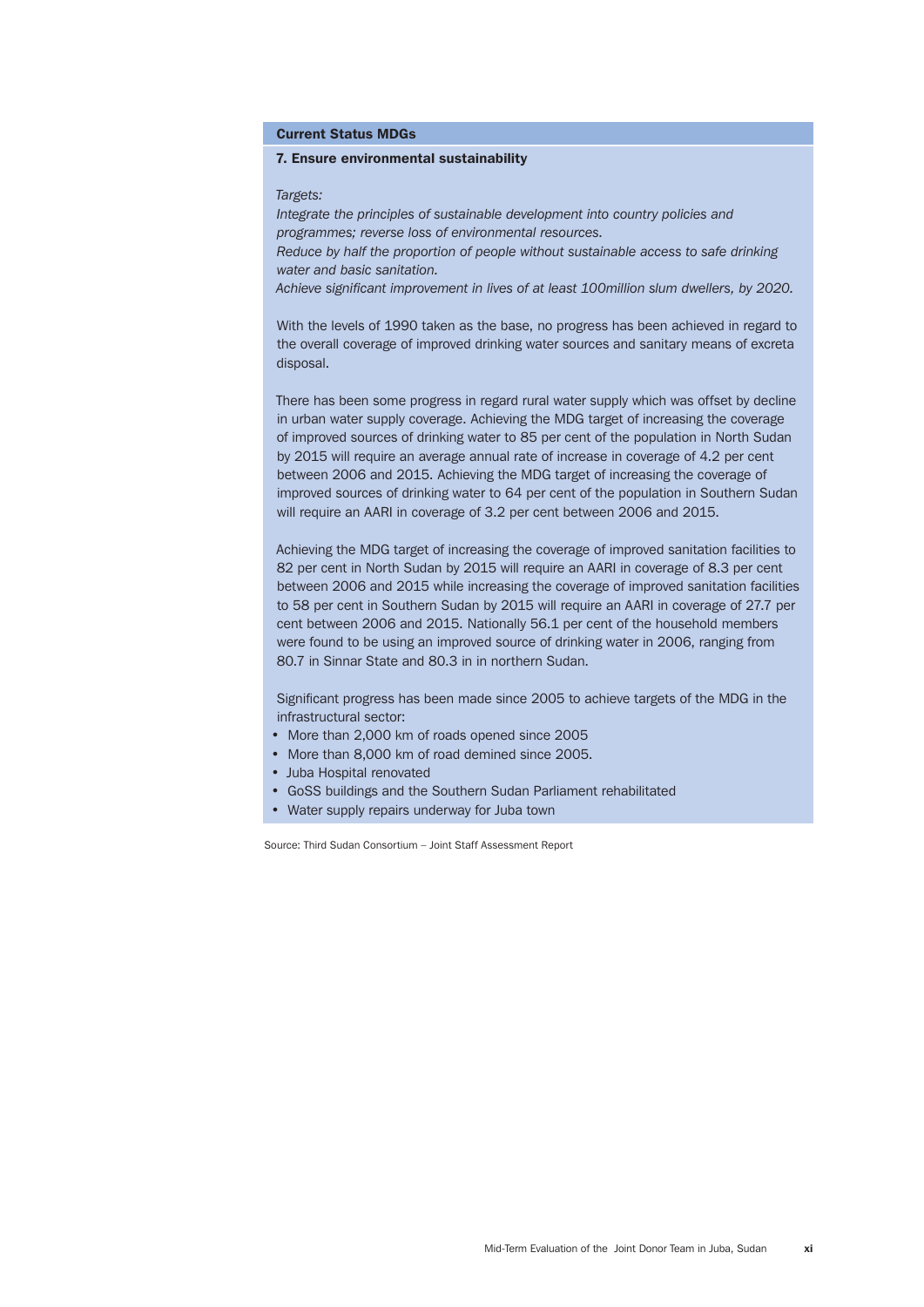# Appendix 3 Survey Monkey Results for Evaluation of Joint Donor Team (JDT), Juba, Sudan

# *Table 1.1*

| <b>Employer of respondent</b>                                   | %     |
|-----------------------------------------------------------------|-------|
| Development diplomatic staff of one of the Joint Donor Partners | 43.1% |
| Another development organisation                                | 25.5% |
| Government of Southern Sudan                                    | 3.9%  |
| Non-Governmental Organisation (nat/int)                         | 17.6% |
| Permanent or temporary staff/consultant to the JDT              | 9.8%  |
| Total                                                           | 51    |

# *Table 1.2*

| Where are you based? | %     |
|----------------------|-------|
| Juba                 | 52.7% |
| Khartoum             | 12.7% |
| <b>Total</b>         | 55    |
| <b>Other</b>         | 34.5% |

# *Table 2.1*

| <b>The Government of</b><br><b>Southern Sudan's</b><br>coordination of Aid | <b>Strongly</b><br>Agree | Agree | <b>Disagree</b> | <b>Strongly</b><br><b>Disagree</b> | <b>Unable to</b><br><b>Comment</b> |
|----------------------------------------------------------------------------|--------------------------|-------|-----------------|------------------------------------|------------------------------------|
|                                                                            | %                        | %     | %               | %                                  | %                                  |
| There is a formalised<br>process for dialogue                              | 11.8%                    | 64.7% | 11.8%           | 0.0%                               | 11.8%                              |
| The government is pro-<br>active                                           | 5.9%                     | 41.2% | 35.3%           | 3.9%                               | 13.7%                              |
| The government is NOT in<br>the driving seat                               | 6.0%                     | 32.0% | 32.0%           | 8.0%                               | 22.0%                              |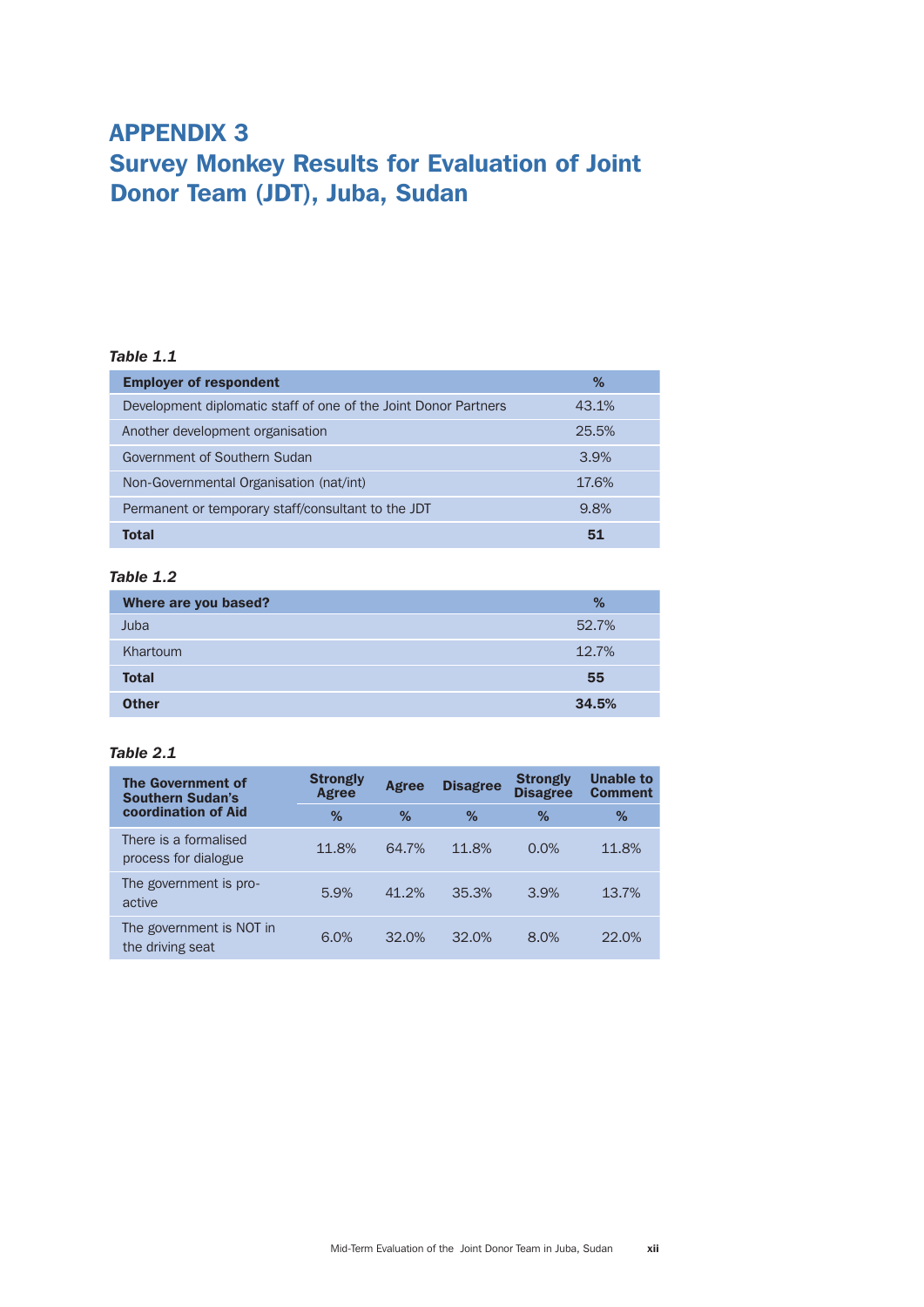# *Table 2.2*

| With regards to capacity<br>development                               | <b>Strongly</b><br>Agree | Agree | <b>Disagree</b> | <b>Strongly</b><br><b>Disagree</b> | <b>Unable to</b><br><b>Comment</b> |
|-----------------------------------------------------------------------|--------------------------|-------|-----------------|------------------------------------|------------------------------------|
|                                                                       | %                        | %     | %               | %                                  | %                                  |
| Weaknesses are being<br>ADDRESSED in public<br>financial management   | 0.0%                     | 51.0% | 19.6%           | 9.8%                               | 19.6%                              |
| Weaknesses are being<br>NEGLECTED in budget<br>planning and execution | 2.0%                     | 23.5% | 49.0%           | 5.9%                               | 19.6%                              |
| Weaknesses are being<br>ADDRESSED in the<br>coordination of aid       | 3.9%                     | 66.7% | 9.8%            | 2.0%                               | 17.6%                              |

# *Table 2.3*

| Has the JDT helped to<br>strengthen government<br>capacity in the following<br>areas | <b>Strongly</b><br>Agree | Agree | <b>Disagree</b> | <b>Strongly</b><br><b>Disagree</b> | <b>Unable to</b><br><b>Comment</b> |
|--------------------------------------------------------------------------------------|--------------------------|-------|-----------------|------------------------------------|------------------------------------|
|                                                                                      | %                        | %     | %               | %                                  | %                                  |
| <b>Public Sector Management</b>                                                      | 0.0%                     | 52.9% | 21.6%           | 0.0%                               | 25.5%                              |
| Education                                                                            | 0.0%                     | 13.7% | 43.1%           | 2.0%                               | 41.2%                              |
| Health                                                                               | 10.0%                    | 40.0% | 18.0%           | 2.0%                               | 30.0%                              |
| Governance                                                                           | 3.9%                     | 45.1% | 19.6%           | 2.0%                               | 29.4%                              |
| Rule of Law                                                                          | 3.9%                     | 39.2% | 23.5%           | 2.0%                               | 31.4%                              |
| Accountability                                                                       | 0.0%                     | 51.0% | 21.6%           | 0.0%                               | 27.5%                              |
| <b>Budget Planning</b>                                                               | 13.7%                    | 51.0% | 13.7%           | 0.0%                               | 21.6%                              |
| Coordination of Aid (in the<br>capacity of donor mapping)                            | 10.0%                    | 70.0% | 8.0%            | 2.0%                               | 10.0%                              |
| <b>Other</b>                                                                         |                          |       |                 |                                    |                                    |

# *Table 2.4*

| Do you agree or disagree<br>with the following                                      | <b>Strongly</b><br>Agree | Agree | <b>Disagree</b> | <b>Strongly</b><br><b>Disagree</b> | <b>Unable to</b><br><b>Comment</b> |
|-------------------------------------------------------------------------------------|--------------------------|-------|-----------------|------------------------------------|------------------------------------|
|                                                                                     | %                        | %     | ℅               | %                                  | %                                  |
| The JDT has helped<br>to Strengthen donor<br>alignment with GoSS<br><b>POLICIES</b> | 7.8%                     | 58.8% | 13.7%           | 2.0%                               | 17.6%                              |
| The JDT has helped to<br>strengthen donor alignment<br>with GoSS SYSTEMS            | 3.9%                     | 47.1% | 25.5%           | $0.0\%$                            | 23.5%                              |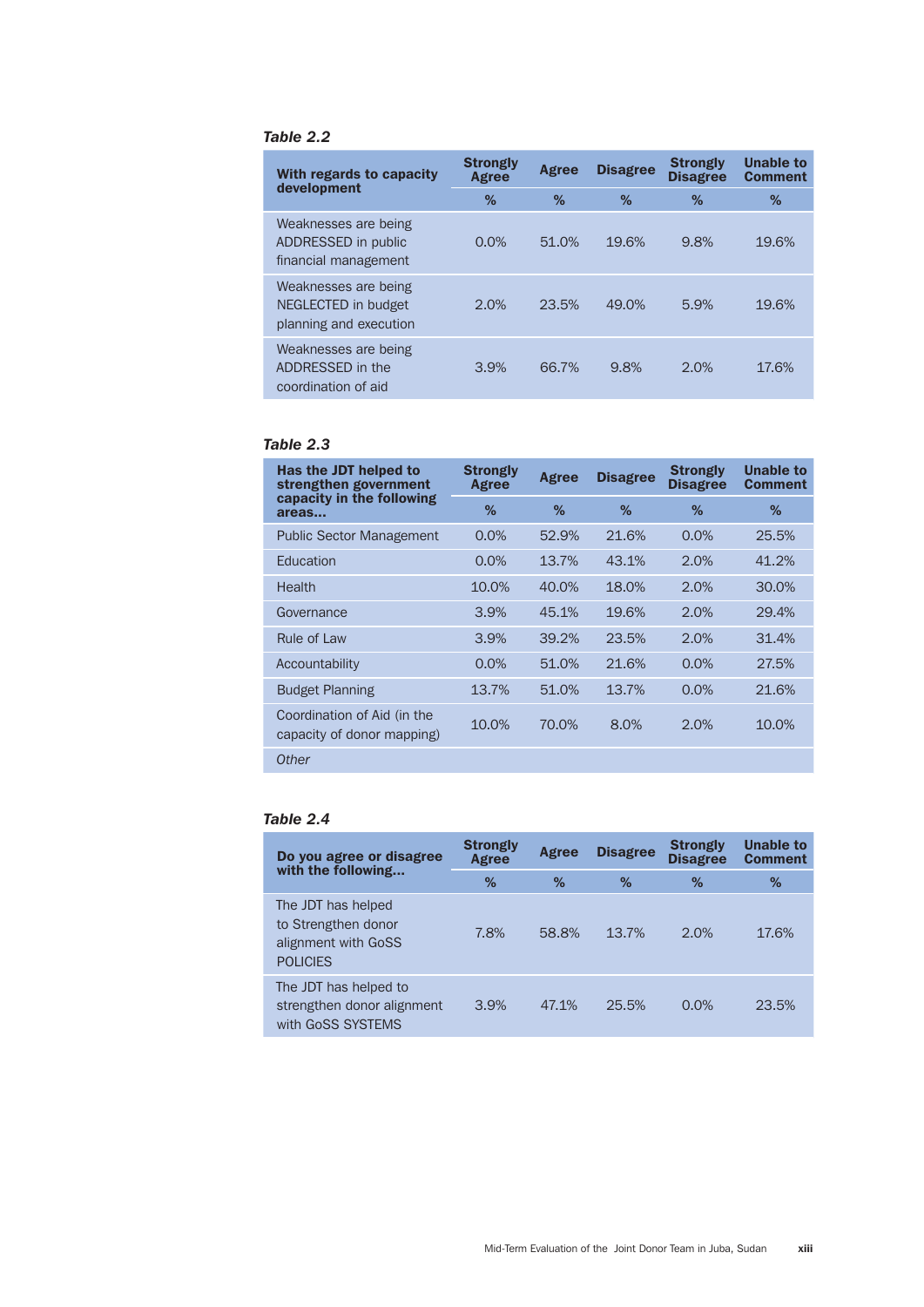# *Table 3.1*

| Has the JDT helped strengthen donor coordination among the<br><b>Joint Donor Partners?</b> | %     |
|--------------------------------------------------------------------------------------------|-------|
| Yes                                                                                        | 82.6% |
| N <sub>o</sub>                                                                             | 17.4% |
| <b>Total</b>                                                                               | 46    |

#### *Table 3.2*

| If 'Yes' do you feel that<br>the JDT has helped<br>strengthen donor<br>coordination among the | <b>Strongly</b><br>Agree | Agree | <b>Disagree</b> | <b>Strongly</b><br><b>Disagree</b> | <b>Unable to</b><br><b>Comment</b> |
|-----------------------------------------------------------------------------------------------|--------------------------|-------|-----------------|------------------------------------|------------------------------------|
| <b>Joint Donor Partners</b><br>through the following<br>means?                                | %                        | ℅     | $\%$            | %                                  | %                                  |
| Through shared analysis                                                                       | 9.3%                     | 58.1% | 16.3%           | 2.3%                               | 14.0%                              |
| Through joint donor<br>missions                                                               | 0.0%                     | 27.9% | 37.2%           | 11.6%                              | 23.3%                              |
| Through joint programming                                                                     | 2.4%                     | 33.3% | 31.0%           | 7.1%                               | 26.2%                              |
| Through strengthening of<br>partnership working                                               | 11.6%                    | 67.4% | 2.3%            | 2.3%                               | 16.3%                              |
| Other                                                                                         |                          |       |                 |                                    |                                    |

# *Table 3.3*

| Has the JDT helped<br>strengthen donor<br>coordination among other<br>donors who are not one<br>of the core partners? (e.g.<br>bilaterals, multilaterals,<br>funds, UN) | <b>Strongly</b><br>Agree | <b>Agree</b> | <b>Disagree</b> | <b>Strongly</b><br><b>Disagree</b> | <b>Unable to</b><br><b>Comment</b> |
|-------------------------------------------------------------------------------------------------------------------------------------------------------------------------|--------------------------|--------------|-----------------|------------------------------------|------------------------------------|
|                                                                                                                                                                         | %                        | %            | %               | %                                  | %                                  |
| Through shared analysis                                                                                                                                                 | 4.3%                     | 48.9%        | 19.1%           | 2.1%                               | 25.5%                              |
| Through joint donor<br>missions                                                                                                                                         | $0.0\%$                  | 23.4%        | 36.2%           | 6.4%                               | 34.0%                              |
| Through joint programming                                                                                                                                               | 4.3%                     | 21.3%        | 38.3%           | 2.1%                               | 34.0%                              |
| Through strenthened<br>partnership working                                                                                                                              | 10.6%                    | 44.7%        | 17.0%           | 2.1%                               | 25.5%                              |
|                                                                                                                                                                         |                          |              |                 |                                    |                                    |

*Other*

Especially regarding MDTF

Through proactive participation in coordination fora.

The MDTF and the above mentioned SPA are examples where the JDT on the ground has had a major impact on donor coordination and harminization. This role has been undervalued by the Embassies and DFID in khartoum and in the capitals

"Joint programming" = establishing Sudan Recovery Fund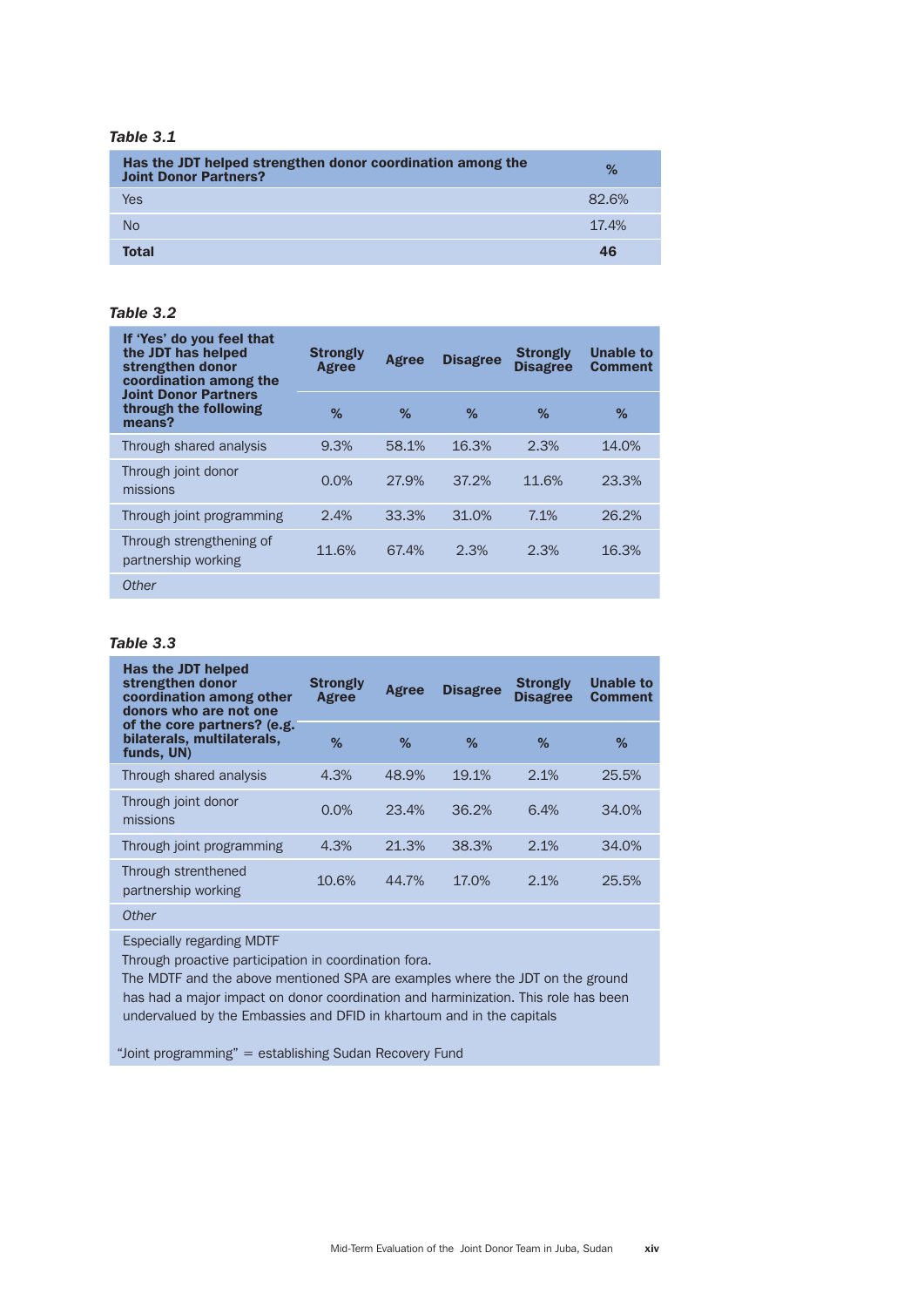# *Table 3.4*

| Do you agree with the                                                                                | <b>Strongly</b><br>Agree | Agree | <b>Disagree</b> | <b>Strongly</b><br><b>Disagree</b> | <b>Unable to</b><br><b>Comment</b> |
|------------------------------------------------------------------------------------------------------|--------------------------|-------|-----------------|------------------------------------|------------------------------------|
| following statements?                                                                                | %                        | %     | %               | %                                  | %                                  |
| The JDT has contributed to<br>improving effective planning<br>and allocation of resources<br>by GoSS | 8.3%                     | 54.2% | 16.7%           | 2.1%                               | 18.8%                              |
| The JDT has contributed to<br>the use of results-oriented<br>frameworks                              | 0.0%                     | 38.3% | 25.5%           | 0.0%                               | 36.2%                              |
| The JDT has helped<br>to reinforce mutual<br>accountability                                          | 2.1%                     | 45.8% | 20.8%           | 0.0%                               | 31.3%                              |

# *Table 3.5*

| Has the JDT helped to<br>improve the delivery | <b>Strongly</b><br>Agree | Agree | <b>Disagree</b> | <b>Strongly</b><br><b>Disagree</b> | <b>Unable to</b><br><b>Comment</b> |
|-----------------------------------------------|--------------------------|-------|-----------------|------------------------------------|------------------------------------|
| of any of the following<br>programmes?        | ℅                        | %     | ℅               | %                                  | %                                  |
| Multi-Donor Trust Funds<br>(MDTF)             | 22.9%                    | 58.3% | 4.2%            | 4.2%                               | 10.4%                              |
| <b>Capacity Building Trust</b><br>Fund (CBTF) | 14.6%                    | 45.8% | 4.2%            | 2.1%                               | 33.3%                              |
| Common Humanitarian<br>Fund (CHF)             | 6.3%                     | 18.8% | 16.7%           | 6.3%                               | 52.1%                              |
| Basic Services Fund (BSF)                     | 6.4%                     | 29.8% | 12.8%           | 4.3%                               | 46.8%                              |
| Strategic Partnership<br>Arrangement (SPA)    | 4.2%                     | 18.8% | 10.4%           | 0.0%                               | 66.7%                              |
| Sudan Recovery Fund (SRF)                     | 8.3%                     | 22.9% | 8.3%            | 8.3%                               | 52.1%                              |

# *Table 3.6*

| Do you agree with the<br>following statements?                                                                 | <b>Strongly</b><br>Agree | Agree | <b>Disagree</b> | <b>Strongly</b><br><b>Disagree</b> | <b>Unable to</b><br><b>Comment</b> |
|----------------------------------------------------------------------------------------------------------------|--------------------------|-------|-----------------|------------------------------------|------------------------------------|
|                                                                                                                | %                        | %     | %               | %                                  | %                                  |
| The JDT has contributed to<br>better quality of aid                                                            | 8.3%                     | 54.2% | 29.2%           | 2.1%                               | 6.3%                               |
| The JDT provides an<br>effective model for<br>integration of donor<br>programmes                               | 10.4%                    | 45.8% | 25.0%           | 6.3%                               | 12.5%                              |
| The JDT is an effective<br>way of harmonising donor<br>programmes in a post<br>conflict, fragile state setting | 10.4%                    | 39.6% | 22.9%           | 10.4%                              | 16.7%                              |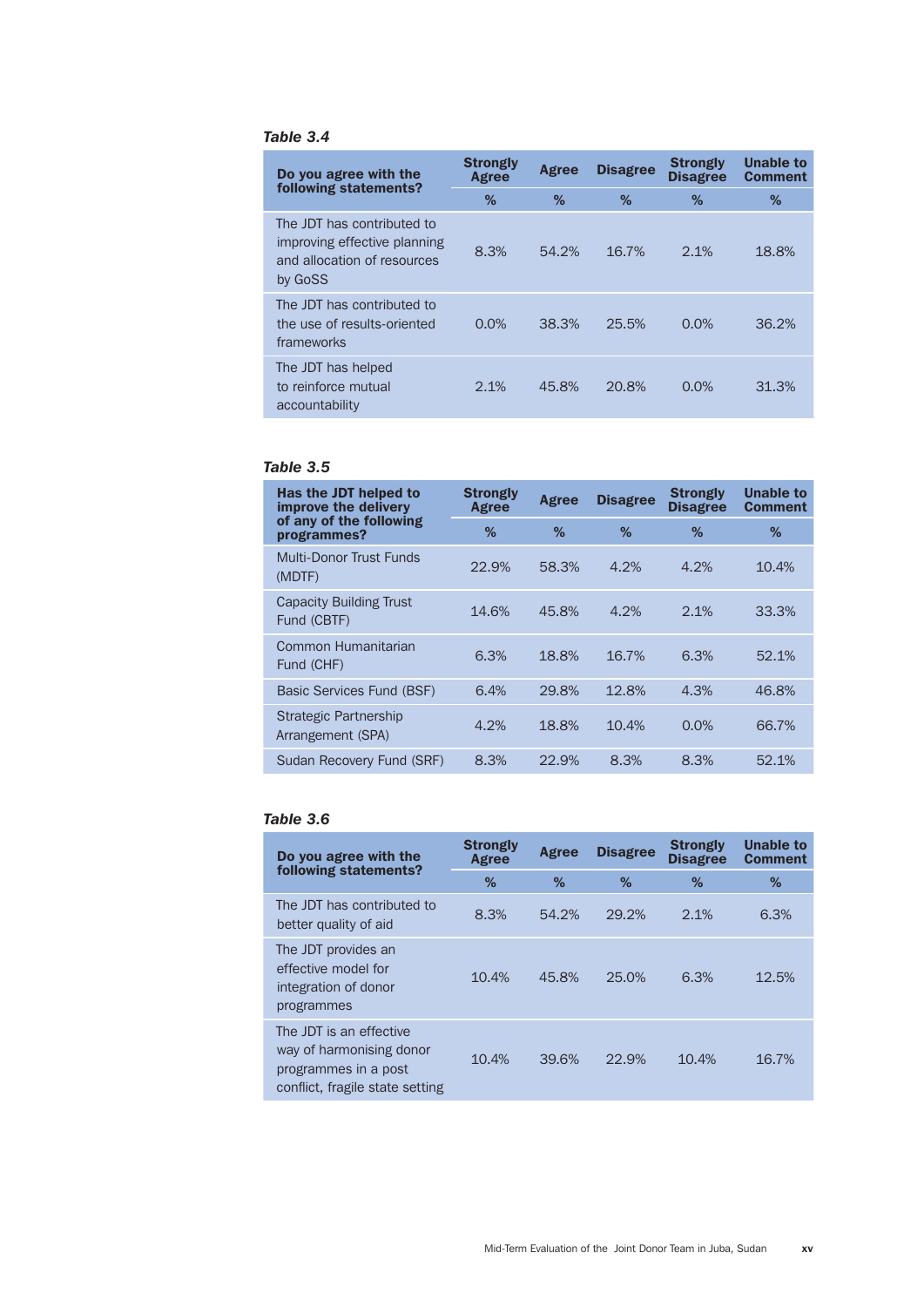# *Table 4.1*

| <b>Order of sectors</b><br>according to the<br>greatest contribution<br>by the JDT | 1.<br>Greatest<br>contri-<br>bution | $\overline{2}$ | 3                 | $\boldsymbol{4}$        | 5           | 6       | 7. Least<br>contri-<br><b>bution</b> |
|------------------------------------------------------------------------------------|-------------------------------------|----------------|-------------------|-------------------------|-------------|---------|--------------------------------------|
|                                                                                    | %                                   | $\%$           | %                 | %                       | %           | %       | %                                    |
| <b>Security Sector Reform</b>                                                      | 0.0%                                | 3.6%           | 7.1%              | 3.6%                    | 21.4% 14.3% |         | 50.0%                                |
| Governance                                                                         | 18.8%                               |                |                   | 21.9% 15.6% 25.0% 12.5% |             | 3.1%    | 3.1%                                 |
| Rule of Law                                                                        | 7.4%                                |                | 25.9% 14.8% 25.9% |                         | 11.1%       | 7.4%    | 7.4%                                 |
| Health                                                                             | 27.6%                               | 10.3%          | 27.6%             | 6.9%                    | 3.4%        | 13.8%   | 10.3%                                |
| Accountability                                                                     | 17.9%                               | 7.1%           | 28.6%             | 10.7%                   | 7.1%        | 14.3%   | 14.3%                                |
| <b>Public Sector</b><br>Management Reform                                          | 54.8%                               | 25.8%          | 3.2%              | 6.5%                    | 6.5%        | $0.0\%$ | 3.2%                                 |
| Humanitarian Affairs                                                               | 3.8%                                | 11.5%          | 3.8%              | 7.7%                    | 23.1%       | 30.8%   | 19.2%                                |

# *Table 4.2*

| <b>Partnership</b><br>working and the                                                                       | <b>Strongly</b><br>Agree | Agree | <b>Disagree</b> | <b>Strongly</b><br><b>Disagree</b> | <b>Unable to</b><br><b>Comment</b> | <b>Total</b>   |
|-------------------------------------------------------------------------------------------------------------|--------------------------|-------|-----------------|------------------------------------|------------------------------------|----------------|
| <b>Joint Donors</b>                                                                                         | %                        | %     | %               | %                                  | %                                  | $\overline{ }$ |
| There is a high level<br>of trust among the<br><b>Joint Donor Partners</b>                                  | 6.4%                     | 42.6% | 31.9%           | 0.0%                               | 19.1%                              | 47             |
| The Joint Donor<br>Partners share the<br>same objectives and<br>values                                      | 4.3%                     | 55.3% | 27.7%           | 2.1%                               | 10.6%                              | 47             |
| The bilateral<br>programmes of the<br><b>Joint Donor Partners</b><br>are well harmonised<br>with each other | $0.0\%$                  | 19.1% | 42.6%           | 10.6%                              | 27.7%                              | 47             |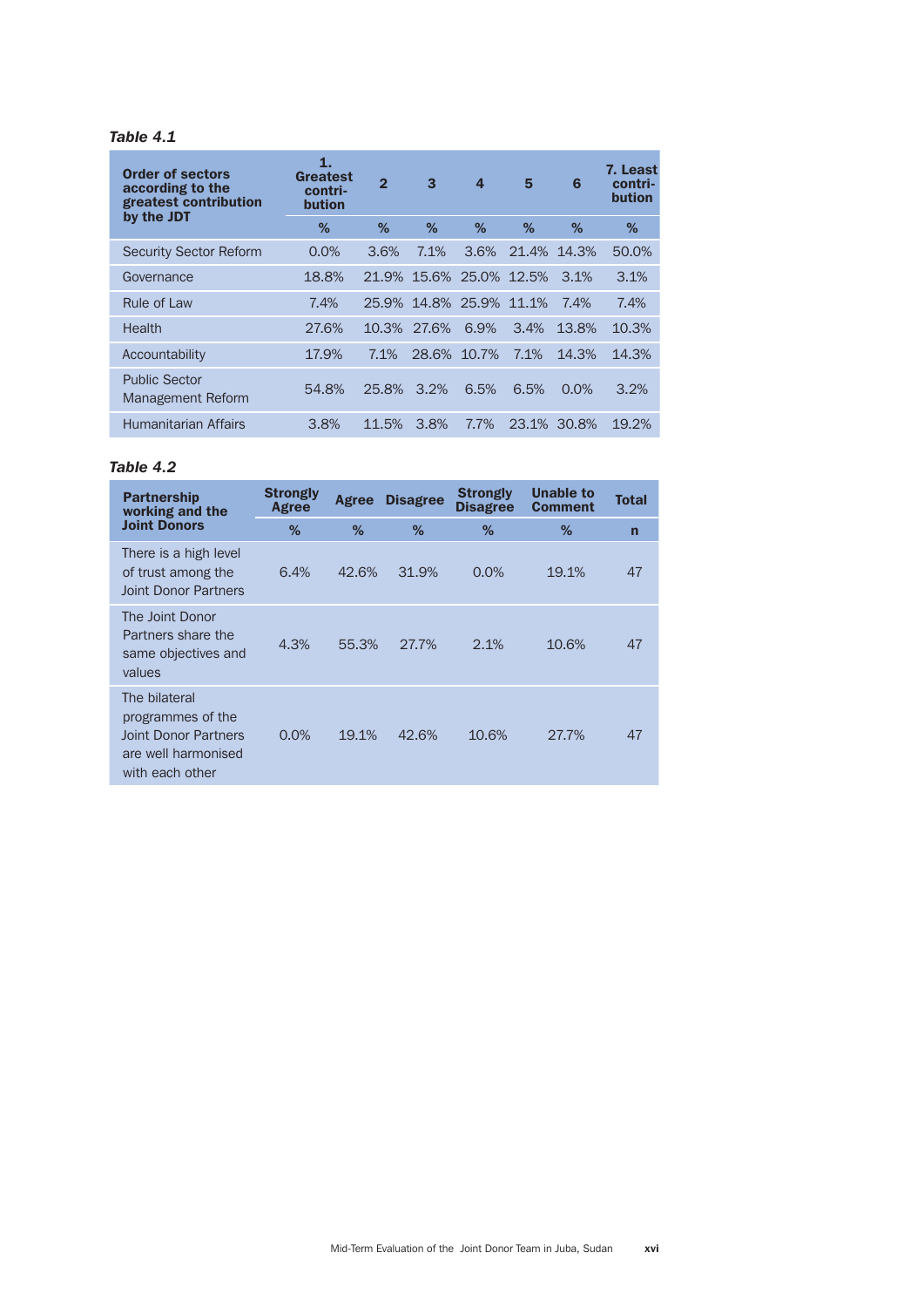# Appendix 4 List of Interviewees

# People interviewed in Sudan

| <b>Name</b>                              | <b>Institution/Role</b>                                                                        |
|------------------------------------------|------------------------------------------------------------------------------------------------|
| Ajawin, James Tipo<br>Akol               | DG Capacity Building Unit, Min of Labour, Public Service &<br>Human Resource Development, GoSS |
| Ahluwalia, Sanjeev<br>S.                 | Senior Public Sector Specialist, World Bank                                                    |
| Ali, George                              | Deputy Director for Partner relations, Ministry of Education,<br>GoSS                          |
| Anestad, Malfrid                         | Humanitarian Advisor and Deputy Head of Office JDT, Juba                                       |
| Baxter, Johnny                           | DFID, Khartoum, Deputy Head                                                                    |
| Baller, Carola                           | Ministry of Foreign Affairs, the Netherlands, Political Officer,<br>Khartoum/Juba              |
| Bhurtel, Shyam K.                        | Senior Governance Advisor/Team Leader, UNDP                                                    |
| Biongding Deng,<br>Luka                  | Minister of Presidential Affairs, GoSS                                                         |
| Blood, Daniel                            | Second Secretary, CIDA, Khartoum                                                               |
| Carpy, Jim                               | DFID, Head of Operations, Khartoum                                                             |
| Clarke, Laurence                         | Manager Southern Sudan Program and Juba Office, World<br><b>Bank</b>                           |
| Cockburn, Eleanor                        | Ministry of Finance and Economic Planning, ODI Fellow, Juba                                    |
| Crowley, Peter                           | Director, UNICEF, Southern Sudan, Juba                                                         |
| Dandan, Chris                            | USAID, Juba                                                                                    |
| Davies, Fiona                            | Ministry of Finance and Economic Planning, Advisor, Juba                                       |
| Dibba, Momodou                           | Programme Manager, UNDP South Sudan                                                            |
| Einarsdotter, Helga                      | Adviser, Royal Norwegian Consulate General, Juba                                               |
| Fleuret, Patrick                         | Mission Director, USAID, Juba                                                                  |
| Foster, Kate                             | IRC, Juba                                                                                      |
| Frisby, Charles                          | Programme Manager, Norwegion People's Aid Sudan<br>Programme, Juba                             |
| Gaere, Liz                               | Head of Office, JDT, Juba                                                                      |
| Gebre, Getahun                           | Senior Operations Officer, Human Development, Juba                                             |
| Gressly, David                           | Head of UN-MIS/UNRCHO, Juba                                                                    |
| Ferdinand von<br>Habsburg-<br>Lothringen | Technical Advisor Peace and Development Strategic Advisory<br>Team, UNDP, Juba                 |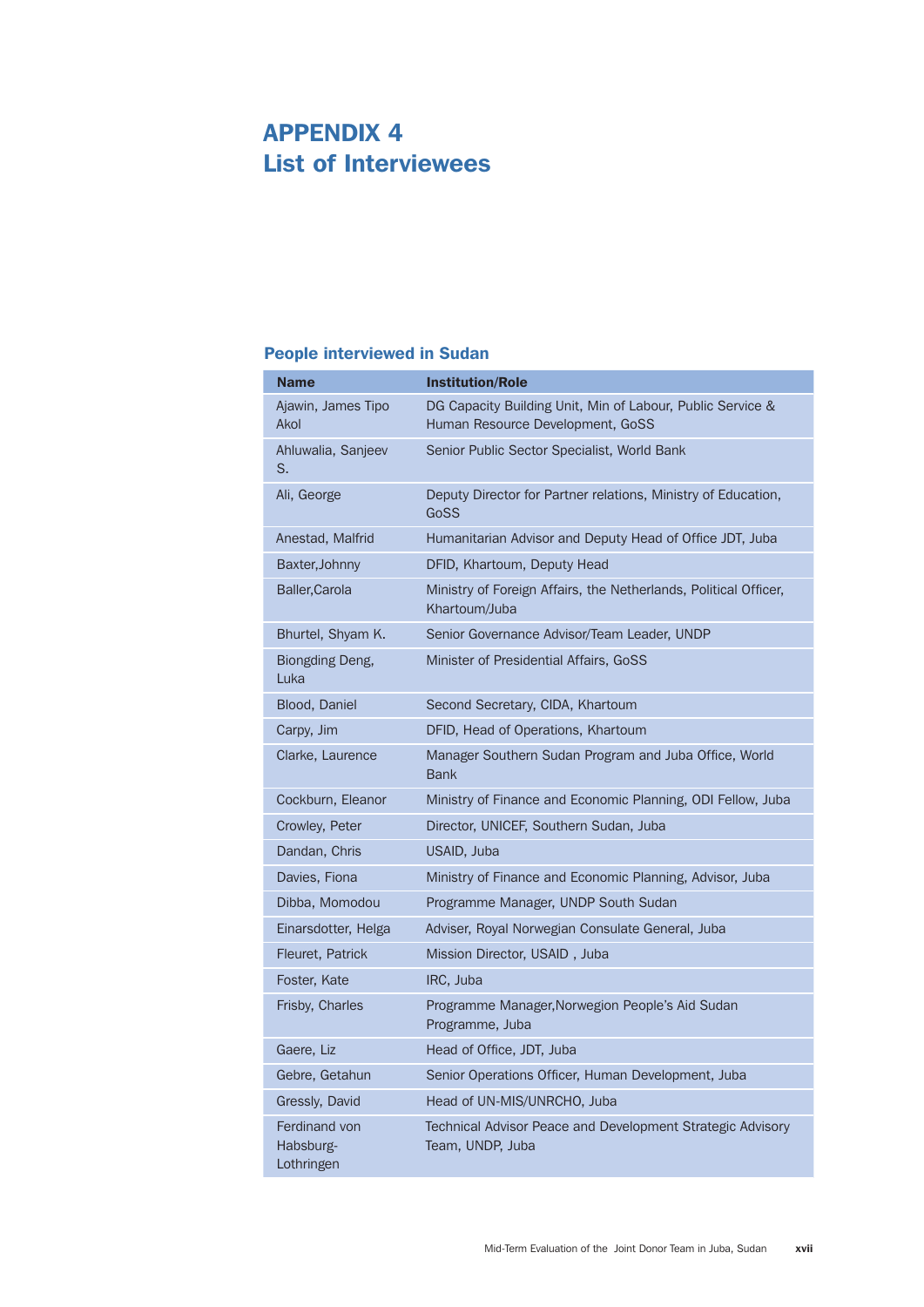| Name                    | <b>Institution/Role</b>                                                       |
|-------------------------|-------------------------------------------------------------------------------|
| Hart, Tom               | ODI fellow, Ministry of Finance and Economic Planning, Juba                   |
| Hayden Smith, Tim       | <b>PACT</b>                                                                   |
| Herring, Benght         | Head Basic Services Team, JDT                                                 |
| Johansen, Heidi         | Consul of Norway, Juba                                                        |
| Khan, Shamima           | Former Head World Bank, Juba                                                  |
| Kolaas, Jan             | Area Manager, Norwegian Refugee Council,                                      |
| Kumar, Anil             | Programme Specialist, Governance Unit, UNDP, Juba                             |
| Laan, van der<br>Corina | Deputy Head of Mission, Royal Netherlands Embassy,<br>Khartoum                |
| Lang, Catriona          | Head of Mission, DFID Khartoum                                                |
| Lelliot, David          | FCO, Juba                                                                     |
| Lewis, Chris            | Sector Specialist, Tear Fund, Juba                                            |
| Louwes, Klaziena        | Team leader, Basic Services Fund, Juba                                        |
| Dr Olivia               | Director General, Health Systems & Planning Ministry of<br>Health, GoSS       |
| Dr Baba                 | Director General External Assistance and Coordination, GoSS                   |
| Oldmeadow, Emily        | Head EC Juba                                                                  |
| Mabiour, Moses          | Ministry of Finance and Economic Planning, Head of Aid-<br>Coordination, GoSS |
| Mahiuddin, Abu<br>Zafor | Faculty member, BRAC Southern Sudan                                           |
| Meirik, Peter           | Embassy of Sweden, Khartoum                                                   |
| Monywiir, Arop Kuol     | Under-Secretary, Ministry of Health, GoSS                                     |
| Moore, Steve            | Malaria Consortium                                                            |
| Pechaczek, Marisia      | JDT, Governance and Rule of Law advisor                                       |
| Phillips, Melissa       | NGO Secretariat, NGO Forum                                                    |
| Riak, Pauline           | Commissioner, Southern Sudan Anti-Corruption Commission,<br>GoSS              |
| Sadiki, Anselme         | Programme Specialist, Southern Sudan                                          |
| Seif Leleu              | <b>World Vision</b>                                                           |
| Sisto, Otim             | DG Planning, Ministry of Education, GoSS                                      |
| Sorensen, Karin         | Embassy of Denmark, Head of Office, Khartoum                                  |
| Taylor, Richard         | Policy Officer, JDT                                                           |
| Thu, Linda              | Norwegian People's Aid, Acting Head and Development<br>Programme Manager      |
| Tisa, Agrey             | Undersecretary, Ministry of Finance and Economic Planning,<br>GoSS            |
| Thorkildsen, Fritjof    | Ambassador of Norway, Khartoum                                                |
| Thompson, Graham        | DFID, Security Advisor, Khartoum                                              |
| Vrey, Wally,            | Head of UN-DDR                                                                |
| Watba, Utem,            | Director of Development Partners, Ministry of Education,<br>GoSS              |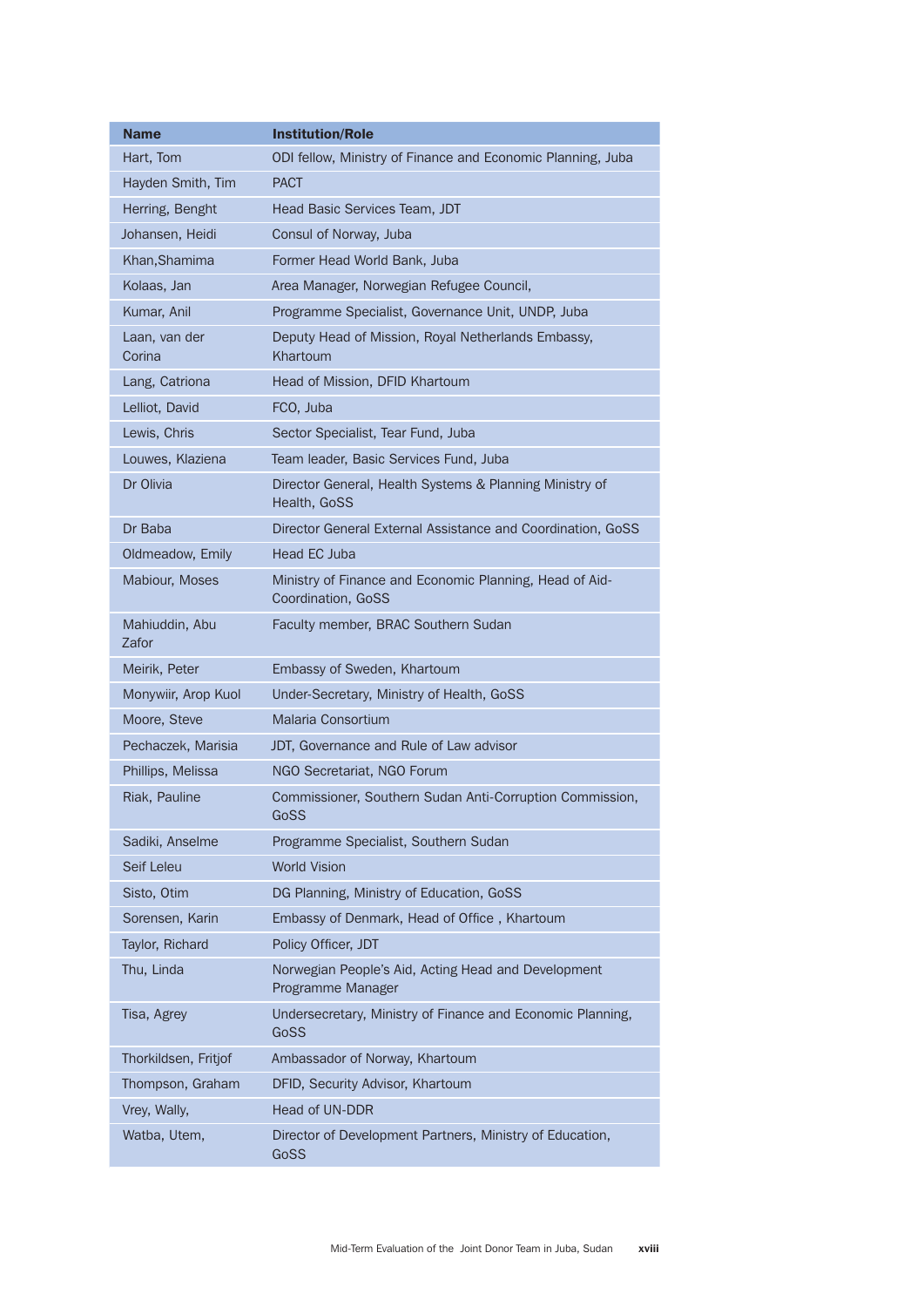| <b>Name</b>                  | <b>Institution/Role</b>                                                                         |
|------------------------------|-------------------------------------------------------------------------------------------------|
| Wildig, Zoe                  | Embassy of Denmark, Khartoum, Counselor                                                         |
| Yankey, Frederick            | Senior Financial Management Specialist, World Bank                                              |
| Young, Nigel                 | HSP Programme Representative Humanitarian Department,<br><b>OXFAM</b>                           |
| Jerome, Dr Mark<br>Zangabeyo | Under Secretary, Ministry of Labour, Public Service & Human<br><b>Resource Development GoSS</b> |

# People interviewed over the phone (per organisation)

| <b>Name</b>                       | <b>Function</b>                                                                        |
|-----------------------------------|----------------------------------------------------------------------------------------|
| <b>Laurent Charette</b>           | Director Sudan Programme, CIDA                                                         |
| Christina Green                   | Senior Development Officer Sudan, CIDA                                                 |
| David Ross                        | Senior Development Officer Sudan, CIDA                                                 |
| <b>Birger Frederikson</b>         | Africa Department, MFA Denmark                                                         |
| Anders Karlsen                    | Africa Department, MFA Denmark                                                         |
| Irma van Dueren                   | Coordinator Sudan, Peace Building and Stabilisation Unit, MFA<br><b>Netherlands</b>    |
| Lisette den Breems                | Senior Policy Advisor Sudan, Peace Building and Stabilisation<br>Unit, MFA Netherlands |
| Anna Schilizzi                    | Policy Advisor Sudan, Peace Building and Stabilisation Unit,<br><b>MFA Netherlands</b> |
| Wepke Kingma                      | Former Director of the Africa Department, MFA Netherlands                              |
| Jos van Aggelen                   | Former member of the Management Audit Team, MFA<br><b>Netherlands</b>                  |
| <b>Anne Strand</b>                | Former Africa Department, MFA Norway                                                   |
| <b>Elin Eikeland</b>              | Africa Department, MFA Norway                                                          |
| Hans-Jacob<br>Frydenlund          | Director Africa Department, MFA Norway                                                 |
| Sissel Hodne Steen                | Former NORAD advisor at the Norwegian Embassy in<br>Khartoum                           |
| Stein Erik Horjen                 | Peace, Gender and Democracy Department, NORAD                                          |
| Jane Haycock                      | Head, Sudan Unit FCO/DFID                                                              |
| <b>Helen Faulkner</b>             | Sudan Unit FCO/DFID                                                                    |
| David Fish                        | Director Sub-Sahara Africa, DFID                                                       |
| Roger Wilson                      | Former member of Management Audit Team, DFID                                           |
| Per Karlsson                      | Former Africa Department, MFA Sweden                                                   |
| Michael Fruhling                  | Africa Department, MFA Sweden                                                          |
| Hanna Sundberg                    | Africa Department, SIDA                                                                |
| Sarah Pantuliano                  | Sudan Watcher, ODI London                                                              |
| <b>Hilde Frafjord</b><br>Johanson | Former Minister of International Development, Norway                                   |
| Agnes van Ardenne                 | Former Minister of International Development, the<br><b>Netherlands</b>                |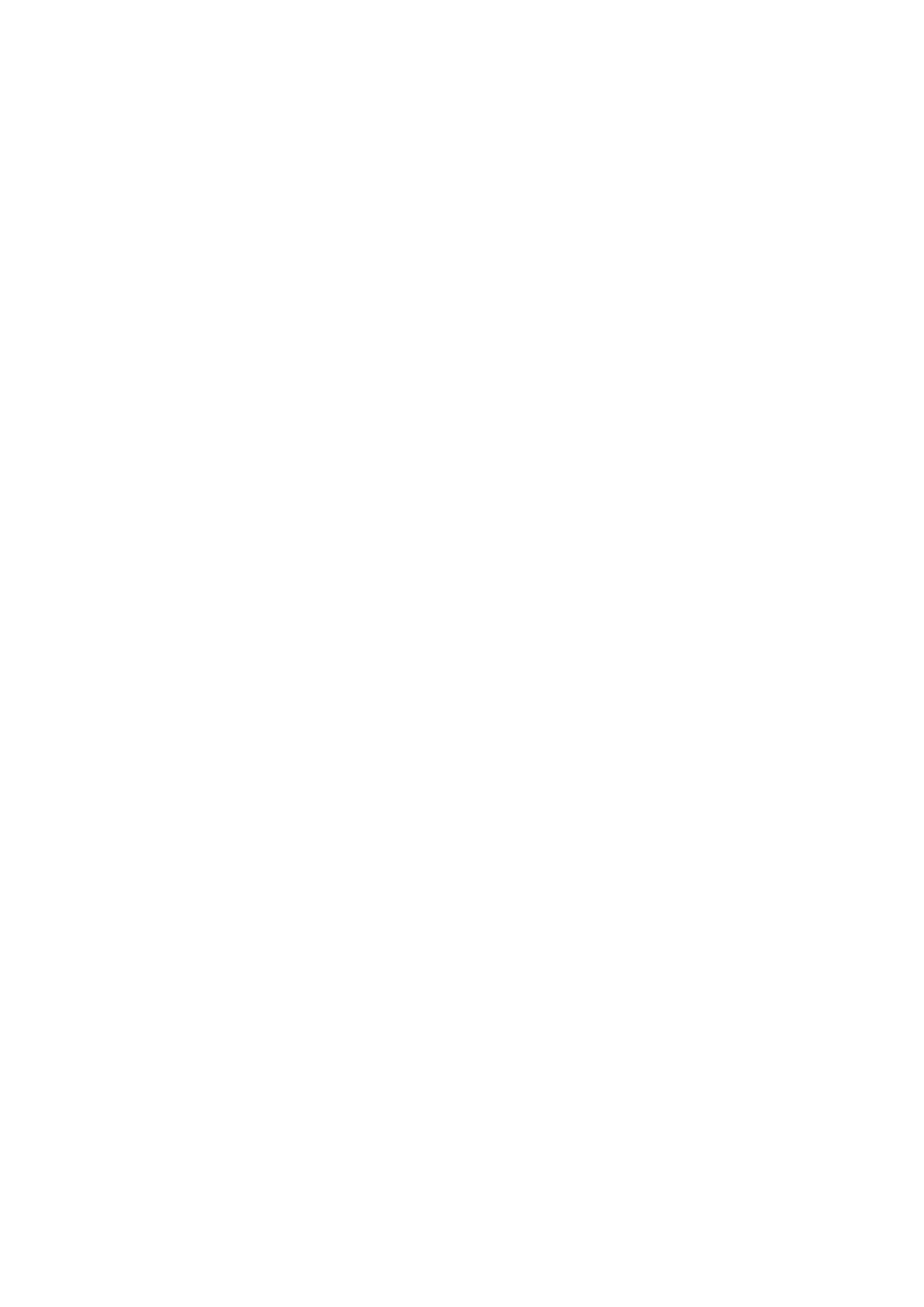#### EVALUATION REPORTS

- 5.95 Integration of Environmental Concerns into Norwegian Bilateral Development Assistance: Policies and Performance
- 1.96 NORAD's Support of the Remote Area Development Programme (RADP) in Botswana
- 2.96 Norwegian Development Aid Experiences. A Review of Evaluation Studies 1986–92
- 3.96 The Norwegian People's Aid Mine Clearance Project in Cambodia
- Democratic Global Civil Governance Report of the 1995 Benchmark Survey of NGOs
- 5.96 Evaluation of the Yearbook "Human Rights in Developing Countries"
- 1.97 Evaluation of Norwegian Assistance to Prevent and Control HIV/AIDS 2.97 «Kultursjokk og Korrektiv» Evaluering av UD/NORADs Studiereiser for Lærere
- 3.97 Evaluation of Decentralisation and Development<br>4.97 Evaluation of Norwegian Assistance to Peace, Re
- Evaluation of Norwegian Assistance to Peace, Reconciliation and Rehabilitation in Mozambique
- 
- 5.97 Aid to Basic Education in Africa Opportunities and Constraints 6.97 Norwegian Church Aid's Humanitarian and Peace-Making Work in Mali 7.97 Aid as a Tool for Promotion of Human Rights and Democracy:
- What can Norway do?
- 8.97 Evaluation of the Nordic Africa Institute, Uppsala 9.97 Evaluation of Norwegian Assistance to Worldview International
- Foundation
- 10.97 Review of Norwegian Assistance to IPS 11.97 Evaluation of Norwegian Humanitarian Assistance to the Sudan
- 12.97 Cooperation for Health DevelopmentWHO's Support to Programmes at Country Level
- 1.98 "Twinning for Development". Institutional Cooperation between Public
- Institutions in Norway and the South 2.98 Institutional Cooperation between Sokoine and Norwegian Agricultural Universities
- 3.98 Development through Institutions? Institutional Development Promoted by Norwegian Private Companies and Consulting Firms
- 4.98 Development through Institutions? Institutional Development Promoted by Norwegian Non-Governmental Organisations 5.98 Development through Institutions? Institutional Developmentin
- Norwegian Bilateral Assistance. Synthesis Report
- 6.98 Managing Good Fortune Macroeconomic Management and the Role of Aid in Botswana
- 7.98 The World Bank and Poverty in Africa
- 8.98 Evaluation of the Norwegian Program for Indigenous Peoples 9.98 Evaluering av Informasjons støtten til RORGene
- 10.98 Strategy for Assistance to Children in Norwegian Development **Cooperation**
- 11.98 Norwegian Assistance to Countries in Conflict
- 12.98 Evaluation of the Development Cooperation between Norway and
- Nicaragua 13.98 UNICEF-komiteen i Norge
- 14.98 Relief Work in Complex Emergencies
- 1.99 WlD/Gender Units and the Experience of Gender Mainstreaming in Multilateral Organisations
- 2.99 International Planned Parenthood Federation Policy and Effectiveness at Country and Regional Levels
- 3.99 Evaluation of Norwegian Support to Psycho-Social Projects in
- Bosnia-Herzegovina and the Caucasus 4.99 Evaluation of the Tanzania-Norway Development Cooperation1994–1997
- 5.99 Building African Consulting Capacity<br>6.99 Aid and Conditionality
- 6.99 Aid and Conditionality<br>7.99 Policies and Strategies
- Policies and Strategies for Poverty Reduction in Norwegian Development Aid
- 8.99 Aid Coordination and Aid Effectiveness<br>9.99 Evaluation of the United Nations Canita
- 9.99 Evaluation of the United Nations Capital Development Fund (UNCDF)<br>10.99 Evaluation of AWEPA. The Association of European Parliamentarians f
- Evaluation of AWEPA, The Association of European Parliamentarians for Africa, and AEI, The African European Institute
- 1.00 Review of Norwegian Health-related Development Cooperation1988–1997
- 2.00 Norwegian Support to the Education Sector. Overview of Policies and Trends 1988–1998
- 3.00 The Project "Training for Peace in Southern Africa"<br>4.00 Fn kartlegging av erfaringer med norsk bistand gje
- 4.00 En kartlegging av erfaringer med norsk bistand gjennomfrivillige organisasjoner 1987–1999
- 5.00 Evaluation of the NUFU programme<br>6.00 Making Government Smaller and Mo
- 6.00 Making Government Smaller and More Efficient.The Botswana Case Evaluation of the Norwegian Plan of Action for Nuclear Safety
- 
- Priorities, Organisation, Implementation 8.00 Evaluation of the Norwegian Mixed Credits Programme
- 9.00 "Norwegians? Who needs Norwegians?" Explaining the Oslo Back
- Channel: Norway's Political Past in the Middle East 10.00 Taken for Granted? An Evaluation of Norway's Special Grant for the Environment
- 
- 1.01 Evaluation of the Norwegian Human Rights Fund 2.01 Economic Impacts on the Least Developed Countries of the
- Elimination of Import Tariffs on their Products 3.01 Evaluation of the Public Support to the Norwegian NGOs Working in Nicaragua 1994–1999
- 3A.01 Evaluación del Apoyo Público a las ONGs Noruegas que Trabajan en Nicaragua 1994–1999
- 4.01 The International Monetary Fund and the World Bank Cooperation on Poverty Reduction
- 5.01 Evaluation of Development Co-operation between Bangladesh and Norway, 1995–2000
- 6.01 Can democratisation prevent conflicts? Lessons from sub-Saharan Africa
- 7.01 Reconciliation Among Young People in the Balkans An Evaluation of the Post Pessimist Network
- 1.02 Evaluation of the Norwegian Resource Bank for Democracyand Human Rights (NORDEM)
- 2.02 Evaluation of the International Humanitarian Assistance of theNorwe-
- gian Red Cross 3.02 Evaluation of ACOPAMAn ILO program for "Cooperative and Organizational Support to Grassroots Initiatives" in Western Africa 1978 – 1999
- 3A.02 Évaluation du programme ACOPAMUn programme du BIT sur l'« Appui associatif et coopératif auxInitiatives de Développement à la Base » en
- Afrique del'Ouest de 1978 à 1999 4.02 Legal Aid Against the Odds Evaluation of the Civil Rights Project (CRP) of the Norwegian Refugee Council in former Yugoslavia
- 1.03 Evaluation of the Norwegian Investment Fund for Developing Countries (Norfund)
- 2.03 Evaluation of the Norwegian Education Trust Fund for Africain the World Bank
- 3.03 Evaluering av Bistandstorgets Evalueringsnettverk
- 1.04 Towards Strategic Framework for Peace-building: Getting Their Act Togheter.Overview Report of the Joint Utstein Study of the Peacebuilding.
- 2.04 Norwegian Peace-building policies: Lessons Learnt and Challenges Ahead
- 3.04 Evaluation of CESAR<sup>'</sup>s activities in the Middle East Funded by Norway<br>4.04 Evaluering av ordningen med støtte gjennom paraplyorganiasajoner
- 4.04 Evaluering av ordningen med støtte gjennom paraplyorganiasajoner. Eksemplifisert ved støtte til Norsk Misjons Bistandsnemda og Atlas-alliansen
- 5.04 Study of the impact of the work of FORUT in Sri Lanka: Building **CivilSociety**
- 6.04 Study of the impact of the work of Save the Children Norway in Ethiopia: Building Civil Society
- 1.05 –Study: Study of the impact of the work of FORUT in Sri Lanka and Save the Children Norway in Ethiopia: Building Civil Society 1.05 –Evaluation: Evaluation of the Norad Fellowship Programme
- 2.05 –Evaluation: Women Can Do It an evaluation of the WCDI
- programme in the Western Balkans
- 3.05 Gender and Development a review of evaluation report 1997–2004 Evaluation of the Framework Agreement between the Government of Norway and the United Nations Environment Programme (UNEP)
- 5.05 Evaluation of the "Strategy for Women and Gender Equality inDevelopment Cooperation (1997–2005)"
- 1.06 Inter-Ministerial Cooperation. An Effective Model for Capacity Development?
- 2.06 Evaluation of Fredskorpset<br>1.06 Synthesis Report: Lesson
- Synthesis Report: Lessons from Evaluations of Women and Gender Equality in Development Cooperation
- 1.07 Evaluation of the Norwegian Petroleum-Related Assistance
- 1.07 Synteserapport: Humanitær innsats ved naturkatastrofer:En syntese av evalueringsfunn
- 1.07 Study: The Norwegian International Effort against Female Genital Mutilation
- 
- 2.07 Evaluation of Norwegian Power-related Assistance 2.07 Study Development Cooperation through Norwegian NGOs in South America
- 3.07 Evaluation of the Effects of the using M-621 Cargo Trucks in Humanitarian Transport Operations
- 4.07 Evaluation of Norwegian Development Support to Zambia (1991 - 2005)
- 5.07 Evaluation of the Development Cooperation to Norwegion NGOs in Guatemala
- 1.08 Evaluation: Evaluation of the Norwegian Emergency Preparedness System (NOREPS)
- 1.08 Study: The challenge of Assessing Aid Impact: A review of Norwegian Evaluation Practise
- 1.08 Synthesis Study: On Best Practise and Innovative Approaches to
- Capasity Development in Low Income African Countries 2.08 Evaluation: Joint Evaluation of the Trust Fund for Enviromentally and Socially Sustainable Development (TFESSD)
- 2.08 Synthesis Study: Cash Transfers Contributing to Social Protection: A Synthesis of Evaluation Findings
- 2.08 Study: Anti- Corruption Approaches. A Literature Review
- 
- 
- 3.08 Evaluation: Mid-term Evaluation the EEA Grants 4.08 Evaluation: Evaluation of Norwegian HIV/AIDS Responses 5.08 Evaluation: Evaluation of the Norwegian Reasearch and Development
- Activities in Conflict Prevention and Peace-building 6.08 Evaluation: Evaluation of Norwegian Development Cooperation in the
- Fisheries Sector
- 1.09 Evaluation: Joint Evaluation of Nepal´s Education for All 2004-2009 Sector Programme